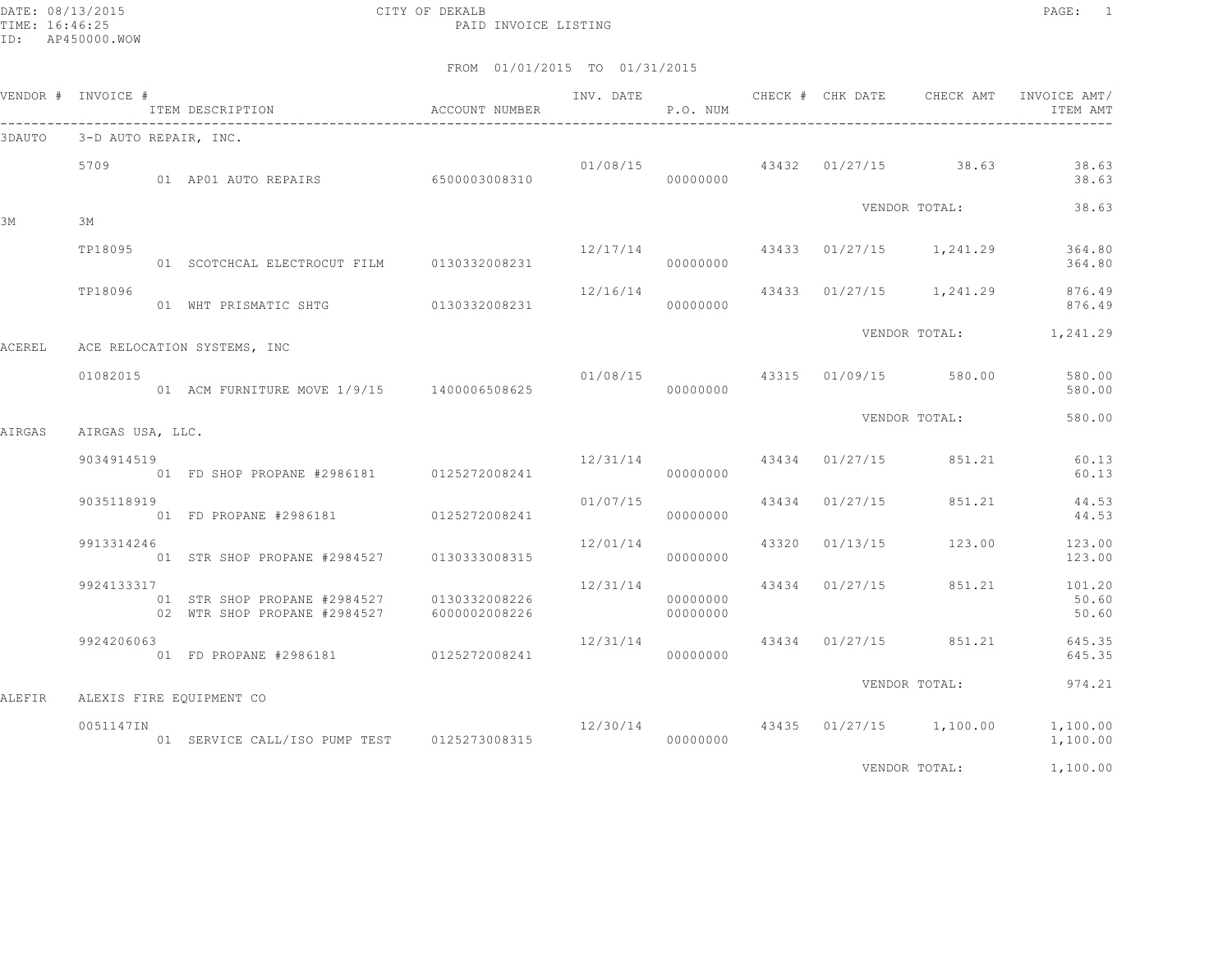DATE: 08/13/2015 CITY OF DEKALB PAGE: 2 PAID INVOICE LISTING

ID: AP450000.WOW

|        |            |                                                                                                                                                                                        |                                                     |          |                                                 |  |                       | INV. DATE 6 1999 CHECK # CHK DATE 6 CHECK AMT INVOICE AMT<br>ITEM AMT                              |
|--------|------------|----------------------------------------------------------------------------------------------------------------------------------------------------------------------------------------|-----------------------------------------------------|----------|-------------------------------------------------|--|-----------------------|----------------------------------------------------------------------------------------------------|
| ALHIA  |            | AL HIATT & SONS TRUCKING                                                                                                                                                               |                                                     |          |                                                 |  |                       |                                                                                                    |
|        | 11242014   | $\begin{array}{cccc} 01 & \text{TEMP HYD USE PERMIT} & 6000000063444 & 11/24/14 & 000000000 \\ 02 & \text{TEMP HYD USE PERMIT} & 6000000002880 & 000000000 \\ \end{array}$             |                                                     |          |                                                 |  |                       | $11/24/14$ $43321$ $01/13/15$ $42.06$ $42.06$<br>$-1, 157.94$<br>1,200.00                          |
| AMALGA |            | AMALGAMATED BANK-ACH & WIRE                                                                                                                                                            |                                                     |          |                                                 |  | VENDOR TOTAL:         | 42.06                                                                                              |
|        | 01022014B  |                                                                                                                                                                                        |                                                     | 12/26/14 |                                                 |  |                       | D000695 01/02/15 721,540.63 721,540.63                                                             |
|        |            | 01 2012A BOND PMT 1/1/15 4000004508411<br>02 2012A BOND PMT 1/1/15 4000004508412<br>03 2012A BOND PMT 1/1/15 TRANSFER 4000000094733<br>04 2012A BOND PMT 1/1/15 TRANSFER 5145009009220 |                                                     | 00000000 | 00000000<br>00000000<br>00000000                |  |                       | 625,000.00<br>96,540.63<br>$-721, 540.63$<br>721,540.63                                            |
|        | 01022015   | 01  2013B  BOND  PMT  1/1/15  4000004508411<br>02 2013B BOND PMT $1/1/15$ 4000004508412<br>03 2013B BOND PMT 1/1/15 4000000094701<br>04 2013B BOND PMT 1/1/15                          | 5145009009220                                       | 01/02/15 | 00000000<br>00000000<br>00000000<br>00000000    |  |                       | D000703 01/02/15 44,852.50 44,852.50<br>10,000.00<br>34,852.50<br>$-44,852.50$<br>44,852.50        |
|        | 01022015A  | 01 2013B BOND PMT 1/1/15 4000004508412<br>-- 2013B BOND PMT 1/1/15 4000000094701<br>03 2013B BOND PMT 1/1/15                                                                           | 0135009009220                                       | 12/26/14 | $000000000$ $000000000$<br>00000000<br>00000000 |  |                       | D000694 01/02/15 87,983.75 87,983.75<br>87,983.75<br>$-87,983.75$<br>87,983.75                     |
|        | 01022015D  | 01 2010C BOND PMT 1/1/15 4000004508411<br>02 2010C BOND PMT $1/1/15$ 4000004508412<br>03 2010C BOND PMT $1/1/15$ 4000000094701<br>04 2010C BOND PMT 1/1/15                             | 0135009009220                                       | 12/26/14 | 00000000<br>00000000<br>00000000<br>00000000    |  |                       | D000697 01/02/15 306,157.50 306,157.50<br>190,000.00<br>116,157.50<br>$-306, 157.50$<br>306,157.50 |
|        | 01022015E  | 01 2013A BOND PMT 1/1/15 0100000002235<br>02 2013A BOND PMT 1/1/15<br>03 2013A BOND PMT 1/1/15<br>04 2013A BOND PMT 1/1/15                                                             | 0100000002235<br>01000000002233<br>0100000001050    | 12/26/14 | 00000000<br>00000000                            |  |                       | D000698 01/02/15 378,037.50 378,037.50<br>113,037.50<br>265,000.00<br>$-378,037.50$<br>378,037.50  |
| ANDMED |            | ANDRES MEDICAL BILLING LTD                                                                                                                                                             |                                                     |          |                                                 |  |                       | VENDOR TOTAL: 1,538,571.88                                                                         |
|        | 134313     | 01 NOV '14 AMB BILLING 0100000002240                                                                                                                                                   | $12/02/14$ $43436$ $01/27/15$ $4,016.39$ $4,016.39$ | 00000000 |                                                 |  |                       | 4,016.39                                                                                           |
| ARAUNI | ARAMARK    |                                                                                                                                                                                        |                                                     |          |                                                 |  |                       | VENDOR TOTAL: 4,016.39                                                                             |
|        | 1588776370 |                                                                                                                                                                                        |                                                     | 11/28/14 |                                                 |  | 43437 01/27/15 749.05 | 37.75                                                                                              |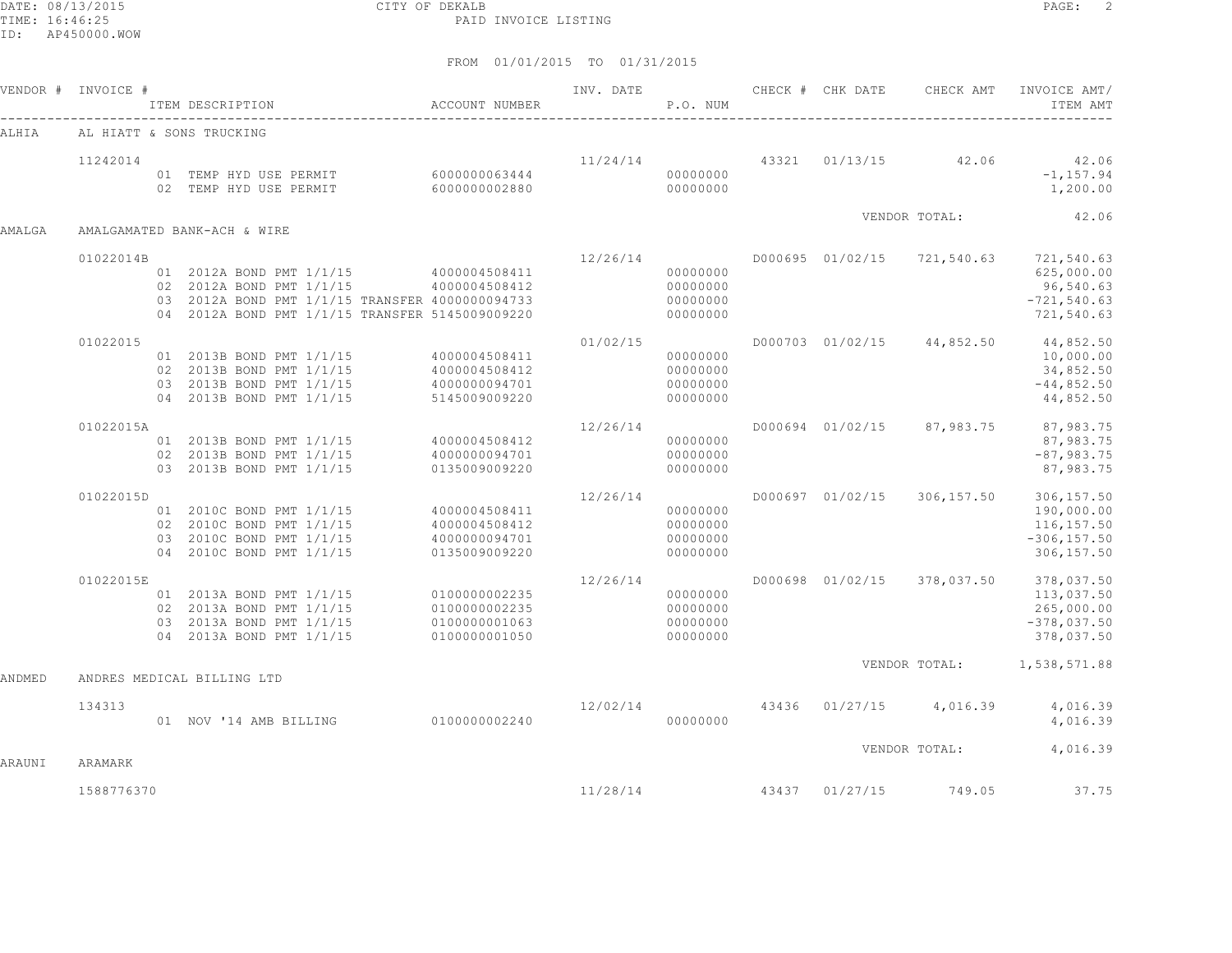DATE: 08/13/2015 CITY OF DEKALB PAGE: 3 PAID INVOICE LISTING

|        | VENDOR # INVOICE # | ACCOUNT NUMBER<br>ITEM DESCRIPTION                |          | P.O. NUM |                |                                        | ITEM AMT                                                           |
|--------|--------------------|---------------------------------------------------|----------|----------|----------------|----------------------------------------|--------------------------------------------------------------------|
|        | 1588776370         | 01 FLOOR MAT CLEANING 0130324008450               |          | 00000000 |                | $11/28/14$ $43437$ $01/27/15$ $749.05$ | 37.75<br>37.75                                                     |
|        | 1588776376         | 01 FLOOR MAT CLEANING 0120223008315               | 11/28/14 | 00000000 | 43437 01/27/15 |                                        | 749.05 111.50<br>111.50                                            |
|        | 1588785564         | 01 FLOOR MAT CLEANING 0120223008315               | 12/05/14 | 00000000 | 43437 01/27/15 |                                        | 749.05 128.24<br>128.24                                            |
|        | 1588794830         | 01 FLOOR MAT CLEANING 0130324008450               | 12/12/14 | 00000000 | 43437 01/27/15 | 749.05                                 | 43.42<br>43.42                                                     |
|        | 1588794836         | 01 FLOOR MAT CLEANING 0120223008315               | 12/12/14 | 00000000 | 43437 01/27/15 | 749.05                                 | 128.24<br>128.24                                                   |
|        | 1588804096         | 01 FLOOR MAT CLEANING 0120223008315               | 12/19/14 | 00000000 | 43437 01/27/15 | 749.05                                 | 128.24<br>128.24                                                   |
|        | 1588813272         | 01 FLOOR MAT CLEANING 0130324008450               | 12/26/14 | 00000000 |                | 43437 01/27/15 749.05                  | 43.42<br>43.42                                                     |
|        | 1588813278         | 01 FLOOR MAT CLEANING 0120223008315               | 12/26/14 | 00000000 |                |                                        | 43437 01/27/15 749.05 128.24<br>128.24                             |
| ARNMIC | MICHAEL ARNEY      |                                                   |          |          |                | VENDOR TOTAL:                          | 749.05                                                             |
|        | 12152014           | 01 FY15 RLF REFUND OF OVERPAYMENT 1800000083910   | 00000000 |          |                | 12/15/14 43438 01/27/15 83.33          | 83.33<br>83.33                                                     |
| ASCAVI |                    | ASCENT AVIATION GROUP INC.                        |          |          |                |                                        | VENDOR TOTAL: 83.33                                                |
|        | 276282             | 01 JET-A W/ADDITIVE FUEL 6500002008234 0000000000 |          |          |                |                                        | $12/19/14$ $43439$ $01/27/15$ $15,848.91$ $15,267.91$<br>15,267.91 |
|        | M139147            | 01 ARPT REFUELER LEASE JAN 15 6500006008597       | 01/01/15 | 00000000 |                | 43439 01/27/15 15,848.91               | 581.00<br>581.00                                                   |
| ATHCHR | CHRISTINA ATHERTON |                                                   |          |          |                |                                        | VENDOR TOTAL: 15,848.91                                            |
|        | 01072015           |                                                   |          |          |                | 01/07/15 43440 01/27/15 200.00         | 200.00<br>200.00                                                   |
|        |                    |                                                   |          |          |                | VENDOR TOTAL:                          | 200.00                                                             |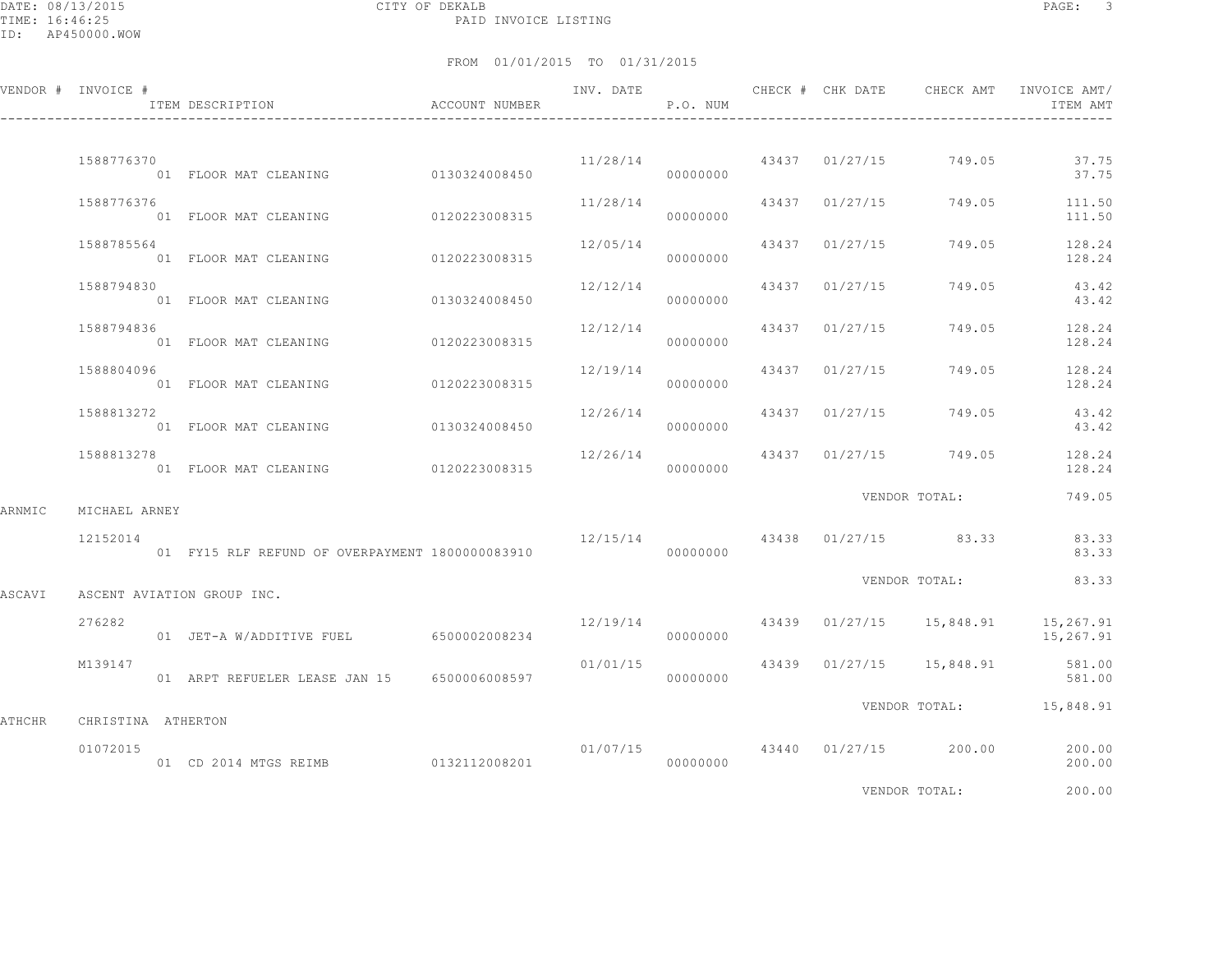DATE: 08/13/2015 CITY OF DEKALB PAGE: 4 PAID INVOICE LISTING

|         | VENDOR # INVOICE #  | ITEM DESCRIPTION<br>------------------------------------                            | ACCOUNT NUMBER                                  | INV. DATE | P.O. NUM                         |       | CHECK # CHK DATE | CHECK AMT             | INVOICE AMT/<br>ITEM AMT                      |
|---------|---------------------|-------------------------------------------------------------------------------------|-------------------------------------------------|-----------|----------------------------------|-------|------------------|-----------------------|-----------------------------------------------|
| BACTER  |                     | BACON'S TERMITE & PEST                                                              |                                                 |           |                                  |       |                  |                       |                                               |
|         | 7923                | 01 REG SRVCS                                                                        | 0130324008450                                   | 12/23/14  | 00000000                         | 43441 | 01/27/15         | 540.00                | 540.00<br>540.00                              |
| BADMET  | BADGER METER, INC.  |                                                                                     |                                                 |           |                                  |       |                  | VENDOR TOTAL:         | 540.00                                        |
|         | 1025037             | 60000006008583<br>01 WTR (5) METERS                                                 |                                                 | 12/09/14  | 00000000                         | 43442 | 01/27/15         | 3,203.75              | 2,708.75<br>2,708.75                          |
|         | 1026617             | 01 RANGER 3 CE/ME JAN 15 RNWL 6000003008330                                         |                                                 | 12/22/14  | 00000000                         | 43442 | 01/27/15         | 3,203.75              | 495.00<br>495.00                              |
| BARNABY | BARNABY             |                                                                                     |                                                 |           |                                  |       |                  | VENDOR TOTAL:         | 3,203.75                                      |
|         | 4305                | 01 (500) BUS CARDS - EHRKE                                                          | 0120242008202                                   | 12/18/14  | 00000000                         | 43322 |                  | $01/13/15$ 54.00      | 54.00<br>54.00                                |
| BAXWOO  |                     | BAXTER & WOODMAN, INC.                                                              |                                                 |           |                                  |       |                  | VENDOR TOTAL:         | 54.00                                         |
|         | 0177904             | 01 ENG MFT 14-00183-00-BI<br>03 ENG MFT 14-00183-00-BI<br>04 ENG MFT 14-00183-00-BI | 5040003008331<br>1300003008331<br>1400003008331 | 12/18/14  | 00000000<br>00000000<br>00000000 | 43323 |                  | $01/13/15$ 8,696.89   | 8,696.89<br>6, 168.12<br>1,309.87<br>1,218.90 |
| BEHJOA  | JOAN BEHR           |                                                                                     |                                                 |           |                                  |       |                  | VENDOR TOTAL:         | 8,696.89                                      |
|         | 12312014            | 01 WTR REFUND 3203151530-00 6000000063444                                           |                                                 | 12/31/14  | 00000000                         |       |                  | 43443 01/27/15 144.50 | 144.50<br>144.50                              |
| BENGOR  | BEN GORDON CENTER   |                                                                                     |                                                 |           |                                  |       |                  | VENDOR TOTAL:         | 144.50                                        |
|         | 01202015            | 01 CDBG 3RD QTR PRG HUM SERV PRG 1900003008307                                      |                                                 | 01/20/15  | 00000000                         |       | 43416 01/27/15   | 2,000.00              | 2,000.00<br>2,000.00                          |
| BENISW  | BENISTAR / HARTFORD |                                                                                     |                                                 |           |                                  |       |                  | VENDOR TOTAL:         | 2,000.00                                      |
|         | 01052015            | 01 JAN '15 RETIREE INSURANCE                                                        | 7100004008478                                   | 01/05/15  | 00000000                         |       | D000708 01/05/15 | 37,727.35             | 37,727.35<br>37,727.35                        |
|         |                     |                                                                                     |                                                 |           |                                  |       |                  | VENDOR TOTAL:         | 37,727.35                                     |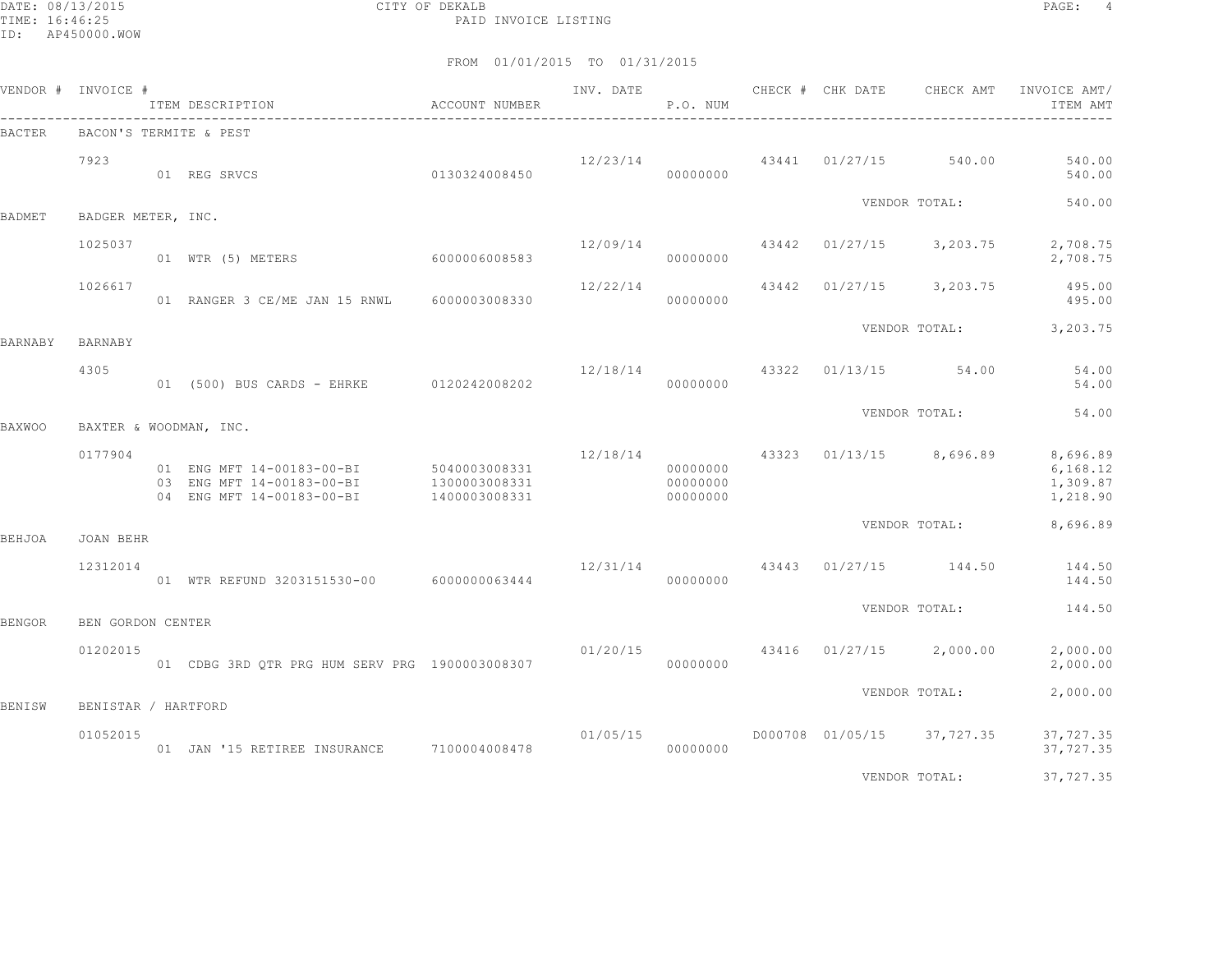DATE: 08/13/2015 CITY OF DEKALB PAGE: 5 PAID INVOICE LISTING

| VENDOR # INVOICE # |                                | ITEM DESCRIPTION                         | ACCOUNT NUMBER | INV. DATE        | P.O. NUM |       | CHECK # CHK DATE | CHECK AMT                              | INVOICE AMT/<br>ITEM AMT |
|--------------------|--------------------------------|------------------------------------------|----------------|------------------|----------|-------|------------------|----------------------------------------|--------------------------|
| <b>BLAERI</b>      | ERIC BLANKEN                   |                                          |                |                  |          |       |                  |                                        |                          |
|                    | 01132015                       | 01 RX REIMB 1/4-12/15/14 7100004008477   |                | 01/13/15         | 00000000 |       | D000715 01/27/15 | 583.50                                 | 583.50<br>583.50         |
| BLAOIL             | BLAKE OIL COMPANY              |                                          |                |                  |          |       |                  | VENDOR TOTAL:                          | 583.50                   |
|                    | 353913                         | 01 STR FUEL                              | 0100000001510  | 12/09/14         | 00000000 |       | 43324 01/13/15   | 33,824.35                              | 16,827.08<br>16,827.08   |
|                    | 367213                         | 01 STR FUEL                              | 0100000001520  | 12/11/14         | 00000000 | 43324 | 01/13/15         | 33,824.35                              | 16,997.27<br>16,997.27   |
| <b>BLSEW</b>       | <b>B &amp; L SEWER RODDING</b> |                                          |                |                  |          |       |                  | VENDOR TOTAL:                          | 33,824.35                |
|                    | 2629                           | 01 ARPT RNTL WKS 51-02 6500004008450     |                | 12/14/14         | 00000000 |       |                  | 43444 01/27/15 210.00                  | 210.00<br>210.00         |
| <b>BLUEGL</b>      | BLUEGLOBES LLC                 |                                          |                |                  |          |       |                  | VENDOR TOTAL:                          | 210.00                   |
|                    | DKB19607                       | 01 ARPT TERMINALS/HEAD SET 6500002008218 |                | $12/12/14$ 43445 | 00000000 |       |                  | $01/27/15$ 412.51                      | 412.51<br>412.51         |
| <b>BLULIN</b>      | THE BLUE LINE                  |                                          |                |                  |          |       |                  | VENDOR TOTAL:                          | 412.51                   |
|                    | 31477                          | 01 HR PD RECRUITMENT LSTNG 0115173008333 |                |                  | 00000000 |       |                  | $11/11/14$ $43446$ $01/27/15$ $249.00$ | 249.00<br>249.00         |
| BONIND             |                                | BONNELL INDUSTRIES, INC.                 |                |                  |          |       |                  | VENDOR TOTAL:                          | 249.00                   |
|                    | 0158945IN                      | 01 STR (2) COUPLER                       | 0130332008226  | 12/19/14         | 00000000 | 43325 | 01/13/15         | 201.36                                 | 201.36<br>201.36         |
|                    | 0158982IN                      | 01 MOTORS & SPROCKETS                    | 0130332008226  | 12/23/14         | 00000000 | 43447 | 01/27/15         | 2,046.02                               | 1,019.08<br>1,019.08     |
|                    | 0159009IN                      | 01 TORSION TRIP SECTION                  | 0130332008226  | 12/23/14         | 00000000 | 43447 | 01/27/15         | 2,046.02                               | 977.60<br>977.60         |
|                    | 0159034IN                      | 01 VEHICLE SERVICE - P7                  | 0130332008226  | 12/23/14         | 00000000 | 43447 | 01/27/15         | 2,046.02                               | 49.34<br>4.69            |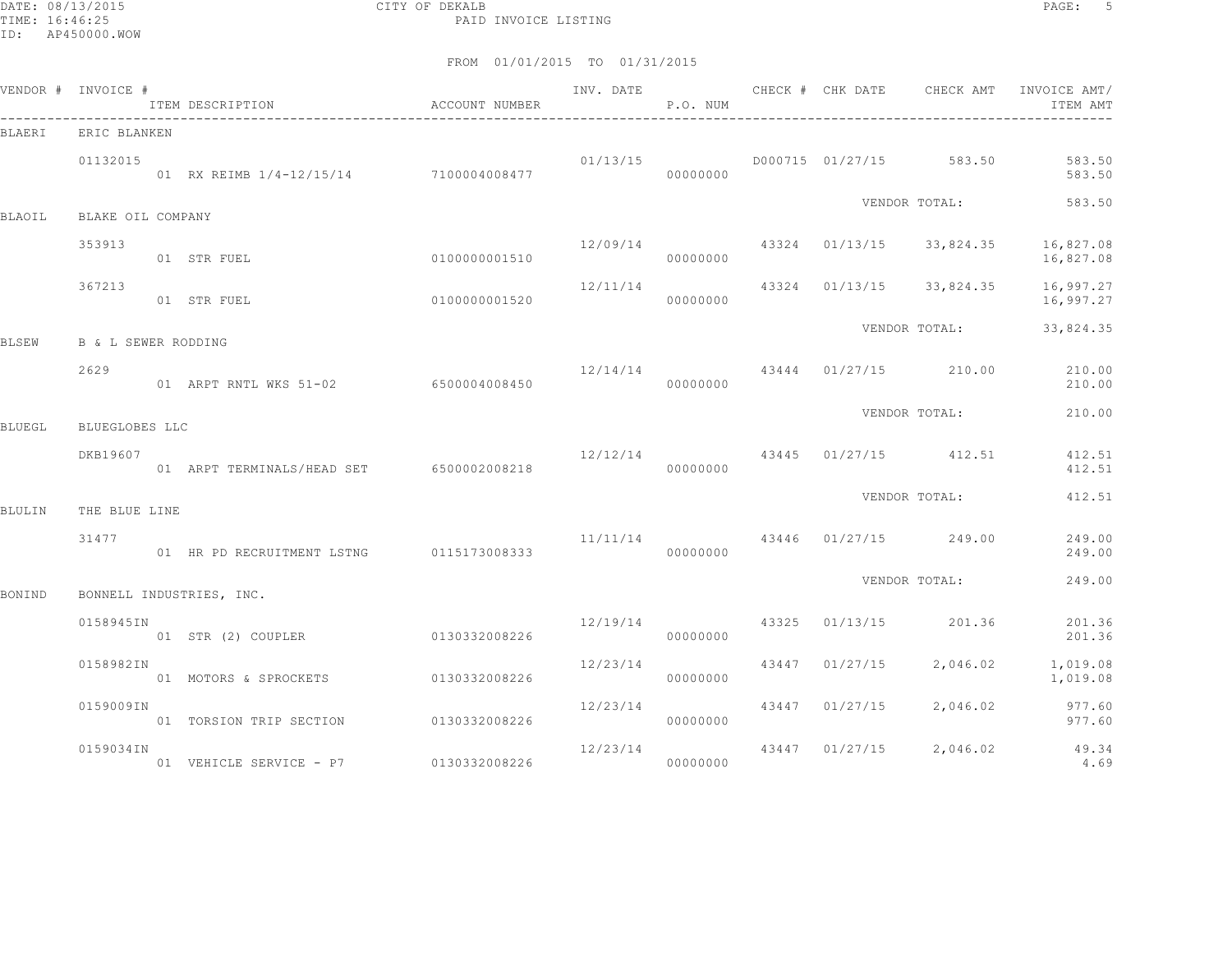|        | VENDOR # INVOICE #      | ITEM DESCRIPTION                      | ACCOUNT NUMBER |          | P.O. NUM |                |                                          | INV. DATE 6 1999 CHECK # CHK DATE 6 CHECK AMT INVOICE AMT<br>ITEM AMT |
|--------|-------------------------|---------------------------------------|----------------|----------|----------|----------------|------------------------------------------|-----------------------------------------------------------------------|
|        | 0159034IN               | 02 VEHICLE SERVICE - P7 0130333008315 |                | 12/23/14 | 00000000 |                | 43447  01/27/15  2,046.02                | 49.34<br>44.65                                                        |
| BOUTRE |                         | BOUND TREE MEDICAL, LLC.              |                |          |          |                |                                          | VENDOR TOTAL: 2,247.38                                                |
|        | 81624170                | 01 FD EMS SUPPLIES                    | 0125272008241  |          | 00000000 |                |                                          | $12/03/14$ $43326$ $01/13/15$ $1,237.62$ $140.55$<br>140.55           |
|        | 81624171                | 01 FD EMS SUPPLIES                    | 0125272008241  | 12/03/14 | 00000000 |                | 43326 01/13/15 1,237.62                  | 30.09<br>30.09                                                        |
|        | 81624172                | 01 FD EMS SUPPLIES                    | 0125272008241  | 12/03/14 | 00000000 |                | 43326 01/13/15 1,237.62                  | 246.87<br>246.87                                                      |
|        | 81628851                | 01 FD EMS SUPPLIES                    | 0125272008241  |          | 00000000 |                | 12/08/14 43326 01/13/15 1,237.62         | 130.76<br>130.76                                                      |
|        | 81628852                | 01 FD EMS SUPPLIES                    | 0125272008241  | 12/08/14 | 00000000 |                | 43326 01/13/15 1,237.62                  | 41.56<br>41.56                                                        |
|        | 81631699                | 01 FD EMS SUPPLIES                    | 0125272008241  | 12/11/14 | 00000000 |                |                                          | 43326 01/13/15 1,237.62 150.50<br>150.50                              |
|        | 81639359                | 01 FD EMS SUPPLIES                    | 0125272008241  | 12/17/14 | 00000000 |                | 43326 01/13/15 1,237.62                  | 19.24<br>19.24                                                        |
|        | 81640886                | 01 FD EMS SUPPLIES                    | 0125272008241  |          | 00000000 |                |                                          | $12/18/14$ $43326$ $01/13/15$ $1,237.62$ $478.05$<br>478.05           |
| BRAMAN | BRAD MANNING FORD, INC. |                                       |                |          |          |                |                                          | VENDOR TOTAL: 1,237.62                                                |
|        | 58307A                  | 01 PD CREDIT MEMO                     | 0120222008226  |          | 00000000 |                | $10/30/14$ $43327$ $01/13/15$ $2,420.59$ | $-233.80$<br>$-233.80$                                                |
|        | 58844FOW                | 01 PD VEHICLE RPRS                    | 0120222008226  | 11/18/14 | 00000000 | 43327 01/13/15 |                                          | 2,420.59 26.60<br>26.60                                               |
|        | 58856FOW                | 01 WTR VEHICLE RPRS                   | 6000002008226  | 11/19/14 | 00000000 | 43327 01/13/15 | 2,420.59                                 | 24.19<br>24.19                                                        |
|        | 58860FOW                | 01 WTR VEHICLE RPRS                   | 6000002008226  | 11/20/14 | 00000000 |                | 43327 01/13/15 2,420.59                  | 89.92<br>89.92                                                        |
|        | FOCS53061               |                                       |                | 09/30/14 |          | 43327 01/13/15 | 2,420.59                                 | 79.95                                                                 |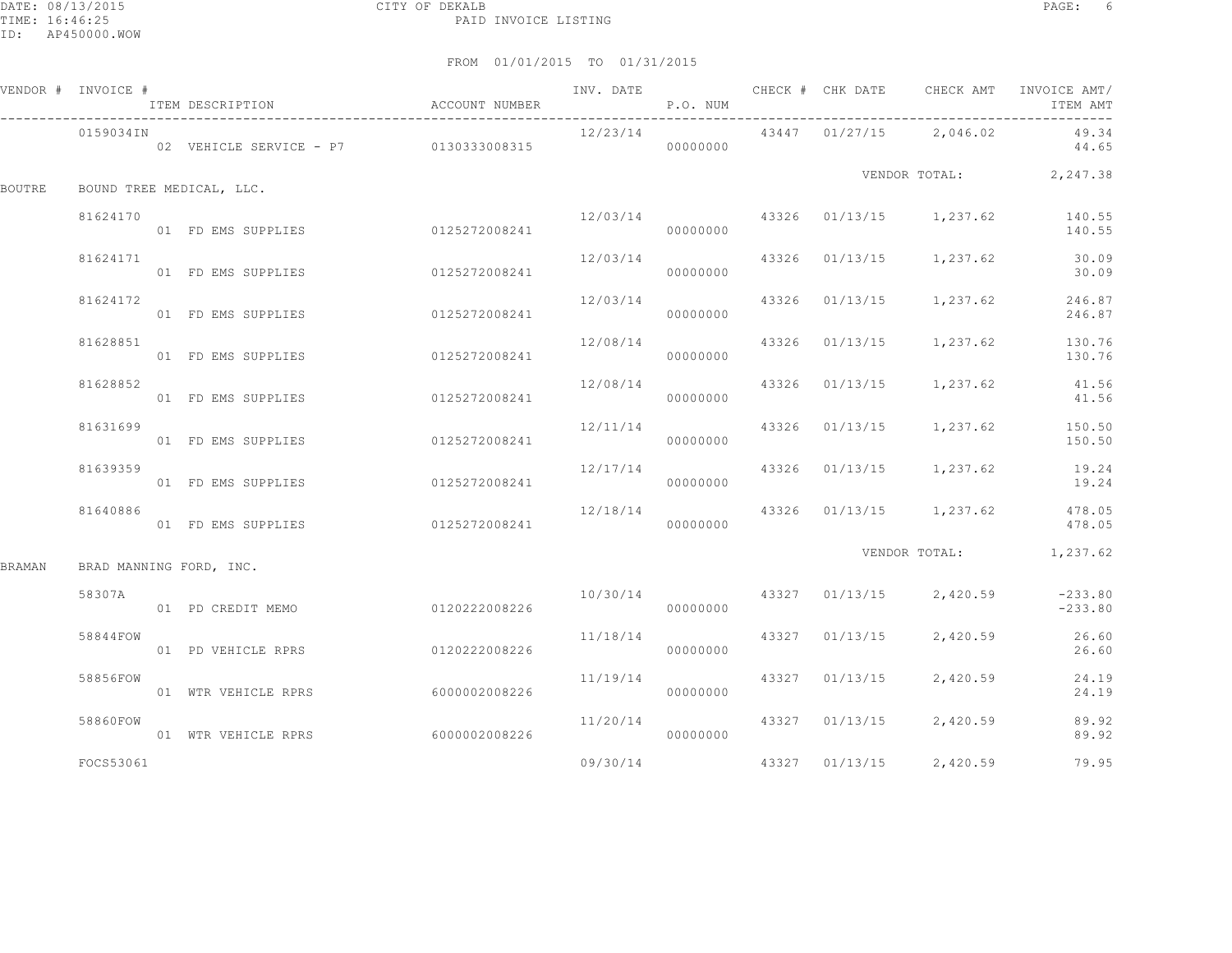DATE: 08/13/2015 CITY OF DEKALB PAGE: 7 PAID INVOICE LISTING

|         | VENDOR # INVOICE #   | ACCOUNT NUMBER<br>ITEM DESCRIPTION<br>---------------------------------- |                                | INV. DATE | P.O. NUM             | CHECK # CHK DATE | CHECK AMT                              | INVOICE AMT/<br>ITEM AMT                               |
|---------|----------------------|--------------------------------------------------------------------------|--------------------------------|-----------|----------------------|------------------|----------------------------------------|--------------------------------------------------------|
|         | FOCS53061            |                                                                          |                                | 09/30/14  |                      |                  | 43327 01/13/15 2,420.59                | 79.95                                                  |
|         |                      | 01 WTR VEHICLE RPRS                                                      | 60000003008315                 |           | 00000000             |                  |                                        | 79.95                                                  |
|         | FOCS54354            | 01 STR VEHICLE RPRS<br>02 STR VEHICLE RPRS                               | 0130332008226<br>0130333008315 | 12/12/14  | 00000000<br>00000000 |                  |                                        | 43327 01/13/15 2,420.59 2,433.73<br>2,113.73<br>320.00 |
|         | FOCS54647            | 01 P21 AUTO REPAIRS<br>02 P21 AUTO REPAIRS                               | 0130332008226<br>0130333008315 | 01/06/14  | 00000000<br>00000000 |                  |                                        | 43448 01/27/15 603.45 603.45<br>333.62<br>269.83       |
| BRATHY  |                      | BRAUN THYSSENKRUPP ELEVATOR                                              |                                |           |                      |                  | VENDOR TOTAL:                          | 3,024.04                                               |
|         | 00752                | 01 PD LIGHTNING STRIKE                                                   | 7200004008472                  | 10/30/14  | 00000000             |                  | 43449 01/27/15 4,234.00                | 3,550.00<br>3,550.00                                   |
|         | 100717               | 01 PD LIGHTNING STRIKE                                                   | 7200004008472                  | 10/28/14  | 00000000             |                  | 43449 01/27/15 4,234.00                | 684.00<br>684.00                                       |
| BURMCD  | BURNS & MCDONNELL    |                                                                          |                                |           |                      |                  |                                        | VENDOR TOTAL: 4,234.00                                 |
|         | 802922               | 01 ENG WTRPLN&RTESTDY 45%CMPLTD 6000003008331                            |                                |           | 00000000             |                  | $12/22/14$ 43450 01/27/15 11,012.46    | 11,012.46<br>11,012.46                                 |
| CABAA   | CABAA                |                                                                          |                                |           |                      |                  | VENDOR TOTAL:                          | 11,012.46                                              |
|         | 101                  | 01 CABAA ANN MTG JAN 2015 6500003008373                                  |                                | 00000000  |                      |                  | $01/23/15$ $43451$ $01/27/15$ $500.00$ | 500.00<br>500.00                                       |
| CADROB  | ROBERT CADIE         |                                                                          |                                |           |                      |                  | VENDOR TOTAL:                          | 500.00                                                 |
|         | 01062015             | 01 TAX REBATE NOV 13 - OCT 14 6000004008481                              |                                | 01/06/15  | 00000000             |                  | 43422 01/27/15 99.10                   | 99.10<br>99.10                                         |
|         |                      |                                                                          |                                |           |                      |                  | VENDOR TOTAL:                          | 99.10                                                  |
| CARGILL | CARGILL INCORPORATED |                                                                          |                                |           |                      |                  |                                        |                                                        |
|         | 2902009525           | 01 STR DEICER SALT ICE CNTRL BLK 0130332008235                           |                                | 11/28/14  | 00000000             | 43328 01/13/15   | 20,494.35                              | 2,926.37<br>2,926.37                                   |
|         | 2902011015           |                                                                          |                                | 12/01/14  |                      |                  | 43328 01/13/15 20,494.35               | 4,425.08                                               |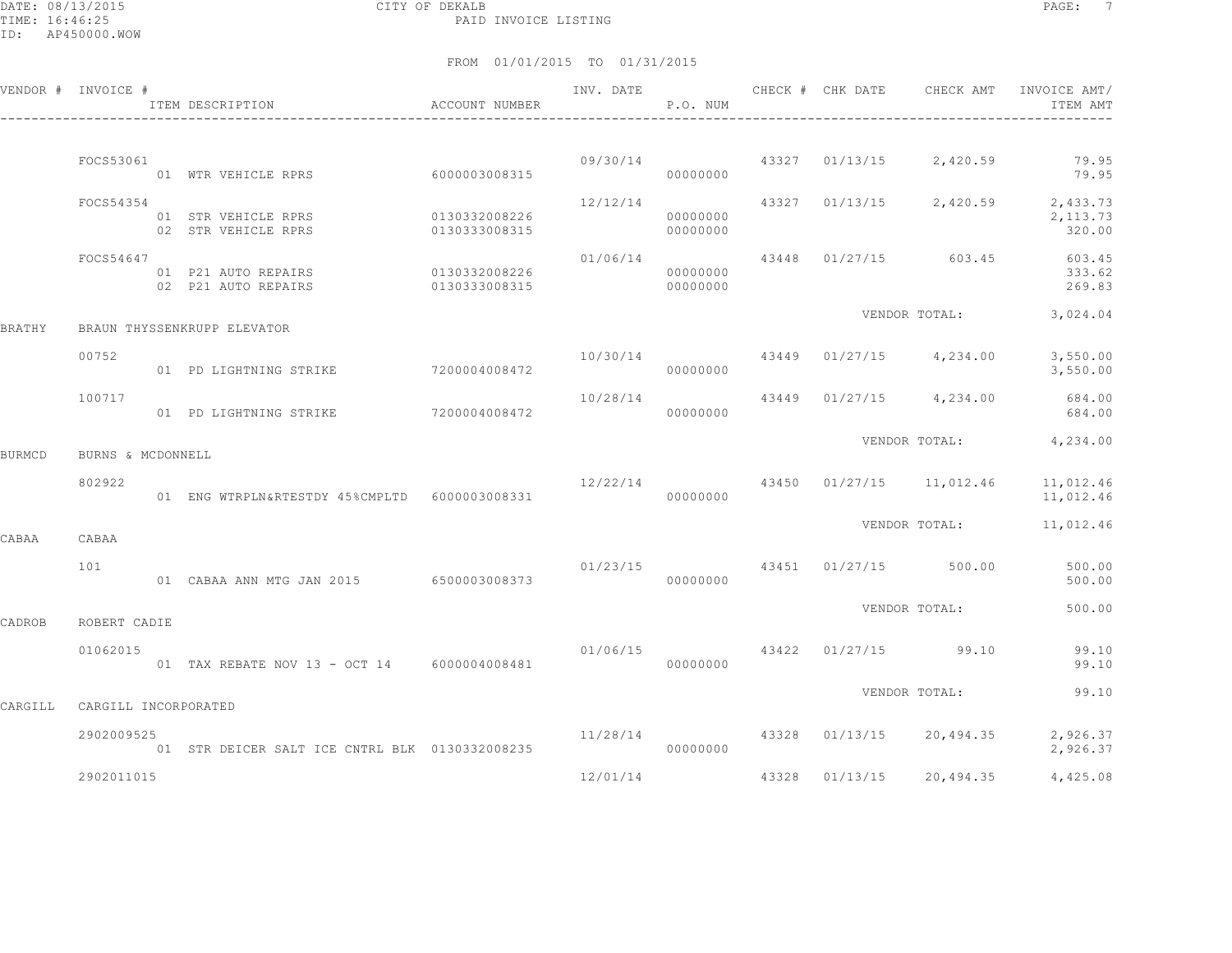DATE: 08/13/2015 CITY OF DEKALB PAGE: 8 PAID INVOICE LISTING

FROM 01/01/2015 TO 01/31/2015

|        | VENDOR # INVOICE # | ITEM DESCRIPTION                                | ACCOUNT NUMBER |                      | P.O. NUM |                | INV. DATE 6 CHECK # CHK DATE CHECK AMT INVOICE AMT/ | ITEM AMT                                                                                                                                                                                                                       |
|--------|--------------------|-------------------------------------------------|----------------|----------------------|----------|----------------|-----------------------------------------------------|--------------------------------------------------------------------------------------------------------------------------------------------------------------------------------------------------------------------------------|
|        | 2902011015         | 01 STR DEICER SALT ICE CNTRL BLK 0130332008235  |                | 000000000            |          |                | $12/01/14$ 43328 01/13/15 20,494.35                 | 4,425.08<br>4,425.08                                                                                                                                                                                                           |
|        | 2902012538         | 01 STR DEICER SALT ICE CNTRL BLK 0130332008235  |                | 12/01/14             | 00000000 |                | 43328 01/13/15 20,494.35 1,376.11                   | 1,376.11                                                                                                                                                                                                                       |
|        | 2902014788         | 01 STR DEICER SALT ICE CNTRL BLK 0130332008235  |                | 12/02/14             | 00000000 | 43328 01/13/15 |                                                     | 20,494.35 2,973.92<br>2,973.92                                                                                                                                                                                                 |
|        | 2902027805         | 01 DEICER SALT ICE CNTRL BLK DR 0130332008235   |                | 12/09/14             | 00000000 | 43452 01/27/15 | 23,315.32                                           | 2,981.37<br>2,981.37                                                                                                                                                                                                           |
|        | 2902030326         | 01 STR DEICER SALT ICE CNTRL BLK 0130332008235  |                | 12/10/14             | 00000000 | 43328 01/13/15 | 20,494.35                                           | 8,792.87<br>8,792.87                                                                                                                                                                                                           |
|        | 2902032674         | 01 DEICER SALT ICE CNTRL BLK DR 0130332008235   |                | 12/11/14             | 00000000 | 43452 01/27/15 | 23,315.32                                           | 2,916.07<br>2,916.07                                                                                                                                                                                                           |
|        | 2902035064         | 01 DEICER SALT ICE CNTRL BLK DR 0130332008235   |                | 12/12/14             | 00000000 |                | 43452 01/27/15 23,315.32                            | 7,251.77<br>7,251.77                                                                                                                                                                                                           |
|        | 2902037872         | 01 DEICER SALT ICE CNTRL BLK DR 0130332008235   |                | 12/15/14             | 00000000 | 43452 01/27/15 | 23,315.32                                           | 7,187.03<br>7,187.03                                                                                                                                                                                                           |
|        | 2902038264         | 01 DEICER SALT ICE CNTRL BLK DR 0130332008235   |                |                      | 00000000 |                | $12/15/14$ 43452 01/27/15 23,315.32                 | 2,979.08<br>2,979.08                                                                                                                                                                                                           |
| CARHOS |                    | BILL WHITE'S C.A.R. HOSPITAL                    |                |                      |          |                | VENDOR TOTAL:                                       | 43,809.67                                                                                                                                                                                                                      |
|        | 12082014           |                                                 |                |                      | 00000000 |                | 12/08/14 43329 01/13/15 1,064.93                    | 249.18<br>249.18                                                                                                                                                                                                               |
|        | 12102014           | 01 FD OIL CHNG/BULB/TIRE RPR 0125273008315      |                | 12/10/14             | 00000000 |                | 43329 01/13/15 1,064.93                             | 40.27<br>40.27                                                                                                                                                                                                                 |
|        | 12232014           | 01 FD OIL CHANGE/REPLACE PAN/GASK 0125273008315 |                | 12/23/14<br>00000000 |          |                | 43329 01/13/15 1,064.93 775.48                      | 775.48                                                                                                                                                                                                                         |
| CARPAU | PAUL CARLSON       |                                                 |                |                      |          |                | VENDOR TOTAL: 1,064.93                              |                                                                                                                                                                                                                                |
|        | 01072015           | 01 TAX REBATE NOV 13 - OCT 14 6000004008481     |                |                      | 00000000 |                | $01/07/15$ $43423$ $01/27/15$ $11.55$               | 11.55<br>11.55                                                                                                                                                                                                                 |
|        |                    |                                                 |                |                      |          |                | IIDIDOD MOMET                                       | and the contract of the contract of the contract of the contract of the contract of the contract of the contract of the contract of the contract of the contract of the contract of the contract of the contract of the contra |

VENDOR TOTAL: 11.55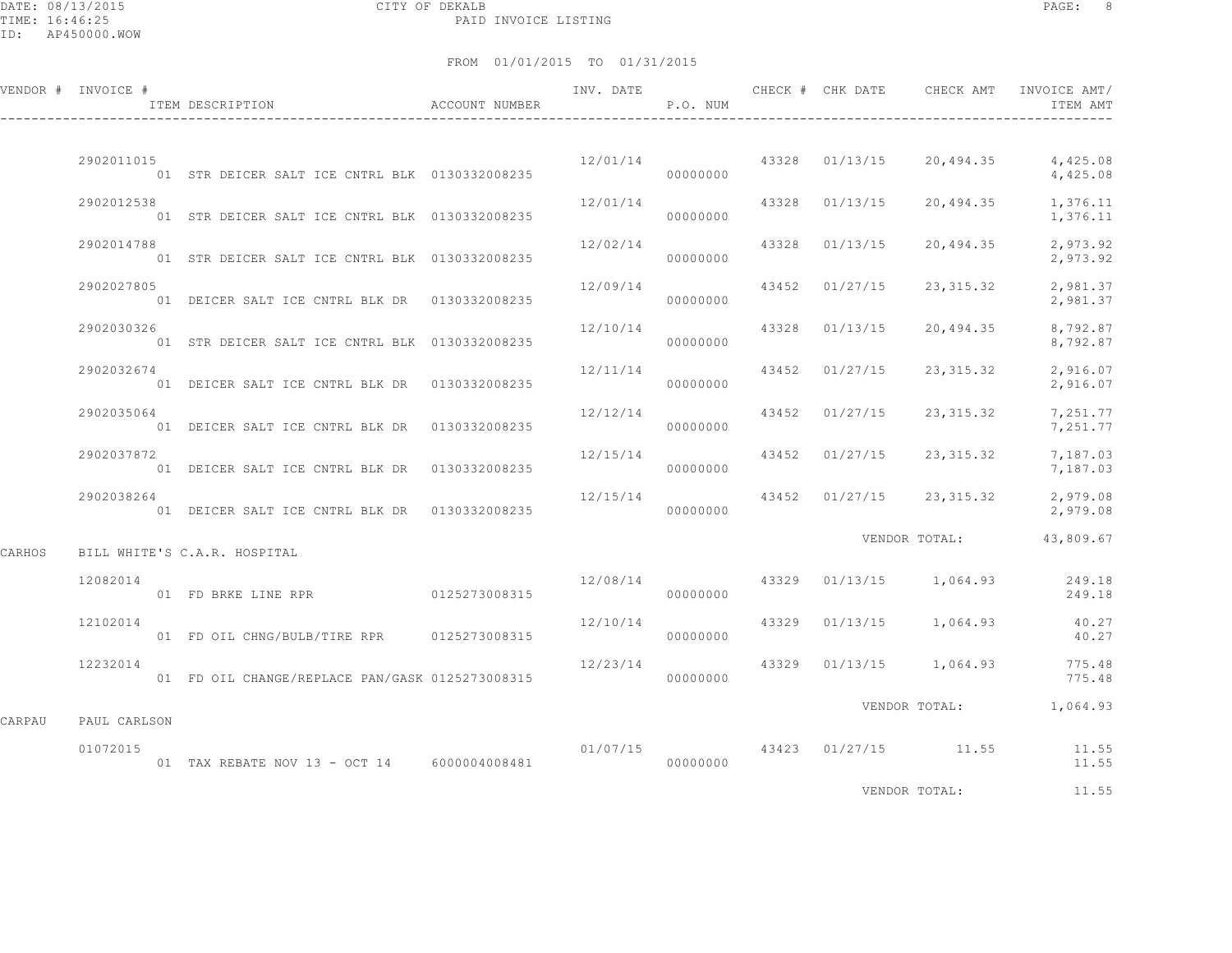DATE: 08/13/2015 CITY OF DEKALB PAGE: 9 PAID INVOICE LISTING

ID: AP450000.WOW

|        | VENDOR # INVOICE # | ITEM DESCRIPTION                                                                                                                                                                                                                                                 | ACCOUNT NUMBER                 | INV. DATE              | P.O. NUM             | CHECK # CHK DATE |                         | CHECK AMT INVOICE AMT/<br>ITEM AMT                    |
|--------|--------------------|------------------------------------------------------------------------------------------------------------------------------------------------------------------------------------------------------------------------------------------------------------------|--------------------------------|------------------------|----------------------|------------------|-------------------------|-------------------------------------------------------|
| CASBAN | CASTLE BANK        |                                                                                                                                                                                                                                                                  |                                |                        |                      |                  |                         |                                                       |
|        | 1132DEC14CC        |                                                                                                                                                                                                                                                                  |                                |                        |                      |                  |                         | $12/24/14$ $D000714$ $01/27/15$ $1,508.70$ $1,508.70$ |
|        |                    | 01 APOLLOMART - FUEL 6500003008376                                                                                                                                                                                                                               |                                |                        | 00000000             |                  |                         | 33.00                                                 |
|        |                    | 02 GALETON GLOVES                                                                                                                                                                                                                                                | 6500002008219                  |                        | 00000000             |                  |                         | 79.59                                                 |
|        |                    | 02 GALEION GLOVEO<br>03 FLIGHTWARE ADVERTISING 6500003008373<br>04 FARM-N-FLEET - JACKETS 6500003008373                                                                                                                                                          |                                |                        | 00000000             |                  |                         | 8.00                                                  |
|        |                    |                                                                                                                                                                                                                                                                  |                                |                        | 00000000             |                  |                         | 172.78                                                |
|        |                    |                                                                                                                                                                                                                                                                  |                                |                        | 00000000             |                  |                         | 75.59                                                 |
|        |                    |                                                                                                                                                                                                                                                                  |                                |                        | 00000000             |                  |                         | 690.00                                                |
|        |                    |                                                                                                                                                                                                                                                                  |                                |                        | 00000000             |                  |                         | 48.99                                                 |
|        |                    | 07 DIRECTV - DEC 2014 SRVCS 6500003008348<br>08 FARM-N-FLEET - OIL 6500002008245                                                                                                                                                                                 |                                |                        | 00000000             |                  |                         | 39.54                                                 |
|        |                    | 09 FARM-N-FLEET - CAP/TNK HTR 6500003008310                                                                                                                                                                                                                      |                                |                        | 00000000             |                  |                         | 80.78                                                 |
|        |                    | 10 WALMART - COFFEE 6500002008219<br>11 MISCO - BATTERY TESTER 6500002008295<br>12 WALMART - CREDIT 6500002008219                                                                                                                                                |                                |                        | 00000000             |                  |                         | 37.26                                                 |
|        |                    |                                                                                                                                                                                                                                                                  |                                |                        | 00000000             |                  |                         | 178.75                                                |
|        |                    |                                                                                                                                                                                                                                                                  |                                |                        | 00000000             |                  |                         | $-0.37$                                               |
|        |                    | 13 FARM-N-FLEET - JACKET 6500003008373                                                                                                                                                                                                                           |                                |                        | 00000000             |                  |                         | 64.79                                                 |
|        | 2455DEC14CC        |                                                                                                                                                                                                                                                                  |                                | 12/24/14               |                      |                  |                         | D000714 01/27/15 230.40 230.40                        |
|        |                    | 01 PRESS PLUS 0115153008375                                                                                                                                                                                                                                      |                                |                        | 00000000             |                  |                         | 7.99                                                  |
|        |                    | 02 PIZZA HUT                                                                                                                                                                                                                                                     | 0135003008306<br>0135003008306 |                        | 00000000             |                  |                         | 103.88                                                |
|        |                    | 03 PIZZA HUT                                                                                                                                                                                                                                                     |                                |                        | 00000000             |                  |                         | 118.53                                                |
|        | 2659DEC14CC        |                                                                                                                                                                                                                                                                  |                                | 12/24/14               |                      |                  |                         | D000714 01/27/15 19.00 19.00                          |
|        |                    | 01 DOLLAR TREE - EMPLOYEE BDAY CD 0130312008204                                                                                                                                                                                                                  |                                |                        | 00000000             |                  |                         | 19.00                                                 |
|        | 2865DEC14CC        |                                                                                                                                                                                                                                                                  |                                | $12/24/14$<br>00000000 |                      |                  |                         | D000714 01/27/15 5,593.97 5,593.97                    |
|        |                    | 01 ASKWORTH BY SEA - FBI LEEDA   0120213008376                                                                                                                                                                                                                   |                                |                        | 00000000             |                  |                         | 323.73                                                |
|        |                    |                                                                                                                                                                                                                                                                  |                                |                        | 00000000             |                  |                         | 153.00                                                |
|        |                    |                                                                                                                                                                                                                                                                  |                                |                        | 00000000             |                  |                         | 10.00                                                 |
|        |                    |                                                                                                                                                                                                                                                                  |                                |                        | 00000000             |                  |                         | 112.85                                                |
|        |                    |                                                                                                                                                                                                                                                                  |                                |                        | 00000000             |                  |                         | 9.71                                                  |
|        |                    |                                                                                                                                                                                                                                                                  |                                |                        | 00000000             |                  |                         | 66.05                                                 |
|        |                    |                                                                                                                                                                                                                                                                  |                                |                        | 00000000             |                  |                         | 293.99                                                |
|        |                    | 03 GREEK ISLAND - OLSON CASE 6120222008299<br>05 OFFICEMAX - SUPPLIES 6120222008299<br>06 EAGLERIDGE - FBI 6120222008204<br>07 BTITACTICAL - SWAT PINS 0120213008376<br>07 BTITACTICAL - SWAT PINS 0120213008375<br>08 IACP - 2015 MEMBE                         |                                |                        | 00000000             |                  |                         | 220.00                                                |
|        |                    |                                                                                                                                                                                                                                                                  |                                |                        | 00000000             |                  |                         | 95.00                                                 |
|        |                    |                                                                                                                                                                                                                                                                  |                                |                        | 00000000             |                  |                         | 3,098.99                                              |
|        |                    |                                                                                                                                                                                                                                                                  |                                |                        | 00000000             |                  |                         | 195.00                                                |
|        |                    |                                                                                                                                                                                                                                                                  |                                |                        | 00000000             |                  |                         | 390.00                                                |
|        |                    |                                                                                                                                                                                                                                                                  |                                |                        | 00000000             |                  |                         | 30.65                                                 |
|        |                    |                                                                                                                                                                                                                                                                  |                                |                        | 00000000             |                  |                         | 185.92                                                |
|        |                    |                                                                                                                                                                                                                                                                  |                                |                        | 00000000             |                  |                         | 39.66                                                 |
|        |                    |                                                                                                                                                                                                                                                                  |                                |                        | 00000000             |                  |                         | 10.78                                                 |
|        |                    |                                                                                                                                                                                                                                                                  |                                |                        | 00000000             |                  |                         | 70.58                                                 |
|        |                    | 12<br>12<br>2VENTBEITE - CMV TRNG<br>13<br>SHELL - FUEL<br>13<br>EMBASSY STES - HOADLEY<br>13<br>CHIPOTLE - SNAKE CASE<br>15<br>CHIPOTLE - SNAKE CASE<br>16<br>MENARDS - BOOT SCRUBBER<br>16<br>MENARDS - BOOT SCRUBBER<br>120222008242<br>17<br>LOWE'S - SUPPLI |                                |                        | 00000000<br>00000000 |                  |                         | 260.06<br>28.00                                       |
|        |                    |                                                                                                                                                                                                                                                                  |                                |                        |                      |                  |                         |                                                       |
|        | 5539DEC14CC        |                                                                                                                                                                                                                                                                  |                                | 12/24/14               |                      |                  | D000714 01/27/15 599.74 | 599.74                                                |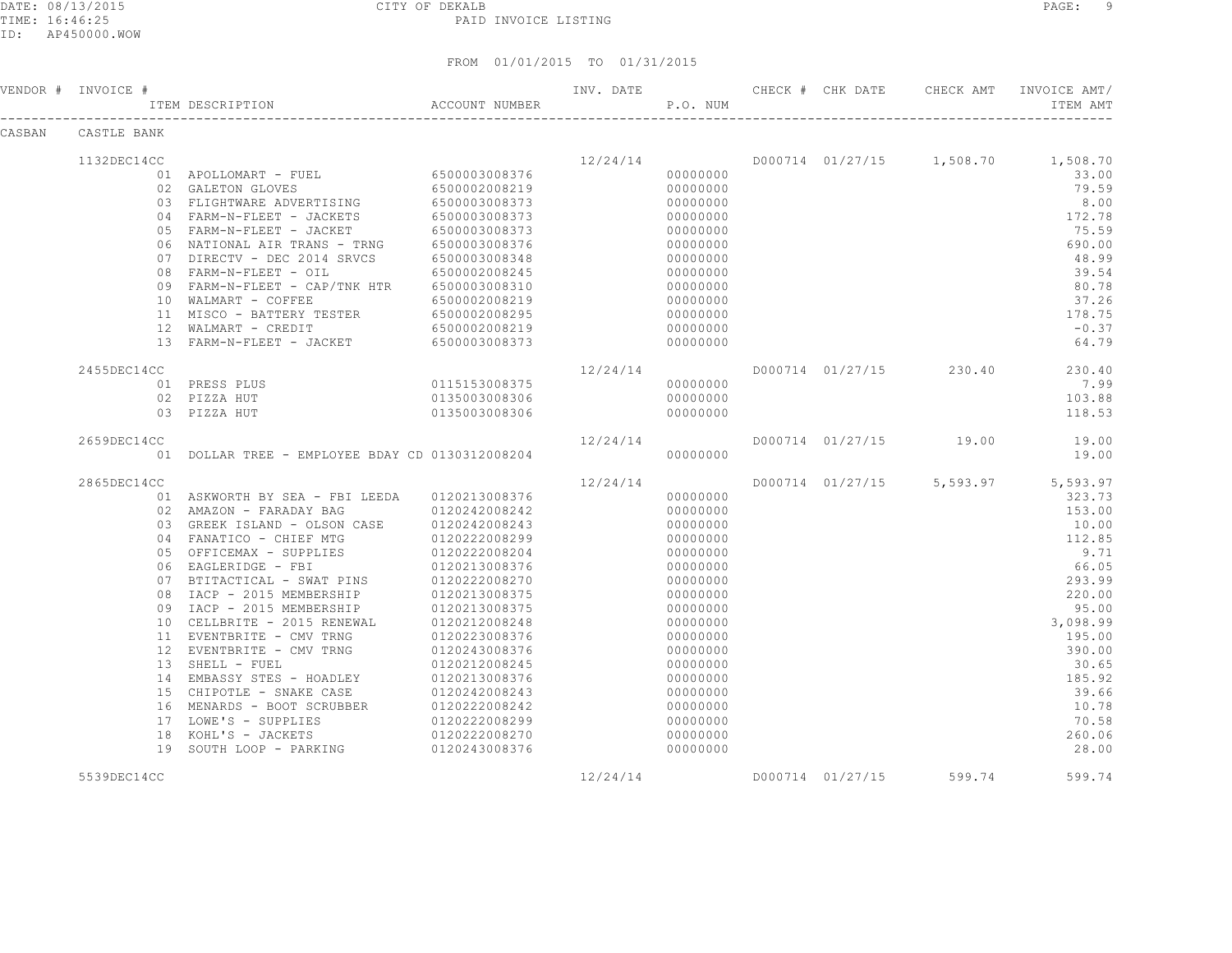DATE: 08/13/2015 CITY OF DEKALB PAGE: 10 PAID INVOICE LISTING

FROM 01/01/2015 TO 01/31/2015

|        | VENDOR # INVOICE # | ACCOUNT NUMBER<br>ITEM DESCRIPTION                |               |                           | P.O. NUM |  | INV. DATE CHECK # CHK DATE CHECK AMT | INVOICE AMT/<br>ITEM AMT |
|--------|--------------------|---------------------------------------------------|---------------|---------------------------|----------|--|--------------------------------------|--------------------------|
|        |                    |                                                   |               |                           |          |  |                                      |                          |
|        | 5539DEC14CC        |                                                   |               |                           |          |  | $12/24/14$ D000714 01/27/15 599.74   | 599.74                   |
|        |                    |                                                   |               |                           | 00000000 |  |                                      | 155.31                   |
|        |                    | 02 PIZZA HUT                                      | 0135003008306 |                           | 00000000 |  |                                      | 117.43                   |
|        |                    | 03 DEK. CO. CLERK                                 | 0117113008366 |                           | 00000000 |  |                                      | 327.00                   |
|        | 5649DEC14CC        |                                                   |               | 12/24/14                  |          |  | D000714 01/27/15 132.29              | 132.29                   |
|        |                    | 01 OFFICE DEPOT                                   | 0115152008204 |                           | 00000000 |  |                                      | 118.18                   |
|        |                    | 02 OFFICE DEPOT                                   | 0132102008204 |                           | 00000000 |  |                                      | 14.11                    |
|        | 5700DEC14CC        |                                                   |               | 12/24/14                  |          |  | D000714 01/27/15 55.00               | 55.00                    |
|        |                    | 01 IL GOVT FIN OFF - IGFOA '14 0117113008376      |               |                           | 00000000 |  |                                      | 55.00                    |
|        |                    |                                                   |               |                           |          |  |                                      |                          |
|        | 7228DEC14CC        |                                                   |               | 12/24/14                  |          |  | D000714 01/27/15 417.01              | 417.01                   |
|        |                    | 01 DOLLAR TREE - SPOOKTACULAR CAN 0125273008376   |               |                           | 00000000 |  |                                      | 52.89                    |
|        |                    | 02 SCHNUCKS - WATER                               | 0125272008240 |                           | 00000000 |  |                                      | 29.90                    |
|        |                    | 03 PARTSTREE - SPARE SAW PARTS 0125272008240      |               |                           | 00000000 |  |                                      | 54.25                    |
|        |                    | 04 WALMART - MICROWAVE 0125272008210              |               |                           | 00000000 |  |                                      | 65.00                    |
|        |                    | 05 OFFICEMAX - OFFICE SUPPLIES 0125262008204      |               |                           | 00000000 |  |                                      | 29.97                    |
|        |                    | 06 LOWE'S - CABINET                               | 0125273008376 |                           | 00000000 |  |                                      | 185.00                   |
|        | 8940DEC14CC        |                                                   |               | 12/24/14                  |          |  | D000714 01/27/15 1,913.59 1,913.59   |                          |
|        |                    |                                                   |               |                           | 00000000 |  |                                      | 278.00                   |
|        |                    | 02 LOWE'S - SUPPLIES 2800002008219                |               |                           | 00000000 |  |                                      | 192.82                   |
|        |                    | 03    CONTFRSAFTY - HOSE ROLLERS    2800006008510 |               |                           | 00000000 |  |                                      | 777.45                   |
|        |                    |                                                   |               |                           | 00000000 |  |                                      | 352.82                   |
|        |                    |                                                   |               |                           | 00000000 |  |                                      | 312.50                   |
|        | 9427DEC14CC        |                                                   |               | 12/24/14                  |          |  | D000714 01/27/15 1,168.54 1,168.54   |                          |
|        |                    |                                                   |               |                           | 00000000 |  |                                      | 204.97                   |
|        |                    |                                                   |               |                           | 00000000 |  |                                      | 84.50                    |
|        |                    | 03 MARRIOTT - GMIS SYMPO 0117123008376            |               |                           | 00000000 |  |                                      | 282.24                   |
|        |                    | 04 CALENDARWIZ - RENEWAL                          | 0117122008285 |                           | 00000000 |  |                                      | 88.00                    |
|        |                    | 05 SURETHING - DVD CASE INSERTS 0117122008204     |               |                           | 00000000 |  |                                      | 40.85                    |
|        |                    | 06 BEST BUY - APPLE TV/MAGIC MOUS 0117122008285   |               |                           | 00000000 |  |                                      | 169.98                   |
|        |                    | 07 AMAZON - 4 DRAWER CABINET 0117122008204        |               |                           | 00000000 |  |                                      | 298.00                   |
|        | 9518DEC14CC        |                                                   |               | 12/24/14                  |          |  | D000714 01/27/15 19.08 19.08         |                          |
|        |                    | 01 AMAZON - DESK RISERS 0117112008204             |               |                           | 00000000 |  |                                      | 19.08                    |
|        |                    |                                                   |               |                           |          |  | VENDOR TOTAL: 11,657.32              |                          |
| CASDAV | DAVID J. CASTRO    |                                                   |               |                           |          |  |                                      |                          |
|        | 01072015           |                                                   |               | $01/07/15$ 43453 01/27/15 |          |  | 300.00                               | 300.00                   |
|        |                    | 01 CD 2014 MTGS REIMB 0132112008201               |               |                           | 00000000 |  |                                      | 300.00                   |
|        |                    |                                                   |               |                           |          |  |                                      |                          |

VENDOR TOTAL: 300.00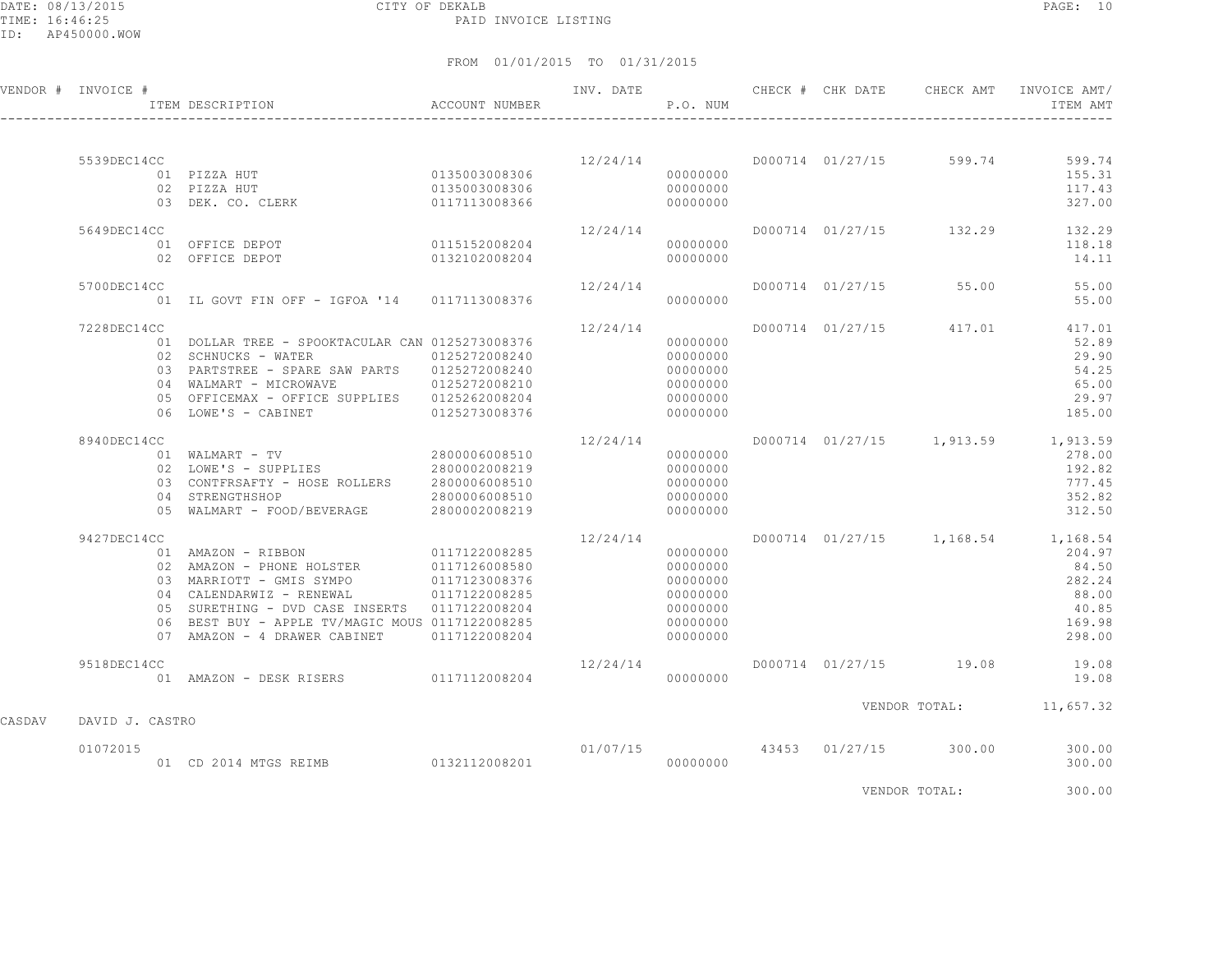DATE: 08/13/2015 CITY OF DEKALB PAGE: 11 PAID INVOICE LISTING

|        | VENDOR # INVOICE # | ITEM DESCRIPTION<br>$\hfill$<br>ACCOUNT NUMBER                     |               | INV. DATE                              | P.O. NUM             |                                |                                    | ITEM AMT                                                             |
|--------|--------------------|--------------------------------------------------------------------|---------------|----------------------------------------|----------------------|--------------------------------|------------------------------------|----------------------------------------------------------------------|
| CCMSIW | CCMSI              |                                                                    |               |                                        |                      |                                |                                    |                                                                      |
|        | 01062015           | 01 WORKERS COMPENSATION CLAIMS 7000004008472                       |               |                                        | 00000000             |                                |                                    | $01/06/15$ $0000709$ $01/06/15$ $10,347.66$ $10,347.66$<br>10,347.66 |
| CDWGOV | CDW GOVERNMENT INC |                                                                    |               |                                        |                      |                                | VENDOR TOTAL:                      | 10,347.66                                                            |
|        |                    |                                                                    |               |                                        |                      |                                |                                    |                                                                      |
|        | 1869274            | 01 ADOBE GOV CCT 4M SUB 0117122008285                              |               | 00000000                               |                      |                                | $12/22/14$ 43454 01/27/15 410.96   | 410.96<br>410.96                                                     |
| CERLAB |                    | CERTIFIED LABORATORIES                                             |               |                                        |                      |                                | VENDOR TOTAL:                      | 410.96                                                               |
|        |                    |                                                                    |               |                                        |                      |                                |                                    |                                                                      |
|        | 1734948            | 01 WTR PREMALUBE RED/GRN 6000002008226<br>02 STR PREMALUBE RED/GRN | 0130332008226 |                                        | 00000000<br>00000000 | 12/04/14 43330 01/13/15 731.25 |                                    | 731.25<br>259.45<br>471.80                                           |
|        | 1743884            |                                                                    |               | 12/12/14                               | 00000000             |                                | 43455 01/27/15 391.83              | 391.83<br>391.83                                                     |
|        |                    |                                                                    |               |                                        |                      |                                |                                    | VENDOR TOTAL: 1,123.08                                               |
| CHILEA |                    | CHILDREN'S LEARNING CENTER                                         |               |                                        |                      |                                |                                    |                                                                      |
|        | 01202015           | 01 CDBG 3RG OTR GRNT REO BUS USER 1900003008307                    |               | $01/20/15$ $43417$ $01/27/15$ $750.00$ | 00000000             |                                |                                    | 750.00<br>750.00                                                     |
| CHITRE | TREVOR CHILTON     |                                                                    |               |                                        |                      |                                | VENDOR TOTAL:                      | 750.00                                                               |
|        |                    |                                                                    |               |                                        |                      |                                |                                    |                                                                      |
|        | 12292014           | 01  2014  WELLNESS REIMBURSEMENT  7100004008476                    |               | 12/29/14                               | 00000000             |                                | D000704 01/13/15 194.40            | 194.40<br>194.40                                                     |
| CLEUSA | CLEAN USA          |                                                                    |               |                                        |                      |                                | VENDOR TOTAL:                      | 194.40                                                               |
|        | 7720               |                                                                    |               |                                        |                      |                                | $12/22/14$ 43331 01/13/15 1,489.33 | 1,489.33                                                             |
|        |                    | 01 PROF SRVCS 12/15-12/21/14 0130324008450                         |               |                                        | 00000000             |                                |                                    | 1,489.33                                                             |
|        | 7729               | 01 JNTRL SRVCS W/E 12/22-12/28/14 0130324008450                    |               | 12/29/14                               | 00000000             |                                | 43456 01/27/15 3,533.93            | 982.98<br>982.98                                                     |
|        | 7798               | 01 JNTRL SRVCS W/E 12/29-1/4/15 0130324008450                      |               | 01/05/15                               | 00000000             |                                |                                    | 43456 01/27/15 3,533.93 981.61<br>981.61                             |
|        | 7801               |                                                                    |               | 01/12/14                               |                      |                                |                                    | 43456 01/27/15 3,533.93 1,569.34                                     |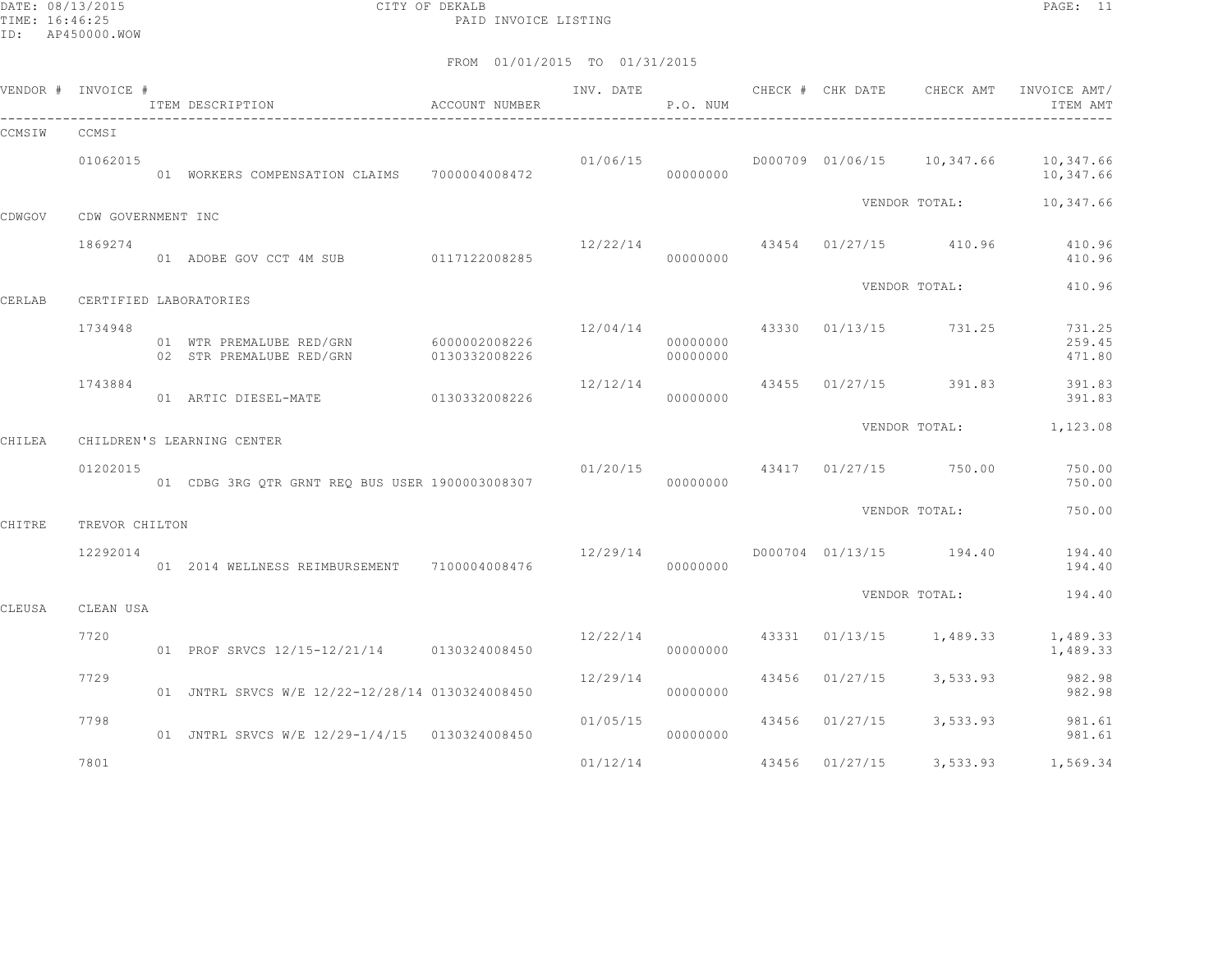DATE: 08/13/2015 CITY OF DEKALB PAGE: 12 PAID INVOICE LISTING

|        | VENDOR # INVOICE # | ITEM DESCRIPTION ACCOUNT NUMBER                                                                                                                          |                                                     | P.O. NUM |                      |  | INV. DATE 6 CHECK # CHK DATE CHECK AMT INVOICE AMT/<br>ITEM AMT |
|--------|--------------------|----------------------------------------------------------------------------------------------------------------------------------------------------------|-----------------------------------------------------|----------|----------------------|--|-----------------------------------------------------------------|
|        |                    |                                                                                                                                                          |                                                     |          |                      |  |                                                                 |
|        | 7801               | 01 JNTRL SRVCS W/E 1/5-1/11/15  0130324008450  000000000  00000000                                                                                       | $01/12/14$ $43456$ $01/27/15$ $3,533.93$ $1,569.34$ |          |                      |  | 1,569.34                                                        |
| COD    | CITY OF DEKALB     |                                                                                                                                                          |                                                     |          |                      |  | VENDOR TOTAL: 5,023.26                                          |
|        |                    |                                                                                                                                                          |                                                     |          |                      |  |                                                                 |
|        | 01012015           | $01/01/15$ $01 2703125810-00 0CT-DEC 2014$ $0125273008355$ $01/01/15$ $000000000$ $000000000$                                                            |                                                     |          |                      |  |                                                                 |
|        | 12292014           | 01 FY14 CITY AUDIT - FUND 09 PORT 0900003008366                                                                                                          |                                                     |          | 00000000             |  | $12/29/14$ $43332$ $01/13/15$ $2,012.00$ $2,012.00$<br>2,012.00 |
|        |                    |                                                                                                                                                          |                                                     |          |                      |  |                                                                 |
| CODPC1 | CITY OF DEKALB     |                                                                                                                                                          |                                                     |          |                      |  | VENDOR TOTAL: 2,129.23                                          |
|        | 01062015           |                                                                                                                                                          |                                                     |          |                      |  | $01/06/15$ $43415$ $01/23/15$ $712.51$ $712.51$                 |
|        |                    | 01 PATROL - GAS 14-8489<br>02 PATROL - GAS #339<br>0120212008245<br>03 NOTARY - HAACKE/ MILLER<br>0120223008349<br>04 NOTARY - LOCKHART<br>0120223008349 |                                                     |          | 00000000             |  | 25.20                                                           |
|        |                    |                                                                                                                                                          |                                                     |          | 00000000             |  | 37.36                                                           |
|        |                    |                                                                                                                                                          |                                                     |          | 00000000             |  | 10.00                                                           |
|        |                    |                                                                                                                                                          |                                                     |          | 00000000             |  | 5.00                                                            |
|        |                    | 04 NOIANI DOORRAMING 0120222008299<br>05 BEVERAGES – HOMECOMING 0120222008299<br>06 POSTAGE – REDEL 0120253008305                                        |                                                     |          | 00000000             |  | 19.20                                                           |
|        |                    |                                                                                                                                                          |                                                     |          | 00000000<br>00000000 |  | 5.90<br>8.79                                                    |
|        |                    | 07 CULVERS - CASE#14-07924 0120242008243<br>08 CHILI'S - CASE#14-8489 0120242008243                                                                      |                                                     |          | 00000000             |  | 37.66                                                           |
|        |                    | 09 CASE#14-7242                                                                                                                                          | 0120242008243                                       |          | 00000000             |  | 24.00                                                           |
|        |                    | 10 OHARE PRKNG - CASE#13-15752 0120242008243                                                                                                             |                                                     |          | 00000000             |  | 34.00                                                           |
|        |                    |                                                                                                                                                          |                                                     |          | 00000000             |  | 19.37                                                           |
|        |                    | $11 \quad CHILI'S - CABE#14-7242 \qquad 0120242008243$ $12 \quad CHILI'S - CABE#14-07242 \qquad 0120242008243$                                           |                                                     |          | 00000000             |  | 18.84                                                           |
|        |                    | 13 DAIRY QUEEN - CASE#14-7160 0120242008243                                                                                                              |                                                     |          | 00000000             |  | 11.02                                                           |
|        |                    | 14 APPLEBEES - CASE#14-5662                                                                                                                              | 0120242008243                                       |          | 00000000             |  | 31.06                                                           |
|        |                    | 15 COTTON CLUB - REPAIR GO BAG                                                                                                                           | 0120222008242                                       |          | 00000000             |  | 10.00                                                           |
|        |                    | 16 NAPA - HEADLIGHT FOR #321                                                                                                                             | 0120242008226                                       |          | 00000000             |  | 23.74                                                           |
|        |                    |                                                                                                                                                          |                                                     |          | 00000000             |  | 30.00                                                           |
|        |                    | 17 TRAINING LUNCHES- WELLS 0120243008376<br>18 TRAINING LUNCHES- KIVAS 0120243008376                                                                     |                                                     |          | 00000000             |  | 28.59                                                           |
|        |                    | 19 TRAINING LUNCHES - WELLS 0120243008376                                                                                                                |                                                     |          | 00000000             |  | 27.86                                                           |
|        |                    | 20 TRAINING LUNCHES - JACQUES 0120243008376                                                                                                              |                                                     |          | 00000000             |  | 6.60                                                            |
|        |                    | 21 TRAINING LUNCHES - WELLS                                                                                                                              | 0120243008376<br>0120243008376                      |          | 00000000             |  | 40.00                                                           |
|        |                    | 22 TRAINING LUNCH - WEISE                                                                                                                                | 0120243008376                                       |          | 00000000             |  | 10.00                                                           |
|        |                    |                                                                                                                                                          |                                                     |          | 00000000             |  | 6.29                                                            |
|        |                    |                                                                                                                                                          |                                                     |          | 00000000             |  | 33.12                                                           |
|        |                    | 25 TRAINING LUNCH - BIANEJE                                                                                                                              | 0120233008376                                       |          | 00000000             |  | 11.48                                                           |
|        |                    | 26 TRAIING LUNCH - LEONI                                                                                                                                 | 0120263008376                                       |          | 00000000             |  | 11.14                                                           |
|        |                    | 27 TRAINING - LUNCH - PETRAGALLO 0120223008376                                                                                                           |                                                     |          | 00000000             |  | 25.00                                                           |
|        |                    | 28 TRAINING LUNCH - BURKE                                                                                                                                | 0120223008376                                       |          | 00000000             |  | 20.00                                                           |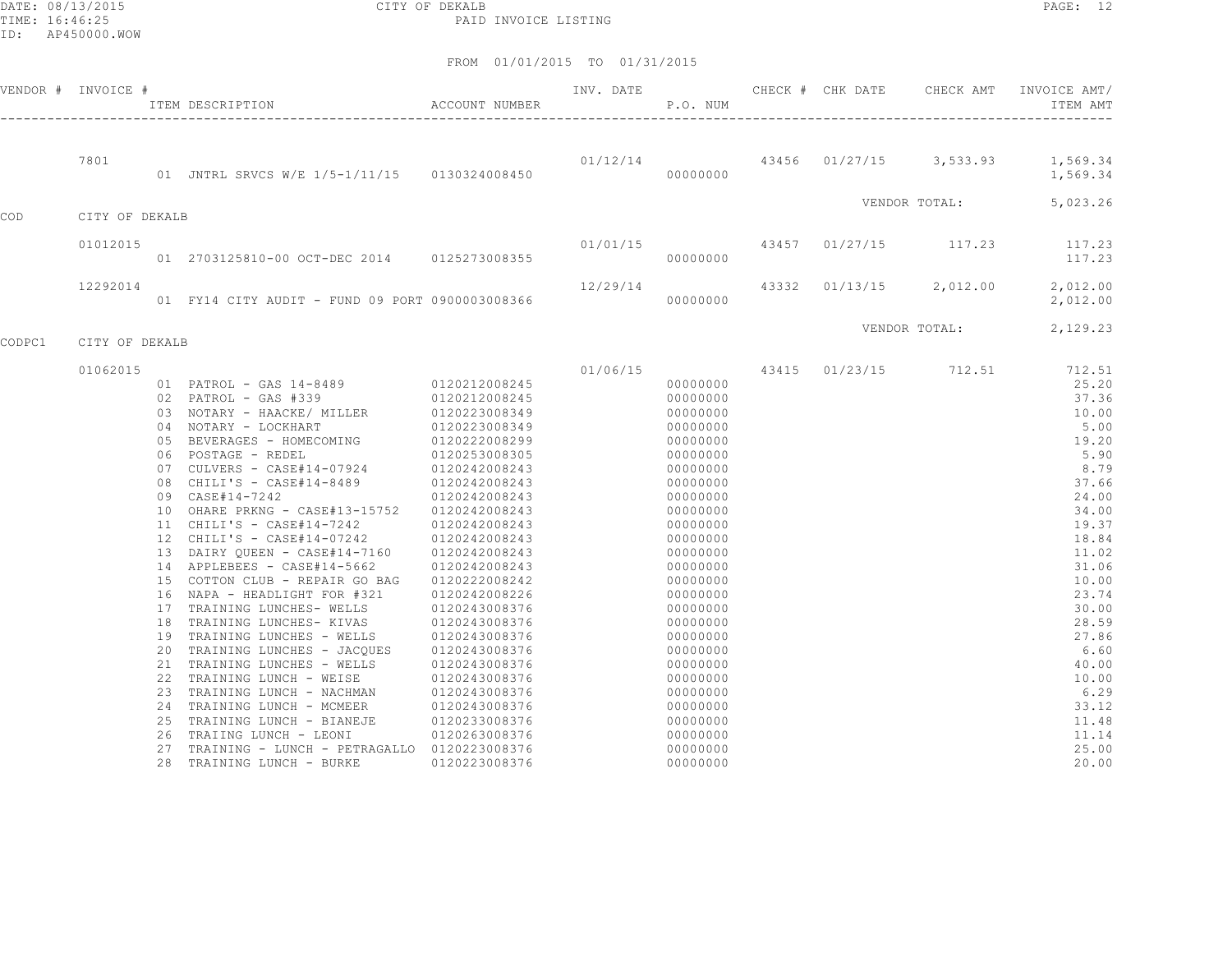|         | VENDOR # INVOICE # | ITEM DESCRIPTION                                                                                                                                                                                                     | ACCOUNT NUMBER                                                                    | INV. DATE      | P.O. NUM                                                             |       |                | CHECK # CHK DATE CHECK AMT | INVOICE AMT/<br>ITEM AMT                                    |
|---------|--------------------|----------------------------------------------------------------------------------------------------------------------------------------------------------------------------------------------------------------------|-----------------------------------------------------------------------------------|----------------|----------------------------------------------------------------------|-------|----------------|----------------------------|-------------------------------------------------------------|
|         | 01062015           | 29 TRAINING LUNCH - SODESMEIER 0120223008376<br>30 TRAINING LUNCH- BURKE<br>31 TRAINING LUNCH - REINBOLTZ<br>32 TRAINING LUNCHES - GATES 0120223008376<br>33 TRAIING LUNCHES - SODESTROM<br>34 TRAINING LUNCH 0 HAAS | 0120223008376<br>0120223008376<br>0120223008376<br>0120223008376                  | 01/06/15       | 00000000<br>00000000<br>00000000<br>00000000<br>00000000<br>00000000 |       |                | 43415 01/23/15 712.51      | 712.51<br>15.00<br>10.24<br>31.57<br>30.00<br>46.73<br>7.75 |
|         | 01092015           | 01 PETTY CASH<br>02 PETTY CASH<br>03 PETTY CASH<br>04 PETTY CASH<br>05 PETTY CASH                                                                                                                                    | 0115152008204<br>0130313008376<br>0130313008376<br>0132113008373<br>0117113008376 | 01/09/15       | 00000000<br>00000000<br>00000000<br>00000000<br>00000000             |       |                | 43458 01/27/15 67.74       | 67.74<br>14.03<br>5.77<br>40.00<br>4.58<br>3.36             |
| COMCAST | COMCAST            |                                                                                                                                                                                                                      |                                                                                   |                |                                                                      |       |                | VENDOR TOTAL:              | 780.25                                                      |
|         | 12132014           | 01 8771100880022791 12/23-1/22 2800003008375                                                                                                                                                                         |                                                                                   | 12/13/14 43333 | 00000000                                                             |       |                | $01/13/15$ 36.12           | 36.12<br>36.12                                              |
|         | 12192014           | 01 8771100880664642 DEC 14 SRVCS 0120223008399                                                                                                                                                                       |                                                                                   | 12/19/14       | 00000000                                                             | 43459 |                | $01/27/15$ 117.56          | 86.95<br>86.95                                              |
|         | 12252014           | 01 8771100890000027 1/05-2/04/15 2800003008375                                                                                                                                                                       |                                                                                   | 12/25/14       | 00000000                                                             | 43459 |                | 01/27/15 117.56            | 30.61<br>30.61                                              |
| COMREV  |                    | COMMUNICATION REVOLVING FUND                                                                                                                                                                                         |                                                                                   |                |                                                                      |       |                | VENDOR TOTAL:              | 153.68                                                      |
|         | T1517227           | 01 PD LEADS                                                                                                                                                                                                          | 0120233008320                                                                     | 12/15/14       | 00000000                                                             |       | 43334 01/13/15 | 500.40                     | 500.40<br>500.40                                            |
| CONSTEL | CONSTELLATION      |                                                                                                                                                                                                                      |                                                                                   |                |                                                                      |       |                | VENDOR TOTAL:              | 500.40                                                      |
|         | 0020264000         | 01 11D70925 10/29-12/1/14 0130333008352                                                                                                                                                                              |                                                                                   | 12/05/14       | 00000000                                                             |       | 43463 01/27/15 | 31,247.80                  | 31.83<br>31.83                                              |
|         | 0020264004         | 01 11D70917 10/29-12/01/14 0130333008352                                                                                                                                                                             |                                                                                   | 12/05/14       | 00000000                                                             | 43463 | 01/27/15       | 31,247.80                  | 85.20<br>85.20                                              |
|         | 0020281775         | 01 11D70919 11/4-12/04/14 0130333008352                                                                                                                                                                              |                                                                                   | 12/07/14       | 00000000                                                             |       | 43463 01/27/15 | 31,247.80                  | 771.87<br>771.87                                            |
|         | 0020336492         |                                                                                                                                                                                                                      |                                                                                   | 12/09/14       |                                                                      |       | 43463 01/27/15 | 31,247.80                  | 1,923.73                                                    |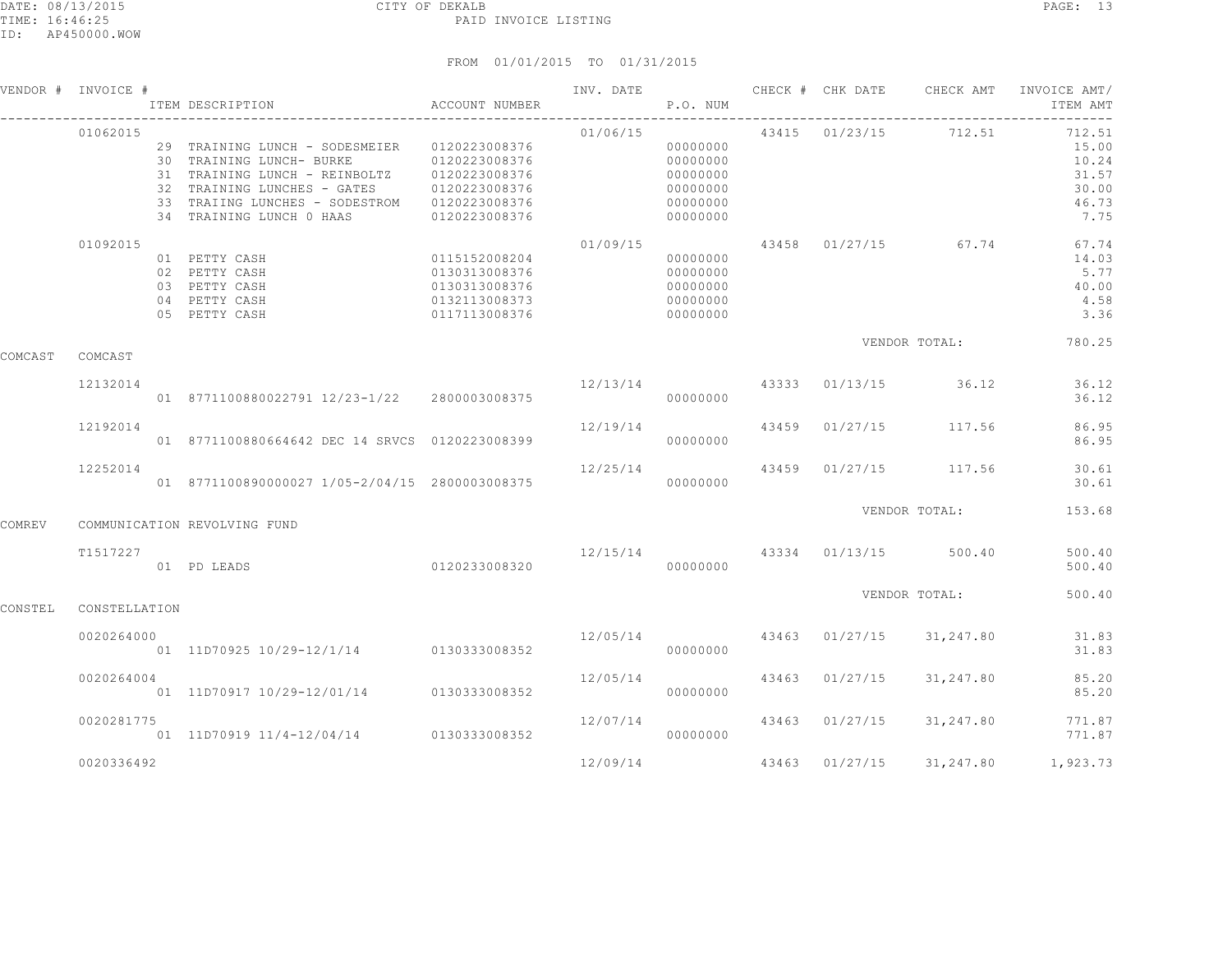DATE: 08/13/2015 CITY OF DEKALB PAGE: 14 PAID INVOICE LISTING

|         | VENDOR # INVOICE # | ACCOUNT NUMBER<br>ITEM DESCRIPTION                                                                                                                                                                                                                                                                                                                                                                                                                                                                                                                                                                                                                                                                                                     |                                                      | INV. DATE<br>P.O. NUM |                                                                                                                                                                        |  | CHECK # CHK DATE CHECK AMT | INVOICE AMT/<br>ITEM AMT                                                                                                                                                               |
|---------|--------------------|----------------------------------------------------------------------------------------------------------------------------------------------------------------------------------------------------------------------------------------------------------------------------------------------------------------------------------------------------------------------------------------------------------------------------------------------------------------------------------------------------------------------------------------------------------------------------------------------------------------------------------------------------------------------------------------------------------------------------------------|------------------------------------------------------|-----------------------|------------------------------------------------------------------------------------------------------------------------------------------------------------------------|--|----------------------------|----------------------------------------------------------------------------------------------------------------------------------------------------------------------------------------|
|         | 0020336492         | 01 11D70921 11/4-12/4/14 1000003008352                                                                                                                                                                                                                                                                                                                                                                                                                                                                                                                                                                                                                                                                                                 | $12/09/14$ $43463$ $01/27/15$ $31,247.80$ $1,923.73$ |                       | 00000000                                                                                                                                                               |  |                            | 1,923.73                                                                                                                                                                               |
|         | 0020392915         | 01 11D70918 11/4-12/4/14 1000003008352                                                                                                                                                                                                                                                                                                                                                                                                                                                                                                                                                                                                                                                                                                 |                                                      | 12/11/14              | 00000000                                                                                                                                                               |  |                            | 43463 01/27/15 31,247.80 28,187.56<br>28,187.56                                                                                                                                        |
|         | 0020928011         |                                                                                                                                                                                                                                                                                                                                                                                                                                                                                                                                                                                                                                                                                                                                        |                                                      |                       |                                                                                                                                                                        |  |                            | 247.61<br>247.61                                                                                                                                                                       |
| CONTHO  | THOMAS CONLEY      |                                                                                                                                                                                                                                                                                                                                                                                                                                                                                                                                                                                                                                                                                                                                        |                                                      |                       |                                                                                                                                                                        |  |                            | VENDOR TOTAL: 31,247.80                                                                                                                                                                |
|         | 12192014           | 01 FD HAZ MAT CLASS - MD REIMB 0125273008376                                                                                                                                                                                                                                                                                                                                                                                                                                                                                                                                                                                                                                                                                           |                                                      |                       | 00000000                                                                                                                                                               |  |                            | 168.31                                                                                                                                                                                 |
| CONWEA  |                    | CONTINENTAL WEATHER SERVICE                                                                                                                                                                                                                                                                                                                                                                                                                                                                                                                                                                                                                                                                                                            |                                                      |                       |                                                                                                                                                                        |  |                            | VENDOR TOTAL: 168.31                                                                                                                                                                   |
|         | 14184              | 01 ARPT WTHR FRCST JAN 15 6500004008450                                                                                                                                                                                                                                                                                                                                                                                                                                                                                                                                                                                                                                                                                                |                                                      | 00000000              |                                                                                                                                                                        |  |                            | $01/01/15$ $43464$ $01/27/15$ $150.00$ $150.00$<br>150.00                                                                                                                              |
| COPYALL |                    | COPY ALL SERVICE/ IMPACT                                                                                                                                                                                                                                                                                                                                                                                                                                                                                                                                                                                                                                                                                                               |                                                      |                       |                                                                                                                                                                        |  |                            | VENDOR TOTAL: 150.00                                                                                                                                                                   |
|         | 12092014           | 01 COPIER COPIES COSTS 9/10-12/09 0135002008202<br>02 COPIER COPIES COSTS 9/10-12/09 0135002008202<br>03 COPIER COPIES COSTS 9/10-12/09 0135002008202<br>04 COPIER COPIES COSTS 9/10-12/09 0135002008202<br>05 COPIER COPIES COSTS 9/10-12/09 0135002008202<br>06 COPIER COPIES COSTS 9/10-12/09 0135002008202<br>07 COPIER COPIES COSTS 9/10-12/09 0135002008202<br>08 COPIER COPIES COSTS 9/10-12/09 6500006008597<br>09 COPIER COPIES COSTS 9/10-12/09 0120223008399<br>10 COPIER COPIES COSTS 9/10-12/09 0120223008399<br>11 COPIER COPIES COSTS 9/10-12/09 0125263008330<br>12 COPIER COPIES COSTS 9/10-12/09 0125263008330<br>13 COPIER COPIES COSTS 9/10-12/09 0125263008330<br>14 COPIER COPIES COSTS 9/10-12/09 0120223008399 |                                                      |                       | 00000000<br>$00000000$<br>00000000<br>00000000<br>00000000<br>00000000<br>00000000<br>00000000<br>00000000<br>00000000<br>00000000<br>00000000<br>00000000<br>00000000 |  |                            | 12/09/14 43335 01/13/15 5,861.22 5,848.33<br>504.41<br>1,827.87<br>219.39<br>309.97<br>105.15<br>490.66<br>321.63<br>90.30<br>143.38<br>379.60<br>110.94<br>139.05<br>484.71<br>721.27 |
|         | 136733             | 01 IT TONER FREIGHT                                                                                                                                                                                                                                                                                                                                                                                                                                                                                                                                                                                                                                                                                                                    | 0117123008305                                        | 12/10/14              | 00000000                                                                                                                                                               |  |                            | 43335 01/13/15 5,861.22 6.22<br>6.22                                                                                                                                                   |
|         | 137078             |                                                                                                                                                                                                                                                                                                                                                                                                                                                                                                                                                                                                                                                                                                                                        |                                                      | 12/16/14              |                                                                                                                                                                        |  |                            | 43335 01/13/15 5,861.22 6.67                                                                                                                                                           |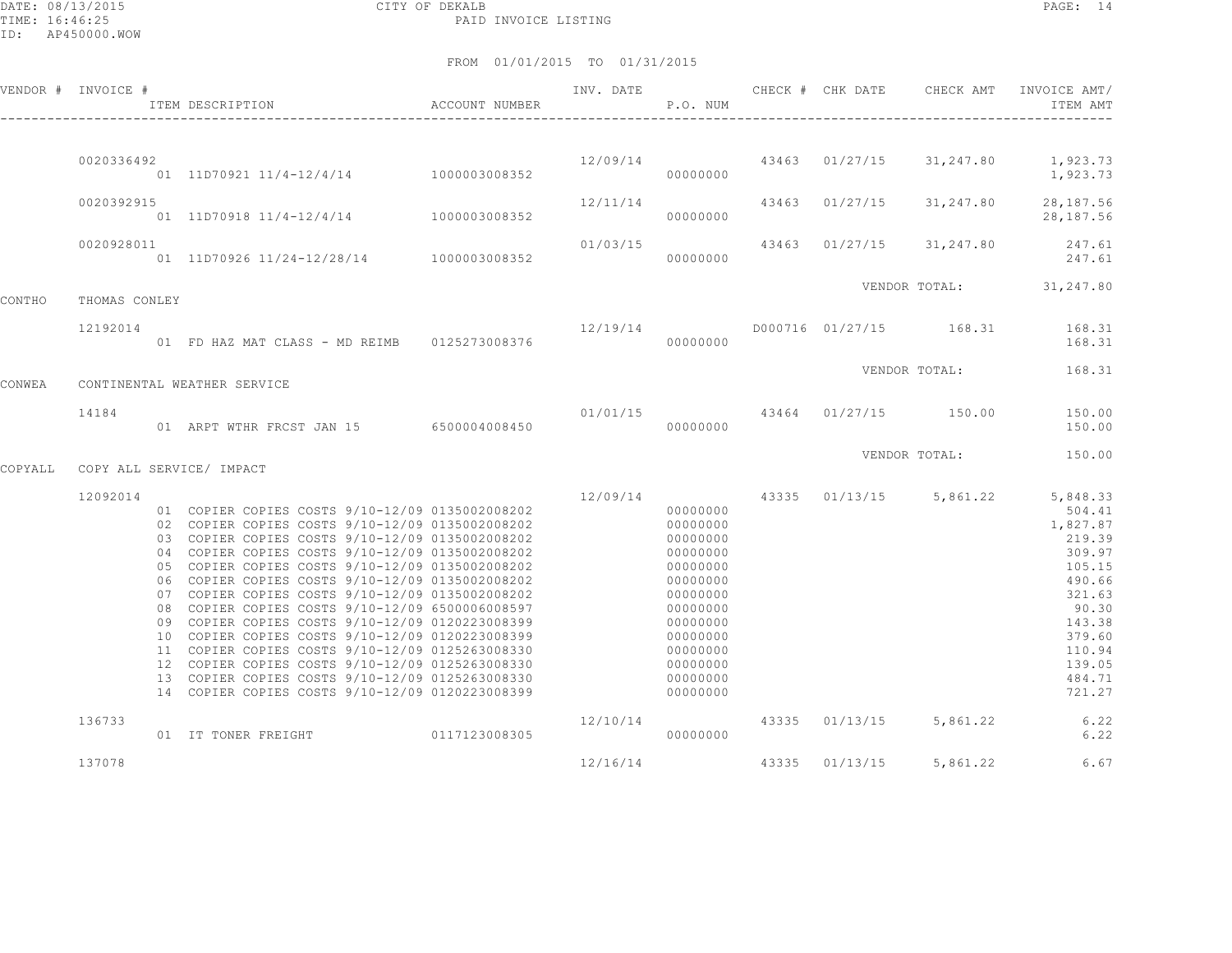DATE: 08/13/2015 CITY OF DEKALB PAGE: 15 PAID INVOICE LISTING

|        | VENDOR # INVOICE # | ITEM DESCRIPTION                    | ACCOUNT NUMBER |                       | P.O. NUM |  |                                    | ITEM AMT                                                       |
|--------|--------------------|-------------------------------------|----------------|-----------------------|----------|--|------------------------------------|----------------------------------------------------------------|
|        |                    |                                     |                |                       |          |  |                                    |                                                                |
|        | 137078             | 01 IT TONER FREIGHT 0117123008305   |                |                       | 00000000 |  | $12/16/14$ 43335 01/13/15 5,861.22 | 6.67<br>6.67                                                   |
|        | 137999             |                                     | 0135002008202  | 000000000             | 00000000 |  |                                    | $01/07/15$ 43465 $01/27/15$ 1,085.58 514.20<br>439.00<br>75.20 |
|        | 138001             |                                     |                |                       | 00000000 |  |                                    | 01/07/15 43465 01/27/15 1,085.58 571.38<br>571.38              |
| CREELE | CRESCENT ELECTRIC  |                                     |                |                       |          |  | VENDOR TOTAL:                      | 6,946.80                                                       |
|        | 02156411200        | 01 MACOM POLE REPAIR 7200004008472  |                |                       | 00000000 |  | $12/31/14$ 43466 01/27/15 4,945.32 | 4,383.22<br>4,383.22                                           |
|        | 02156615900        | 01 ARPT SUPPLIES 6500002008218      |                | 12/09/14<br>00000000  |          |  | 43336 01/13/15 1,315.23            | 795.00<br>795.00                                               |
|        | 02156672601        | 01 ARPT SUPPLIES                    | 6500002008218  | 12/03/14              | 00000000 |  | 43336 01/13/15 1,315.23            | 172.83<br>172.83                                               |
|        | 02156709100        | 01 ARPT SUPPLIES                    | 6500002008218  | 12/03/14              | 00000000 |  | 43336 01/13/15 1,315.23            | 273.69<br>273.69                                               |
|        | 02156727500        | 01 ARPT SUPPLIES                    | 6500002008218  | 000000000             |          |  | $12/10/14$ 43336 01/13/15 1,315.23 | 37.26<br>37.26                                                 |
|        | 02156728000        | 01 ARPT SUPPLIES                    | 6500002008218  | 12/10/14              | 00000000 |  | 43336 01/13/15 1,315.23            | 36.45<br>36.45                                                 |
|        | 02156754400        | 01 AG ST LIGHT REPAIR 7200004008472 |                | 12/31/14<br>000000000 |          |  | 43466 01/27/15 4,945.32            | 392.20<br>392.20                                               |
|        | 02156760600        | 01 SUPPLIES                         | 0130332008229  |                       | 00000000 |  | $12/19/14$ 43466 01/27/15 4,945.32 | 84.17<br>84.17                                                 |
|        | 02156783300        | 01 SHOP SUPPLIES 6500002008218      |                | 12/30/14              | 00000000 |  | 43466 01/27/15 4,945.32            | 85.73<br>85.73                                                 |
| CRIREA | CRITICAL REACH     |                                     |                |                       |          |  |                                    | VENDOR TOTAL: 6,260.55                                         |
|        | 15137              |                                     |                |                       |          |  | 12/15/14 43337 01/13/15 565.00     | 565.00                                                         |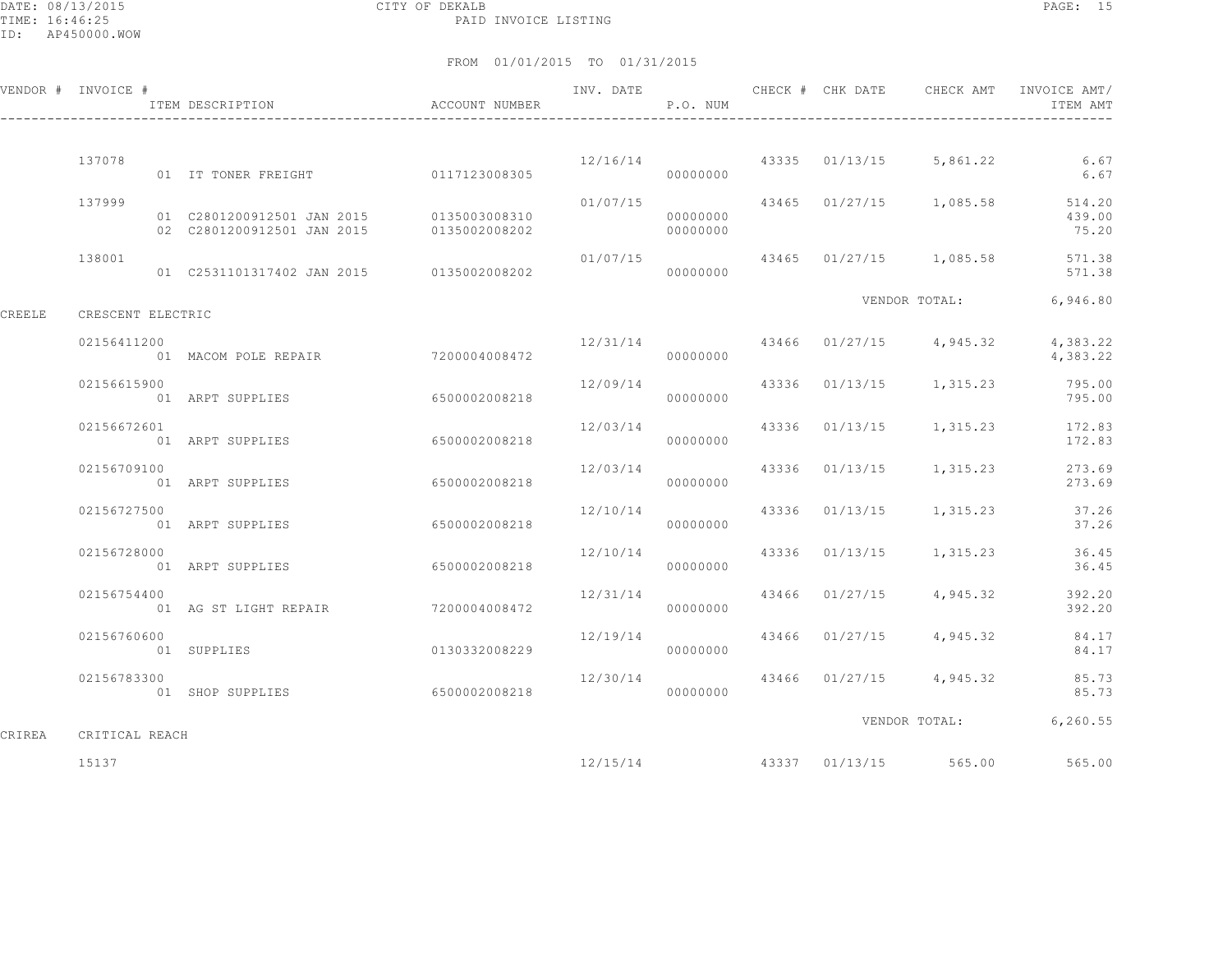DATE: 08/13/2015 CITY OF DEKALB PAGE: 16 PAID INVOICE LISTING

|               | VENDOR # INVOICE # | ITEM DESCRIPTION                                  | ACCOUNT NUMBER<br>---------------------- | INV. DATE               | P.O. NUM             |       | CHECK # CHK DATE | CHECK AMT                                | INVOICE AMT/<br>ITEM AMT                             |
|---------------|--------------------|---------------------------------------------------|------------------------------------------|-------------------------|----------------------|-------|------------------|------------------------------------------|------------------------------------------------------|
|               | 15137              | 01 PD ANNL SBSCRPTN '15 0120213008399             |                                          | 12/15/14                | 00000000             |       |                  | 43337 01/13/15 565.00                    | 565.00<br>565.00                                     |
| CRUMAT        | MATTHEW J CRULL    |                                                   |                                          |                         |                      |       |                  | VENDOR TOTAL:                            | 565.00                                               |
|               | 01072015           | 01 CD 2014 MTGS REIMB 0132112008201               |                                          |                         | 01/07/15<br>00000000 |       |                  | 43467 01/27/15 250.00                    | 250.00<br>250.00                                     |
|               |                    |                                                   |                                          |                         |                      |       |                  | VENDOR TOTAL:                            | 250.00                                               |
| CSRBOB        | 118093             | C.S.R. BOBCAT, INCORPORATED<br>01 WTR HOUSE GUARD | 6000002008232                            | 12/19/14                | 00000000             |       |                  | 43468 01/27/15 32.50                     | 32.50<br>32.50                                       |
|               |                    |                                                   |                                          |                         |                      |       |                  | VENDOR TOTAL:                            | 32.50                                                |
| CURCON        |                    | CURRAN CONTRACTING COMPANY                        |                                          |                         |                      |       |                  |                                          |                                                      |
|               | 9332               | 01 STR UPM MATERIAL<br>02 WTR UPM MATERIAL        | 0130332008228<br>6000002008228           |                         | 00000000<br>00000000 |       |                  | $12/18/14$ $43338$ $01/13/15$ $1,063.98$ | 1,063.98<br>531.99<br>531.99                         |
|               | 9348               | 01 9 TNS MATERIAL<br>02 9 TNS MATERIAL            | 0130332008228<br>6000002008228           | 12/29/14                | 00000000<br>00000000 |       |                  |                                          | 43469 01/27/15 1,269.99 1,269.99<br>635.00<br>634.99 |
| CURCON1       | CURRAN CONTRACTING |                                                   |                                          |                         |                      |       |                  | VENDOR TOTAL:                            | 2,333.97                                             |
|               | 9344               | 01 7 TNS MATERIAL<br>02 7 TNS MATERIAL            | 0130332008228<br>6000002008228           |                         | 00000000<br>00000000 |       |                  | 12/18/14 43470 01/27/15 966.00           | 966.00<br>483.00<br>483.00                           |
|               |                    |                                                   |                                          |                         |                      |       |                  | VENDOR TOTAL:                            | 966.00                                               |
| DAVKIS        | DAVID J. KISSER    |                                                   |                                          |                         |                      |       |                  |                                          |                                                      |
|               | 34520              | 01 ARPT SRVCS 11/6/14 6500004008450               |                                          | 12/01/14                | 00000000             | 43339 |                  | $01/13/15$ 337.50                        | 337.50<br>337.50                                     |
| <b>DCAUTO</b> |                    | DEKALB COUNTY AUTO PARTS INC                      |                                          |                         |                      |       |                  | VENDOR TOTAL:                            | 337.50                                               |
|               | 473436             | 01 (12) WINDSHEILD WASH 0125272008226             |                                          | 10/03/14 43474 01/27/15 | 00000000             |       |                  | 5,200.03                                 | 29.28<br>29.28                                       |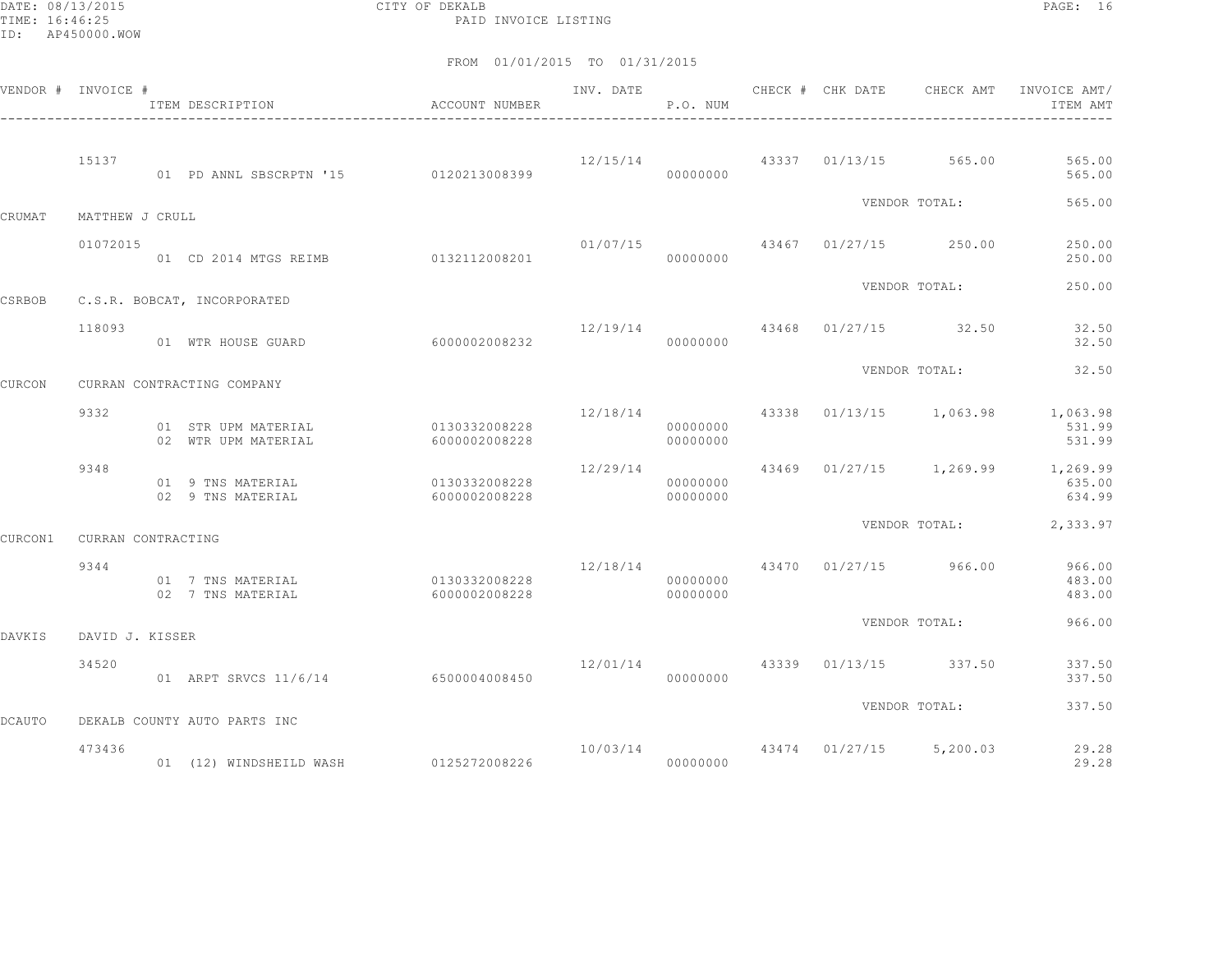| VENDOR # INVOICE # | ITEM DESCRIPTION                        | ACCOUNT NUMBER | INV. DATE | P.O. NUM |                | CHECK # CHK DATE CHECK AMT | INVOICE AMT/<br>ITEM AMT |
|--------------------|-----------------------------------------|----------------|-----------|----------|----------------|----------------------------|--------------------------|
| 481232             | 01 BATT CABLE CONNECTOR 0125272008226   |                | 12/01/14  | 00000000 |                | 43474 01/27/15 5,200.03    | 15.79<br>15.79           |
| 481281             | 01 TIRE BUFFER CLNR 0130332008226       |                | 12/01/14  | 00000000 | 43474 01/27/15 | 5,200.03                   | 11.77<br>11.77           |
| 481375             | 01 NAPAGOLD AIR FILTER 0120222008226    |                | 12/02/14  | 00000000 | 43474 01/27/15 | 5,200.03                   | 12.85<br>12.85           |
| 481376             | 01 NAPAPGOLD OIL FILTER 0120212008247   |                | 12/02/14  | 00000000 | 43474 01/27/15 | 5,200.03                   | 6.66<br>6.66             |
| 481449             | 01 AXLE, HUB BEARING 0120212008247      |                | 12/02/14  | 00000000 | 43474 01/27/15 | 5,200.03                   | 226.84<br>226.84         |
| 481450             | 01 CLAMP, EXHAUST PARTS 0125272008226   |                | 12/02/14  | 00000000 | 43474 01/27/15 | 5,200.03                   | 462.09<br>462.09         |
| 481457             | 01 SWITCH                               | 0130332008226  | 12/02/14  | 00000000 | 43474 01/27/15 | 5,200.03                   | 31.18<br>31.18           |
| 481590             | 01 TYPE RETAINER                        | 0120222008226  | 12/03/14  | 00000000 | 43474 01/27/15 | 5,200.03                   | $-50.31$<br>$-50.31$     |
| 481595             | 01 SPARK PLUG                           | 0130332008226  | 12/03/14  | 00000000 | 43474 01/27/15 | 5,200.03                   | 2.31<br>2.31             |
| 481695             | 01 BULBS                                | 6000002008226  | 12/03/14  | 00000000 | 43474 01/27/15 | 5,200.03                   | 24.30<br>24.30           |
| 481700             | 01 NAPAGOLD AIR FILTER 0130332008226    |                | 12/03/14  | 00000000 | 43474 01/27/15 | 5,200.03                   | 131.52<br>131.52         |
| 481792             | 01 SOCKET                               | 0130332008226  | 12/04/14  | 00000000 | 43474 01/27/15 | 5,200.03                   | 9.70<br>9.70             |
| 481799             | 01 LL MINIATURE BULB 0130332008226      |                | 12/04/14  | 00000000 | 43474 01/27/15 | 5,200.03                   | 19.30<br>19.30           |
| 481830             | 01 BRAKE ROTOR, DISC PADS 0120222008226 |                | 12/04/14  | 00000000 | 43474 01/27/15 | 5,200.03                   | 300.04<br>300.04         |
| 481879             | 01 BATTERY                              | 0120212008226  | 12/04/14  | 00000000 | 43474 01/27/15 | 5,200.03                   | 78.96<br>78.96           |
| 481956             |                                         |                | 12/05/14  |          |                | 43474 01/27/15 5,200.03    | 23.76                    |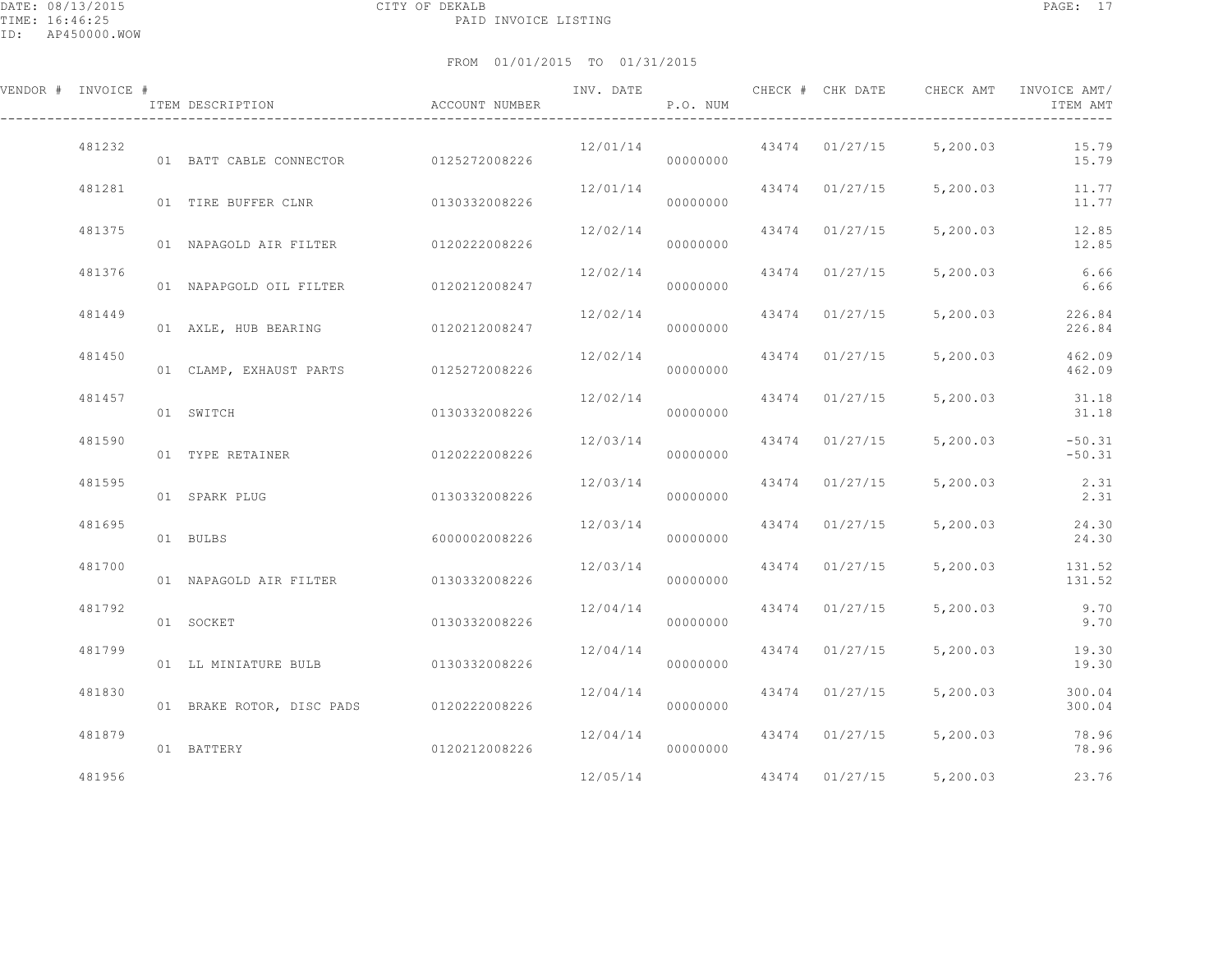DATE: 08/13/2015 CITY OF DEKALB PAGE: 18 PAID INVOICE LISTING

| VENDOR # INVOICE # | ITEM DESCRIPTION                     | ACCOUNT NUMBER | INV. DATE | P.O. NUM | CHECK # CHK DATE | CHECK AMT               | INVOICE AMT/<br>ITEM AMT |
|--------------------|--------------------------------------|----------------|-----------|----------|------------------|-------------------------|--------------------------|
| 481956             | 01 NAPA COOLANT FILTER 0130332008226 |                | 12/05/14  | 00000000 |                  | 43474 01/27/15 5,200.03 | 23.76<br>23.76           |
| 481957             | 01 MINIATURE BULB                    | 0125272008226  | 12/05/14  | 00000000 | 43474 01/27/15   | 5,200.03                | 5.40<br>5.40             |
| 481962             | 01 REPLACEMENT LENS                  | 0130332008226  | 12/05/14  | 00000000 | 43474 01/27/15   | 5,200.03                | 5.99<br>5.99             |
| 481964             | 01 REPLACEMENT LENS                  | 0130332008226  | 12/05/14  | 00000000 | 43474 01/27/15   | 5,200.03                | 11.98<br>11.98           |
| 481973             | 01 SERPENTINE BELT                   | 0130332008226  | 12/05/14  | 00000000 | 43474 01/27/15   | 5,200.03                | 39.73<br>39.73           |
| 482318             | 01 CAPSULE                           | 0120222008226  | 12/09/14  | 00000000 | 43474 01/27/15   | 5,200.03                | 90.00<br>90.00           |
| 482343             | 01 VENT SOLENOID                     | 0120222008226  | 12/09/14  | 00000000 | 43474 01/27/15   | 5,200.03                | 77.52<br>77.52           |
| 482371             | 01 AIR FILTERS                       | 0130332008226  | 12/09/14  | 00000000 | 43474 01/27/15   | 5,200.03                | 189.76<br>189.76         |
| 482502             | 01 NAPAGOLD OIL FILTER 0120222008226 |                | 12/10/14  | 00000000 | 43474 01/27/15   | 5,200.03                | 43.68<br>43.68           |
| 482512             | 01 EMER SERVICE ROTORS               | 0120222008226  | 12/10/14  | 00000000 | 43474 01/27/15   | 5,200.03                | 189.07<br>189.07         |
| 482516             | 01 EMER SERVICE ROTORS               | 0120222008226  | 12/10/14  | 00000000 | 43474 01/27/15   | 5,200.03                | 189.07<br>189.07         |
| 482569             | 01 CAPSULE (8)                       | 0130332008226  | 12/10/14  | 00000000 | 43474 01/27/15   | 5,200.03                | 45.12<br>45.12           |
| 482587             | 01 DISC PADS                         | 0120222008226  | 12/10/14  | 00000000 | 43474 01/27/15   | 5,200.03                | 75.57<br>75.57           |
| 482678             | 01 COUPLER                           | 0130332008226  | 12/11/14  | 00000000 | 43474 01/27/15   | 5,200.03                | 31.47<br>31.47           |
| 482709             | 01 WIPER BLADES                      | 0125272008226  | 12/11/14  | 00000000 |                  | 43474 01/27/15 5,200.03 | 8.39<br>8.39             |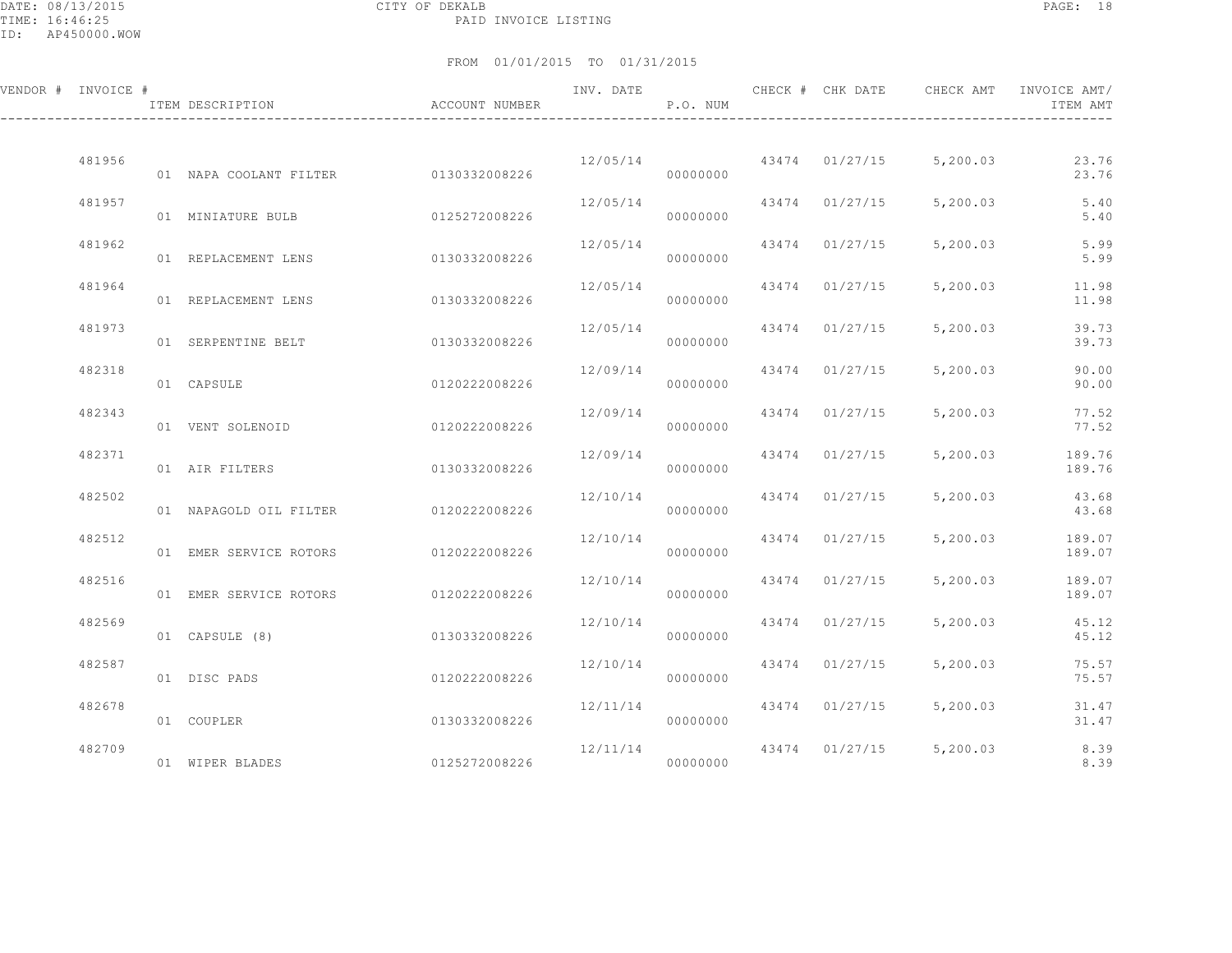| VENDOR # INVOICE # | ITEM DESCRIPTION                                | ACCOUNT NUMBER |                      | P.O. NUM |                |                         | INVOICE AMT/<br>ITEM AMT |
|--------------------|-------------------------------------------------|----------------|----------------------|----------|----------------|-------------------------|--------------------------|
| 482850             | 01 BRAKLEEN (6) 20 OZ 0125272008226             |                | 12/12/14             | 00000000 |                | 43474 01/27/15 5,200.03 | 16.14<br>16.14           |
| 483122             | 01 ANTIFREEZE TESTER 0130332008295              |                | 12/15/14             | 00000000 | 43474 01/27/15 |                         | 5,200.03 6.99<br>6.99    |
| 483123             | 01 ANTIFREEZE TESTER                            | 0130332008295  | 12/15/14             | 00000000 | 43474 01/27/15 | 5,200.03                | 14.99<br>14.99           |
| 483217             | 01 NAPAGOLD AIR FILTER 0130332008226            |                | 12/16/14             | 00000000 | 43474 01/27/15 | 5,200.03                | 113.37<br>113.37         |
| 483227             | 01 TIRE VALVE (50)                              | 0130332008226  | 12/16/14             | 00000000 | 43474 01/27/15 | 5,200.03                | 81.00<br>81.00           |
| 483228             | 01 TIRE VALVE (1) 0130332008226                 |                | 12/16/14             | 00000000 | 43474 01/27/15 | 5,200.03                | 11.69<br>11.69           |
| 483286             | 01 TIE ROD END - OUTER 0130332008226            |                | 12/16/14             | 00000000 | 43474 01/27/15 | 5,200.03                | 137.95<br>137.95         |
| 483332             | 01 DRAG LINK                                    | 0130332008226  | 12/16/14             | 00000000 | 43474 01/27/15 | 5,200.03                | 47.99<br>47.99           |
| 483350             | 01 EXHAUST ELBOW (2) 0125272008226              |                | 12/16/14             | 00000000 | 43474 01/27/15 | 5,200.03                | $-114.10$<br>$-114.10$   |
| 483369             | 01 CREDIT - RIGHT OUTER TIE ROD 0130332008226   |                | 12/17/14             | 00000000 | 43474 01/27/15 | 5,200.03                | $-47.99$<br>$-47.99$     |
| 483420             | 01 BRAKE ROTOR/DISC PADS 0120222008226          |                | 12/17/14             | 00000000 | 43474 01/27/15 | 5,200.03                | 330.88<br>330.88         |
| 483438             | 01 SWIVEL                                       | 0130332008245  | 12/17/14             | 00000000 | 43474 01/27/15 | 5,200.03                | 112.16<br>112.16         |
| 483468             | 01 BATTERY                                      | 0120222008226  | 12/17/14             | 00000000 | 43474 01/27/15 | 5,200.03                | 103.44<br>103.44         |
| 483542             | 01 NAPAGOLD AIR FILTER, 1 STP WAX 0130332008226 |                | 12/18/14             | 00000000 | 43474 01/27/15 | 5,200.03                | 113.94<br>113.94         |
| 483622             | 01 FUEL PMP, TNK LCK RNG, ASMBLY 6500003008310  |                | 12/18/14<br>00000000 |          |                | 43474 01/27/15 5,200.03 | 628.13<br>628.13         |
| 483649             |                                                 |                | 12/18/14             |          | 43474 01/27/15 | 5,200.03                | 300.69                   |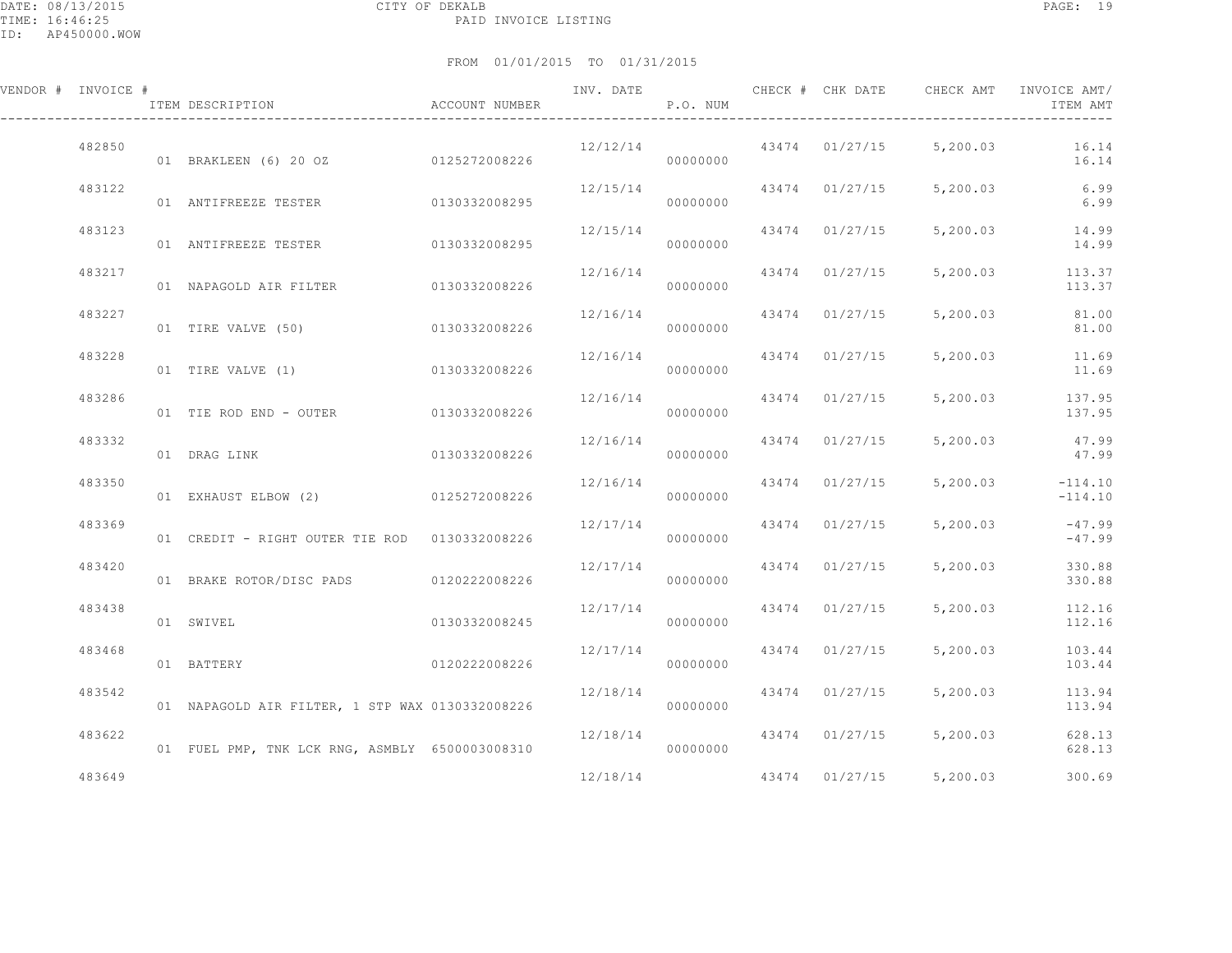DATE: 08/13/2015 CITY OF DEKALB PAGE: 20 PAID INVOICE LISTING

|       | VENDOR # INVOICE # | ITEM DESCRIPTION                                | ACCOUNT NUMBER | INV. DATE | P.O. NUM |       | CHECK # CHK DATE | CHECK AMT                                 | INVOICE AMT/<br>ITEM AMT |
|-------|--------------------|-------------------------------------------------|----------------|-----------|----------|-------|------------------|-------------------------------------------|--------------------------|
|       | 483649             | 01 BATTERY                                      | 6500003008310  |           | 00000000 |       |                  | $12/18/14$ $43474$ $01/27/15$ $5,200.03$  | 300.69<br>300.69         |
|       | 483696             | 01 POWER SERVICE DIESEL (24) 0125272008226      |                | 12/19/14  | 00000000 |       | 43474 01/27/15   | 5,200.03                                  | 167.76<br>167.76         |
|       | 483897             | 01 IN SUP HC PWRBND BELT 6000002008226          |                | 12/22/14  | 00000000 |       | 43474 01/27/15   | 5,200.03                                  | 180.05<br>180.05         |
|       | 483902             | 01 WATER PUMP                                   | 6500003008310  | 12/22/14  | 00000000 | 43474 | 01/27/15         | 5,200.03                                  | 115.78<br>115.78         |
|       | 483915             | 01 BELTS- AC, SERP, TENS/THRMOST                | 6500003008310  | 12/22/14  | 00000000 |       | 43474 01/27/15   | 5,200.03                                  | 190.45<br>190.45         |
|       | 483942             | 01 MAP SENSOR                                   | 6500003008310  | 12/22/14  | 00000000 | 43474 | 01/27/15         | 5,200.03                                  | 58.00<br>58.00           |
|       | 483991             | 01 SUPER HC IND VBELT 6000002008226             |                | 12/22/14  | 00000000 | 43474 | 01/27/15         | 5,200.03                                  | 21.90<br>21.90           |
|       | 484125             | 01 SERP BELTS, LOCK RNG, FUEL PMP 6500003008310 |                | 12/23/14  | 00000000 |       | 43474 01/27/15   | 5,200.03                                  | $-397.72$<br>$-397.72$   |
|       | 484227             | 01 PICKUP TOOL W/MAGNET 6500002008295           |                | 12/23/14  | 00000000 |       | 43474 01/27/15   | 5,200.03                                  | 9.99<br>9.99             |
|       | 484344             | 01 OIL DRY                                      | 0125272008226  | 12/26/14  | 00000000 |       | 43474 01/27/15   | 5,200.03                                  | 73.36<br>73.36           |
|       | 484345             | 01 OIL DRY                                      | 0125272008226  | 12/26/14  | 00000000 |       | 43474 01/27/15   | 5,200.03                                  | 165.20<br>165.20         |
|       | 484650             | 01 REMAN BRAKE CALIPER (2) 0130352008226        |                | 12/30/14  | 00000000 |       | 43474 01/27/15   | 5,200.03                                  | 213.72<br>213.72         |
|       | 484651             | 01 SPARK PLUG, WIRE SET 0120222008226           |                | 12/30/14  | 00000000 | 43474 | 01/27/15         | 5,200.03                                  | 116.23<br>116.23         |
|       | 484824             | 01 IGNITION COIL                                | 0120222008226  | 12/31/14  | 00000000 |       |                  | 43474 01/27/15 5,200.03                   | 89.25<br>89.25           |
| DCCVB |                    | DEKALB COUNTY CONVENTION &                      |                |           |          |       |                  |                                           | VENDOR TOTAL: 5,200.03   |
|       | 01022015           |                                                 |                |           |          |       |                  | $01/02/15$ $43475$ $01/27/15$ $12,500.00$ | 12,500.00                |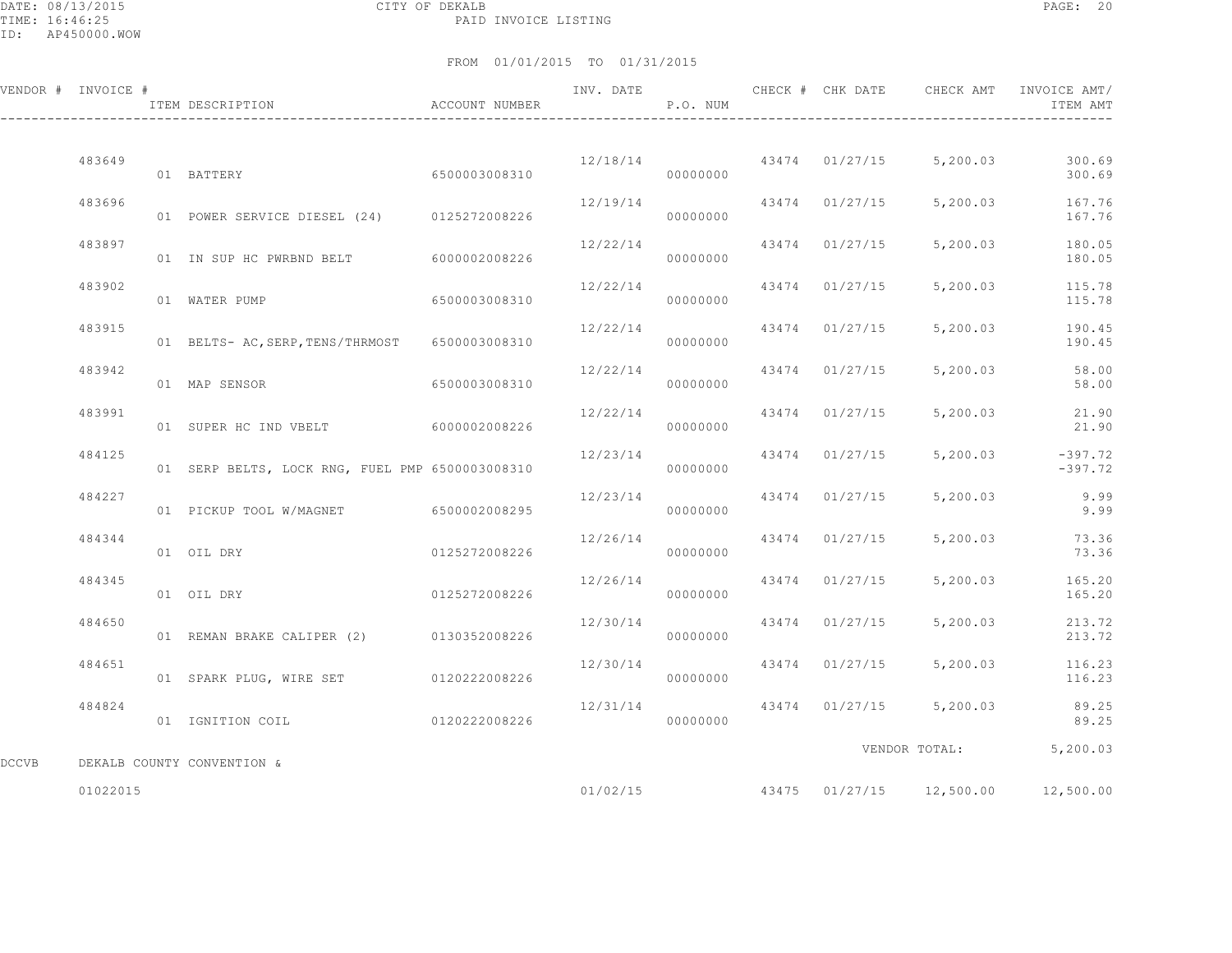DATE: 08/13/2015 CITY OF DEKALB PAGE: 21 PAID INVOICE LISTING

|               | VENDOR # INVOICE #              | ITEM DESCRIPTION                                                                                                                                 | ACCOUNT NUMBER |                | P.O. NUM                         |                |                                  | INV. DATE 6 CHECK # CHK DATE CHECK AMT INVOICE AMT/<br>ITEM AMT    |
|---------------|---------------------------------|--------------------------------------------------------------------------------------------------------------------------------------------------|----------------|----------------|----------------------------------|----------------|----------------------------------|--------------------------------------------------------------------|
|               | 01022015                        | 01 3 QTR TOURISM GRANT 0500003008343                                                                                                             |                |                | 00000000                         |                |                                  | $01/02/15$ $43475$ $01/27/15$ $12,500.00$ $12,500.00$<br>12,500.00 |
| <b>DCREC</b>  | DEKALB COUNTY CLERK &           |                                                                                                                                                  |                |                |                                  |                | VENDOR TOTAL:                    | 12,500.00                                                          |
|               | 01052015                        | 01 FY15 CDBG REHAB 1309 E LHWY 1900006508624<br>02 FY15 CDBG REHAB 824 N 12TH ST 1900006508624<br>03 FY15 CDBG REHAB 801 N 14TH ST 1900006508624 |                |                | 00000000<br>00000000<br>00000000 |                | $01/05/15$ 43317 01/13/15 120.00 | 120.00<br>40.00<br>40.00<br>40.00                                  |
|               | DCREGPLA DEKALB COUNTY REGIONAL |                                                                                                                                                  |                |                |                                  |                | VENDOR TOTAL:                    | 120.00                                                             |
|               | 01072015                        | 02 2015 MEMBERSHIP 0132103008375                                                                                                                 |                | 01/07/15       | 00000000                         |                | 43476 01/27/15 500.00            | 500.00<br>500.00                                                   |
| <b>DEKCHA</b> |                                 | DEKALB CHAMBER OF COMMERCE                                                                                                                       |                |                |                                  |                | VENDOR TOTAL:                    | 500.00                                                             |
|               | 15442                           | 01  2015 MEMBERSHIP DUES   0110103008375                                                                                                         |                | 12/03/14 43340 | 00000000                         |                | $01/13/15$ 4,327.50              | 577.50<br>577.50                                                   |
|               | 65                              | 01 CM SPCL EVENTS DEC 2014 0500003008343                                                                                                         |                | 12/11/14       | 00000000                         |                | 43340 01/13/15 4,327.50          | 3,750.00<br>3,750.00                                               |
| DEKLAWN       |                                 | DEKALB LAWN & EQUIPMENT CO INC                                                                                                                   |                |                |                                  |                | VENDOR TOTAL:                    | 4,327.50                                                           |
|               | 20107                           | 01 STR CARDED RC12YC/AIR FILTER   0130332008226                                                                                                  |                | 04/12/14       | 00000000                         |                | 43477 01/27/15 140.79            | 19.05<br>19.05                                                     |
|               | 25154                           | 01 WTR AIR FILTER/SPARK PLUG                                                                                                                     | 6000002008226  | 09/10/14       | 00000000                         | 43477 01/27/15 | 140.79                           | 18.44<br>18.44                                                     |
|               | 26105                           | 01 STR AIR FLTR KIT/STIHL MIX                                                                                                                    | 0130332008245  | 10/13/14       | 00000000                         | 43477 01/27/15 | 140.79                           | 70.29<br>70.29                                                     |
|               | 27712                           | 01 ARPT AIR FILTER/STIHL MIX 6500003008310                                                                                                       |                | 12/24/14       | 00000000                         | 43477 01/27/15 | 140.79                           | 33.01<br>33.01                                                     |
| <b>DEKMEC</b> | DEKALB MECHANICAL               |                                                                                                                                                  |                |                |                                  |                | VENDOR TOTAL:                    | 140.79                                                             |
|               | 63589                           |                                                                                                                                                  |                | 12/05/14       |                                  |                | 43341 01/13/15 1,329.33          | 346.50                                                             |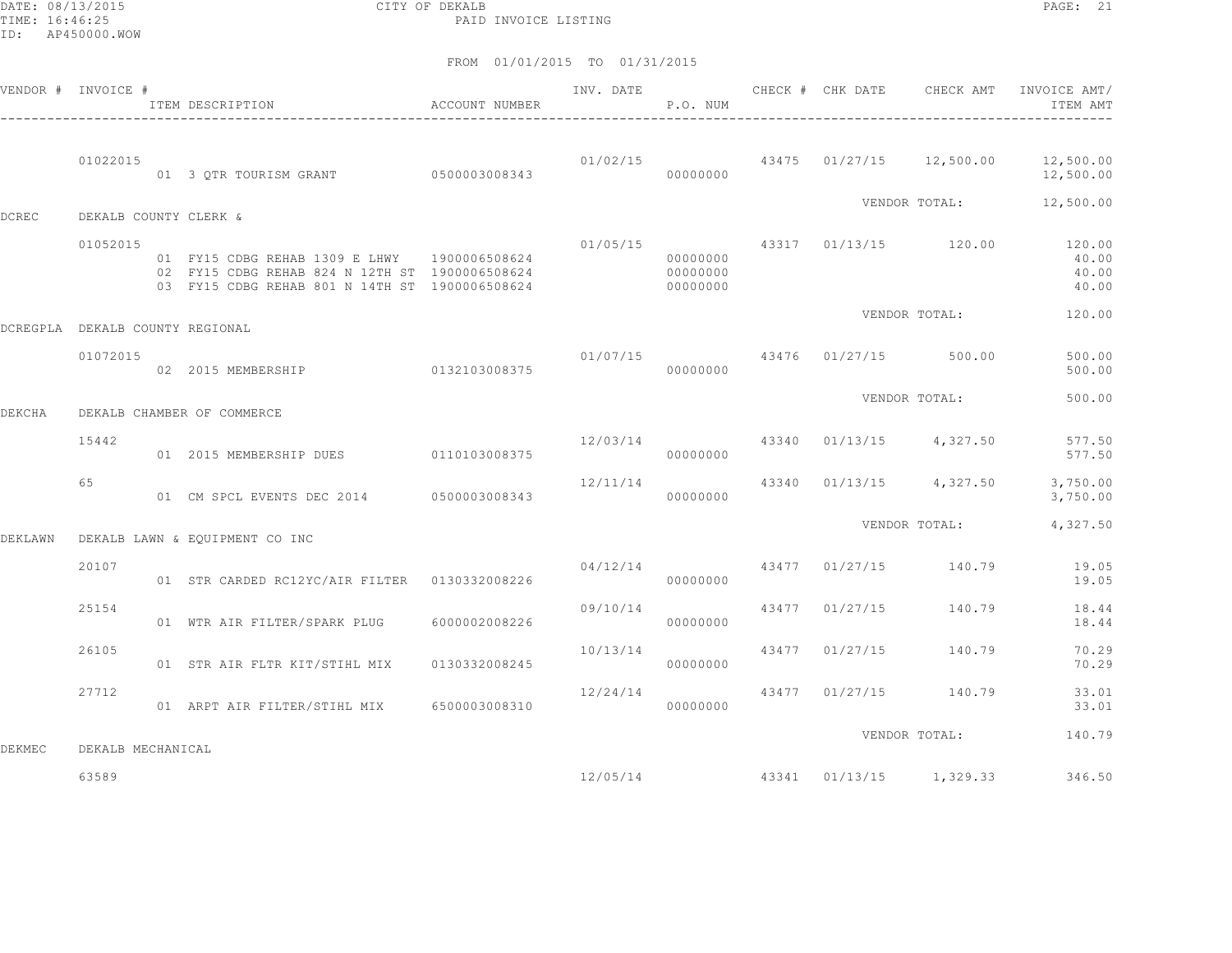|        | VENDOR # INVOICE #    | ITEM DESCRIPTION                                                                                                       | ACCOUNT NUMBER | INV. DATE      | P.O. NUM                         |       |          | CHECK # CHK DATE CHECK AMT               | INVOICE AMT/<br>ITEM AMT                          |
|--------|-----------------------|------------------------------------------------------------------------------------------------------------------------|----------------|----------------|----------------------------------|-------|----------|------------------------------------------|---------------------------------------------------|
|        |                       |                                                                                                                        |                |                |                                  |       |          |                                          |                                                   |
|        | 63589                 | 01 FD ST #1 FURNACE                                                                                                    | 0125273008348  |                | 00000000                         |       |          | $12/05/14$ $43341$ $01/13/15$ $1,329.33$ | 346.50<br>346.50                                  |
|        | 63638                 | 01 FD ST#3 FURNACE                                                                                                     | 0125273008348  | 12/09/14       | 00000000                         |       |          | 43341 01/13/15 1,329.33                  | 130.00<br>130.00                                  |
|        | 63658                 | 01 FD ST#3 FURNACE                                                                                                     | 0125273008348  | 12/09/14       | 00000000                         |       |          | 43341 01/13/15 1,329.33                  | 580.75<br>580.75                                  |
|        | 63673                 | 01 FD ST#3 FURNACE                                                                                                     | 0125273008348  | 12/09/14       | 00000000                         |       |          | 43341 01/13/15 1,329.33                  | 272.08<br>272.08                                  |
| DEKPUB | DEKALB PUBLIC LIBRARY |                                                                                                                        |                |                |                                  |       |          | VENDOR TOTAL:                            | 1,329.33                                          |
|        | 010915                | 01 JAN '15 REPLACEMENT TAX 0100000002930                                                                               |                |                | 00000000                         |       |          | $01/09/15$ $43478$ $01/27/15$ $5,414.83$ | 5, 414.83<br>5, 414.83                            |
| DEKSAN |                       | DEKALB SANITARY DISTRICT                                                                                               |                |                |                                  |       |          | VENDOR TOTAL:                            | 5, 414.83                                         |
|        | 01072015              | 01 DECEMBER 2014 SERVICE 6000000002220<br>02 DECEMBER 2014 APPLIED CREDITS 6000000001350<br>03 DECEMBER 2014 PENALTIES | 6000000002220  |                | 00000000<br>00000000<br>00000000 |       |          | $01/07/15$ 43316 01/13/15 254,201.98     | 254,201.98<br>247, 291.77<br>4,068.12<br>2,842.09 |
| DEKSYC | DEKALB SYCAMORE       |                                                                                                                        |                |                |                                  |       |          |                                          | VENDOR TOTAL: 254,201.98                          |
|        | 1508                  | 01 PD UNIT 36 SYS34 REPAIRS 0120222008226                                                                              |                | 12/15/14 43342 | 00000000                         |       |          | 01/13/15 760.21                          | 311.25<br>311.25                                  |
|        | 1776                  | 01 VEHICLE RPRS - PD38 SYS42 0120222008226                                                                             |                | 12/31/14       | 00000000                         | 43479 | 01/27/15 | 225.30                                   | 40.14<br>40.14                                    |
|        | 1843                  | 01 VEHICLE RPRS - PD38 SYS 01/02 0120222008226                                                                         |                | 01/06/15       | 00000000                         | 43479 | 01/27/15 | 225.30                                   | 150.90<br>150.90                                  |
|        | 302290                | 01 PD UNIT 331 SENSOR REPAIR 0120222008226<br>02 PD UNIT 331 SENSOR REPAIR                                             | 0120223008315  | 12/15/14       | 00000000<br>00000000             | 43342 | 01/13/15 | 760.21                                   | 338.71<br>76.21<br>262.50                         |
|        | 302554                | 01 VEHICLE RPRS - PD21 SYS 07                                                                                          | 0120243008315  | 12/18/14       | 00000000                         | 43479 | 01/27/15 | 225.30                                   | 50.00<br>50.00                                    |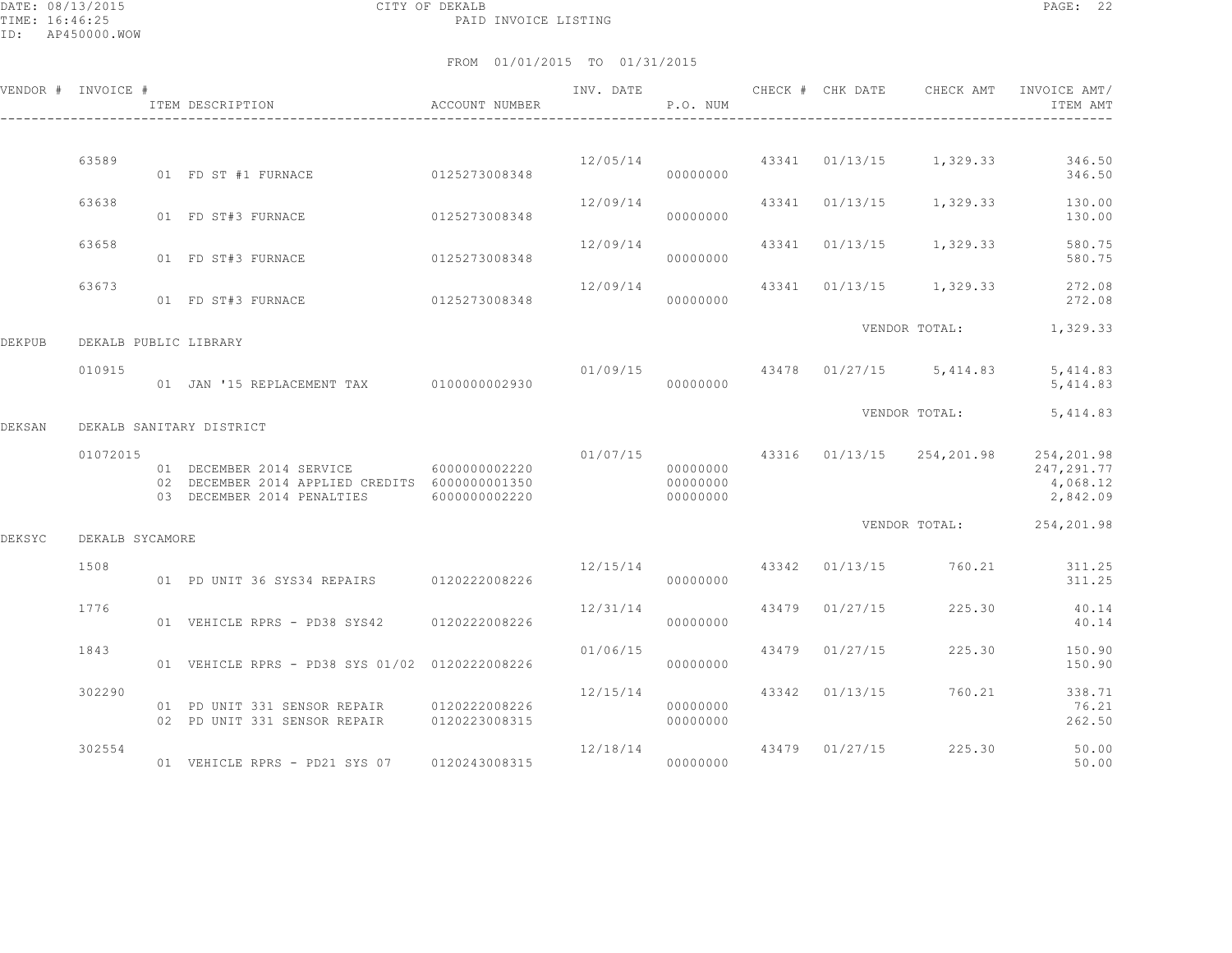DATE: 08/13/2015 CITY OF DEKALB PAGE: 23 PAID INVOICE LISTING

|                | VENDOR # INVOICE #  | ITEM DESCRIPTION                                                 | ACCOUNT NUMBER | INV. DATE | P.O. NUM             | CHECK # CHK DATE | CHECK AMT                                | INVOICE AMT/<br>ITEM AMT                         |
|----------------|---------------------|------------------------------------------------------------------|----------------|-----------|----------------------|------------------|------------------------------------------|--------------------------------------------------|
|                | 302883              | 01 PD DIAGNOSE/RPR COOLING FAN 0120223008315                     |                | 12/26/14  | 00000000             | 43342 01/13/15   | 760.21                                   | 110.25<br>110.25                                 |
|                | CM1843              | 01 CREDIT FOR VEHICLE RPRS 0120222008226                         |                | 01/07/15  | 00000000             |                  | 43479 01/27/15 225.30                    | $-15.74$<br>$-15.74$                             |
| DELL           | DELL MARKETING L.P. |                                                                  |                |           |                      |                  | VENDOR TOTAL:                            | 985.51                                           |
|                | XKWFDND7            | 01 IT COMPUTER SUPPLIES 0117122008285<br>02 IT COMPUTER SUPPLIES | 0117126008515  |           | 00000000<br>00000000 |                  | $12/04/14$ $43343$ $01/13/15$ $1,251.43$ | 1,251.43<br>269.71<br>981.72                     |
| DESCHI         | DESIGNLAB CHICAGO   |                                                                  |                |           |                      |                  |                                          | VENDOR TOTAL: 1,251.43                           |
|                | 119580              | 01 RPRS ON EGYPTIAN THEATRE 1300006508624                        |                | 12/30/14  | 00000000             |                  | 43480 01/27/15 15,927.93                 | 15,927.93<br>15,927.93                           |
| DIMCO          |                     | DEKALB IRON AND METAL CO.                                        |                |           |                      |                  |                                          | VENDOR TOTAL: 15,927.93                          |
|                | 189438              | 01 STRUCTURAL PIPE                                               | 0130332008228  |           | 00000000             |                  | $12/30/14$ $43481$ $01/27/15$ 95.13      | 95.13<br>95.13                                   |
| <b>DISBENW</b> | DISCOVERY BENEFITS  |                                                                  |                |           |                      |                  | VENDOR TOTAL:                            | 95.13                                            |
|                | 01122015            | 01 FSA FEE DEC '14 INV PD JAN '15 7100003008394                  |                | 01/12/15  | 00000000             |                  | D000710 01/12/15 472.00                  | 472.00<br>472.00                                 |
| DIXOTT         |                     | BARBECK COMMUNICATIONS INC                                       |                |           |                      |                  | VENDOR TOTAL:                            | 472.00                                           |
|                | 232489              | 01 PD UNIT 334 INSTALL NEW RADAR 0120223008315                   |                | 12/11/14  | 00000000             |                  | 43344 01/13/15 225.00                    | 225.00<br>225.00                                 |
|                | 441254              | 01 MAINTENANCE BILLING FEB 2015 0125276008580                    |                | 01/05/15  | 00000000             | 43482 01/27/15   | 220.14                                   | 220.14<br>220.14                                 |
| <b>DTCC</b>    |                     | DEPOSITORY TRUST COMPANY                                         |                |           |                      |                  | VENDOR TOTAL:                            | 445.14                                           |
|                | 01022015            | 01 2004 DEBT PMT 1/1/15 4000004508412                            |                | 12/26/14  | 00000000             |                  |                                          | D000699 01/02/15 14,737.50 14,737.50<br>8,100.00 |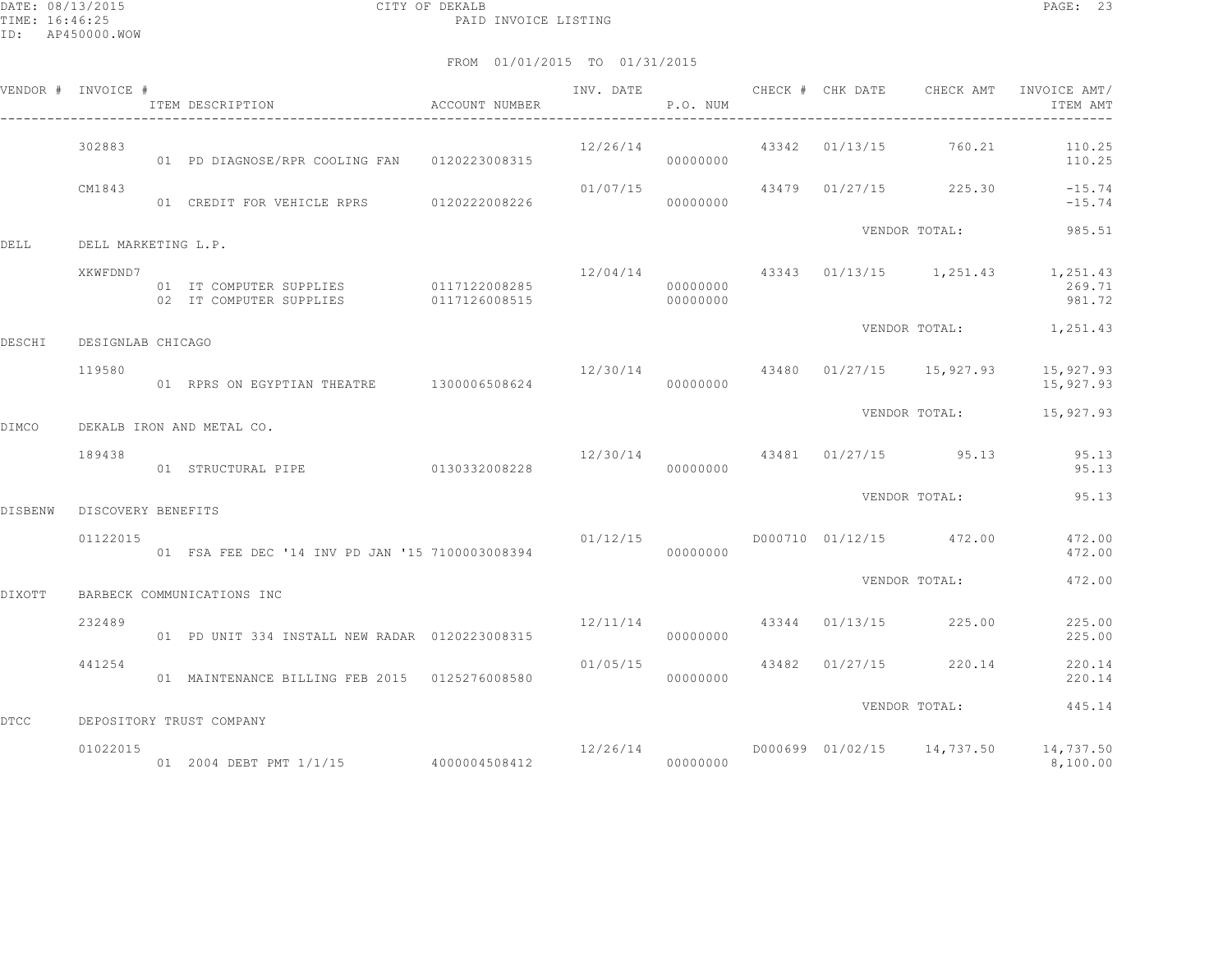| VENDOR #      | INVOICE #          | ITEM DESCRIPTION                                                                                                                    | ACCOUNT NUMBER                                                                    | INV. DATE | P.O. NUM                                                 |                  | CHECK # CHK DATE CHECK AMT             | INVOICE AMT/<br>ITEM AMT                                                                      |
|---------------|--------------------|-------------------------------------------------------------------------------------------------------------------------------------|-----------------------------------------------------------------------------------|-----------|----------------------------------------------------------|------------------|----------------------------------------|-----------------------------------------------------------------------------------------------|
|               | 01022015           | 02 2004 DEBT PMT 1/1/15 4000000094701<br>03 2004 DEBT PMT 1/1/15<br>04 2004 DEBT PMT 1/1/15<br>05 2004 DEBT PMT 1/1/15              | 0135009009220<br>6000004508412<br>6500004508412                                   | 12/26/14  | 00000000<br>00000000<br>00000000<br>00000000             |                  | D000699 01/02/15 14,737.50             | 14,737.50<br>$-8,100.00$<br>8,100.00<br>5,321.90<br>1,315.60                                  |
|               | 01022015A          | 01 2004 DEBT PMT 1/1/15<br>02 2004 DEBT PMT 1/1/15<br>03 2004 DEBT PMT 1/1/15<br>04 2004 DEBT PMT 1/1/15<br>05 2004 DEBT PMT 1/1/15 | 4000004508411<br>4000000094701<br>0135009009220<br>6000004508411<br>6500004508411 | 12/26/14  | 00000000<br>00000000<br>00000000<br>00000000<br>00000000 | D000700 01/02/15 |                                        | 655,000.00 655,000.00<br>360,000.00<br>$-360,000.00$<br>360,000.00<br>240,000.00<br>55,000.00 |
| <b>EHRMAR</b> | MARY EHRHARDT      |                                                                                                                                     |                                                                                   |           |                                                          |                  |                                        | VENDOR TOTAL: 669,737.50                                                                      |
|               | 01062015           | 01 TAX REBATE NOV 13 - OCT 14 6000004008481                                                                                         |                                                                                   |           | 00000000                                                 |                  | $01/06/15$ 43424 01/27/15 78.74        | 78.74<br>78.74                                                                                |
| <b>ELDCAR</b> |                    | ELDER CARE SERVICES OF                                                                                                              |                                                                                   |           |                                                          |                  | VENDOR TOTAL:                          | 78.74                                                                                         |
|               | 01202015           | 01 CDBG 3RD QTR PRG SOC SER AGNCY 1900003008307                                                                                     |                                                                                   |           | 00000000                                                 |                  | $01/20/15$ $43418$ $01/27/15$ $875.00$ | 875.00<br>875.00                                                                              |
| <b>ENGELE</b> | ENGEL ELECTRIC CO. |                                                                                                                                     |                                                                                   |           |                                                          |                  | VENDOR TOTAL:                          | 875.00                                                                                        |
|               | 16882              | 01 HUNG FIXTURES IN BOOKING RM 0120216008510                                                                                        |                                                                                   |           | 00000000                                                 |                  | $12/09/14$ $43483$ $01/27/15$ $332.54$ | 332.54<br>332.54                                                                              |
| ERNMIC        | MICHAEL ERNSTER    |                                                                                                                                     |                                                                                   |           |                                                          |                  | VENDOR TOTAL:                          | 332.54                                                                                        |
|               | 01122015           | 01 WATER REFUND 1501065920-01 6000000063444                                                                                         |                                                                                   | 01/12/15  | 00000000                                                 |                  | 43484 01/27/15 14.95                   | 14.95<br>14.95                                                                                |
| FASTEN        | FASTENAL COMPANY   |                                                                                                                                     |                                                                                   |           |                                                          |                  | VENDOR TOTAL:                          | 14.95                                                                                         |
|               | ILCOR81173         | 6500002008295<br>01 SPLINE                                                                                                          |                                                                                   | 12/10/14  | 00000000                                                 |                  | 43485 01/27/15 31.79                   | 31.79<br>31.79                                                                                |
| FEDEX         | FEDEX              |                                                                                                                                     |                                                                                   |           |                                                          |                  | VENDOR TOTAL:                          | 31.79                                                                                         |
|               | 188684042          |                                                                                                                                     |                                                                                   |           |                                                          |                  | $12/24/14$ $43486$ $01/27/15$ $21.94$  | 21.94                                                                                         |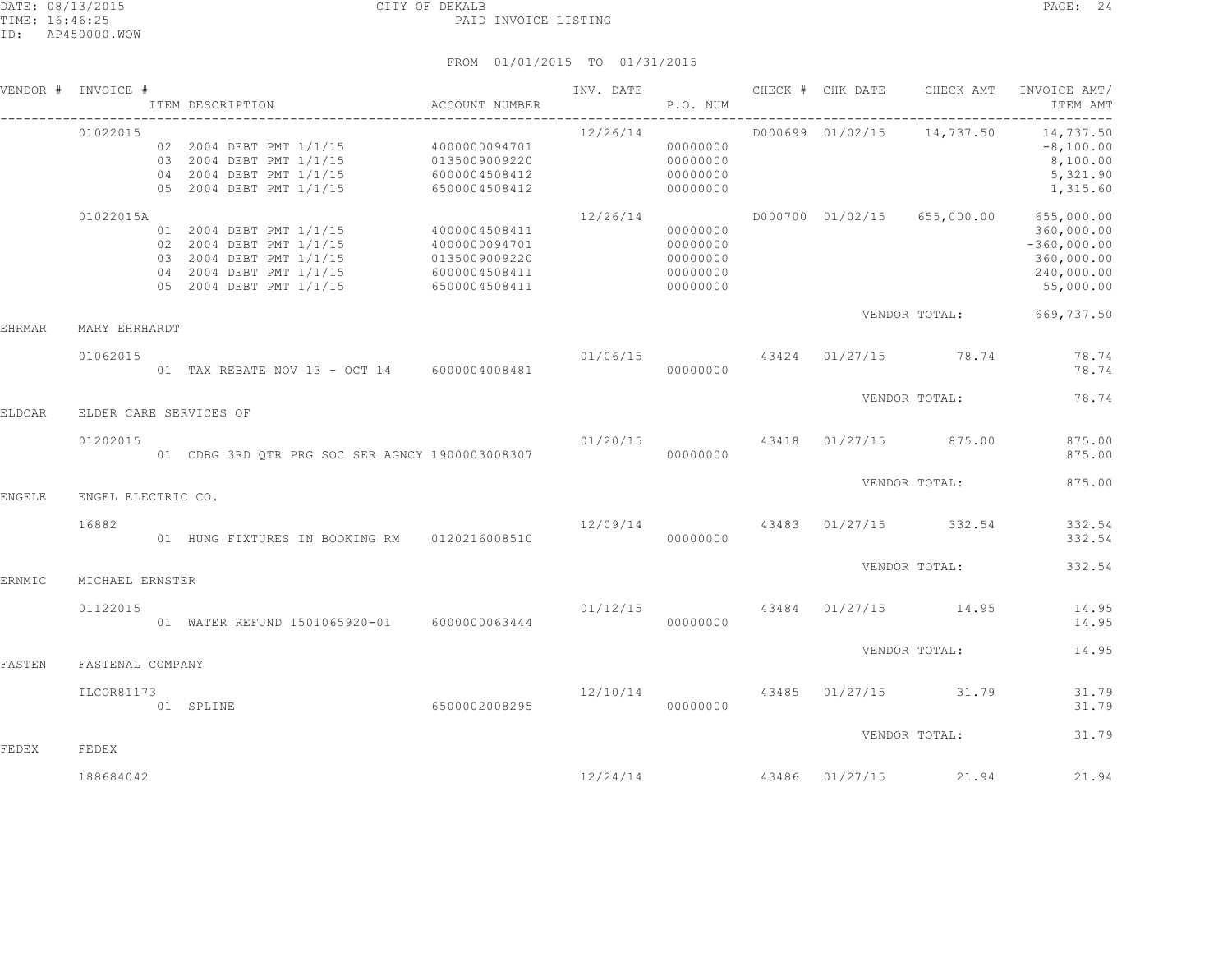DATE: 08/13/2015 CITY OF DEKALB PAGE: 25 PAID INVOICE LISTING

|        | VENDOR # INVOICE # | ITEM DESCRIPTION                                | ACCOUNT NUMBER |                                      | P.O. NUM |                |                                        | ITEM AMT         |
|--------|--------------------|-------------------------------------------------|----------------|--------------------------------------|----------|----------------|----------------------------------------|------------------|
|        | 188684042          | 01 FREIGHT/POSTAGE 0120253008305                |                |                                      | 00000000 |                | $12/24/14$ 43486 01/27/15 21.94        | 21.94<br>21.94   |
| FERENT |                    | FERGUSON ENTERPRISES INC.                       |                |                                      |          |                | VENDOR TOTAL:                          | 21.94            |
|        | 0122486            | 01 DRN PLGR W/ BAIL 6000002008232               |                |                                      | 00000000 |                | $12/19/14$ $43487$ $01/27/15$ $532.40$ | 476.80<br>476.80 |
|        | 0123181            | 01 WTR COUPLERS                                 | 6000002008232  | 12/22/14                             | 00000000 |                | 43487 01/27/15 532.40                  | 55.60<br>55.60   |
| FISJOS | JOSEPH FISHER      |                                                 |                |                                      |          |                | VENDOR TOTAL:                          | 532.40           |
|        | 12292014           | 01  2014  WELLNESS REIMBURSEMENT  7100004008476 |                |                                      | 00000000 |                |                                        | 103.25<br>103.25 |
| FLESAF |                    | THE TERRAMAR GROUP, INC.                        |                |                                      |          |                | VENDOR TOTAL:                          | 103.25           |
|        | 61749              | 01 FD SINGLE HEAD EMITTER 0125272008226         |                | $12/11/14$ $43345$ $01/13/15$ 225.00 | 00000000 |                |                                        | 225.00<br>225.00 |
|        | 61869              | 01 50 WATT, SNAP IN (BLUE DOT) 0125272008226    |                | 12/30/14                             | 00000000 |                | 43488 01/27/15 128.64                  | 128.64<br>128.64 |
| FORJAS | JASON FORE         |                                                 |                |                                      |          |                | VENDOR TOTAL:                          | 353.64           |
|        | 12292014           | 01  2014  WELLNESS REIMBURSEMENT  7100004008476 |                |                                      | 00000000 |                | $12/29/14$ D000706 01/13/15 279.94     | 279.94<br>279.94 |
| FOXVAL |                    | FOX VALLEY FIRE & SAFETY                        |                |                                      |          |                | VENDOR TOTAL:                          | 279.94           |
|        | 878997             | 01 DECEMBER 14 SPKLR ANN INSPC 0130333008311    |                | 12/11/14                             | 00000000 | 43489 01/27/15 | 610.00                                 | 200.00<br>200.00 |
|        | 878998             | 01 DEC 2014 SPKLR ALARM INSPC 6000003008311     |                | 12/11/14                             | 00000000 | 43489 01/27/15 | 610.00                                 | 200.00<br>200.00 |
|        | 879478             | 01 DECEMBER 2014 FIRE ALRM INSPC 6000003008311  |                | 12/16/14                             | 00000000 | 43489 01/27/15 | 610.00                                 | 210.00<br>210.00 |
|        |                    |                                                 |                |                                      |          |                | VENDOR TOTAL:                          | 610.00           |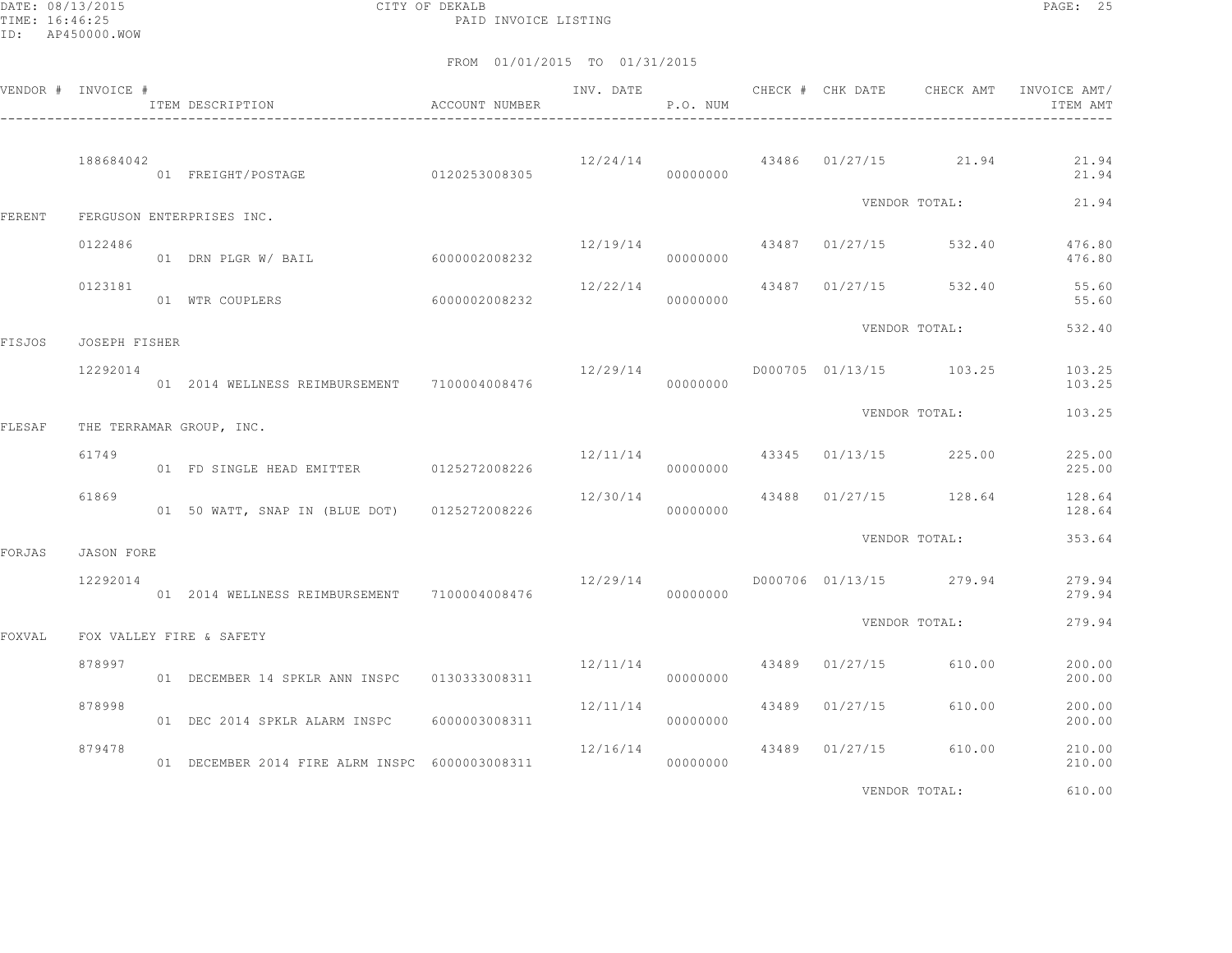DATE: 08/13/2015 CITY OF DEKALB PAGE: 26 PAID INVOICE LISTING

| VENDOR # | INVOICE #            |                            | ITEM DESCRIPTION                                                                                                                                                                                                                                                                                                                                                                                                                                              | ACCOUNT NUMBER                                                                                                                                                                                                                                                               | INV. DATE | P.O. NUM                                                                                                                                                                                     |       | CHECK # CHK DATE | CHECK AMT     | INVOICE AMT/<br>ITEM AMT                                                                                                                                               |
|----------|----------------------|----------------------------|---------------------------------------------------------------------------------------------------------------------------------------------------------------------------------------------------------------------------------------------------------------------------------------------------------------------------------------------------------------------------------------------------------------------------------------------------------------|------------------------------------------------------------------------------------------------------------------------------------------------------------------------------------------------------------------------------------------------------------------------------|-----------|----------------------------------------------------------------------------------------------------------------------------------------------------------------------------------------------|-------|------------------|---------------|------------------------------------------------------------------------------------------------------------------------------------------------------------------------|
| FRILAW   | FRIEDERS LAW, LLC.   |                            |                                                                                                                                                                                                                                                                                                                                                                                                                                                               |                                                                                                                                                                                                                                                                              |           |                                                                                                                                                                                              |       |                  |               |                                                                                                                                                                        |
|          | 201501               |                            | 01 LGL SRVCS: GENERAL CORPORATE  0115154008450<br>02 LGL SRVCS: WORKERS COMP<br>03 LGL SRVCS: LIABILITY/DEFENSE                                                                                                                                                                                                                                                                                                                                               | 7000003008349<br>7200003008349                                                                                                                                                                                                                                               | 01/05/15  | 00000000<br>00000000<br>00000000                                                                                                                                                             |       | 43585 01/29/15   | 17,340.00     | 17,340.00<br>11,791.66<br>3,467.51<br>2,080.83                                                                                                                         |
| FROCOM   |                      |                            | FRONTIER COMMUNICATIONS                                                                                                                                                                                                                                                                                                                                                                                                                                       |                                                                                                                                                                                                                                                                              |           |                                                                                                                                                                                              |       |                  | VENDOR TOTAL: | 17,340.00                                                                                                                                                              |
|          | 01012015             | 05<br>06<br>07<br>08<br>09 | 01 PHONE SRVCS - DEC 2014<br>02 PHONE SRVCS - DEC 2014<br>03 PHONE SRVCS - DEC 2014<br>04 PHONE SRVCS - DEC 2014<br>PHONE SRVCS - DEC 2014<br>PHONE SRVCS - DEC 2014<br>PHONE SRVCS - DEC 2014<br>PHONE SRVCS - DEC 2014<br>PHONE SRVCS - DEC 2014<br>10 PHONE SRVCS - DEC 2014<br>11 PHONE SRVCS - DEC 2014<br>12 PHONE SRVCS - DEC 2014<br>13 PHONE SRVCS - DEC 2014<br>14 PHONE SRVCS - DEC 2014<br>15 PHONE SRVCS - DEC 2014<br>16 PHONE SRVCS - DEC 2014 | 6500003008337<br>0135003008337<br>6000003008337<br>0135003008337<br>6500003008337<br>0135003008337<br>6000003008337<br>0132103008337<br>0120213008337<br>0135003008337<br>0130313008337<br>0120213008337<br>0125263008337<br>0135003008337<br>6500003008337<br>6500003008337 | 01/01/15  | 00000000<br>00000000<br>00000000<br>00000000<br>00000000<br>00000000<br>00000000<br>00000000<br>00000000<br>00000000<br>00000000<br>00000000<br>00000000<br>00000000<br>00000000<br>00000000 | 43490 | 01/27/15         | 5,646.82      | 4,793.44<br>122.66<br>61.33<br>39.48<br>510.77<br>601.27<br>88.13<br>268.96<br>113.03<br>43.48<br>42.45<br>184.86<br>1,011.91<br>534.05<br>1,019.06<br>110.34<br>41.66 |
|          | 21702222200326105    |                            | 01 PD LIGHTNING STRIKE - 911 BILL 7200004008472                                                                                                                                                                                                                                                                                                                                                                                                               |                                                                                                                                                                                                                                                                              | 11/28/14  | 00000000                                                                                                                                                                                     | 43490 | 01/27/15         | 5,646.82      | 853.38<br>853.38                                                                                                                                                       |
| FSI      | FILTER SERVICES INC. |                            |                                                                                                                                                                                                                                                                                                                                                                                                                                                               |                                                                                                                                                                                                                                                                              |           |                                                                                                                                                                                              |       |                  | VENDOR TOTAL: | 5,646.82                                                                                                                                                               |
|          | INV10871673          |                            | 01 PREVENTATIVE MAINTENENCE 0130324008450                                                                                                                                                                                                                                                                                                                                                                                                                     |                                                                                                                                                                                                                                                                              | 12/19/14  | 00000000                                                                                                                                                                                     | 43491 | 01/27/15         | 50.00         | 50.00<br>50.00                                                                                                                                                         |
| FURSER   |                      |                            | FURST SERVICES COMPANY INC.                                                                                                                                                                                                                                                                                                                                                                                                                                   |                                                                                                                                                                                                                                                                              |           |                                                                                                                                                                                              |       |                  | VENDOR TOTAL: | 50.00                                                                                                                                                                  |
|          | 2000020431           |                            | 01 PROF SRVCS THROUGH 12/14/14 0115151008103                                                                                                                                                                                                                                                                                                                                                                                                                  |                                                                                                                                                                                                                                                                              | 12/18/14  | 00000000                                                                                                                                                                                     | 43346 | 01/13/15         | 294.50        | 294.50<br>294.50                                                                                                                                                       |
|          | 2000020585           |                            | 01 TEMP SRVCS W/E 12/21/14 0115151008103                                                                                                                                                                                                                                                                                                                                                                                                                      |                                                                                                                                                                                                                                                                              | 12/25/14  | 00000000                                                                                                                                                                                     | 43492 | 01/27/15         | 682.00        | 271.25<br>271.25                                                                                                                                                       |
|          | 2000020727           |                            |                                                                                                                                                                                                                                                                                                                                                                                                                                                               |                                                                                                                                                                                                                                                                              | 12/31/14  |                                                                                                                                                                                              | 43492 | 01/27/15         | 682.00        | 178.25                                                                                                                                                                 |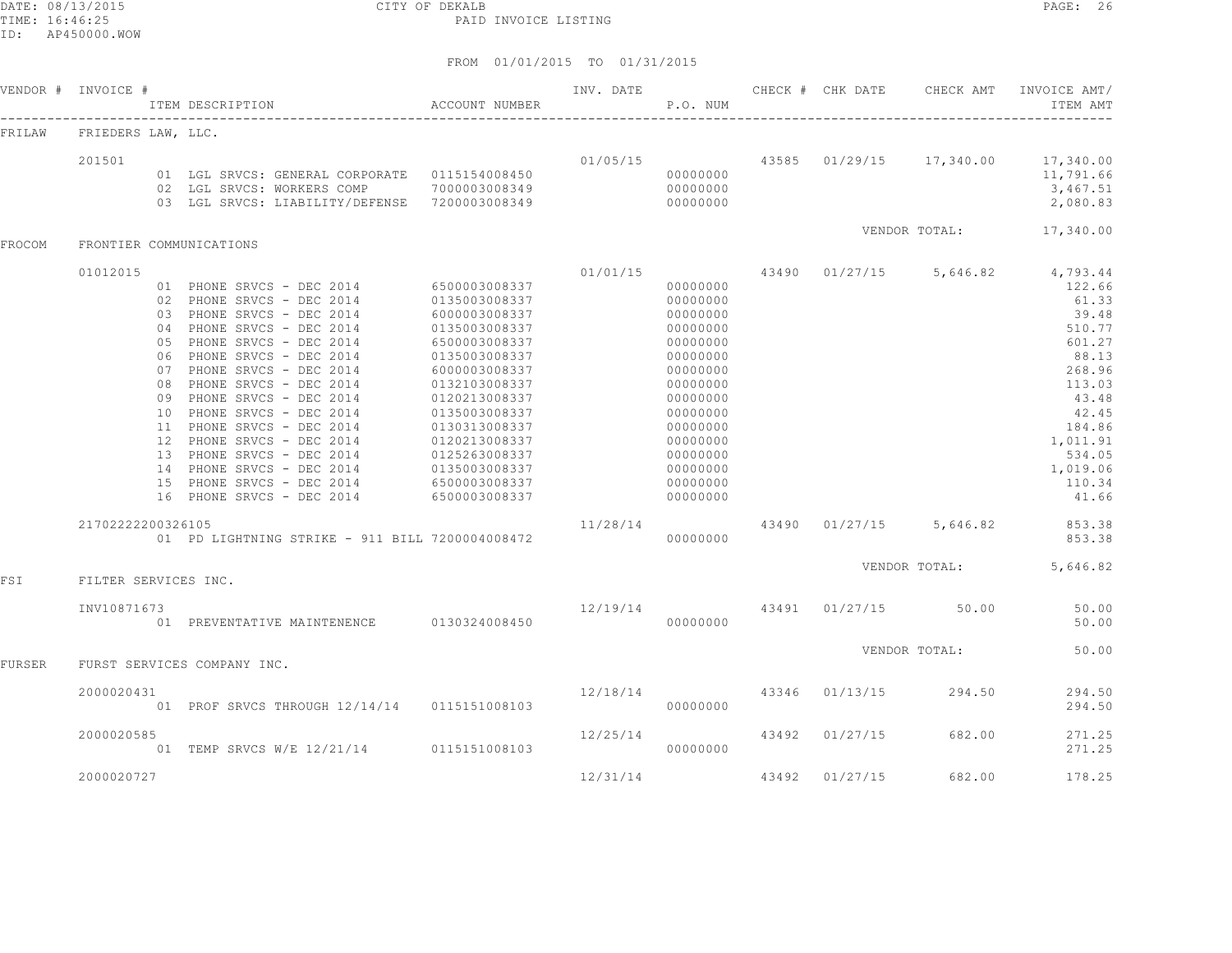DATE: 08/13/2015 CITY OF DEKALB PAGE: 27 PAID INVOICE LISTING

|               | VENDOR # INVOICE #        | ITEM DESCRIPTION                                | ACCOUNT NUMBER | INV. DATE      | P.O. NUM |       | CHECK # CHK DATE | CHECK AMT                           | INVOICE AMT/<br>ITEM AMT |
|---------------|---------------------------|-------------------------------------------------|----------------|----------------|----------|-------|------------------|-------------------------------------|--------------------------|
|               | 2000020727                | 01 TEMP SRVCS W/E 12/28/14 0115151008103        |                | 12/31/14       | 00000000 |       | 43492 01/27/15   | 682.00                              | 178.25<br>178.25         |
|               | 2000020855                | 01 TEMP SRVCS W/E 01/04/15 0115151008103        |                | 01/08/15       | 00000000 |       |                  | 43492 01/27/15 682.00               | 232.50<br>232.50         |
| GANROB        | ROBERT GANCARZ            |                                                 |                |                |          |       |                  | VENDOR TOTAL:                       | 976.50                   |
|               | 01092015                  | 01 WTR REFUND 3803176750-02 6000000063444       |                | 01/09/15       | 00000000 |       |                  | 43493 01/27/15 304.47               | 304.47<br>304.47         |
| <b>GENFUN</b> | GENERAL FUND              |                                                 |                |                |          |       |                  | VENDOR TOTAL:                       | 304.47                   |
|               | 01052015                  | 01 CD FY15 CDBG REHAB SALARY TRNS 1900009009001 |                | 01/05/15 43318 | 00000000 |       |                  | $01/13/15$ 3,547.50                 | 3,547.50<br>3,547.50     |
| GOLJOA        | JOAN GOLEMA               |                                                 |                |                |          |       |                  | VENDOR TOTAL:                       | 3,547.50                 |
|               | 01062015                  | 01 TAX REBATE NOV 13 - OCT 14 6000004008481     |                | 01/06/15       | 00000000 |       |                  | 43425 01/27/15 69.14                | 69.14<br>69.14           |
|               | GOVTEMPS GOVTEMPS USA LLC |                                                 |                |                |          |       |                  | VENDOR TOTAL:                       | 69.14                    |
|               | 1631999                   | 0135004008497<br>01 PRO SRVCS                   |                | 12/04/14       | 00000000 | 43494 | 01/27/15         | 3,412.50                            | 2,093.00<br>2,093.00     |
|               | 1632000                   | 01 PRO SRVCS                                    | 0135004008497  | 12/04/14       | 00000000 | 43494 | 01/27/15         | 3,412.50                            | 1,319.50<br>1,319.50     |
|               | 1638675                   | 01 PRO SRVCS ENDING 12/07 0135004008497         |                | 12/18/14       | 00000000 | 43347 | 01/13/15         | 2,730.00                            | 1,319.50<br>1,319.50     |
|               | 1638676                   | 01 PRO SRVCS ENDING 12/14 0135004008497         |                | 12/18/14       | 00000000 |       | 43347 01/13/15   | 2,730.00                            | 1,410.50<br>1,410.50     |
| <b>GRECHE</b> | GREEN CHEVROLET           |                                                 |                |                |          |       |                  | VENDOR TOTAL:                       | 6,142.50                 |
|               | 12182014                  | 01 PD '13 IMPALA NEW SQUAD 5250006008521        |                |                | 00000000 |       |                  | $12/22/14$ 43348 01/13/15 19,118.79 | 19,118.79<br>19,118.79   |
|               |                           |                                                 |                |                |          |       |                  | VENDOR TOTAL:                       | 19,118.79                |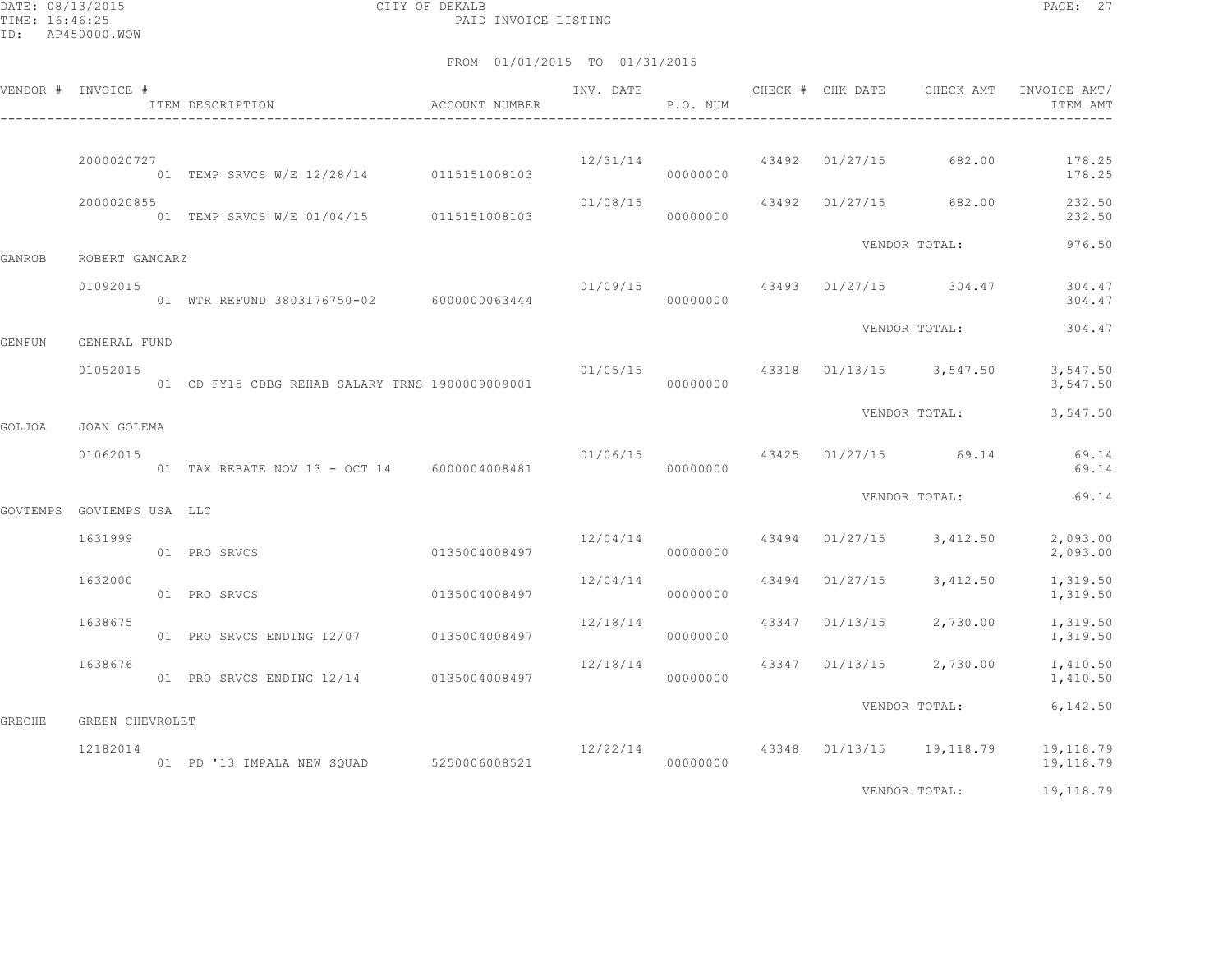DATE: 08/13/2015 CITY OF DEKALB PAGE: 28 PAID INVOICE LISTING

|        | VENDOR # INVOICE #  | ITEM DESCRIPTION                                | ACCOUNT NUMBER                 |          | P.O. NUM             |                |                                          | INVOICE AMT/<br>ITEM AMT   |
|--------|---------------------|-------------------------------------------------|--------------------------------|----------|----------------------|----------------|------------------------------------------|----------------------------|
| GRECLE | GREENACRE CLEANERS/ |                                                 |                                |          |                      |                |                                          |                            |
|        | 329448              | 01 OUTERWEAR CLEANING - KLOTZ 0125272008270     |                                | 12/13/14 | 00000000             | 43495 01/27/15 | 12.04                                    | 7.09<br>7.09               |
|        | 331366              | 01 PANTS CLEANING - KARR 0125272008270          |                                | 12/29/14 | 00000000             |                | 43495 01/27/15 12.04                     | 4.95<br>4.95               |
| GROJOH |                     | LAW OFFICES OF JOHN GROTTO                      |                                |          |                      |                | VENDOR TOTAL:                            | 12.04                      |
|        | 01072015            | 01 PRO LGL SRVCS AH DEC 2014 0115154008450      |                                |          | 00000000             |                | $01/07/15$ 43496 01/27/15 375.00         | 375.00<br>375.00           |
| GSRPLU |                     | G'S R PLUMBING & HEATING, INC.                  |                                |          |                      |                | VENDOR TOTAL:                            | 375.00                     |
|        | 117117              | 01 STATION #3 - TOLIET RPR WX RNG 0125273008348 |                                | 01/02/15 | 00000000             |                | 43497 01/27/15 746.01                    | 127.17<br>127.17           |
|        | 117129              | 01 REF/SERVICE LABOR<br>02 REF/SERVICE LABOR    | 0130322008210<br>0130323008311 | 01/02/15 | 00000000<br>00000000 |                | 43497 01/27/15 746.01                    | 498.84<br>187.53<br>311.31 |
|        | 117148              | 01 REF/SERVICE LABOR                            | 0130333008311                  | 01/02/14 | 00000000             |                | 43497 01/27/15 746.01                    | 120.00<br>120.00           |
| HACH   | ELE INTERNATIONAL   |                                                 |                                |          |                      |                | VENDOR TOTAL:                            | 746.01                     |
|        | 9163049             | 01 WTR ACCUVAC PACKS 6000002008244              |                                |          | 00000000             |                | $12/17/14$ $43498$ $01/27/15$ $1,813.36$ | 1,813.36<br>1,813.36       |
| HAMLEN |                     | HAMPTON, LENZINI & RENWICK INC                  |                                |          |                      |                | VENDOR TOTAL:                            | 1,813.36                   |
|        | 17                  | 01 ENG 13-00182-00-BT / TE-00D3 1000003008331   |                                |          | 00000000             |                | $12/17/14$ 43349 01/13/15 1,265.24       | 1,265.24<br>1,265.24       |
| HARRIS |                     | HARRIS COMPUTER SYSTEMS                         |                                |          |                      |                | VENDOR TOTAL:                            | 1,265.24                   |
|        | XT00004776          | 01 ONSITE SRVCS - YR END 0117113008376          |                                | 12/31/14 | 00000000             |                | 43499 01/27/15 525.00                    | 525.00<br>525.00           |
|        |                     |                                                 |                                |          |                      |                | VENDOR TOTAL:                            | 525.00                     |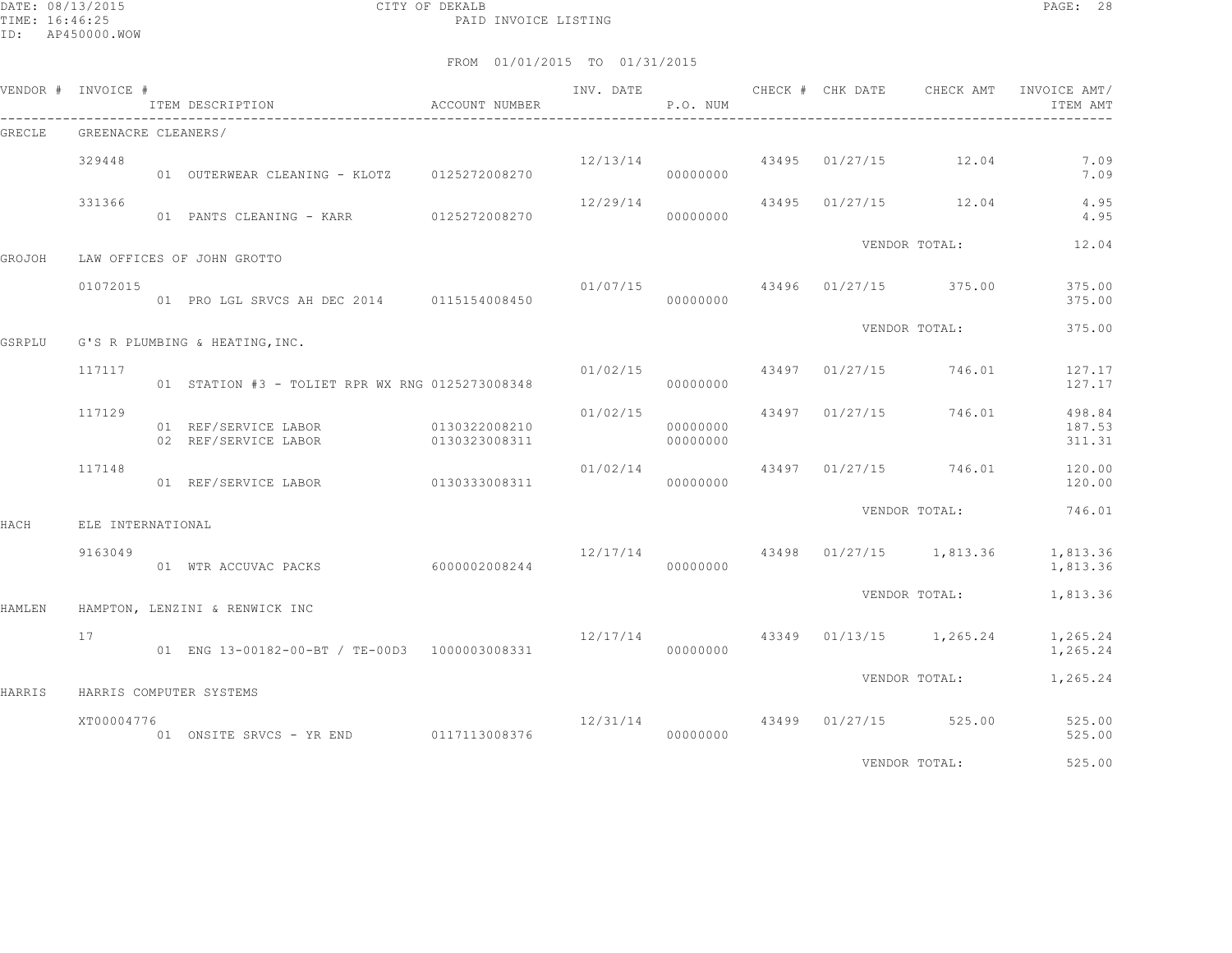DATE: 08/13/2015 CITY OF DEKALB PAGE: 29 PAID INVOICE LISTING

|        | VENDOR # INVOICE # | ITEM DESCRIPTION                               | ACCOUNT NUMBER | INV. DATE | P.O. NUM |       |          | CHECK # CHK DATE CHECK AMT             | INVOICE AMT/<br>ITEM AMT              |
|--------|--------------------|------------------------------------------------|----------------|-----------|----------|-------|----------|----------------------------------------|---------------------------------------|
| HDSUP  |                    | HD SUPPLY WATERWORKS, LTD.                     |                |           |          |       |          |                                        |                                       |
|        | D310377            | 01 A423 5-1/4VO 4'0"B 6MJ 3W RED 6000006008582 |                | 12/18/14  | 00000000 |       |          | 43500 01/27/15 7,511.84                | 2,090.00<br>2,090.00                  |
|        | D333593            | 01 WTR HYD EXT, ANCHOR                         | 6000002008232  | 12/15/14  | 00000000 | 43350 | 01/13/15 | 1,302.44                               | 1,302.44<br>1,302.44                  |
|        | D333605            | 01 WTR (1) HYDRANT                             | 6000006008582  | 12/18/14  | 00000000 | 43500 | 01/27/15 | 7,511.84                               | 2,188.00<br>2,188.00                  |
|        | D390943            | 01 WTR CLAMPS                                  | 6000002008232  | 12/23/14  | 00000000 | 43500 |          |                                        | $01/27/15$ 7, 511.84 753.84<br>753.84 |
|        | D393553            | 6000006008583<br>01 WTR MTR                    |                | 12/23/14  | 00000000 | 43500 |          | $01/27/15$ 7,511.84                    | 2,480.00<br>2,480.00                  |
| HEILAN | LANCE HEIDE        |                                                |                |           |          |       |          | VENDOR TOTAL:                          | 8,814.28                              |
|        | 01022015           | 01 WTR REFUND 1902187340-01 6000000063444      |                |           | 00000000 |       |          | $01/02/15$ 43501 $01/27/15$ 24.50      | 24.50<br>24.50                        |
| HERO   | HERO HEATING, INC. |                                                |                |           |          |       |          | VENDOR TOTAL:                          | 24.50                                 |
|        | 45598291           | 01 DUCT CLEANING                               | 0130333008348  | 12/30/14  | 00000000 |       |          | 43502 01/27/15 1,400.00                | 1,400.00<br>1,400.00                  |
| HILINE | HI-LINE            |                                                |                |           |          |       |          | VENDOR TOTAL:                          | 1,400.00                              |
|        | 1G56470            | 01 WTR MOTOR ADAPTER                           | 6000006008540  |           | 00000000 |       |          | $12/08/14$ $43351$ $01/13/15$ $261.27$ | 261.27<br>261.27                      |
| HOFMIC | MICHAEL L HOFBAUER |                                                |                |           |          |       |          | VENDOR TOTAL:                          | 261.27                                |
|        | 01062015           | 01 TAX REBATE NOV 13 - OCT 14 6000004008481    |                |           | 00000000 |       |          | $01/06/15$ $43426$ $01/27/15$ 80.65    | 80.65<br>80.65                        |
|        |                    |                                                |                |           |          |       |          | VENDOR TOTAL:                          | 80.65                                 |
| HOPHAV | 01202015           | HOPE HAVEN OF DEKALB CO, INC                   |                | 01/20/15  |          |       |          | 43419 01/27/15 2,250.00                | 2,250.00                              |
|        |                    | 01 CDBG 3RD QTR PRG EMER SHLT 1900003008307    |                |           | 00000000 |       |          |                                        | 2,250.00                              |
|        |                    |                                                |                |           |          |       |          | VENDOR TOTAL:                          | 2,250.00                              |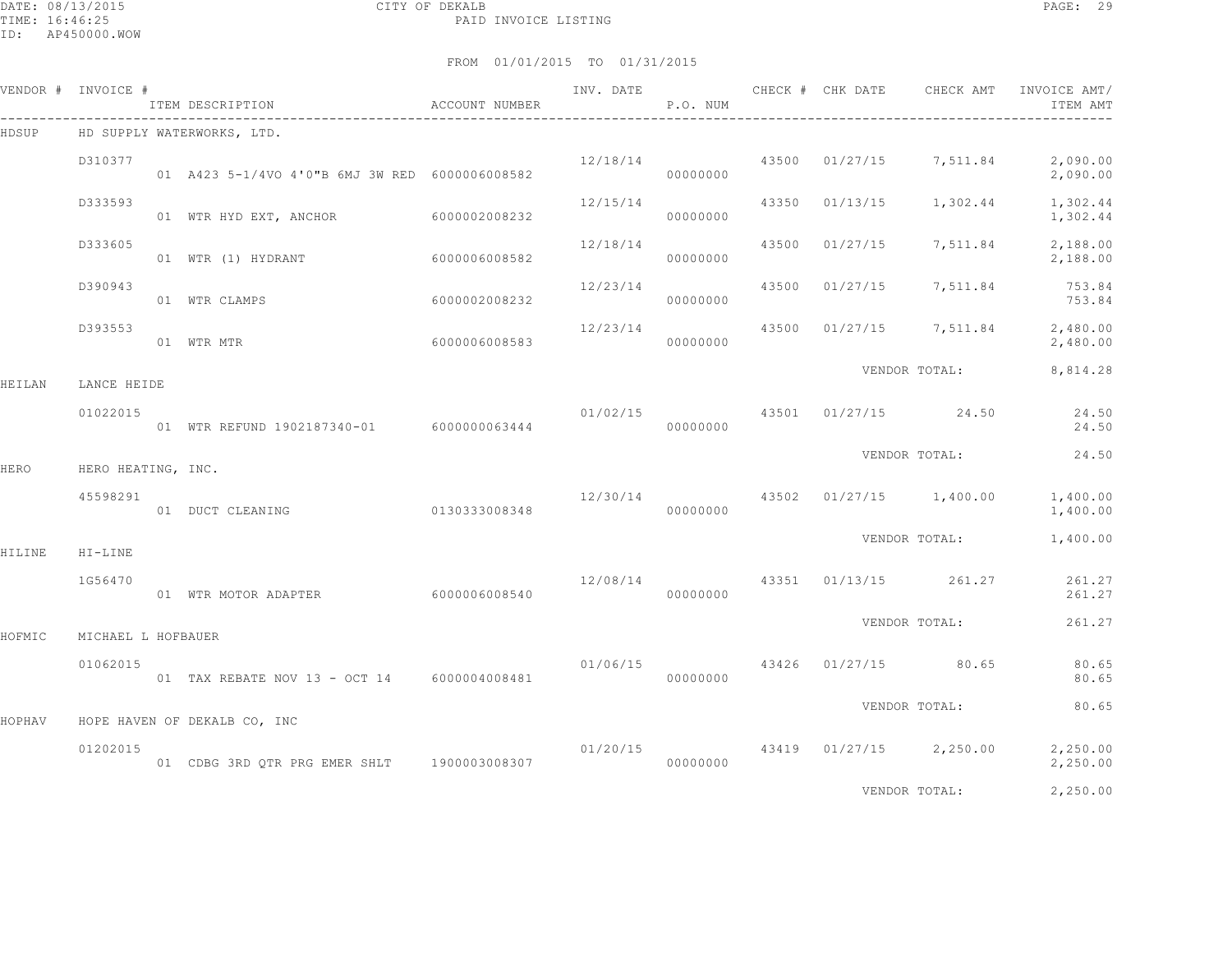DATE: 08/13/2015 CITY OF DEKALB PAGE: 30 PAID INVOICE LISTING

|        | VENDOR # INVOICE #             | ITEM DESCRIPTION                                                                                 | ACCOUNT NUMBER                 |          | P.O. NUM             |  | INV. DATE 6 CHECK # CHK DATE CHECK AMT INVOICE AMT/ | ITEM AMT                              |
|--------|--------------------------------|--------------------------------------------------------------------------------------------------|--------------------------------|----------|----------------------|--|-----------------------------------------------------|---------------------------------------|
|        |                                | HORDIST HORIZON DISTRIBUTORS, INC.                                                               |                                |          |                      |  |                                                     |                                       |
|        | S3210233001                    | 01 FD SUPPLIES                                                                                   | 0125272008291                  |          | 00000000             |  | $12/03/14$ 43352 01/13/15 784.52                    | 561.56<br>561.56                      |
|        | S3211306001                    | 01 FD VACCUM BAGS                                                                                | 0125272008291                  | 12/11/14 | 00000000             |  | 43352 01/13/15 784.52                               | 222.96<br>222.96                      |
| HOUCON | HOUSING CONTINUUM INC          |                                                                                                  |                                |          |                      |  | VENDOR TOTAL:                                       | 784.52                                |
|        | 01022015                       | 01 WTR REFUND 2903137060-02 6000000063444                                                        |                                | 00000000 |                      |  | $01/02/15$ $43503$ $01/27/15$ $12.06$               | 12.06<br>12.06                        |
| IDOT   |                                | TREASURER, STATE OF ILLINOIS                                                                     |                                |          |                      |  | VENDOR TOTAL:                                       | 12.06                                 |
|        | 107486                         | 01 ENG 10-EN003E00EST 1300006508633                                                              |                                |          | 00000000             |  | 12/31/14 43353 01/13/15 52,164.40                   | 52,164.40<br>52,164.40                |
|        |                                | ILEPABOW IL ENVIRONMENTAL PROTECTION                                                             |                                |          |                      |  | VENDOR TOTAL:                                       | 52,164.40                             |
|        | 01022015                       | 01 RADIUM PHASE 1 LOAN<br>02 RADIUM PHASE 1 LOAN                                                 | 6000004508417<br>6000004508418 | 12/26/14 | 00000000<br>00000000 |  | D000692 01/02/15 133,239.06                         | 133,239.06<br>113,115.05<br>20,124.01 |
|        |                                | ILLPUBAI ILLINOIS PUBLIC AIRPORTS                                                                |                                |          |                      |  | VENDOR TOTAL: 133,239.06                            |                                       |
|        | 1362                           | 01 ARPT 2015 IPAA DUES                                                                           | 6500003008375                  | 00000000 |                      |  | 12/10/14 43354 01/13/15 350.00                      | 350.00<br>350.00                      |
|        | ILLSTATE ILLINOIS STATE POLICE |                                                                                                  |                                |          |                      |  | VENDOR TOTAL:                                       | 350.00                                |
|        | 10312014                       | 01 PD APPLCNTS FEE AUG, SEPT, OCT14 0120212008243                                                |                                |          | 00000000             |  | 10/31/14 43355 01/13/15 1,041.00                    | 1,041.00<br>1,041.00                  |
| ILLTIR |                                | ILLINI TIRE OF DEKALB, INC                                                                       |                                |          |                      |  | VENDOR TOTAL: 1,041.00                              |                                       |
|        | 170465                         | 01 PD UNIT 331 LOWER BALL JOINTS 0120223008315<br>02 PD UNIT 331 LOWER BALL JOINTS 0120222008226 |                                |          | 00000000<br>00000000 |  | 12/09/14 43356 01/13/15 2,849.87                    | 437.95<br>247.95<br>190.00            |
|        | 170475                         |                                                                                                  |                                |          |                      |  | $12/10/14$ 43356 01/13/15 2,849.87                  | 437.95                                |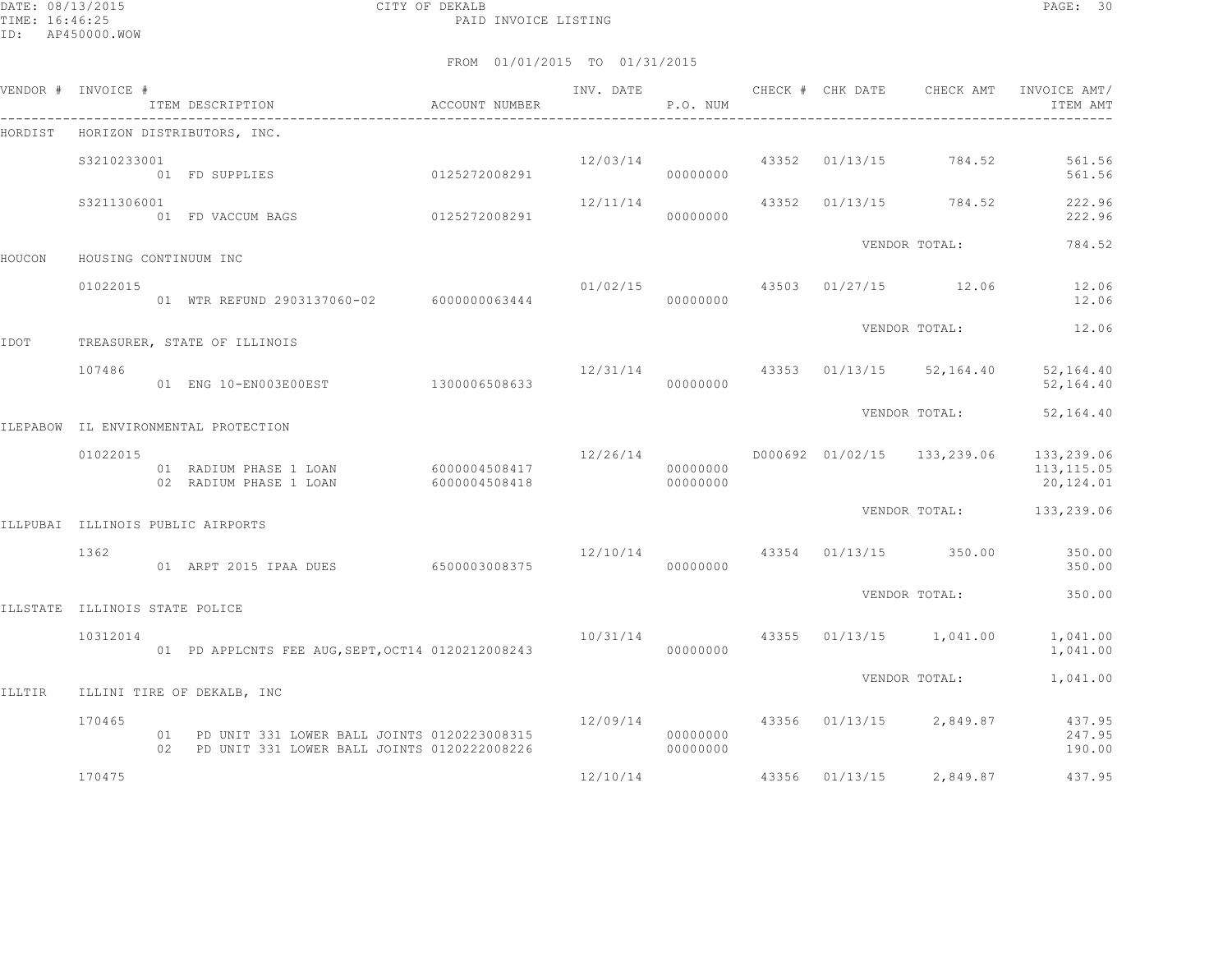DATE: 08/13/2015 CITY OF DEKALB PAGE: 31 PAID INVOICE LISTING

ID: AP450000.WOW

|        | VENDOR # INVOICE # | ITEM DESCRIPTION                                                                                 | ACCOUNT NUMBER                                  | INV. DATE        | P.O. NUM                         |  |                                    | CHECK # CHK DATE CHECK AMT INVOICE AMT/<br>ITEM AMT                       |
|--------|--------------------|--------------------------------------------------------------------------------------------------|-------------------------------------------------|------------------|----------------------------------|--|------------------------------------|---------------------------------------------------------------------------|
|        | 170475             | 01 PD UNIT 336 LOWER BALL JOINTS 0120223008315<br>02 PD UNIT 336 LOWER BALL JOINTS 0120222008226 |                                                 |                  | 00000000<br>00000000             |  | $12/10/14$ 43356 01/13/15 2,849.87 | 437.95<br>247.95<br>190.00                                                |
|        | 170489             | 01 PD UNIT 338 LOWER BALLJOINTS 0120223008315<br>02 PD UNIT 338 LOWER BALLJOINTS 0120222008226   |                                                 | 12/10/14         | 00000000<br>00000000             |  | 43356 01/13/15 2,849.87            | 437.95<br>247.95<br>190.00                                                |
|        | 170502             | 01 PD UNIT 311 LOWER BALLJOINTS 0120223008315<br>02 PD UNIT 311 LOWER BALLJOINTS 0120222008226   |                                                 | 12/11/14         | 00000000<br>00000000             |  | 43356 01/13/15 2,849.87            | 437.95<br>247.95<br>190.00                                                |
|        | 170576             | 01 STR P14 RPRS - JOINTS/SEALS 0130332008226<br>02 STR P14 RPRS - JOINTS/SEALS 0130333008315     |                                                 | 12/17/14         | 00000000<br>00000000             |  |                                    | 43356 01/13/15 2,849.87 1,098.07<br>662.12<br>435.95                      |
| IMSINF | IMS INFRASTRUCTURE |                                                                                                  |                                                 |                  |                                  |  |                                    | VENDOR TOTAL: 2,849.87                                                    |
|        | 120142             | 01 ENG 14-00184-00-AM 1000003008331                                                              |                                                 |                  | 00000000                         |  | 12/22/14 43357 01/13/15 3,000.00   | 3,000.00<br>3,000.00                                                      |
| INTBUI |                    | INTELLI-BUILDING CONTROL SOL                                                                     |                                                 |                  |                                  |  | VENDOR TOTAL:                      | 3,000.00                                                                  |
|        | 794A               | 01 STR PROF SRVCS SEPT 2014 0130324008450                                                        |                                                 | 09/26/14 43358   | 00000000                         |  | $01/13/15$ 1,200.00                | 300.00<br>300.00                                                          |
|        | 794B               | 01 STR PROF SRVCS OCT 2014 0130324008450                                                         |                                                 | 10/26/14         | 00000000                         |  | 43358 01/13/15 1,200.00            | 300.00<br>300.00                                                          |
|        | 794C               | 01 STR PROF SRVCS NOV 2014                                                                       | 0130324008450                                   | 11/26/14         | 00000000                         |  | 43358 01/13/15 1,200.00            | 300.00<br>300.00                                                          |
|        | 794D               | 01 STR PROF SRVCS DEC 2014 0130324008450                                                         |                                                 | $12/15/14$ 43358 | 00000000                         |  | $01/13/15$ 1,200.00                | 300.00<br>300.00                                                          |
| IPBC   |                    | INTERGOVERNMENTAL PERSONNEL                                                                      |                                                 |                  |                                  |  |                                    | VENDOR TOTAL: 1,200.00                                                    |
|        | 01022015           | 01 JAN '15 IPBC<br>02 JAN '15 IPBC<br>03 JAN '15 IPBC                                            | 7100004008475<br>7100004008477<br>7100004008478 | 01/02/15         | 00000000<br>00000000<br>00000000 |  |                                    | 918 01/02/15 399,557.05 399,557.05<br>1,111.53<br>299,402.41<br>67,988.01 |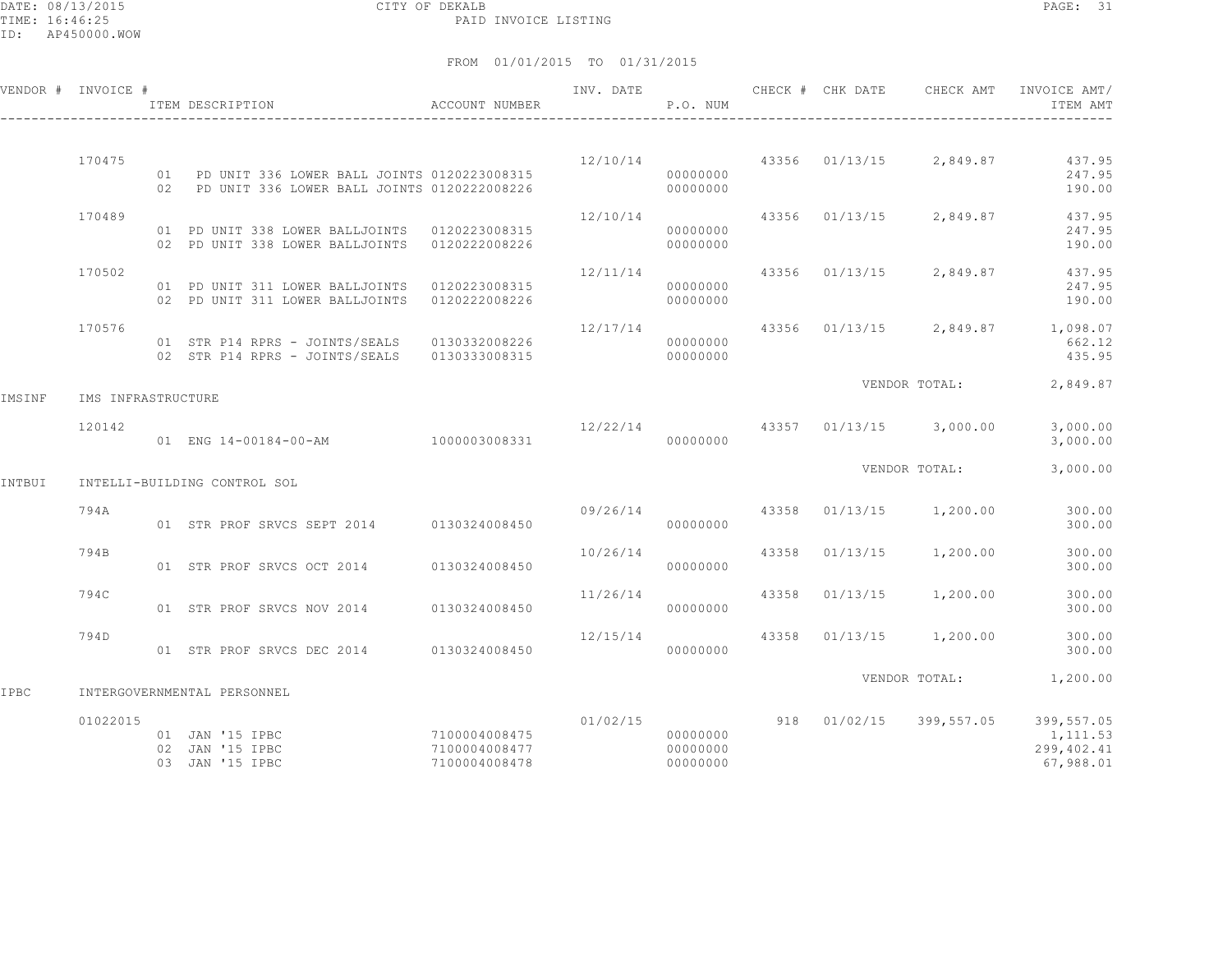|               | VENDOR # INVOICE #    | ACCOUNT NUMBER<br>ITEM DESCRIPTION                                                          |                                                                                   | INV. DATE                            | P.O. NUM                                                 |  | CHECK # CHK DATE CHECK AMT         | INVOICE AMT/<br>ITEM AMT                                                                      |
|---------------|-----------------------|---------------------------------------------------------------------------------------------|-----------------------------------------------------------------------------------|--------------------------------------|----------------------------------------------------------|--|------------------------------------|-----------------------------------------------------------------------------------------------|
|               | 01022015              | 04 JAN '15 IPBC<br>05 JAN '15 IPBC<br>06 JAN '15 IPBC<br>07 JAN '15 IPBC<br>08 JAN '15 IPBC | 7100004008479<br>7100004008480<br>7100004008485<br>7100004008486<br>7100004008487 | 01/02/15                             | 00000000<br>00000000<br>00000000<br>00000000<br>00000000 |  |                                    | 918  01/02/15  399,557.05  399,557.05<br>15,500.76<br>5,324.74<br>15.96<br>9,578.01<br>635.63 |
| IRVCON        |                       | IRVING CONSTRUCTION CO INC                                                                  |                                                                                   |                                      |                                                          |  |                                    | VENDOR TOTAL: 399,557.05                                                                      |
|               | 12192014              | 01 PRESERVATION OF EGYPTIAN THEAT 1300006508624                                             |                                                                                   | $12/19/14$ 43504 01/27/15            | 00000000                                                 |  |                                    | 38,962.00 22,268.00<br>22,268.00                                                              |
|               | RI044REV              | 01 (5) HEATED TOLIETS INSTALL 5145006508626<br>02 DONATION & CONTRIBUTION 5145000083963     |                                                                                   |                                      | 00000000<br>00000000                                     |  |                                    | $11/24/14$ 43504 01/27/15 38,962.00 16,694.00<br>23,148.00<br>$-6, 454.00$                    |
| <b>JACLIN</b> | LINDA JACOBSON        |                                                                                             |                                                                                   |                                      |                                                          |  |                                    | VENDOR TOTAL: 38,962.00                                                                       |
|               | 01052015              |                                                                                             | 6500003008376                                                                     | 01/05/15                             | 000000000                                                |  | D000717 01/27/15 37.80             | 37.80<br>22.96<br>14.84                                                                       |
| <b>JACOBS</b> | JACOBSON & ASSOCIATES |                                                                                             |                                                                                   |                                      |                                                          |  | VENDOR TOTAL:                      | 37.80                                                                                         |
|               | 121714A               | 01 CD GP RES APP REPORT 0132133008399                                                       | 12/19/14 43359 01/13/15 425.00                                                    |                                      | 00000000                                                 |  |                                    | 425.00<br>425.00                                                                              |
| <b>JCMLEA</b> | JCM LEASING           |                                                                                             |                                                                                   |                                      |                                                          |  | VENDOR TOTAL:                      | 425.00                                                                                        |
|               | 01052015              | 01 RFND SEC DEP/ HANGR SPACE 6500000002880                                                  |                                                                                   | $01/05/15$ $43505$ $01/27/15$ 500.00 | 00000000                                                 |  |                                    | 500.00<br>500.00                                                                              |
| <b>JDDOOR</b> | J & D DOOR SALES, INC |                                                                                             |                                                                                   |                                      |                                                          |  | VENDOR TOTAL:                      | 500.00                                                                                        |
|               | 83677                 | 01 STR NEW GARAGE DOOR 0130333008348                                                        |                                                                                   |                                      | 00000000                                                 |  | 12/10/14 43360 01/13/15 3,042.00   | 3,042.00<br>3,042.00                                                                          |
| <b>JEFFIR</b> |                       | JEFFERSON FIRE & SAFETY, INC.                                                               |                                                                                   |                                      |                                                          |  | VENDOR TOTAL:                      | 3,042.00                                                                                      |
|               | 211916                |                                                                                             |                                                                                   |                                      |                                                          |  | $12/12/14$ 43361 01/13/15 2,203.23 | 2,203.23                                                                                      |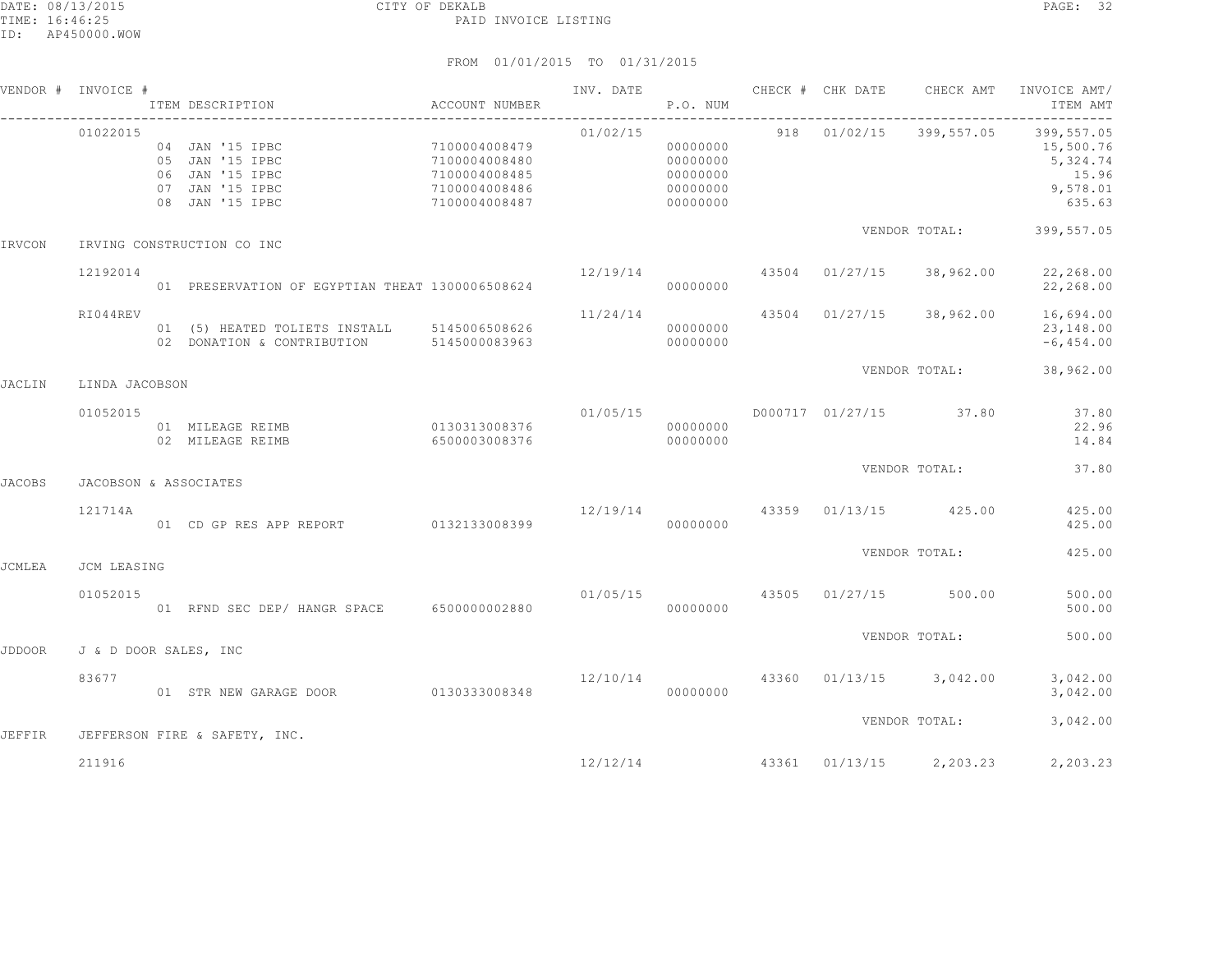DATE: 08/13/2015 CITY OF DEKALB PAGE: 33 PAID INVOICE LISTING

| VENDOR # INVOICE # |                      | ACCOUNT NUMBER<br>ITEM DESCRIPTION             |                |          | P.O. NUM |  |                                       | INV. DATE 6 CHECK # CHK DATE CHECK AMT INVOICE AMT/<br>ITEM AMT |
|--------------------|----------------------|------------------------------------------------|----------------|----------|----------|--|---------------------------------------|-----------------------------------------------------------------|
|                    | 211916               | 01 FD (6) SCOTT EPIC VOICE AMP 2800006008510   |                |          | 00000000 |  |                                       | $12/12/14$ $43361$ $01/13/15$ $2,203.23$ $2,203.23$<br>2,203.23 |
| JGUNI              | J.G. UNIFORMS, INC.  |                                                |                |          |          |  | VENDOR TOTAL:                         | 2,203.23                                                        |
|                    | 35813                | 01 ARMOR VEST COVER - JOHNSON 0120222008270    |                | 01/02/15 | 00000000 |  |                                       | 43506 01/27/15 824.68 824.68<br>824.68                          |
| JOHTRA             | JOHNSON TRACTOR INC. |                                                |                |          |          |  | VENDOR TOTAL:                         | 824.68                                                          |
|                    | IR96473              | 01 STR KIT SEAL/CYLINDER P48 S57 0130332008226 |                |          | 00000000 |  | $12/23/14$ $43507$ $01/27/15$ $76.46$ | 76.46<br>76.46                                                  |
| JUSSAF             | JUST SAFETY LTD      |                                                |                |          |          |  | VENDOR TOTAL:                         | 76.46                                                           |
|                    | 23414                | 01 MEDICAL SUPPLIES 0130332008219              |                |          | 00000000 |  | 01/07/15 43508 01/27/15 26.40         | 26.40<br>26.40                                                  |
| JWILL              | J WILLRETT FARMS     |                                                |                |          |          |  | VENDOR TOTAL:                         | 26.40                                                           |
|                    | 12112014             | 01 AGRCLTRL SNOW FENCE 1ST ST 0130333008319    |                | 12/11/14 | 00000000 |  | 43362 01/13/15 400.00                 | 400.00<br>400.00                                                |
| KATADA             | ADAM KATZ            |                                                |                |          |          |  | VENDOR TOTAL:                         | 400.00                                                          |
|                    | 01072015             |                                                |                |          | 00000000 |  | $01/07/15$ 43509 01/27/15 250.00      | 250.00<br>250.00                                                |
| KIRSAW             | KIRKLAND SAWMILL     |                                                |                |          |          |  | VENDOR TOTAL:                         | 250.00                                                          |
|                    | 0001                 | 01 STR SIDE BOARD                              | 60000002008226 | 12/26/14 | 00000000 |  | 43510 01/27/15 116.60                 | 58.30<br>58.30                                                  |
|                    | 0002                 | 01 STR SIDE BOARD                              | 60000002008226 | 12/19/14 | 00000000 |  | 43510 01/27/15 116.60                 | 58.30<br>58.30                                                  |
| KISCOR             |                      | KISHWAUKEE CORPORATE HEALTH                    |                |          |          |  | VENDOR TOTAL:                         | 116.60                                                          |
|                    | 12292014             |                                                |                |          |          |  | 12/29/14 43363 01/13/15 13,362.79     | 481.79                                                          |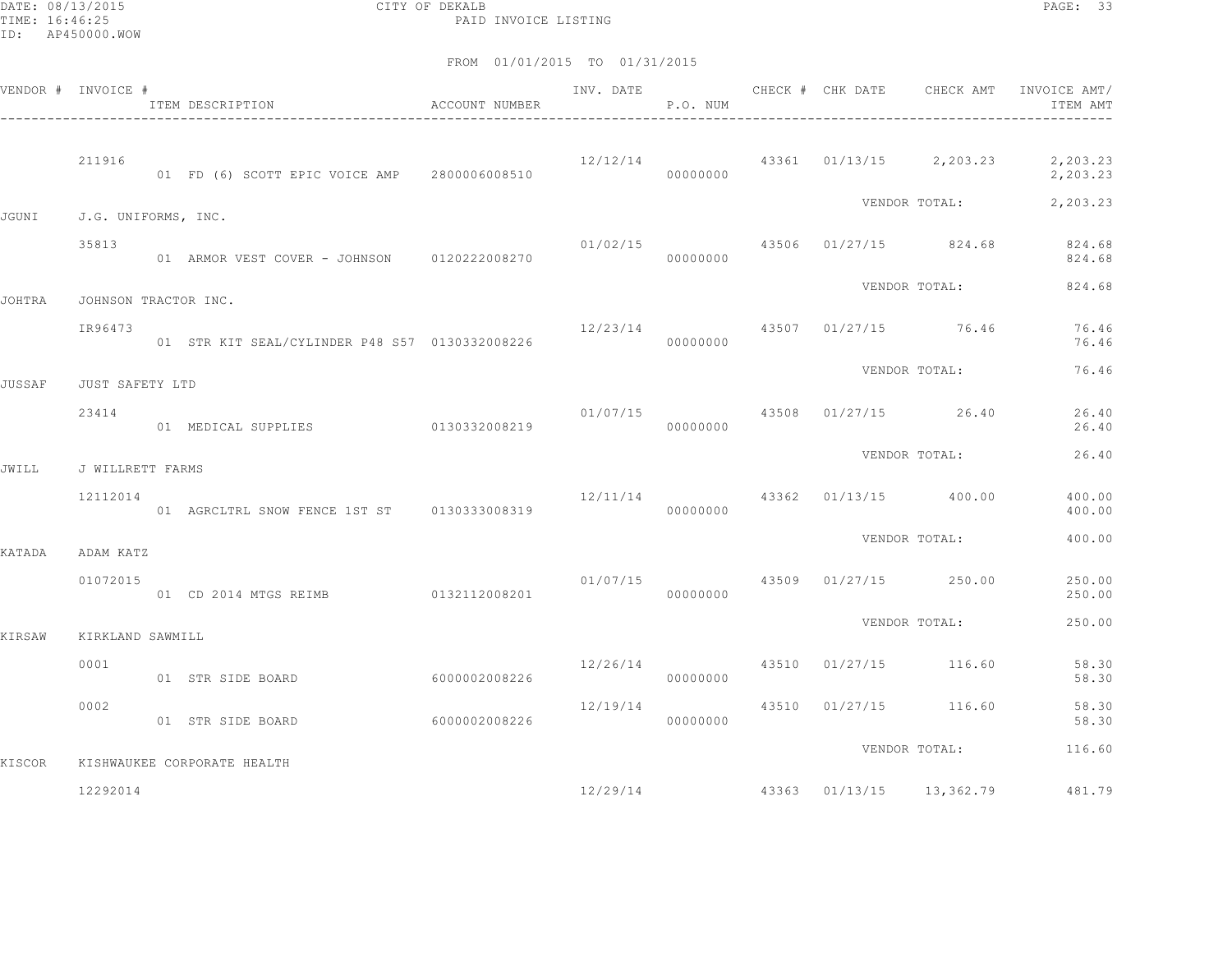DATE: 08/13/2015 CITY OF DEKALB PAGE: 34 PAID INVOICE LISTING

|        | VENDOR # INVOICE # | ITEM DESCRIPTION                                | ACCOUNT NUMBER | INV. DATE | P.O. NUM |       | CHECK # CHK DATE | CHECK AMT               | INVOICE AMT/<br>ITEM AMT                            |
|--------|--------------------|-------------------------------------------------|----------------|-----------|----------|-------|------------------|-------------------------|-----------------------------------------------------|
|        | 12292014           | 01 HR WORK COMP OFF VISIT 01/2013 7000004008472 |                | 12/29/14  | 00000000 |       | 43363 01/13/15   |                         | 13,362.79 481.79<br>481.79                          |
|        | 30370              | 01 FD PHYSICALS                                 | 0125273008345  | 11/03/14  | 00000000 |       | 43363 01/13/15   | 13,362.79               | 3,316.00<br>3,316.00                                |
|        | 30413              | 01 FD PHYSICALS                                 | 0125273008345  | 11/17/14  | 00000000 |       | 43363 01/13/15   | 13,362.79               | 7,149.00<br>7,149.00                                |
|        | 30540              | 01 FD PHYSICALS                                 | 0125273008345  | 12/01/14  | 00000000 |       | 43363 01/13/15   | 13,362.79               | 2,416.00<br>2,416.00                                |
|        | 30547              | 01 FD MEDICAL SCREENING 0125273008345           |                | 12/31/14  | 00000000 |       | 43511 01/27/15   | 2,344.00                | 533.00<br>533.00                                    |
|        | 30645              | 01 NEW HIRE SCREENING                           | 0115173008333  | 12/17/14  | 00000000 | 43511 | 01/27/15         | 2,344.00                | 58.00<br>58.00                                      |
|        | 30767              | 01 FD MEDICAL SCREENING                         | 0125263008345  | 01/02/14  | 00000000 |       | 43511 01/27/15   | 2,344.00                | 1,599.00<br>1,599.00                                |
|        | 30835              | 01 NEW HIRE SCREENING 0115173008333             |                | 12/31/14  | 00000000 |       |                  | 43511 01/27/15 2,344.00 | 154.00<br>154.00                                    |
| KNOAPP | KNODLE'S APPLIANCE |                                                 |                |           |          |       |                  |                         | VENDOR TOTAL: 15,706.79                             |
|        | 88502              | 01 FD REPLACES IDLER PULLEY 0125273008348       |                | 12/15/14  | 00000000 |       |                  | 43365 01/13/15 102.95   | 102.95<br>102.95                                    |
| KONJOH | JOHN KONIOR        |                                                 |                |           |          |       |                  | VENDOR TOTAL:           | 102.95                                              |
|        | 01132015           | 01 MILEAGE REIMB - ACM INTERVIEW 0115173008333  |                | 01/13/15  | 00000000 |       |                  | 43512 01/27/15 314.72   | 314.72<br>314.72                                    |
| LANFRA | FRANK LANZA JR.    |                                                 |                |           |          |       |                  | VENDOR TOTAL:           | 314.72                                              |
|        | 01072015           | 01 REFUND ADMIN TOW FINE 0100000073521          |                | 01/07/15  | 00000000 |       | 43513 01/27/15   | 200.00                  | 200.00<br>200.00                                    |
| LAUAME |                    | LAUTERBACH & AMEN, LLP                          |                |           |          |       |                  | VENDOR TOTAL:           | 200.00                                              |
|        | 8963               |                                                 |                |           |          |       |                  |                         | $12/31/14$ $43514$ $01/27/15$ $3,300.00$ $3,300.00$ |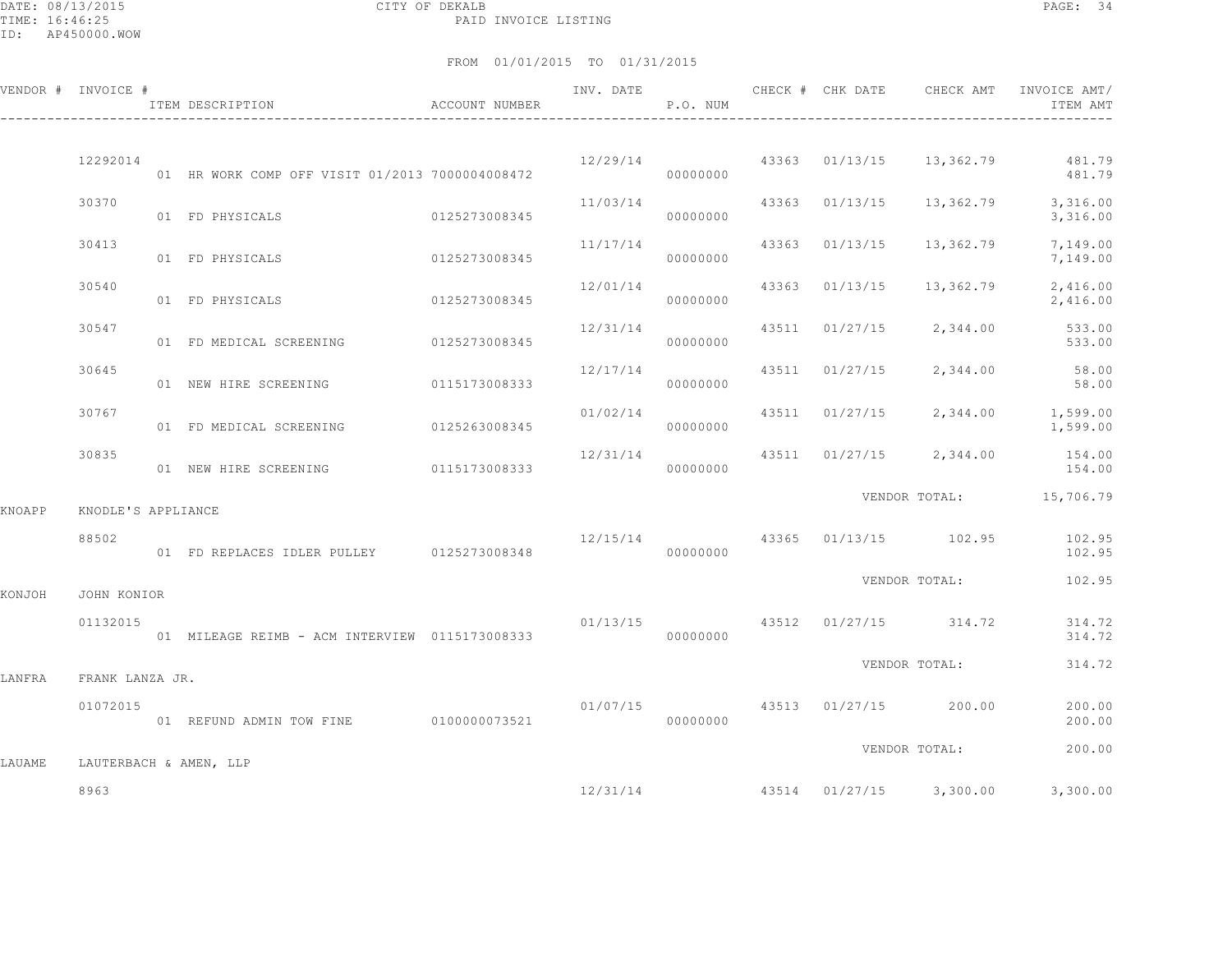DATE: 08/13/2015 CITY OF DEKALB PAGE: 35 PAID INVOICE LISTING

|        | VENDOR # INVOICE # | ITEM DESCRIPTION<br>$\hfill$<br>ACCOUNT NUMBER<br>------------------------ |                                |                                | P.O. NUM             |       |                |                                  | INV. DATE 6 1999 CHECK # CHK DATE 6 CHECK AMT INVOICE AMT<br>ITEM AMT |
|--------|--------------------|----------------------------------------------------------------------------|--------------------------------|--------------------------------|----------------------|-------|----------------|----------------------------------|-----------------------------------------------------------------------|
|        | 8963               | 01 PROF SRVCS 6/30/14 0135003008342                                        |                                |                                | 00000000             |       |                |                                  | $12/31/14$ $43514$ $01/27/15$ $3,300.00$ $3,300.00$<br>3,300.00       |
| LEEAUT | LEE AUTO DEKALB    |                                                                            |                                |                                |                      |       |                | VENDOR TOTAL:                    | 3,300.00                                                              |
|        | BP2144             | 01 FD WIPER ARM TRK #1 0125272008226                                       |                                | $12/17/14$ 43366 01/13/15 9.90 | 00000000             |       |                |                                  | 9.90<br>9.90                                                          |
| LOVDIS |                    | LOVELL'S DISCOUNT TIRE, INC.                                               |                                |                                |                      |       |                | VENDOR TOTAL:                    | 9.90                                                                  |
|        | 39299              | 01 FD (4) DUNLOP TIRES 0125273008315                                       |                                |                                | 00000000             |       |                | $12/10/14$ 43367 01/13/15 496.68 | 496.68<br>496.68                                                      |
|        | W314445            | 01 ST - TIRE MOUNT - P29 SYS17 0130333008315                               |                                | 01/08/15                       | 00000000             |       |                | 43515 01/27/15 52.00             | 52.00<br>52.00                                                        |
| LOVRIT |                    | LOVETT'S RITE-WAY REBUILDERS,                                              |                                |                                |                      |       |                | VENDOR TOTAL:                    | 548.68                                                                |
|        | 6135               | 01 STR TOW - P12<br>02 STR TOW - P12                                       | 0130332008226<br>0130333008315 |                                | 00000000<br>00000000 |       |                | $01/07/15$ 43516 01/27/15 203.37 | 203.37<br>33.37<br>170.00                                             |
| LOWEUG | EUGENE LOWERY      |                                                                            |                                |                                |                      |       |                | VENDOR TOTAL:                    | 203.37                                                                |
|        | 12212014           | 01 FBI ACDMY GRDTN/ REDEL-WASHDC 0120213008376                             |                                | 12/21/14                       | 00000000             |       |                | D000718 01/27/15 1,028.98        | 1,028.98<br>1,028.98                                                  |
| LOWHOM |                    | LOWE'S HOME CENTER, INC.                                                   |                                |                                |                      |       |                | VENDOR TOTAL:                    | 1,028.98                                                              |
|        | 05810              | 01 BUILDING SUPPLIES                                                       | 0125272008226                  |                                | 00000000             |       |                | 12/08/14 43518 01/27/15 2,121.19 | 55.48<br>55.48                                                        |
|        | 05819              | 01 BUILDING SUPPLIES                                                       | 0130323008348                  | 12/08/14                       | 00000000             |       | 43518 01/27/15 | 2,121.19                         | 32.87<br>32.87                                                        |
|        | 06236              | 01 BUILDING SUPPLIES                                                       | 0125272008226                  | 11/28/14                       | 00000000             |       |                |                                  | 43518 01/27/15 2,121.19 8.54<br>8.54                                  |
|        | 06602              |                                                                            |                                | 12/17/14                       |                      | 43518 | 01/27/15       | 2,121.19                         | 170.94                                                                |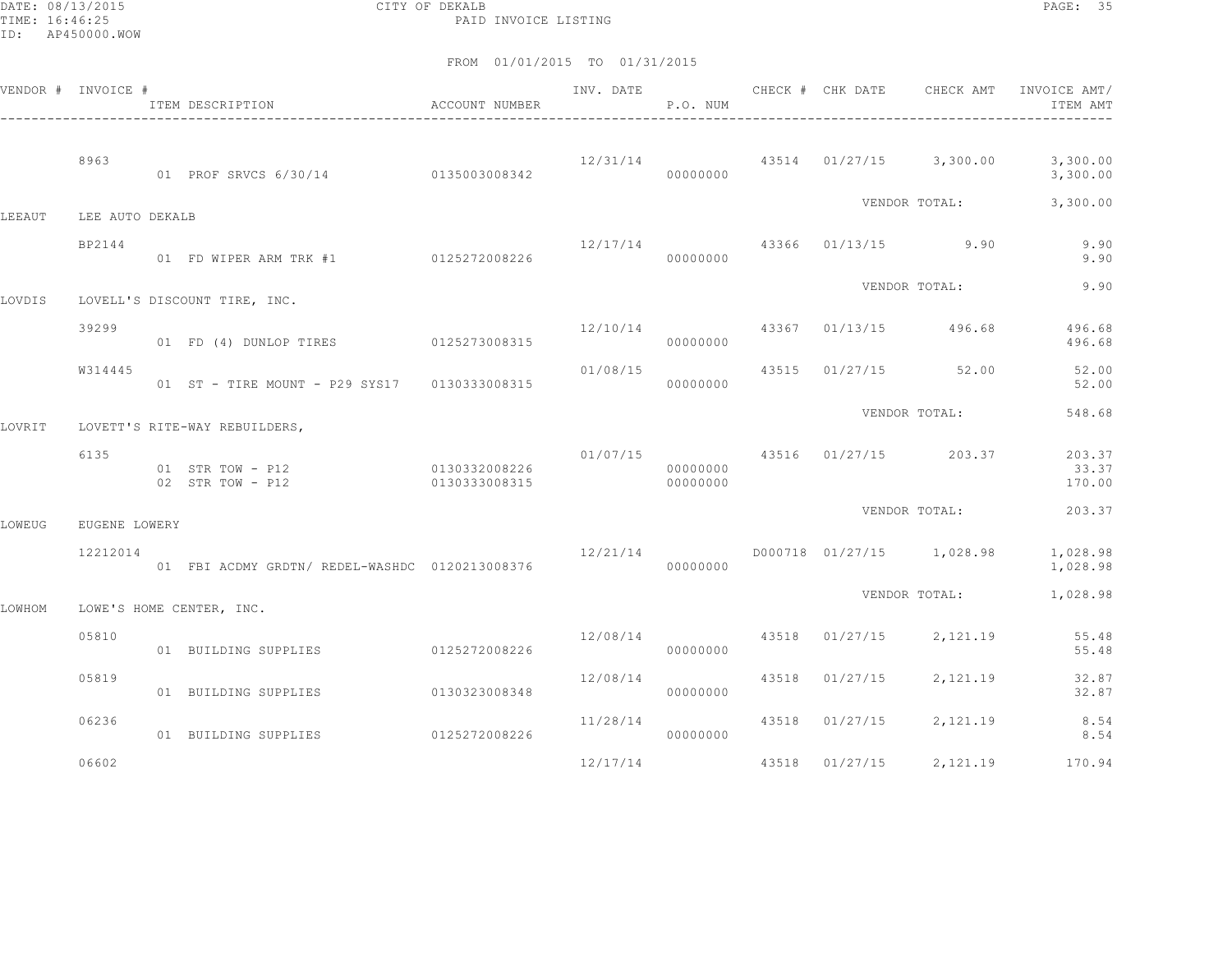DATE: 08/13/2015 CITY OF DEKALB PAGE: 36 PAID INVOICE LISTING

| VENDOR # INVOICE # | ITEM DESCRIPTION THE BOOT ACCOUNT NUMBER |               | INV. DATE | P.O. NUM |       | CHECK # CHK DATE |                         | CHECK AMT INVOICE AMT/<br>ITEM AMT       |
|--------------------|------------------------------------------|---------------|-----------|----------|-------|------------------|-------------------------|------------------------------------------|
| 06602              | 01 HUMIDIFIER - CM OFFICE 0130326008540  |               | 12/17/14  | 00000000 |       |                  |                         | 43518 01/27/15 2,121.19 170.94<br>170.94 |
| 06740              | 01 BUILDING SUPPLIES                     | 0125272008226 | 12/18/14  | 00000000 |       | 43518 01/27/15   |                         | 2, 121.19 8.99<br>8.99                   |
| 13508              | 01 BUILDING SUPPLIES                     | 0125272008226 | 12/18/14  | 00000000 | 43518 | 01/27/15         | 2,121.19                | 68.22<br>68.22                           |
| 13552              | 01 BUILDING SUPPLIES                     | 0130312008204 | 11/26/14  | 00000000 |       | 43518 01/27/15   | 2, 121.19               | 28.47<br>28.47                           |
| 13805              | 01 BUILDING SUPPLIES - FF 2800006008510  |               | 12/14/14  | 00000000 |       | 43518 01/27/15   | 2,121.19                | 14.52<br>14.52                           |
| 13916              | 01 BUILDING SUPPLIES                     | 0125272008226 | 12/21/14  | 00000000 |       | 43518 01/27/15   | 2,121.19                | 39.17<br>39.17                           |
| 35077              | 01 BUILDING SUPPLIES                     | 0125272008226 | 12/15/14  | 00000000 |       | 43518 01/27/15   | 2,121.19                | 44.58<br>44.58                           |
| 41150              | 01 BUILDING SUPPLIES                     | 0125272008226 | 12/12/14  | 00000000 |       | 43518 01/27/15   | 2,121.19                | 10.44<br>10.44                           |
| 41152              | 01 BUILDING SUPPLIES - FF 2800002008219  |               | 12/12/14  | 00000000 |       | 43518 01/27/15   | 2, 121.19               | 177.56<br>177.56                         |
| 41460              | 01 BUILDING SUPPLIES                     | 1300006508639 | 12/05/14  | 00000000 |       |                  | 43518 01/27/15 2,121.19 | 56.47<br>56.47                           |
| 41650              | 01 BUILDING SUPPLIES                     | 0125272008226 | 12/15/14  | 00000000 | 43518 | 01/27/15         | 2, 121, 19              | 23.01<br>23.01                           |
| 41828              | 01 BUILDING SUPPLIES                     | 0125272008226 | 12/17/14  | 00000000 |       | 43518 01/27/15   | 2,121.19                | 132.50<br>132.50                         |
| 41961              | 01 BUILDING SUPPLIES                     | 0125272008226 | 12/01/14  | 00000000 |       | 43518 01/27/15   | 2, 121.19               | 7.76<br>7.76                             |
| 53310              | 01 BUILDING SUPPLIES                     | 0130322008219 | 12/10/14  | 00000000 |       | 43518 01/27/15   | 2,121.19                | 30.85<br>30.85                           |
| 53646              | 01 BUILDING SUPPLIES 0130332008295       |               | 12/15/14  | 00000000 |       |                  | 43518 01/27/15 2,121.19 | 62.66<br>62.66                           |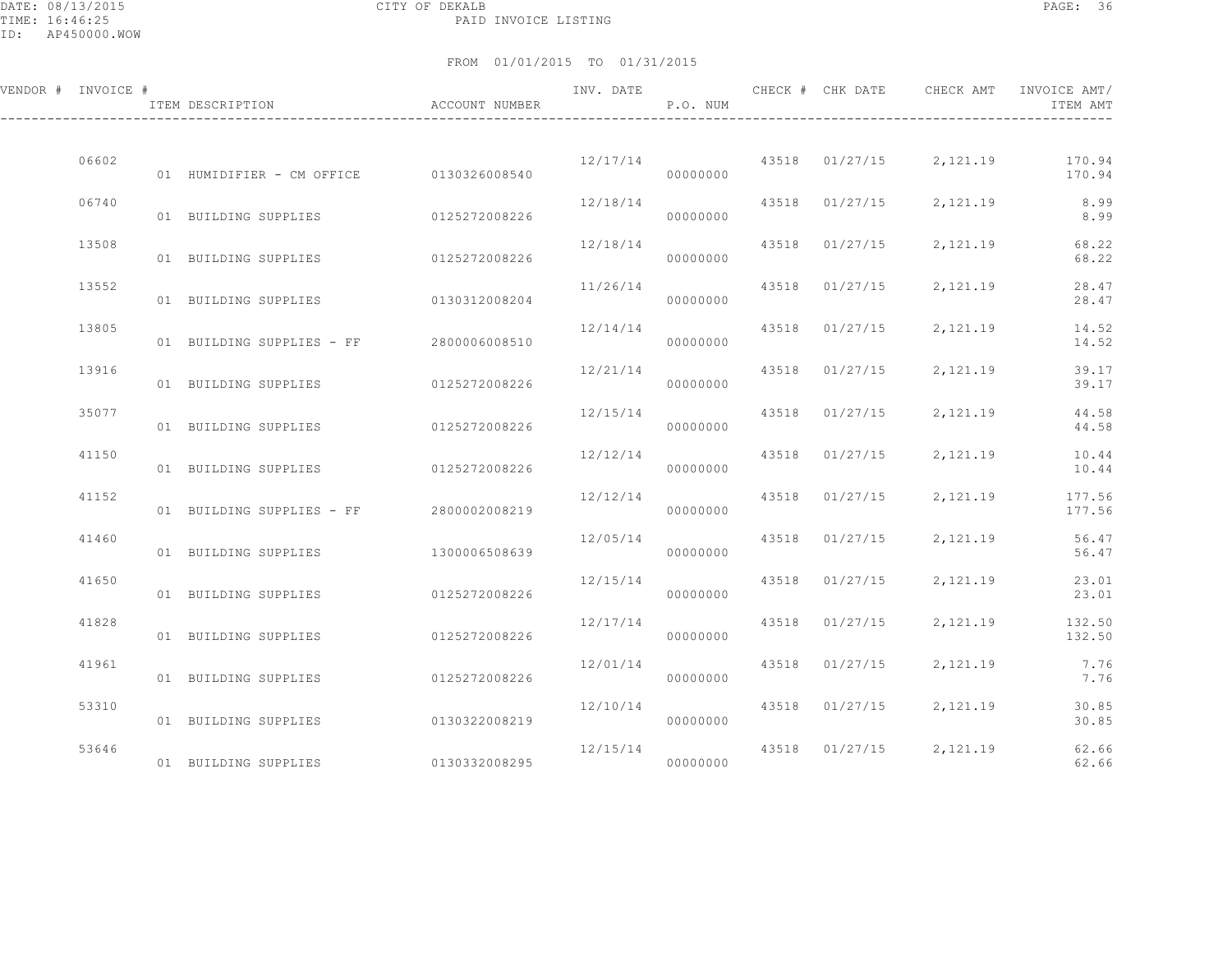# FROM 01/01/2015 TO 01/31/2015

|        | VENDOR # INVOICE #  | ITEM DESCRIPTION                                        | ACCOUNT NUMBER | INV. DATE | P.O. NUM |  | CHECK # CHK DATE CHECK AMT         | INVOICE AMT/<br>ITEM AMT                                        |
|--------|---------------------|---------------------------------------------------------|----------------|-----------|----------|--|------------------------------------|-----------------------------------------------------------------|
|        | 53813               | 01 BUILDING SUPPLIES 0130322008219                      |                | 12/16/14  | 00000000 |  | 43518 01/27/15 2,121.19            | 5.96<br>5.96                                                    |
|        | 53821               | 01 BUILDING SUPPLIES                                    | 0130322008219  | 12/17/14  | 00000000 |  | 43518 01/27/15 2,121.19            | 83.44<br>83.44                                                  |
|        | 53964               | 01 BUILDING SUPPLIES 0130332008295                      |                |           | 00000000 |  | $12/18/14$ 43518 01/27/15 2,121.19 | 28.48<br>28.48                                                  |
|        | 75362               | 01 BUILDING SUPPLIES 2800006008510                      |                | 11/21/14  | 00000000 |  |                                    | 43518 01/27/15 2,121.19 1,042.10<br>1,042.10                    |
|        | 941008              | 01 BUILDING SUPPLIES 0130332008229                      |                | 12/11/14  | 00000000 |  |                                    | 43518 01/27/15 2,121.19 165.75<br>165.75                        |
|        | R06740              | 01 CRDIT ON TAX                                         | 0125272008226  |           | 00000000 |  |                                    | $12/18/14$ $43518$ $01/27/15$ $2,121.19$ $-0.67$<br>$-0.67$     |
|        | R13805              | 01 BUILDING SUPPLIES - FF - CRDT 2800006008510          |                | 12/14/14  | 00000000 |  | 43518 01/27/15 2,121.19            | $-9.25$<br>$-9.25$                                              |
|        | R53310              | 01 BUILDING SUPPLIES CREDIT 0130322008219               |                | 12/10/14  | 00000000 |  | 43518 01/27/15 2,121.19            | $-30.85$<br>$-30.85$                                            |
|        | R75363              | 01 BUILDING SUPPLIES - CREDIT 2800006008510             |                |           | 00000000 |  |                                    | $12/12/14$ $43518$ $01/27/15$ $2,121.19$ $-136.80$<br>$-136.80$ |
| LYMKAT | KATHRYN LYMAN       |                                                         |                |           |          |  |                                    | VENDOR TOTAL: 2,121.19                                          |
|        | 01062015            | 01 TAX REBATE NOV 13 - OCT 14 6000004008481 00000000000 |                |           |          |  |                                    | $01/06/15$ $43427$ $01/27/15$ $15.80$ $15.80$<br>15.80          |
| MACINC | MACKLIN INCOPORATED |                                                         |                |           |          |  | VENDOR TOTAL:                      | 15.80                                                           |
|        | 36221               | 01 WTR 103 TNS MATERIAL 6000002008228                   |                |           | 00000000 |  | $12/15/14$ 43519 01/27/15 1,164.16 | 1,164.16<br>1,164.16                                            |
| MAIENG |                     | MAINTENANCE ENGINEERING, LTD.                           |                |           |          |  | VENDOR TOTAL:                      | 1,164.16                                                        |
|        | 2999464             | 6500002008218<br>01 SHOP LIGHTS                         |                | 00000000  |          |  |                                    | $12/23/14$ $43520$ $01/27/15$ $195.18$ $195.18$<br>195.18       |

VENDOR TOTAL: 195.18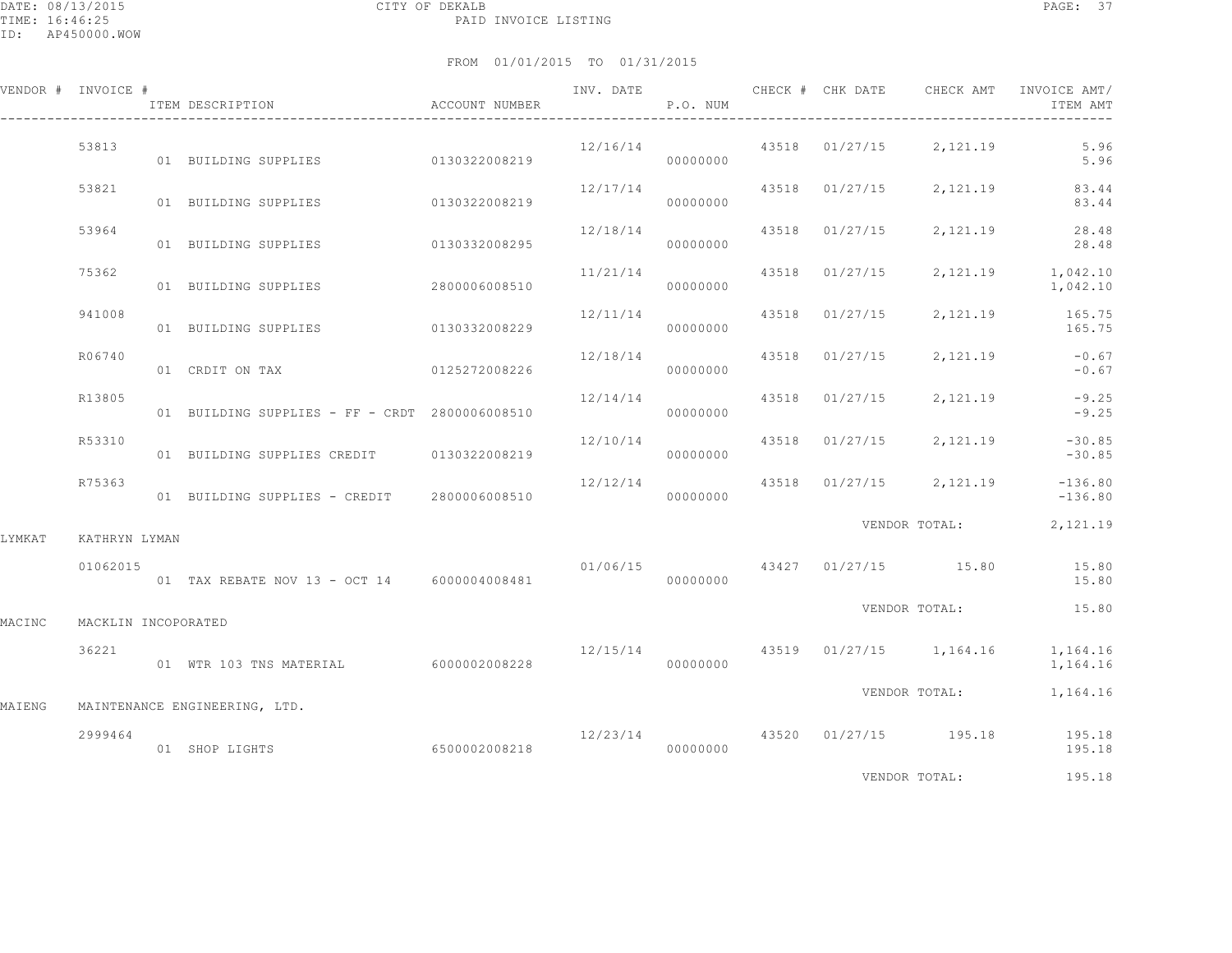DATE: 08/13/2015 CITY OF DEKALB PAGE: 38 PAID INVOICE LISTING

| VENDOR # INVOICE # |                    | ITEM DESCRIPTION                                                                                                                                                                                                             | ACCOUNT NUMBER                                                   | INV. DATE | P.O. NUM                                                             |       | CHECK # CHK DATE | CHECK AMT             | INVOICE AMT/<br>ITEM AMT                              |
|--------------------|--------------------|------------------------------------------------------------------------------------------------------------------------------------------------------------------------------------------------------------------------------|------------------------------------------------------------------|-----------|----------------------------------------------------------------------|-------|------------------|-----------------------|-------------------------------------------------------|
| MANLIN             | LINDA MANNING      |                                                                                                                                                                                                                              |                                                                  |           |                                                                      |       |                  |                       |                                                       |
|                    | 12232014           | 01 WTR REFUND 1802078740-01 6000000063444                                                                                                                                                                                    |                                                                  | 12/23/14  | 00000000                                                             |       |                  | 43368 01/13/15 7.07   | 7.07<br>7.07                                          |
| MARINC             |                    | M.A.R.S. INCORPORATED                                                                                                                                                                                                        |                                                                  |           |                                                                      |       |                  | VENDOR TOTAL:         | 7.07                                                  |
|                    | 555109             | 01 ARPT REBUILD AR16 DE ICE TRUCK 6500003008310                                                                                                                                                                              |                                                                  | 12/29/14  | 00000000                                                             |       |                  | 43521 01/27/15 132.00 | 132.00<br>132.00                                      |
| MATCLI             | MATHERS CLINIC     |                                                                                                                                                                                                                              |                                                                  |           |                                                                      |       |                  | VENDOR TOTAL:         | 132.00                                                |
|                    | 28688              | 01 PRE-EMPLYMNT EVALUATION 0115173008333                                                                                                                                                                                     |                                                                  | 12/17/14  | 00000000                                                             |       | 43522 01/27/15   | 500.00                | 500.00<br>500.00                                      |
| MCCGEN             | GENE MCCARROLL     |                                                                                                                                                                                                                              |                                                                  |           |                                                                      |       |                  | VENDOR TOTAL:         | 500.00                                                |
|                    | 01062015           | 01 TAX REBATE NOV 13 - OCT 14 6000004008481                                                                                                                                                                                  |                                                                  | 01/06/15  | 00000000                                                             |       |                  | 43428 01/27/15 64.80  | 64.80<br>64.80                                        |
| MCDCOR             |                    | MCDONALD'S RESTAURANT OF                                                                                                                                                                                                     |                                                                  |           |                                                                      |       |                  | VENDOR TOTAL:         | 64.80                                                 |
|                    | 0120232            | 01 PD PRISONER MEALS 14-8046 0120222008299<br>02 PD PRISONER MEALS 14-07807 0120222008299<br>03 PD PRISONER MEALS 11/10/14<br>04 PD PRISONER MEALS 14-8133<br>05 PD PRISONER MEALS 14-08155<br>06 PD PRISONER MEALS 11/10/14 | 0120222008299<br>0120222008299<br>0120222008299<br>0120222008299 | 11/03/14  | 00000000<br>00000000<br>00000000<br>00000000<br>00000000<br>00000000 |       |                  | 43369 01/13/15 34.18  | 34.18<br>5.26<br>7.44<br>3.51<br>7.44<br>7.02<br>3.51 |
| MEDALL             |                    | MED ALLIANCE GROUP, INC.                                                                                                                                                                                                     |                                                                  |           |                                                                      |       |                  | VENDOR TOTAL:         | 34.18                                                 |
|                    | 61477              | 01 FD ITCLAMP STERILE 0125272008241                                                                                                                                                                                          |                                                                  | 12/22/14  | 00000000                                                             |       |                  | 43370 01/13/15 333.25 | 333.25<br>333.25                                      |
| MELLOC             | MELIN'S LOCK & KEY |                                                                                                                                                                                                                              |                                                                  |           |                                                                      |       |                  | VENDOR TOTAL:         | 333.25                                                |
|                    | 16672              | 0130322008219<br>01 STR (6) KEYS                                                                                                                                                                                             |                                                                  | 12/01/14  | 00000000                                                             |       |                  | 43371 01/13/15 317.48 | 14.46<br>14.46                                        |
|                    | 6165               |                                                                                                                                                                                                                              |                                                                  | 12/08/14  |                                                                      | 43371 | 01/13/15         | 317.48                | 177.71                                                |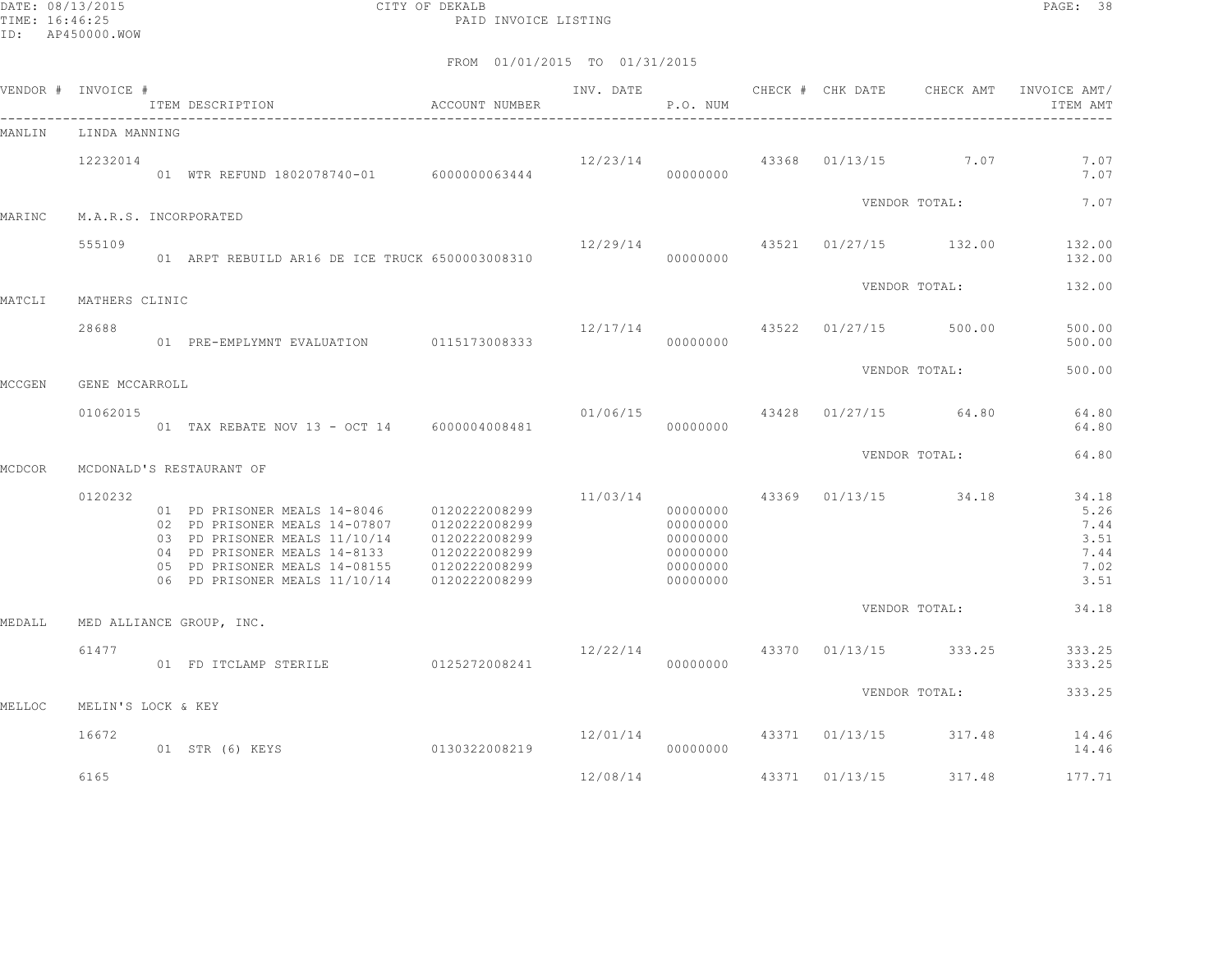DATE: 08/13/2015 CITY OF DEKALB PAGE: 39 PAID INVOICE LISTING

|        | VENDOR # INVOICE # | ACCOUNT NUMBER<br>ITEM DESCRIPTION                                                                                                                          |               | INV. DATE | P.O. NUM                         | CHECK # CHK DATE | CHECK AMT                          | INVOICE AMT/<br>ITEM AMT         |
|--------|--------------------|-------------------------------------------------------------------------------------------------------------------------------------------------------------|---------------|-----------|----------------------------------|------------------|------------------------------------|----------------------------------|
|        |                    |                                                                                                                                                             |               |           |                                  |                  |                                    |                                  |
|        | 6165               | 01 FD COMBO CHAMBER 0125273008348                                                                                                                           |               | 12/08/14  | 00000000                         | 43371 01/13/15   | 317.48                             | 177.71<br>177.71                 |
|        | 6166               | 01 STR REPLACE LOCKS/LOCKSETS 0130323008348                                                                                                                 |               | 12/08/14  | 00000000                         | 43371 01/13/15   | 317.48                             | 125.31<br>125.31                 |
|        | 6170               | 01 BRSS ELCTRNC LCK INSTLL - FIN 0130323008348                                                                                                              |               | 12/13/14  | 00000000                         |                  | 43523 01/27/15 119.59              | 119.59<br>119.59                 |
| MENSYC | MENARDS SYCAMORE   |                                                                                                                                                             |               |           |                                  |                  | VENDOR TOTAL:                      | 437.07                           |
|        | 74899              | 0130322008219<br>01 SUPPLIES                                                                                                                                |               |           | 00000000                         |                  | $12/26/14$ $43524$ $01/27/15$ 6.56 | 6.56<br>6.56                     |
| MIDCIT | MID CITY           |                                                                                                                                                             |               |           |                                  |                  | VENDOR TOTAL:                      | 6.56                             |
|        |                    |                                                                                                                                                             |               |           |                                  |                  |                                    |                                  |
|        | 2649500            | 01 MAGAZINE RACK FOR LOBBY 0117112008204                                                                                                                    |               | 01/06/15  | 00000000                         |                  | 43525 01/27/15 208.55              | 105.87<br>105.87                 |
|        | 2655040            | 01 OFFICE SUPPLIES                                                                                                                                          | 0117112008204 | 01/09/15  | 00000000                         |                  | 43525 01/27/15 208.55              | 102.68<br>102.68                 |
| MIDENE |                    | MIDAMERICAN ENERGY COMPANY                                                                                                                                  |               |           |                                  |                  | VENDOR TOTAL:                      | 208.55                           |
|        |                    |                                                                                                                                                             |               |           |                                  |                  |                                    |                                  |
|        | 6260019            | 01 #230446 WELLS                                                                                                                                            | 6000003008352 | 12/22/14  | 00000000                         |                  | 43526 01/27/15 16,824.62           | 16,824.62<br>16,824.62           |
| MIKAUT |                    | MIKE'S AUTO & TRUCK REPAIR                                                                                                                                  |               |           |                                  |                  | VENDOR TOTAL:                      | 16,824.62                        |
|        | 111410             | 01 STR TESTING - P53/P50/P8/P30 0130333008315                                                                                                               |               | 11/30/14  | 00000000                         |                  | 43372 01/13/15 134.00              | 134.00<br>134.00                 |
|        | 121426             | 01 (3) SAFETY TEST - P19, W28, AP03 0130333008315<br>02 (3) SAFETY TEST - P19, W28, AP03 6000003008315<br>03 (3) SAFETY TEST - P19, W28, AP03 6500003008315 |               | 12/31/14  | 00000000<br>00000000<br>00000000 |                  | 43527 01/27/15 94.00               | 94.00<br>40.00<br>27.00<br>27.00 |
|        |                    |                                                                                                                                                             |               |           |                                  |                  | VENDOR TOTAL:                      | 228.00                           |
| MOOMED | MOORE MEDICAL      |                                                                                                                                                             |               |           |                                  |                  |                                    |                                  |
|        | 98466021I          |                                                                                                                                                             |               | 12/11/14  |                                  |                  | 43373 01/13/15 100.76              | 100.76                           |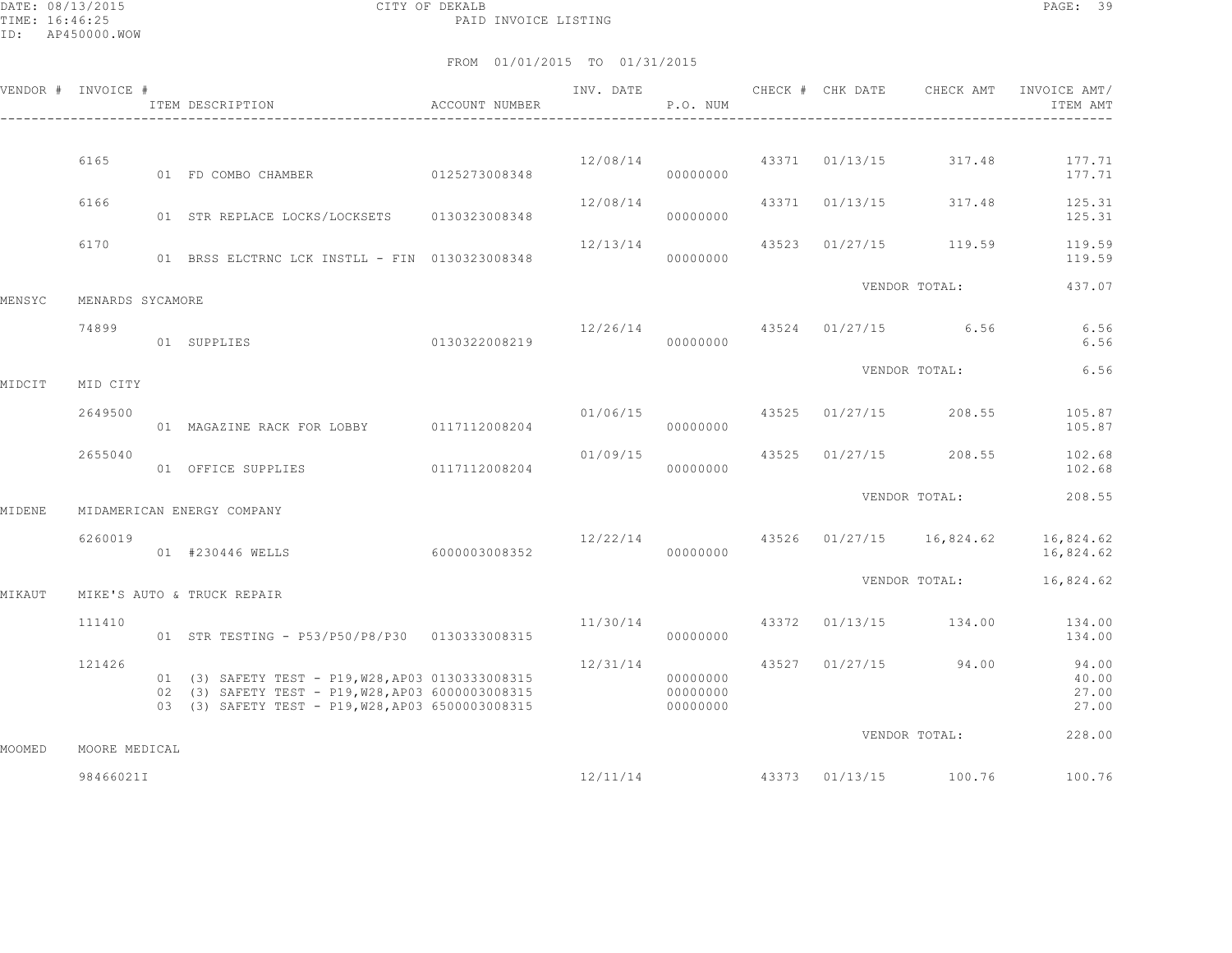DATE: 08/13/2015 CITY OF DEKALB PAGE: 40 PAID INVOICE LISTING

|        | VENDOR # INVOICE # | ACCOUNT NUMBER<br>ITEM DESCRIPTION              |                                    |          | P.O. NUM |  |                                          | INVOICE AMT/<br>ITEM AMT                                    |
|--------|--------------------|-------------------------------------------------|------------------------------------|----------|----------|--|------------------------------------------|-------------------------------------------------------------|
|        | 98466021I          | 01 FD QUIKCLOT DRESSING 0125272008241           |                                    |          | 00000000 |  | $12/11/14$ $43373$ $01/13/15$ $100.76$   | 100.76<br>100.76                                            |
| MOOTIR | MOORE TIRES, INC.  |                                                 |                                    |          |          |  |                                          | VENDOR TOTAL: 100.76                                        |
|        | P29933             | 01 STR SRV CALL - BACKHOE 6000002008226         |                                    |          | 00000000 |  |                                          | $12/09/14$ $43374$ $01/13/15$ $2,441.00$ $254.00$<br>254.00 |
|        | P30150             | 01 WTR (2) NEW TIRES/MOUNT 6000002008226        |                                    | 12/10/14 | 00000000 |  | 43374 01/13/15 2,441.00                  | 2,187.00<br>2,187.00                                        |
| MORSAL | MORTON SALT, INC.  |                                                 |                                    |          |          |  | VENDOR TOTAL:                            | 2,441.00                                                    |
|        | 5400614587         |                                                 |                                    |          | 00000000 |  | $12/03/14$ $43375$ $01/13/15$ $7,543.61$ | 2,472.96<br>2,472.96                                        |
|        | 5400623212         | 01 BULK CRYSTAL SALT 6000002008250              |                                    | 12/10/14 | 00000000 |  | 43375 01/13/15 7,543.61                  | 2,596.61<br>2,596.61                                        |
|        | 5400624677         | 01 BULK CRYSTAL SALT 6000002008250              |                                    | 12/11/14 | 00000000 |  | 43375 01/13/15 7,543.61                  | 2,474.04<br>2,474.04                                        |
|        | 5400631423         | 01 BULK CRYSTAL SALT 6000002008250              |                                    | 12/17/14 | 00000000 |  | 43528 01/27/15 4,939.47                  | 2,466.51<br>2,466.51                                        |
|        | 5400632642         | 01 BULK CRYSTAL SALT 6000002008250              |                                    | 12/18/14 | 00000000 |  | 43528 01/27/15 4,939.47                  | 2,472.96<br>2,472.96                                        |
| MORUSA | MORPHOTRUST USA    |                                                 |                                    |          |          |  | VENDOR TOTAL:                            | 12,483.08                                                   |
|        | 101350             | 01 LIVE SCAN ANN MAINT. AGREEMENT 0120212008243 | $12/17/14$ 43529 01/27/15 4,134.40 |          | 00000000 |  |                                          | 4,134.40<br>4,134.40                                        |
| MOTSOL |                    | MOTOROLA SOLUTIONS, INC.                        |                                    |          |          |  | VENDOR TOTAL:                            | 4,134.40                                                    |
|        | 13043908           | 01 PD (4) NEW SYSTEMS 0120226008580             |                                    |          | 00000000 |  | $12/23/14$ 43376 01/13/15 60,129.04      | 14,420.92<br>14,420.92                                      |
|        | 78287791           | 01 PD SYSTEM UPGRADE 0120213008399              |                                    | 12/17/14 | 00000000 |  | 43376 01/13/15 60,129.04                 | 45,708.12<br>45,708.12                                      |
|        |                    |                                                 |                                    |          |          |  | VENDOR TOTAL:                            | 60,129.04                                                   |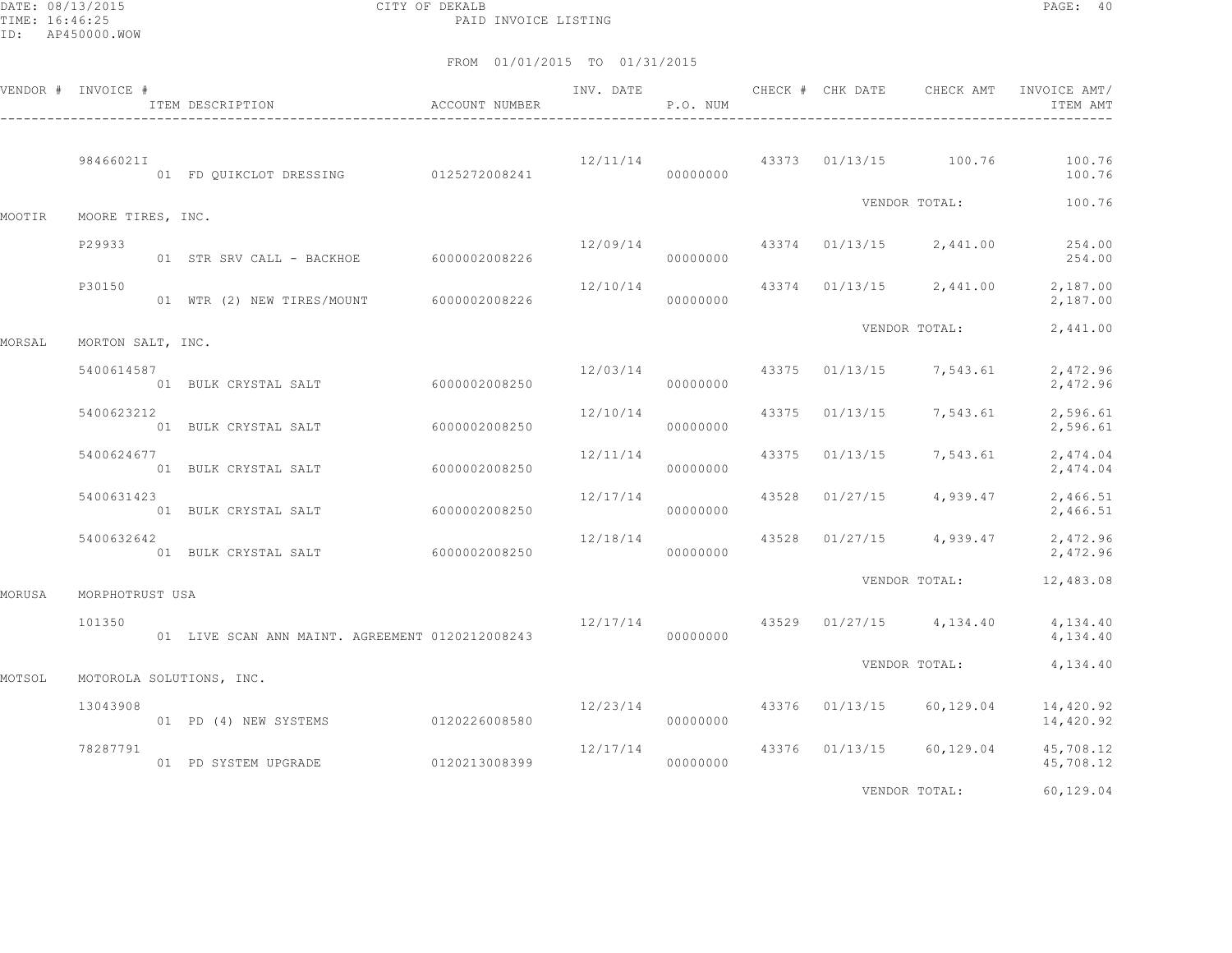DATE: 08/13/2015 CITY OF DEKALB PAGE: 41 PAID INVOICE LISTING

|              | VENDOR # INVOICE # | ITEM DESCRIPTION                                                                                                                                                                                                                                                                                                                                                                                                                 | ACCOUNT NUMBER | INV. DATE | P.O. NUM | CHECK # CHK DATE | CHECK AMT                              | INVOICE AMT/<br>ITEM AMT                                                                                                                                                                       |
|--------------|--------------------|----------------------------------------------------------------------------------------------------------------------------------------------------------------------------------------------------------------------------------------------------------------------------------------------------------------------------------------------------------------------------------------------------------------------------------|----------------|-----------|----------|------------------|----------------------------------------|------------------------------------------------------------------------------------------------------------------------------------------------------------------------------------------------|
| MUKENS       | MUKENSCHNABL, INC  |                                                                                                                                                                                                                                                                                                                                                                                                                                  |                |           |          |                  |                                        |                                                                                                                                                                                                |
|              | 15131              | 01 ARPT EQUIPT RENTAL JAN 15 6500006008597                                                                                                                                                                                                                                                                                                                                                                                       |                |           | 00000000 |                  | $01/05/15$ $43530$ $01/27/15$ $500.00$ | 500.00<br>500.00                                                                                                                                                                               |
| MUNEME       | MES - ILLINOIS     |                                                                                                                                                                                                                                                                                                                                                                                                                                  |                |           |          |                  | VENDOR TOTAL:                          | 500.00                                                                                                                                                                                         |
|              | 00583170SNV        | 01 FD FLOW TEST 0125273008311                                                                                                                                                                                                                                                                                                                                                                                                    |                |           | 00000000 |                  | $12/10/14$ 43377 01/13/15 75.00        | 75.00<br>75.00                                                                                                                                                                                 |
|              | NACHA DD UNDEFINED |                                                                                                                                                                                                                                                                                                                                                                                                                                  |                |           |          |                  | VENDOR TOTAL:                          | 75.00                                                                                                                                                                                          |
|              |                    | 01 TOTAL DIRECT DEPOSITS<br>01 TOTAL DIRECT DEPOSITS<br>01 TOTAL DIRECT DEPOSITS<br>01 TOTAL DIRECT DEPOSITS<br>01 TOTAL DIRECT DEPOSITS<br>01 TOTAL DIRECT DEPOSITS<br>01 TOTAL DIRECT DEPOSITS<br>01 TOTAL DIRECT DEPOSITS<br>01 TOTAL DIRECT DEPOSITS<br>01 TOTAL DIRECT DEPOSITS<br>01 TOTAL DIRECT DEPOSITS<br>01 TOTAL DIRECT DEPOSITS<br>01 TOTAL DIRECT DEPOSITS<br>01 TOTAL DIRECT DEPOSITS<br>01 TOTAL DIRECT DEPOSITS |                |           |          |                  |                                        | 45, 255.31<br>575,960.00<br>44,852.50<br>721,540.63<br>87,983.75<br>306,157.50<br>378,037.50<br>14,737.50<br>655,000.00<br>37,727.35<br>10,347.66<br>472.00<br>620.54<br>11,657.32<br>1,818.59 |
| <b>NAHRO</b> |                    | NATIONAL ASSOCIATION OF                                                                                                                                                                                                                                                                                                                                                                                                          |                |           |          |                  | VENDOR TOTAL:                          | 0.00                                                                                                                                                                                           |
|              | 01052015           | 01 MMBRSHP J SMIRZ 3/15-2/16 1900003008375                                                                                                                                                                                                                                                                                                                                                                                       |                |           | 00000000 |                  | $01/05/15$ 43319 $01/13/15$ 260.00     | 260.00<br>260.00                                                                                                                                                                               |
| NATWIN       |                    | NATHAN WINSTON SERVICES, INC.                                                                                                                                                                                                                                                                                                                                                                                                    |                |           |          |                  | VENDOR TOTAL:                          | 260.00                                                                                                                                                                                         |
|              | 14934              | 01 FD (2) PASSPORT TAGS - PALAZOL 0125272008240                                                                                                                                                                                                                                                                                                                                                                                  |                | 12/11/14  | 00000000 | 43378 01/13/15   | 26.95                                  | 4.00<br>4.00                                                                                                                                                                                   |
|              | 14954              | 01 STR PSI STAMP - KLEIN 0130332008204                                                                                                                                                                                                                                                                                                                                                                                           |                | 12/19/14  | 00000000 | 43378 01/13/15   | 26.95                                  | 22.95<br>22.95                                                                                                                                                                                 |
| NEWEGG       | NEWEGG BUSINESS    |                                                                                                                                                                                                                                                                                                                                                                                                                                  |                |           |          |                  | VENDOR TOTAL:                          | 26.95                                                                                                                                                                                          |
|              | 1200827880         |                                                                                                                                                                                                                                                                                                                                                                                                                                  |                | 12/11/14  |          | 43379 01/13/15   | 320.74                                 | 64.88                                                                                                                                                                                          |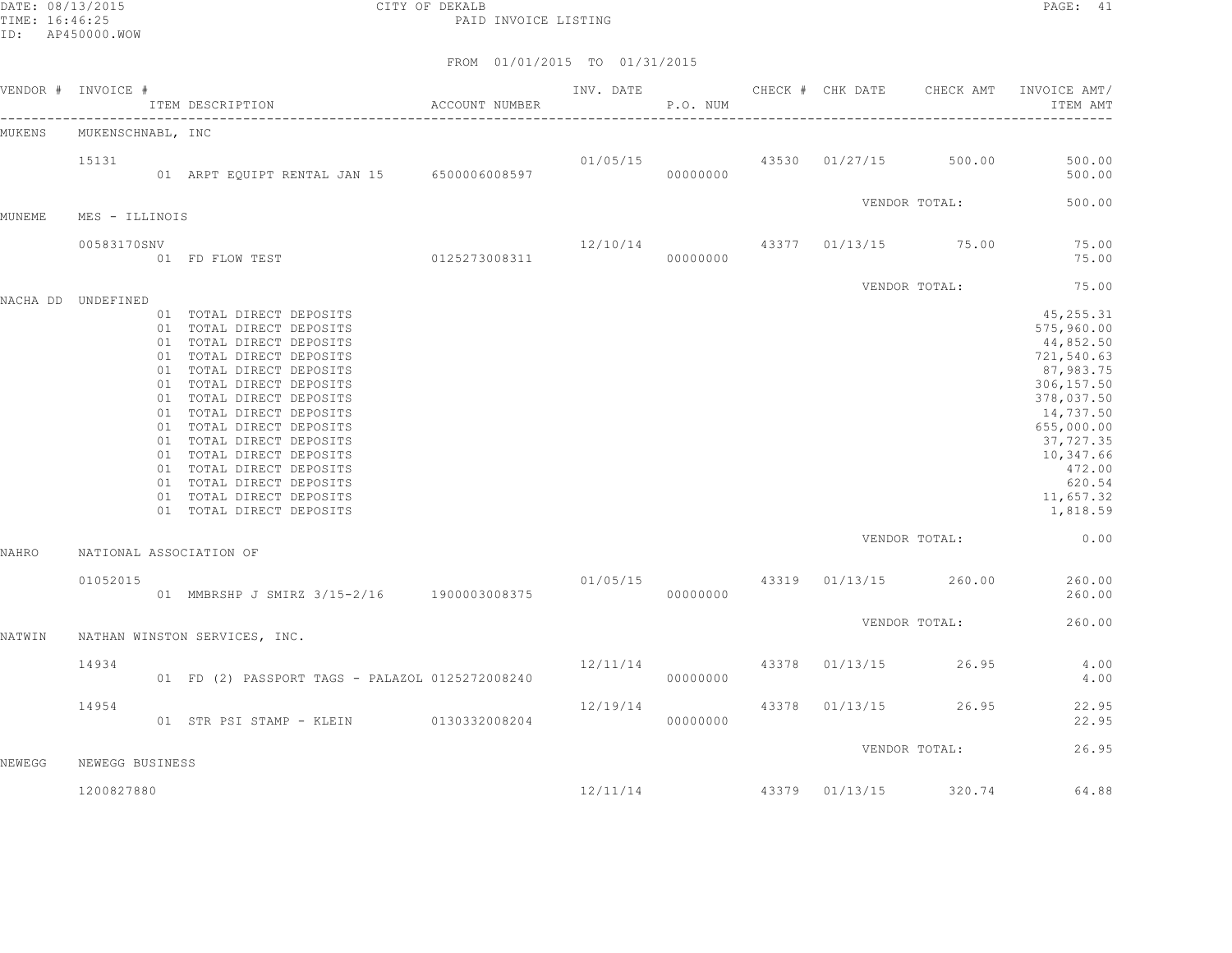DATE: 08/13/2015 CITY OF DEKALB PAGE: 42 PAID INVOICE LISTING

|       | VENDOR # INVOICE # | ITEM DESCRIPTION                            | ACCOUNT NUMBER | INV. DATE | P.O. NUM |                | CHECK # CHK DATE CHECK AMT | INVOICE AMT/<br>ITEM AMT |
|-------|--------------------|---------------------------------------------|----------------|-----------|----------|----------------|----------------------------|--------------------------|
|       |                    |                                             |                |           |          |                |                            |                          |
|       | 1200827880         | 01 IT CRTRDGE EPSON 0117122008285           |                | 12/11/14  | 00000000 | 43379 01/13/15 | 320.74                     | 64.88<br>64.88           |
|       | 1200828273         | 01 IT CRTRDGE EPSON                         | 0117122008285  | 12/12/14  | 00000000 | 43379 01/13/15 | 320.74                     | 62.92<br>62.92           |
|       | 1200830204         | 01 IT NBHD 300G/ST                          | 0117122008285  | 12/13/14  | 00000000 | 43379 01/13/15 | 320.74                     | 192.94<br>192.94         |
|       | 1200864110         | 01 COMPUTER SUPPLIES 0117122008285          |                | 01/02/15  | 00000000 |                | 43531 01/27/15 92.16       | 92.16<br>92.16           |
| NICOR | NICOR              |                                             |                |           |          |                | VENDOR TOTAL:              | 412.90                   |
|       | 12182014           |                                             |                | 12/18/14  |          |                | 43532 01/27/15 13,250.14   | 507.02                   |
|       |                    | 01 69260510008 11/18-12/18/14 6000003008351 |                |           | 00000000 |                |                            | 507.02                   |
|       | 12182014A          | 01 94910810004 11/17-12/18/14               | 6000003008351  | 12/18/14  | 00000000 | 43532 01/27/15 | 13,250.14                  | 426.07<br>426.07         |
|       | 12182014B          | 01 25410510009 11/18-12/18/14               | 6000003008351  | 12/18/14  | 00000000 | 43532 01/27/15 | 13,250.14                  | 881.42<br>881.42         |
|       | 12182014C          | 01 0787971000 11/18-12/17/14 0130323008355  |                | 12/18/14  | 00000000 | 43532 01/27/15 | 13,250.14                  | 1,052.57<br>1,052.57     |
|       | 12182014D          | 01 8940171000 11/18-12/17/14 0130323008355  |                | 12/18/14  | 00000000 | 43532 01/27/15 | 13,250.14                  | 459.77<br>459.77         |
|       | 12182014E          | 01 7740171000 11/18-12/17/14                | 0130323008355  | 12/18/14  | 00000000 | 43532 01/27/15 | 13,250.14                  | 242.59<br>242.59         |
|       | 12192014           | 01 99072410006 11/18-12/18/14               | 0125273008355  | 12/19/14  | 00000000 | 43532 01/27/15 | 13,250.14                  | 441.52<br>441.52         |
|       | 12192014A          | 01 79260510007 11/18-12/19/14               | 6000003008351  | 12/19/14  | 00000000 | 43532 01/27/15 | 13,250.14                  | 138.97<br>138.97         |
|       | 12192014B          | 01 8081081000 11/17-12/18/14                | 0130323008355  | 12/19/14  | 00000000 | 43532 01/27/15 | 13, 250. 14                | 314.35<br>314.35         |
|       | 12222014           | 01 0389577838 11/19-12/19/14                | 0130323008355  | 12/22/14  | 00000000 | 43532 01/27/15 | 13,250.14                  | 1,834.13<br>1,834.13     |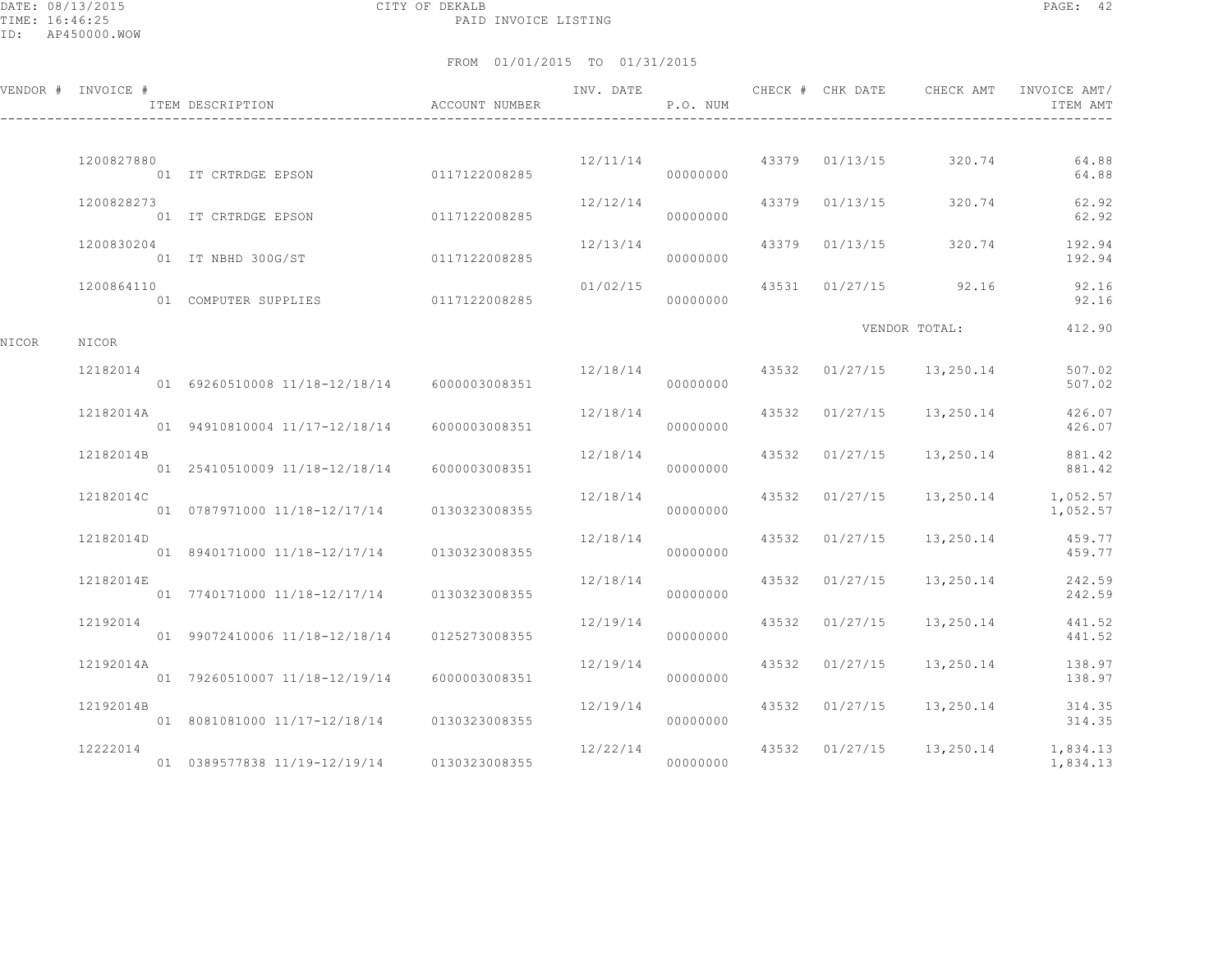|         | VENDOR # INVOICE # | ITEM DESCRIPTION                                | ACCOUNT NUMBER | INV. DATE            | P.O. NUM |       |                | CHECK # CHK DATE CHECK AMT | INVOICE AMT/<br>ITEM AMT |
|---------|--------------------|-------------------------------------------------|----------------|----------------------|----------|-------|----------------|----------------------------|--------------------------|
|         | 12232014           | 01 89260510006 11/20-12/23/14 6500003008352     |                | 12/23/14             | 00000000 |       |                | 43532 01/27/15 13,250.14   | 419.81<br>419.81         |
|         | 122914             | 01 40404110153 11/25-12/26/14 6500003008355     |                | 12/29/14             | 00000000 |       | 43532 01/27/15 | 13,250.14                  | 731.94<br>731.94         |
|         | 12292014           | 01 79211301936 11/25-12/26/14 6500003008355     |                | 12/29/14             | 00000000 | 43532 | 01/27/15       | 13,250.14                  | 74.98<br>74.98           |
|         | 12292014A          | 01 32051810003 11/25-12/26/14                   | 6500003008355  | 12/29/14             | 00000000 | 43532 | 01/27/15       | 13,250.14                  | 318.78<br>318.78         |
|         | 12292014B          | 01 17685413811 11/25-12/26/14                   | 6500003008355  | 12/29/14             | 00000000 |       | 43532 01/27/15 | 13,250.14                  | 414.65<br>414.65         |
|         | 12292014C          | 01 54070910002 11/25-12/26/14                   | 6000003008351  | 12/29/14             | 00000000 |       | 43532 01/27/15 | 13,250.14                  | 645.88<br>645.88         |
|         | 12292014D          | 01 0822831000 10/23-11/25/14 0130323008355      |                | 12/29/14             | 00000000 | 43532 | 01/27/15       | 13,250.14                  | 547.03<br>547.03         |
|         | 12302014           | 01 4917091000 11/25-12/29/14 0130323008355      |                | 12/30/14             | 00000000 |       | 43532 01/27/15 | 13,250.14                  | 970.23<br>970.23         |
|         | 12302014A          | 01 9896091000 11/25-12/29/14 0130323008355      |                | 12/30/14             | 00000000 |       |                | 43532 01/27/15 13,250.14   | 2,828.43<br>2,828.43     |
| NIEDEB  | DEBORAH K NIER     |                                                 |                |                      |          |       |                | VENDOR TOTAL:              | 13,250.14                |
|         | 01072015           | 01 CD 2014 MTGS REIMB 0132112008201             |                | 01/07/15<br>00000000 |          |       |                | 43533 01/27/15 250.00      | 250.00<br>250.00         |
| NIUGRAN |                    | NORTHERN ILLINOIS UNIVERSITY                    |                |                      |          |       |                | VENDOR TOTAL:              | 250.00                   |
|         | 01062015           | 01 PW J. HEYN 11/16-12/15/14 0115151008103      |                | 01/06/15             | 00000000 |       |                | 43534 01/27/15 1,151.04    | 1,151.04<br>1,151.04     |
| NIUHSC  |                    | NORTHERN ILLINOIS UNIVERSITY                    |                |                      |          |       |                | VENDOR TOTAL:              | 1,151.04                 |
|         | EAS000135          | 01 STR TREE INVENTORY 10/16-12/15 0130333008386 |                | 12/18/14             | 00000000 |       |                | 43380 01/13/15 620.00      | 620.00<br>620.00         |
|         |                    |                                                 |                |                      |          |       |                | VENDOR TOTAL:              | 620.00                   |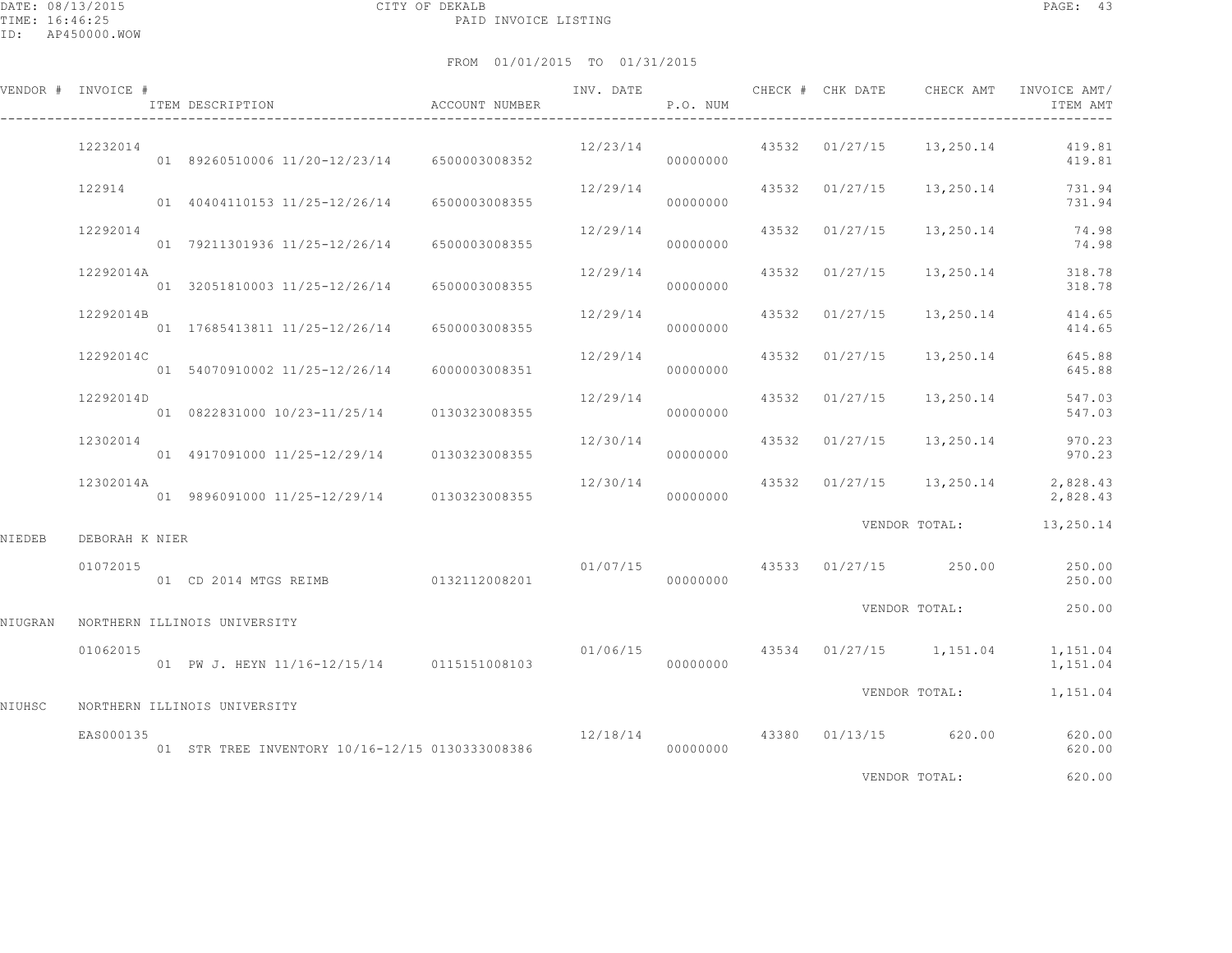DATE: 08/13/2015 CITY OF DEKALB PAGE: 44 PAID INVOICE LISTING

ID: AP450000.WOW

|       | VENDOR # INVOICE #<br>ITEM DESCRIPTION |  |                        |                                | ACCOUNT NUMBER                                  | INV. DATE               | P.O. NUM  |                |                                | ITEM AMT |
|-------|----------------------------------------|--|------------------------|--------------------------------|-------------------------------------------------|-------------------------|-----------|----------------|--------------------------------|----------|
| NIWAT | NORTHERN ILLINOIS WATER WORKS          |  |                        |                                |                                                 |                         |           |                |                                |          |
|       | 37669                                  |  |                        |                                |                                                 |                         |           |                | 08/29/14 43536 01/27/15 546.50 | 53.50    |
|       |                                        |  |                        |                                | 01 (9) 5 GAL SPRING WATER DLVRD 0130324008450   |                         | 000000000 |                |                                | 53.50    |
|       | 37670                                  |  |                        |                                |                                                 |                         |           |                | 08/29/14 43536 01/27/15 546.50 | 24.75    |
|       |                                        |  |                        |                                |                                                 |                         | 00000000  |                |                                | 8.25     |
|       |                                        |  |                        |                                |                                                 |                         | 00000000  |                |                                | 8.25     |
|       |                                        |  |                        |                                | 03 (4) 5 GAL SPRING WATER DLVRD 0117112008204   |                         | 00000000  |                |                                | 8.25     |
|       | 38047                                  |  |                        |                                |                                                 | 10/31/14                |           |                | 43536 01/27/15 546.50          | 36.25    |
|       |                                        |  |                        |                                | 01 (6) 5 GAL SPRING WATER DLVRD 0130324008450   |                         | 00000000  |                |                                | 36.25    |
|       | 38088                                  |  |                        |                                |                                                 | 11/07/14                |           | 43536 01/27/15 | 546.50                         | 30.50    |
|       |                                        |  |                        |                                | 01 (5) 5 GAL SPRING WATR DLVRD 0130324008450    |                         | 00000000  |                |                                | 30.50    |
|       | 38089                                  |  |                        |                                |                                                 | 11/07/14                |           |                | 43536 01/27/15 546.50          | 30.50    |
|       |                                        |  |                        |                                |                                                 |                         | 00000000  |                |                                | 10.16    |
|       |                                        |  |                        | 02 (5) 5 GAL SRING WATER DLVRD | 0132102008204                                   |                         | 00000000  |                |                                | 10.16    |
|       |                                        |  |                        | 03 (5) 5 GAL SRING WATER DLVRD | 0117112008204                                   |                         | 00000000  |                |                                | 10.18    |
|       | 38133                                  |  |                        |                                |                                                 | 11/14/14                |           | 43536 01/27/15 | 546.50                         | 47.75    |
|       |                                        |  |                        |                                | 01 (8) 5 GAL SPRING WATER DLVRD 0130324008450   |                         | 00000000  |                |                                | 47.75    |
|       | 38170                                  |  |                        |                                |                                                 | 11/21/14 43536 01/27/15 |           |                | 546.50                         | 18.50    |
|       |                                        |  |                        |                                | 01 (5) 5 GAL SPRING WATER DLVRD 0130324008450   |                         | 00000000  |                |                                | 18.50    |
|       | 38171                                  |  |                        |                                |                                                 | 11/21/14 43536 01/27/15 |           |                | 546.50                         | 30.50    |
|       |                                        |  |                        |                                | 01 (5) 5 GAL SPRING WATER DLVRD 0115152008204   |                         | 00000000  |                |                                | 10.16    |
|       |                                        |  |                        |                                | 02 (5) 5 GAL SPRING WATER DLVRD 0132102008204   |                         | 00000000  |                |                                | 10.17    |
|       |                                        |  |                        |                                | 03 (5) 5 GAL SPRING WATER DLVRD 0117112008204   |                         | 00000000  |                |                                | 10.17    |
|       | 38212                                  |  |                        |                                |                                                 | 11/28/14 43536 01/27/15 |           |                | 546.50                         | 53.50    |
|       |                                        |  |                        |                                | 01 (9) 5 GAL SPRING WATER DLVRD 0130324008450   |                         | 00000000  |                |                                | 53.50    |
|       | 38241                                  |  |                        |                                |                                                 | 12/05/14                |           | 43536 01/27/15 | 546.50                         | 24.75    |
|       |                                        |  |                        |                                | 01 (4) 5 GAL SPRING WATER DLVRD 0115152008204   |                         | 00000000  |                |                                | 8.25     |
|       |                                        |  |                        |                                | 02 (4) 5 GAL SPRING WATER DLVRD 0132102008204   |                         | 00000000  |                |                                | 8.25     |
|       |                                        |  |                        |                                | 03 (4) 5 GAL SPRING WATER DLVRD 0117112008204   |                         | 00000000  |                |                                | 8.25     |
|       | 38281                                  |  |                        |                                |                                                 | 11/28/14 43536 01/27/15 |           |                | 546.50                         | 21.00    |
|       |                                        |  |                        |                                | 01 WATER COOLER RENTAL - DEC 2014 0130324008450 |                         | 00000000  |                |                                | 21.00    |
|       | 38282                                  |  |                        |                                |                                                 | 11/28/14                |           |                | 43536 01/27/15 546.50          | 16.00    |
|       |                                        |  | 01 WATER COOLER RENTAL |                                | 0115152008204                                   |                         | 00000000  |                |                                | 4.00     |
|       |                                        |  | 02 WATER COOLER RENTAL |                                | 0132102008204                                   | 00000000                |           |                |                                | 4.00     |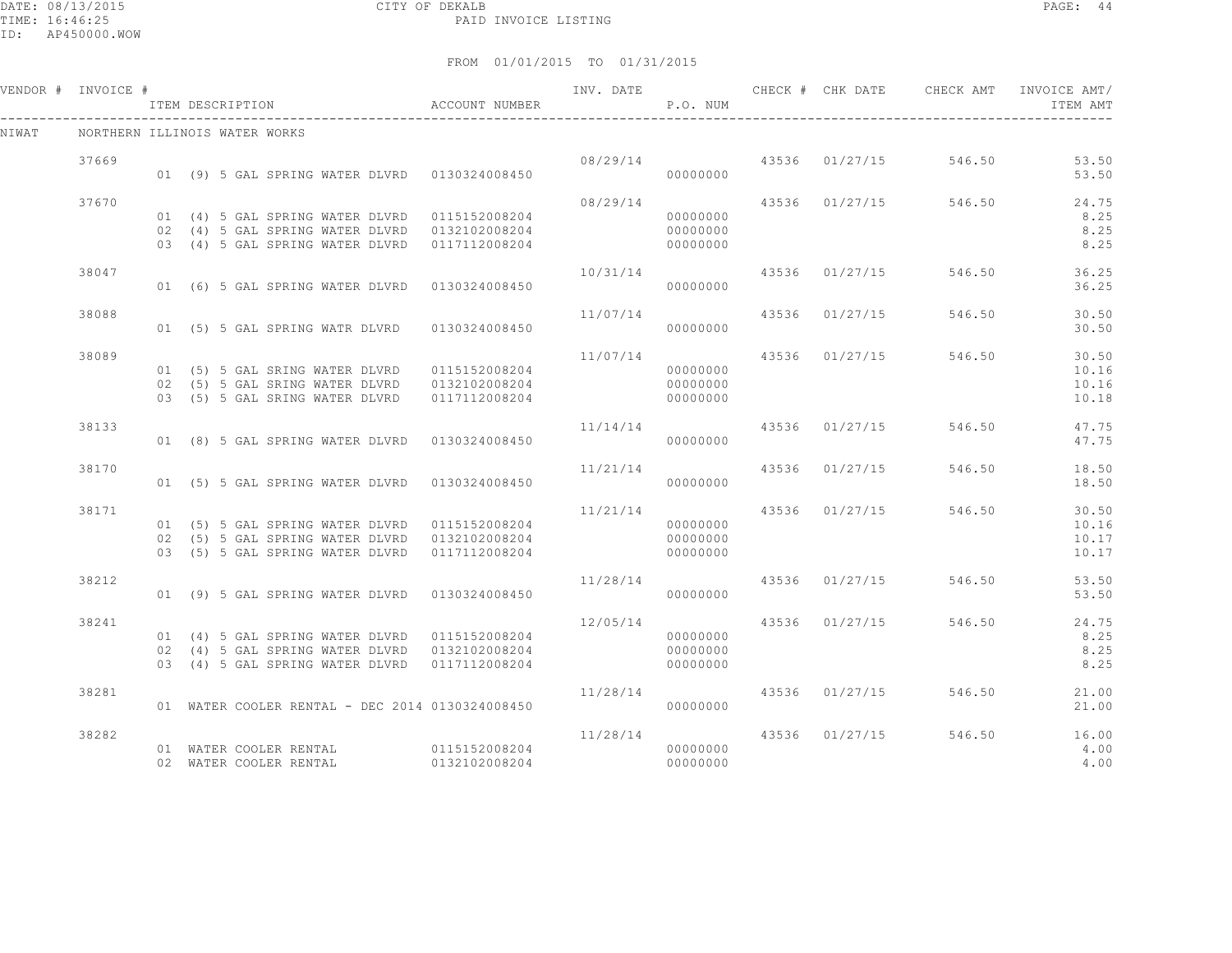|        | VENDOR # INVOICE # | ITEM DESCRIPTION                                                                                                                                | ACCOUNT NUMBER                                  | INV. DATE | P.O. NUM                         |       | CHECK # CHK DATE | CHECK AMT                                | INVOICE AMT/<br>ITEM AMT              |
|--------|--------------------|-------------------------------------------------------------------------------------------------------------------------------------------------|-------------------------------------------------|-----------|----------------------------------|-------|------------------|------------------------------------------|---------------------------------------|
|        | 38282              | 03 WATER COOLER RENTAL 0117112008204                                                                                                            |                                                 | 11/28/14  | 00000000                         |       | 43536 01/27/15   | 546.50                                   | 16.00<br>8.00                         |
|        | 38303              | 01 (9) 5 GAL SPRING WATER DLVRD 0130324008450                                                                                                   |                                                 | 12/12/14  | 00000000                         |       | 43536 01/27/15   | 546.50                                   | 53.50<br>53.50                        |
|        | 38332              | 01 (1) 5 GAL SPRING WATER DLVRD 0130324008450                                                                                                   |                                                 | 12/19/14  | 00000000                         | 43536 | 01/27/15         | 546.50                                   | 7.50<br>7.50                          |
|        | 38333              | 01 (6) 5 GAL SPRING WATER DLVRD 0115152008204<br>02 (6) 5 GAL SPRING WATER DLVRD 0132102008204<br>03 (6) 5 GAL SPRING WATER DLVRD 0117112008204 |                                                 | 12/19/14  | 00000000<br>00000000<br>00000000 |       | 43536 01/27/15   | 546.50                                   | 36.25<br>12.08<br>12.08<br>12.09      |
|        | 38373              | 01 (4) 5 GAL SPRING WATER DLVRD 0130324008450                                                                                                   |                                                 | 12/26/14  | 00000000                         |       | 43536 01/27/15   | 546.50                                   | 24.75<br>24.75                        |
|        | 38436              | 01 WATER COOLER RENTAL JAN 15 0130324008450                                                                                                     |                                                 | 12/29/14  | 00000000                         |       | 43536 01/27/15   | 546.50                                   | 21.00<br>21.00                        |
|        | 38437              | 01 WATER COOLER RENTAL<br>02 WATER COOLER RENTAL<br>03 WATER COOLER RENTAL                                                                      | 0115152008204<br>0132102008204<br>0117112008204 | 12/29/14  | 00000000<br>00000000<br>00000000 |       | 43536 01/27/15   | 546.50                                   | 16.00<br>4.00<br>4.00<br>8.00         |
| NORCON |                    | NORTHERN CONTRACTING, INC.                                                                                                                      |                                                 |           |                                  |       |                  | VENDOR TOTAL:                            | 546.50                                |
|        | 5642               | 01 PW STORM DAMAGE - AGR 7200004008472                                                                                                          |                                                 |           | 00000000                         |       |                  | $12/09/14$ $43381$ $01/13/15$ $2,138.68$ | 2,138.68<br>2,138.68                  |
| NORTRL | NORTHERN TRUST CO  |                                                                                                                                                 |                                                 |           |                                  |       |                  | VENDOR TOTAL:                            | 2,138.68                              |
|        | 01022015           | 01 NORTHERN TRUST BOND PMT 1/1/15 6500004508411<br>02 NORTHERN TRUST BOND PMT 1/1/15 6500004508412                                              |                                                 | 12/26/14  | 00000000<br>00000000             |       |                  | D000693 01/02/15 575,960.00              | 575,960.00<br>560,000.00<br>15,960.00 |
| OFFDEP | OFFICE DEPOT INC   |                                                                                                                                                 |                                                 |           |                                  |       |                  | VENDOR TOTAL:                            | 575,960.00                            |
|        | 746156232001       | 01 STR OFFICE SUPPLIES 0130312008204<br>02 WTR OFFICE SUPPLIES                                                                                  | 6000002008204                                   |           | 00000000<br>00000000             |       |                  | $12/17/14$ 43382 01/13/15 51.64          | 51.64<br>11.33<br>40.31               |
|        | 748718693001       |                                                                                                                                                 |                                                 | 01/06/15  |                                  |       |                  | 43537 01/27/15 138.30                    | 22.67                                 |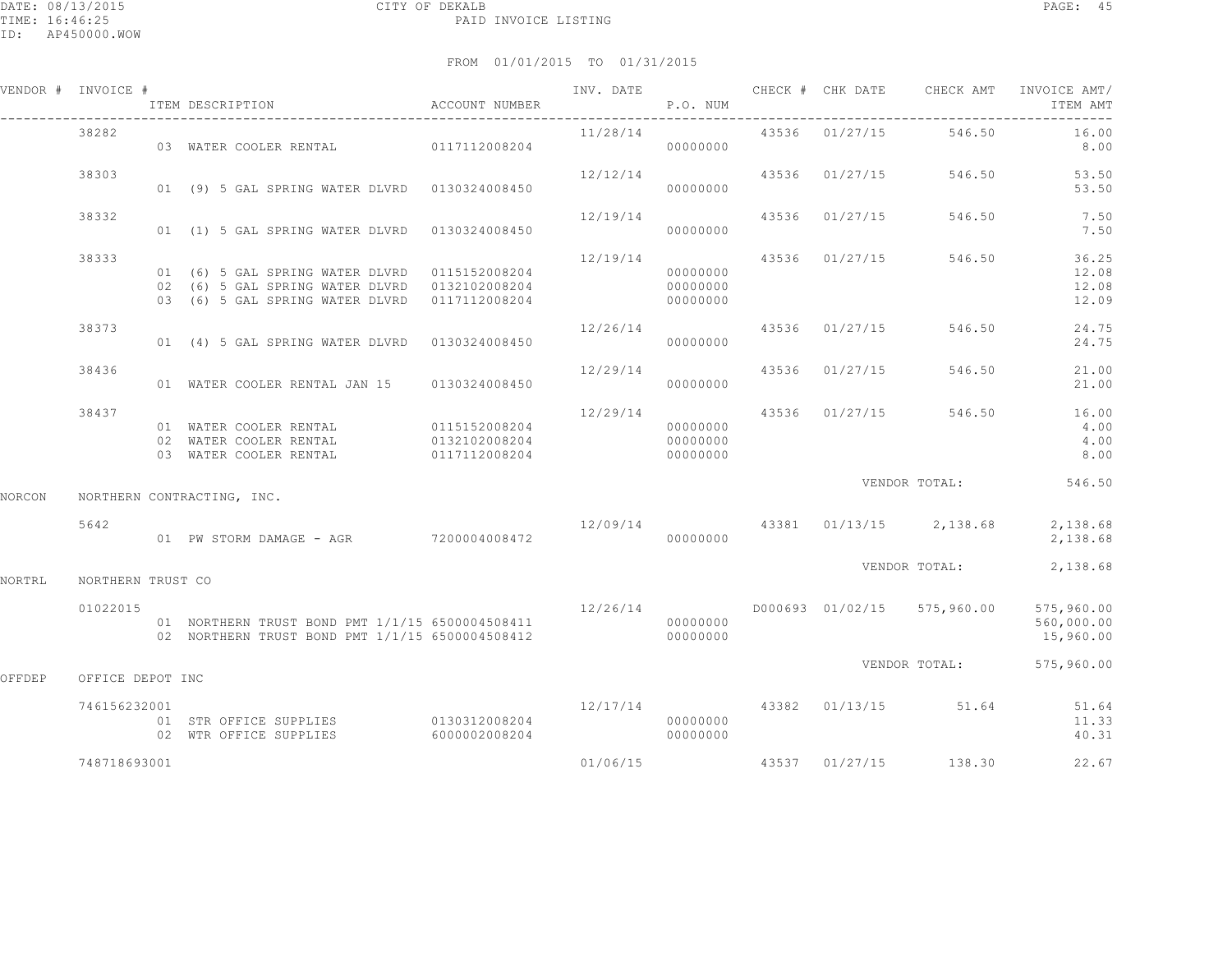DATE: 08/13/2015 CITY OF DEKALB PAGE: 46 PAID INVOICE LISTING

|        | VENDOR # INVOICE #         | ITEM DESCRIPTION                              | <b>ACCOUNT NUMBER</b> | INV. DATE | P.O. NUM |  | CHECK # CHK DATE CHECK AMT             | INVOICE AMT/<br>ITEM AMT                          |
|--------|----------------------------|-----------------------------------------------|-----------------------|-----------|----------|--|----------------------------------------|---------------------------------------------------|
|        | 748718693001               | 01 OFFICE SUPPLIES 0130312008204              |                       |           | 00000000 |  | 01/06/15 43537 01/27/15 138.30         | 22.67<br>22.67                                    |
|        | 748999619001               | 01 OFFICE SUPPLIES 0130312008204              |                       |           | 00000000 |  |                                        | $01/07/15$ 43537 01/27/15 138.30 115.63<br>115.63 |
|        | OFFDEP2 OFFICE DEPOT, INC. |                                               |                       |           |          |  | VENDOR TOTAL:                          | 189.94                                            |
|        | 742909739001               | 01 OFFICE SUPPLIES                            | 0132102008204         | 12/01/14  |          |  | 43538 01/27/15 165.07                  | 77.80<br>77.80                                    |
|        | 742911589001               | 01 OFFICE SUPPLIES                            | 0132102008204         | 12/01/14  | 00000000 |  | 43538 01/27/15 165.07                  | 4.24<br>4.24                                      |
|        | 745170654001               | 01 FD OFFICE SUPPLIES 0125262008204           |                       | 12/11/14  | 00000000 |  | 43383 01/13/15 138.66                  | 46.52<br>46.52                                    |
|        | 745170748001               | 01 FD OFFICE SUPPLIES 0125262008204           |                       | 12/11/14  | 00000000 |  | 43383 01/13/15 138.66                  | 45.75<br>45.75                                    |
|        | 745170749001               | 01 FD OFFICE SUPPLIES 0125262008204           |                       | 12/11/14  | 00000000 |  | 43383 01/13/15 138.66                  | 46.39<br>46.39                                    |
|        | 745384669001               | 01 KITCHEN SUPPLIES 0120222008204             |                       | 12/18/14  | 00000000 |  | 43538 01/27/15 165.07                  | 25.78<br>25.78                                    |
|        | 746384616001               | 01 OFFICE SUPPLIES                            | 0120222008204         | 12/18/14  | 00000000 |  | 43538 01/27/15 165.07                  | 41.53<br>41.53                                    |
|        | 748241857001               | 01 OFFICE SUPPLIES 0120222008204              |                       |           | 00000000 |  | $01/06/15$ $43538$ $01/27/15$ $165.07$ | 15.72<br>15.72                                    |
| PALJOH |                            | PALMER JOHNSON POWER SYSTEMS                  |                       |           |          |  | VENDOR TOTAL:                          | 303.73                                            |
|        | 5311487                    | 01 LEAF MACHINE CLUTCH ASSEMBLY 0130332008226 |                       | 12/26/14  | 00000000 |  | 43539 01/27/15 1,256.83                | 1,758.83<br>1,758.83                              |
|        | 5312124                    | 01 RETURNED ITEM 0130332008226                |                       | 01/08/15  | 00000000 |  |                                        | 43539 01/27/15 1,256.83 -502.00<br>$-502.00$      |
| PATLIN | PATLIN INC.                |                                               |                       |           |          |  |                                        | VENDOR TOTAL: 1,256.83                            |
|        | 41860                      |                                               |                       |           | 11/26/14 |  | 43540 01/27/15 515.03                  | 156.16                                            |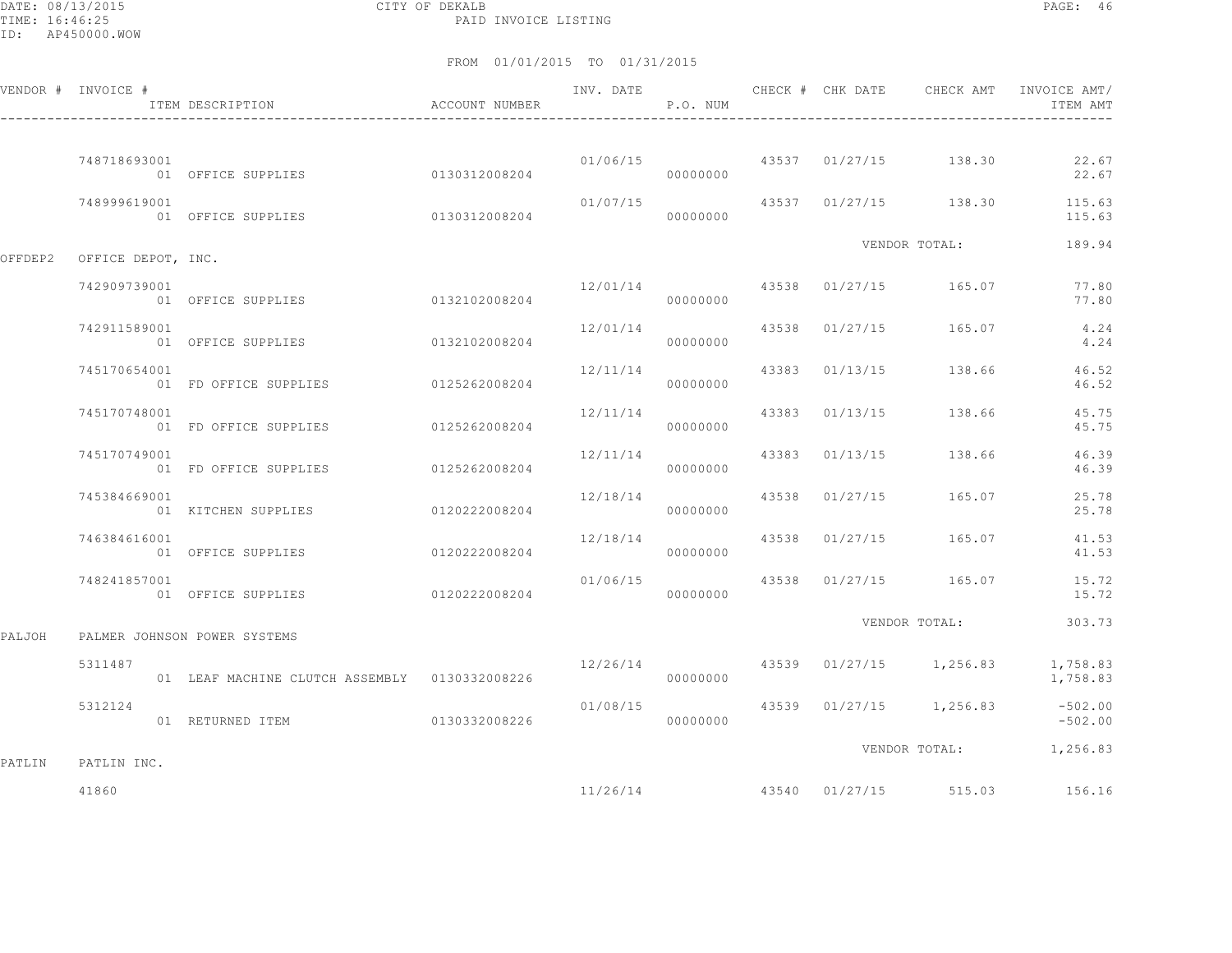DATE: 08/13/2015 CITY OF DEKALB PAGE: 47 PAID INVOICE LISTING

|        | VENDOR # INVOICE # | ITEM DESCRIPTION                                | ACCOUNT NUMBER                 | INV. DATE                 | P.O. NUM             | CHECK # CHK DATE | CHECK AMT                           | INVOICE AMT/<br>ITEM AMT                                  |
|--------|--------------------|-------------------------------------------------|--------------------------------|---------------------------|----------------------|------------------|-------------------------------------|-----------------------------------------------------------|
|        |                    |                                                 |                                |                           |                      |                  |                                     |                                                           |
|        | 41860              | 01 SHOP SUPPLIES                                | 6500002008226                  |                           | 00000000             |                  |                                     | $11/26/14$ $43540$ $01/27/15$ $515.03$ $156.16$<br>156.16 |
|        | 42164              | 01 SHOP SUPPLIES                                | 6500002008226                  | 12/18/14                  | 00000000             | 43540 01/27/15   |                                     | 515.03 11.47<br>11.47                                     |
|        | 42214              | 01 SHOP SUPPLIES<br>02 SHOP SUPPLIES            | 6500002008226<br>6500002008295 | 12/23/14                  | 00000000<br>00000000 | 43540 01/27/15   | 515.03                              | 83.19<br>23.20<br>59.99                                   |
|        | 42215              | 0130332008226<br>01 SHOP SUPPLIES               |                                | 12/23/14                  | 00000000             | 43540 01/27/15   | 515.03                              | 65.10<br>65.10                                            |
|        | 42216              | 01 WTR BRAKE CLEAN.OIL                          | 6000002008219                  | $12/23/14$ 43540 01/27/15 | 00000000             |                  | 515.03                              | 191.50<br>191.50                                          |
|        | 42286              | 01 RIVET BUT HD ALM 0130332008226               |                                | 12/29/14                  | 00000000             |                  | 43540 01/27/15 515.03               | 7.61<br>7.61                                              |
| PENMED | PENTON MEDIA, INC. |                                                 |                                |                           |                      |                  | VENDOR TOTAL:                       | 515.03                                                    |
|        | AI369789           | 01 ARPT DTMA AD AR CHRTR PKGS 6500003008373     |                                |                           | 00000000             |                  | 12/31/14 43541 01/27/15 1,300.00    | 1,300.00<br>1,300.00                                      |
| PETCO  |                    | PETCO ANIMAL SUPPLIES STORES                    |                                |                           |                      |                  | VENDOR TOTAL:                       | 1,300.00                                                  |
|        | OA057097           | 01 (2) BAGS OF DOG FOOD - K9 UNIT 0120212008247 |                                |                           | 00000000             |                  | $12/31/14$ $43542$ $01/27/15$ 99.98 | 99.98<br>99.98                                            |
| PLUPES |                    | PLUNKETT'S PEST CONTROL                         |                                |                           |                      |                  | VENDOR TOTAL:                       | 99.98                                                     |
|        | 4615425            | 01 PEST CONTROL - ARPT STORAGE 6500004008450    |                                |                           | 00000000             |                  | $12/04/14$ $43543$ $01/27/15$ 90.00 | 40.00<br>40.00                                            |
|        | 4615489            | 01 PEST CONTROL - ARPT STORAGE 6500004008450    |                                | 12/04/14                  | 00000000             |                  | 43543 01/27/15 90.00                | 50.00<br>50.00                                            |
| POMPS  |                    | POMP'S TIRE SERVICE INC                         |                                |                           |                      |                  | VENDOR TOTAL:                       | 90.00                                                     |
|        | 410235229          |                                                 |                                |                           |                      |                  |                                     | $12/16/14$ $43384$ $01/13/15$ $2,091.68$ $2,091.68$       |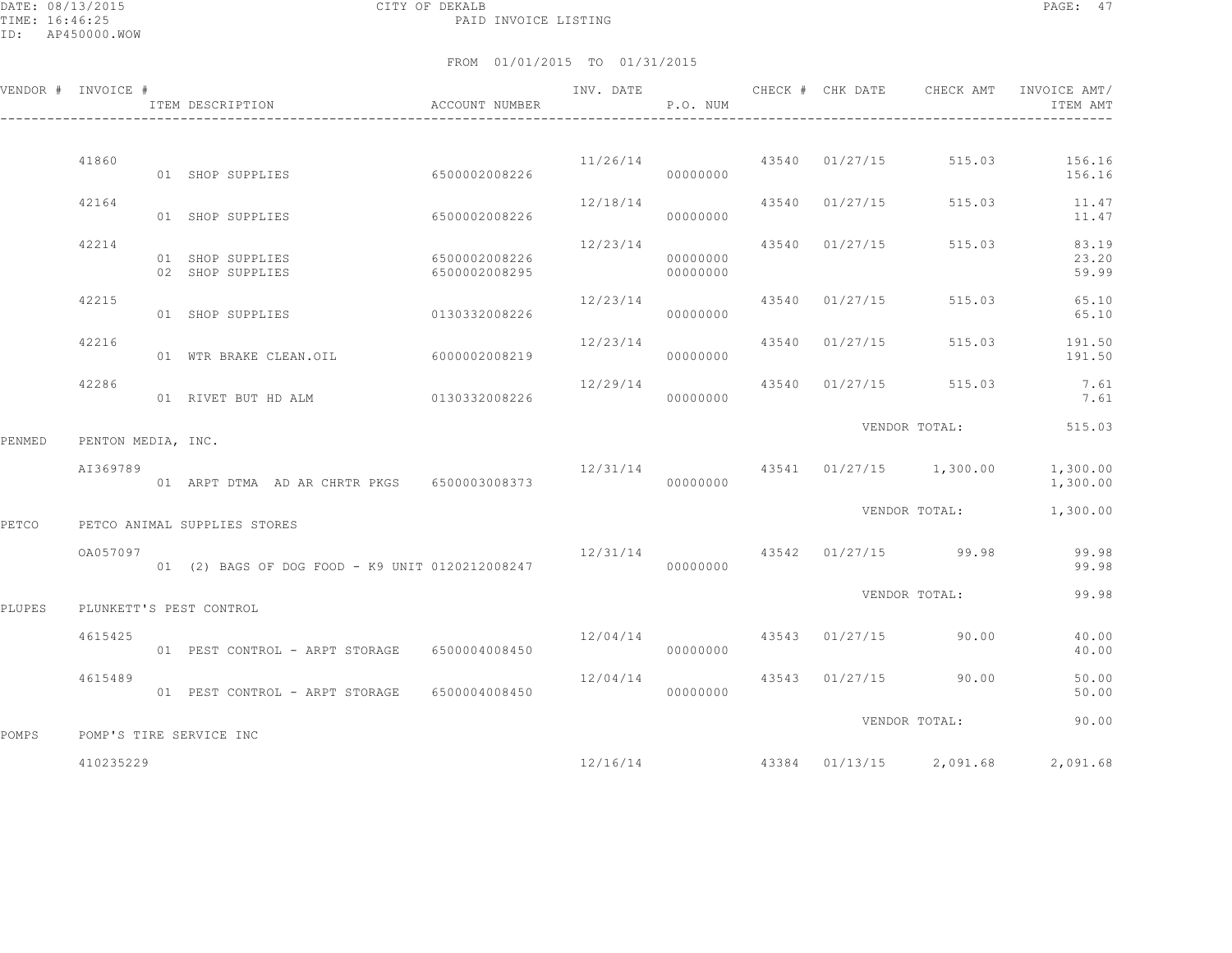DATE: 08/13/2015 CITY OF DEKALB PAGE: 48 PAID INVOICE LISTING

|                | VENDOR # INVOICE #  | ITEM DESCRIPTION<br>$\hfill$<br>ACCOUNT NUMBER  |               | INV. DATE                            | P.O. NUM |                | CHECK # CHK DATE CHECK AMT          | INVOICE AMT/<br>ITEM AMT                                |
|----------------|---------------------|-------------------------------------------------|---------------|--------------------------------------|----------|----------------|-------------------------------------|---------------------------------------------------------|
|                | 410235229           | 01 PD (16) NEW TIRES 0120222008226              |               |                                      | 00000000 |                |                                     | $12/16/14$ 43384 01/13/15 2,091.68 2,091.68<br>2,091.68 |
| OUICOR         | QUILL CORPORATION   |                                                 |               |                                      |          |                | VENDOR TOTAL:                       | 2,091.68                                                |
|                | 8108280             | 01 KEYBOARD TRAY/AIR DUSTER 0117122008285       |               | 00000000                             |          |                | $11/21/14$ $43544$ $01/27/15$ 89.99 | 89.99<br>89.99                                          |
| RAIOIL         | RAINBO OIL COMPANY  |                                                 |               |                                      |          |                | VENDOR TOTAL:                       | 89.99                                                   |
|                | 30016765            | 01 STR PRO PERF A/F UNIV 0130332008245          |               |                                      | 00000000 |                | 12/18/14 43385 01/13/15 475.62      | 475.62<br>475.62                                        |
|                | 30016888            | 01 PRO PERFORMANCE AW 32 HYD BULK 0130332008245 |               | 12/24/14                             | 00000000 |                |                                     | 43545 01/27/15 1,699.22 1,699.22<br>1,699.22            |
| <b>RAYOHER</b> | RAY O'HERRON CO INC |                                                 |               |                                      |          |                | VENDOR TOTAL:                       | 2,174.84                                                |
|                | 1472044IN           | 01 PD EARMUFFS, 2" RD PATCH 0120222008242       |               |                                      | 00000000 |                |                                     | 12/19/14 43386 01/13/15 129.13 107.04<br>107.04         |
|                | 1472329IN           | 01 PD EAR MUFFS                                 | 0120222008242 | 12/22/14                             | 00000000 |                | 43386 01/13/15 129.13               | 22.09<br>22.09                                          |
| RBGSUP         | RBG SUPPLY          |                                                 |               |                                      |          |                | VENDOR TOTAL:                       | 129.13                                                  |
|                | 205909              | 01 JNTRL SPPLYS                                 | 0130322008291 | $12/03/14$ $43387$ $01/13/15$ 672.95 | 00000000 |                |                                     | 99.62<br>99.62                                          |
|                | 205910              | 01 JNTRL SPPLYS                                 | 0130322008291 | 12/03/14                             | 00000000 | 43387 01/13/15 | 672.95                              | 93.50<br>93.50                                          |
|                | 205912              | 01 JNTRL SPPLYS                                 | 0130322008291 | 12/03/14                             | 00000000 | 43387 01/13/15 | 672.95                              | 302.92<br>302.92                                        |
|                | 206008              | 01 JNTRL SPPLYS                                 | 0130332008219 | 12/12/14<br>000000000                |          | 43387 01/13/15 | 672.95                              | 176.91<br>176.91                                        |
|                | 206009              | 01 JNTRL SPPLYS                                 | 0130322008291 | 12/12/14 43546 01/27/15<br>00000000  |          |                | 616.41                              | 51.41<br>51.41                                          |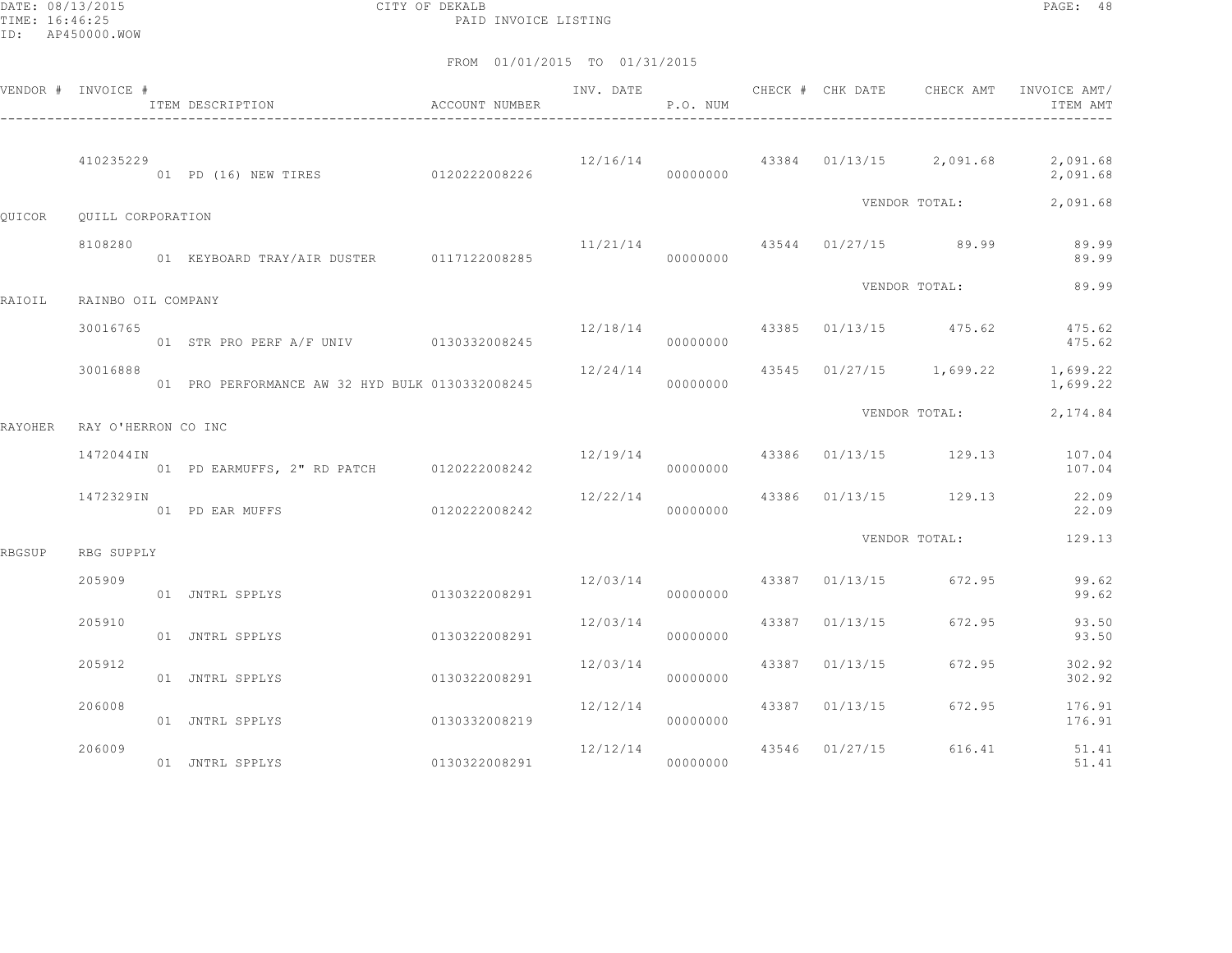|               | VENDOR # INVOICE #    | ITEM DESCRIPTION                             | ACCOUNT NUMBER                 |                           | P.O. NUM             |                |                                        | INV. DATE 6 CHECK # CHK DATE CHECK AMT INVOICE AMT/<br>ITEM AMT |
|---------------|-----------------------|----------------------------------------------|--------------------------------|---------------------------|----------------------|----------------|----------------------------------------|-----------------------------------------------------------------|
|               | 206011                | 01 JNTRL SPPLYS 0130322008291                |                                | 12/12/14                  | 00000000             | 43546 01/27/15 |                                        | 616.41 166.32<br>166.32                                         |
|               | 206012                | 01 JNTRL SPPLYS                              | 0130322008291                  | 12/12/14                  | 00000000             | 43546 01/27/15 |                                        | 616.41 107.02<br>107.02                                         |
|               | 206063                | 01 JNTRL SPPLYS                              | 0130332008219                  | $12/22/14$ 43546 01/27/15 | 00000000             |                |                                        | 616.41 81.28<br>81.28                                           |
|               | 206125                | 01 JNTRL SPPLYS                              | 0130322008291                  | 12/31/14                  | 00000000             | 43546 01/27/15 |                                        | 616.41 210.38<br>210.38                                         |
| ROMFIR        | VILLAGE OF ROMEOVILLE |                                              |                                |                           |                      |                |                                        | VENDOR TOTAL: 1,289.36                                          |
|               | 2014566               | 01 FD ADV FF CLASS NOV 17-21 0125273008376   |                                |                           | 00000000             |                | $12/03/14$ 43388 01/13/15 935.00       | 505.00<br>505.00                                                |
|               | 2014584               | 01 FD ROPE OPERATIONS DEC 1-5 0125273008376  |                                | $12/10/14$ 43388 01/13/15 | 00000000             |                | 935.00                                 | 430.00<br>430.00                                                |
|               | 2014638               | 01 MNGMNT LDRSHP TRNG - MURPHY 0125273008376 |                                | 12/29/14                  | 00000000             |                | 43547 01/27/15 325.00                  | 325.00<br>325.00                                                |
| <b>RPMRES</b> | RPM RESTORATIONS      |                                              |                                |                           |                      |                | VENDOR TOTAL:                          | 1,260.00                                                        |
|               | 12282014              | 01 PAINTED (2) HELMETS 0120222008242         |                                |                           | 00000000             |                | 12/28/14 43548 01/27/15 445.50         | 100.00<br>100.00                                                |
|               | 12302014              | 01 REPAINTED ROOF<br>02 REPAINTED ROOF       | 0120222008226<br>0120223008315 |                           | 00000000<br>00000000 |                | 12/30/14 43548 01/27/15 445.50         | 345.50<br>255.50<br>90.00                                       |
| <b>RUEROG</b> | ROGER RUEHLING        |                                              |                                |                           |                      |                | VENDOR TOTAL:                          | 445.50                                                          |
|               | 01072015              | $01$ CD 2014 MTGS REIMB $0132112008201$      |                                |                           | 00000000             |                | $01/07/15$ $43549$ $01/27/15$ $250.00$ | 250.00<br>250.00                                                |
| SAFEBU        | SAFEBUILT             |                                              |                                |                           |                      |                | VENDOR TOTAL:                          | 250.00                                                          |
|               | 0019011IN             |                                              |                                |                           |                      |                |                                        | $12/31/14$ $43550$ $01/27/15$ $6,392.58$ $2,967.50$<br>2,967.50 |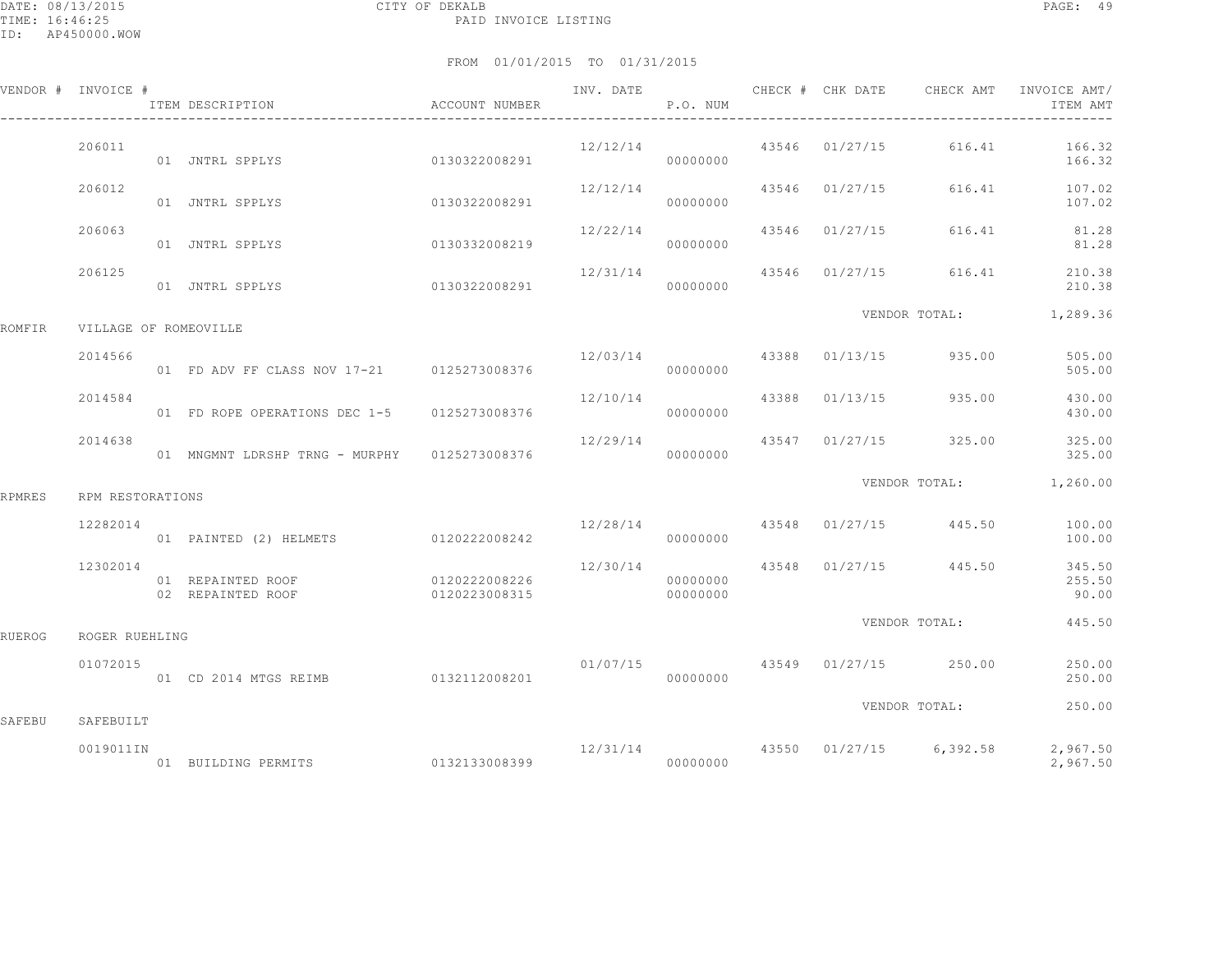|        | VENDOR # INVOICE # | ACCOUNT NUMBER<br>ITEM DESCRIPTION              |                                |          | P.O. NUM             |  |                                                                                 | ITEM AMT                                                                    |
|--------|--------------------|-------------------------------------------------|--------------------------------|----------|----------------------|--|---------------------------------------------------------------------------------|-----------------------------------------------------------------------------|
|        | 0019012IN          | 01 BUILDING PERMITS 0132133008399               |                                |          | 00000000             |  |                                                                                 | $12/31/14$ 43550 01/27/15 6,392.58 3,425.08<br>3,425.08                     |
| SAFPAS | SAFE PASSAGE, INC. |                                                 |                                |          |                      |  | VENDOR TOTAL:                                                                   | 6,392.58                                                                    |
|        | 01202015           |                                                 |                                |          |                      |  | $01/20/15$ $43420$ $01/27/15$ $3,687.50$                                        | 3,687.50<br>3,687.50                                                        |
| SAMCAR |                    | SAM CARBIS SOLUTIONS LLC                        |                                |          |                      |  |                                                                                 | VENDOR TOTAL: 3,687.50                                                      |
|        | CI007520           | 01 FD BUSHINGS                                  | 0125272008226                  |          | 00000000             |  | $12/08/14$ $43389$ $01/13/15$ $46.57$                                           | 46.57<br>46.57                                                              |
| SARTHO | THOMAS SARAGE      |                                                 |                                |          |                      |  | VENDOR TOTAL:                                                                   | 46.57                                                                       |
|        | 12232014           | 01 WTR REFUND 1902082680-00 6000000063444       |                                | 12/23/14 | 00000000             |  | 43390 01/13/15 22.90                                                            | 22.90<br>22.90                                                              |
| SAUMFG | SAUBER MFG, CO.    |                                                 |                                |          |                      |  | VENDOR TOTAL:                                                                   | 22.90                                                                       |
|        | PSI167300          | 01 RPRS TO P36<br>02 RPRS TO P36                | 0130332008226<br>0130333008315 |          | 00000000<br>00000000 |  |                                                                                 | $12/27/14$ $43551$ $01/27/15$ $2,572.50$ $2,572.50$<br>1,012.50<br>1,560.00 |
| SCHMAT | MATTHEW SCHLICK    |                                                 |                                |          |                      |  | VENDOR TOTAL:                                                                   | 2,572.50                                                                    |
|        | 006                | 01 ARPT CHEVY P/U REPAIRS 6500003008310         |                                |          | 00000000             |  | 12/22/14 43552 01/27/15 275.00                                                  | 275.00<br>275.00                                                            |
| SCORUT | RUTH SCOTT         |                                                 |                                |          |                      |  | VENDOR TOTAL:                                                                   | 275.00                                                                      |
|        | 12292014           | 01  2014  WELLNESS REIMBURSEMENT  7100004008476 |                                |          |                      |  | $12/29/14$ D000707 01/13/15 42.95                                               | 42.95<br>42.95                                                              |
| SECCLE |                    | SECURE CLEAN BUILDING SERVICES                  |                                |          |                      |  | VENDOR TOTAL:                                                                   | 42.95                                                                       |
|        | 11215              | 01 ARPT JANITORIAL SRVCS DEC 2014 6500004008450 |                                |          | 00000000             |  | $01/01/15$ 43553 01/27/15 38.57                                                 | 38.57<br>38.57                                                              |
|        |                    |                                                 |                                |          |                      |  | the contract of the contract of the contract of the contract of the contract of | .                                                                           |

VENDOR TOTAL: 38.57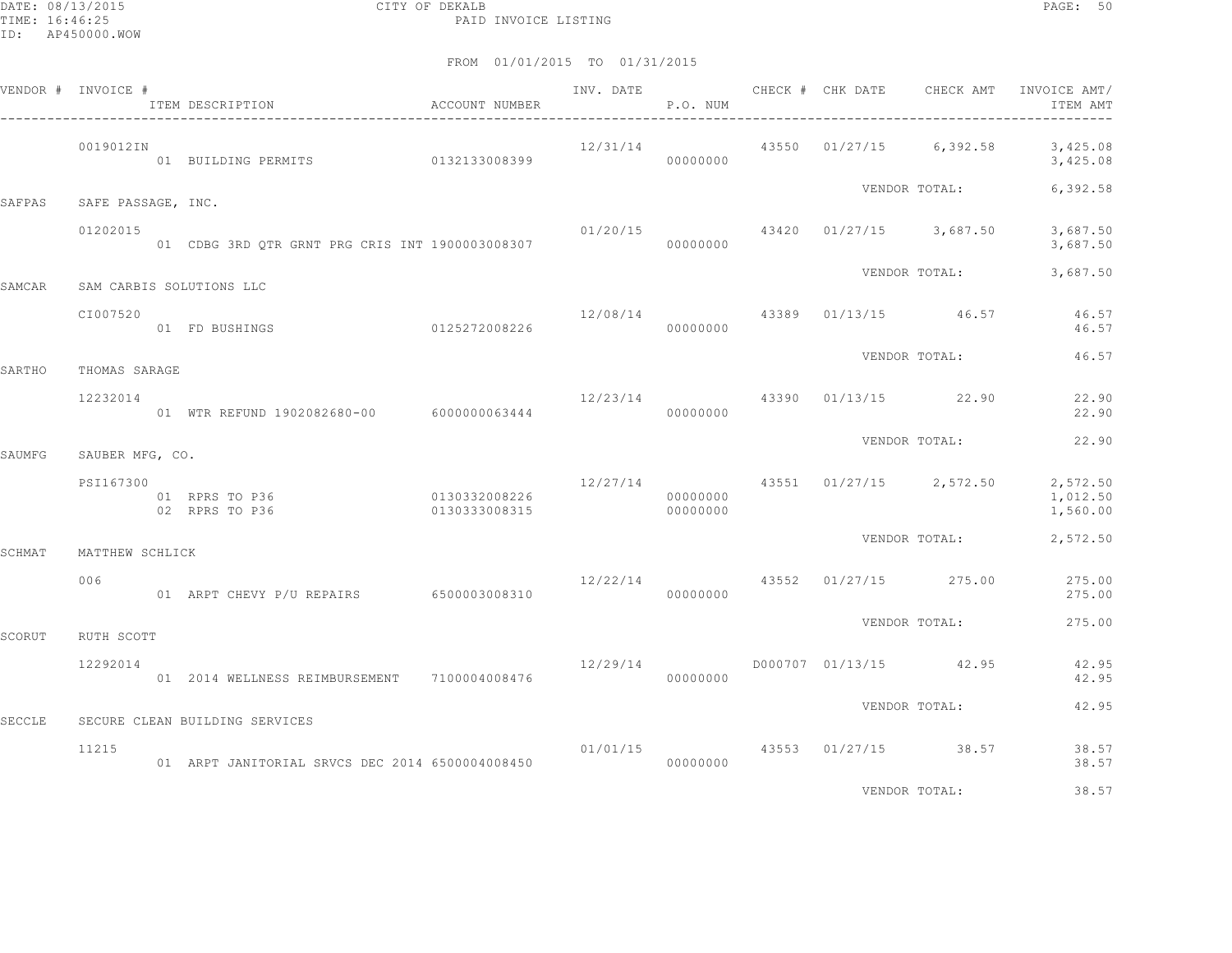DATE: 08/13/2015 CITY OF DEKALB PAGE: 51 PAID INVOICE LISTING

|        | VENDOR # INVOICE #    | ITEM DESCRIPTION                                                                              | ACCOUNT NUMBER                 |                                | P.O. NUM             |  | INV. DATE 6 19 CHECK # CHK DATE 6 CHECK AMT | INVOICE AMT/<br>ITEM AMT                                                |
|--------|-----------------------|-----------------------------------------------------------------------------------------------|--------------------------------|--------------------------------|----------------------|--|---------------------------------------------|-------------------------------------------------------------------------|
| SELPLU | SELDAL PLUMBING       |                                                                                               |                                |                                |                      |  |                                             |                                                                         |
|        | 2815                  | 01 WTR ANN BACKFLOW TSTNG 6000003008348<br>02 WTR ANN BACKFLOW TSTNG 0130323008348 0000000000 |                                |                                | 00000000             |  |                                             | $12/11/14$ $43554$ $01/27/15$ $1,733.00$ $1,733.00$<br>800.00<br>933.00 |
| SETENV | SET ENVIROMENTAL, INC |                                                                                               |                                |                                |                      |  |                                             | VENDOR TOTAL: 1,733.00                                                  |
|        | FSI016517             | 01 PD GUN RANGE CLEANING 0120212008248                                                        |                                |                                | 00000000             |  |                                             | $11/04/14$ $43391$ $01/13/15$ $4,352.50$ $4,352.50$<br>4,352.50         |
| SHACOR | SHARE CORPORATION     |                                                                                               |                                |                                |                      |  | VENDOR TOTAL:                               | 4,352.50                                                                |
|        | 898814                | 01 BATHROOM SUPPLIES<br>02 BATHROOM SUPPLIES                                                  | 0130322008291<br>0130332008226 |                                | 00000000<br>00000000 |  | $01/06/15$ $43555$ $01/27/15$ $512.34$      | 512.34<br>280.49<br>231.85                                              |
|        |                       |                                                                                               |                                |                                |                      |  | VENDOR TOTAL:                               | 512.34                                                                  |
| SHAMED | SHAW MEDIA            |                                                                                               |                                |                                |                      |  |                                             |                                                                         |
|        | 10026327              | 01 DESIGN/PRINT CARDS 6500003008373                                                           |                                | 12/04/14 43556 01/27/15 450.00 | 00000000             |  |                                             | 450.00<br>450.00                                                        |
|        | 481155                | 01 DSATS FY15 TIP AMENDMNT AD 0900003008366                                                   |                                |                                | 00000000             |  | $12/10/14$ $43392$ $01/13/15$ $193.48$      | 193.48<br>193.48                                                        |
| SHASUB |                       | SHAW SUBURBAN MEDIA GROUP                                                                     |                                |                                |                      |  | VENDOR TOTAL:                               | 643.48                                                                  |
|        | 11141002638           | 01 HR AD                                                                                      | 0115173008333                  | 11/30/14                       | 00000000             |  | 43557 01/27/15 1,439.00                     | 999.00<br>999.00                                                        |
|        | 12141003656           | 01 DC VSTRS GD DEC AD                                                                         | 6500003008373                  | 12/31/14                       | 00000000             |  | 43557 01/27/15 1,439.00                     | 440.00<br>440.00                                                        |
| SIKICH | SIKICH LLP            |                                                                                               |                                |                                |                      |  | VENDOR TOTAL:                               | 1,439.00                                                                |
|        | 202962                | 01 COMPRE COMPSEN STUDY 10.31.14 0135004008497                                                |                                |                                | 00000000             |  | $12/16/14$ $43558$ $01/27/15$ $3,935.00$    | 3,935.00<br>3,935.00                                                    |
| SMIDOT | DOTRISSA SMITH        |                                                                                               |                                |                                |                      |  | VENDOR TOTAL:                               | 3,935.00                                                                |
|        |                       |                                                                                               |                                |                                |                      |  |                                             |                                                                         |
|        | 01062015              |                                                                                               |                                |                                |                      |  |                                             | $01/06/15$ $43429$ $01/27/15$ $76.09$ $76.09$                           |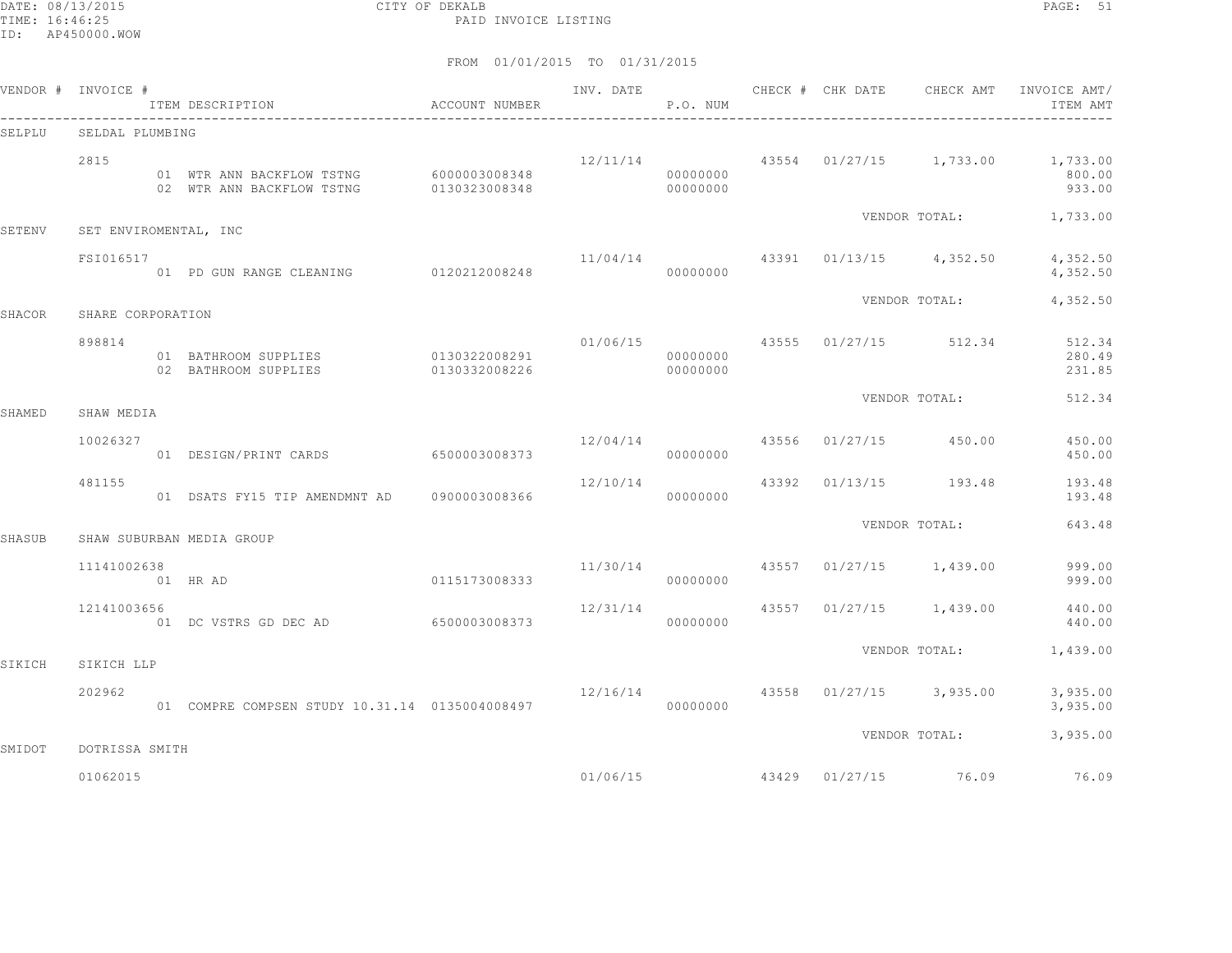DATE: 08/13/2015 CITY OF DEKALB PAGE: 52 PAID INVOICE LISTING

|        | VENDOR # INVOICE # | ITEM DESCRIPTION                                               | ACCOUNT NUMBER | INV. DATE | P.O. NUM             |  | CHECK # CHK DATE CHECK AMT               | INVOICE AMT/<br>ITEM AMT     |
|--------|--------------------|----------------------------------------------------------------|----------------|-----------|----------------------|--|------------------------------------------|------------------------------|
|        | 01062015           | 01 TAX REBATE NOV 13 - OCT 14 6000004008481                    |                |           | 00000000             |  | $01/06/15$ $43429$ $01/27/15$ $76.09$    | 76.09<br>76.09               |
| SMITER | TERRANCE SMITH     |                                                                |                |           |                      |  | VENDOR TOTAL:                            | 76.09                        |
|        | 11242014           | 01 TEMP HYD USE PERMIT 6000000002880<br>02 TEMP HYD USE PERMIT | 6000000063444  |           | 00000000<br>00000000 |  | $11/24/14$ 43393 01/13/15 159.95         | 159.95<br>200.00<br>$-40.05$ |
| SOS    |                    | ILLINOIS SECRETARY OF STATE                                    |                |           |                      |  | VENDOR TOTAL:                            | 159.95                       |
|        | 01072015           | 01 2015 PLATE RENEWAL #8965991 0120222008242                   |                |           | 00000000             |  | $01/07/15$ 43559 01/27/15 101.00         | 101.00<br>101.00             |
| SPRINT | SPRINT PCS         |                                                                |                |           |                      |  | VENDOR TOTAL:                            | 101.00                       |
|        | 621578810085       | 01 CDMA TELEMENTRY 0125263008337                               |                | 12/29/14  | 00000000             |  | 43560 01/27/15 27.14                     | 27.14<br>27.14               |
| STAASS |                    | STANARD & ASSOCIATES, INC.                                     |                |           |                      |  | VENDOR TOTAL:                            | 27.14                        |
|        | SA000027146        | 01 ENTRY LEVEL PO TESTING 0115173008333                        |                |           | 00000000             |  | $12/29/14$ $43561$ $01/27/15$ $2,152.65$ | 2,152.65<br>2,152.65         |
| STAEOU |                    | STANDARD EQUIPMENT COMPANY                                     |                |           |                      |  | VENDOR TOTAL:                            | 2,152.65                     |
|        | C99042             | 0130332008226<br>01 SUPPLIES                                   |                |           | 00000000             |  | $12/30/14$ $43562$ $01/27/15$ $1,344.15$ | 1,344.15<br>1,344.15         |
| STAROO | STANDARD ROOFING   |                                                                |                |           |                      |  | VENDOR TOTAL:                            | 1,344.15                     |
|        | 16694              | 01 STR ROOF REPAIR (ANNEX)                                     | 0130333008348  |           | 00000000             |  | $12/15/14$ $43394$ $01/13/15$ $390.00$   | 390.00<br>390.00             |
| STRSAL |                    | STYKER SALES CORPORATION                                       |                |           |                      |  | VENDOR TOTAL:                            | 390.00                       |
|        | 1623435M           |                                                                |                |           | 12/19/14             |  | 43395 01/13/15 102.00                    | 102.00                       |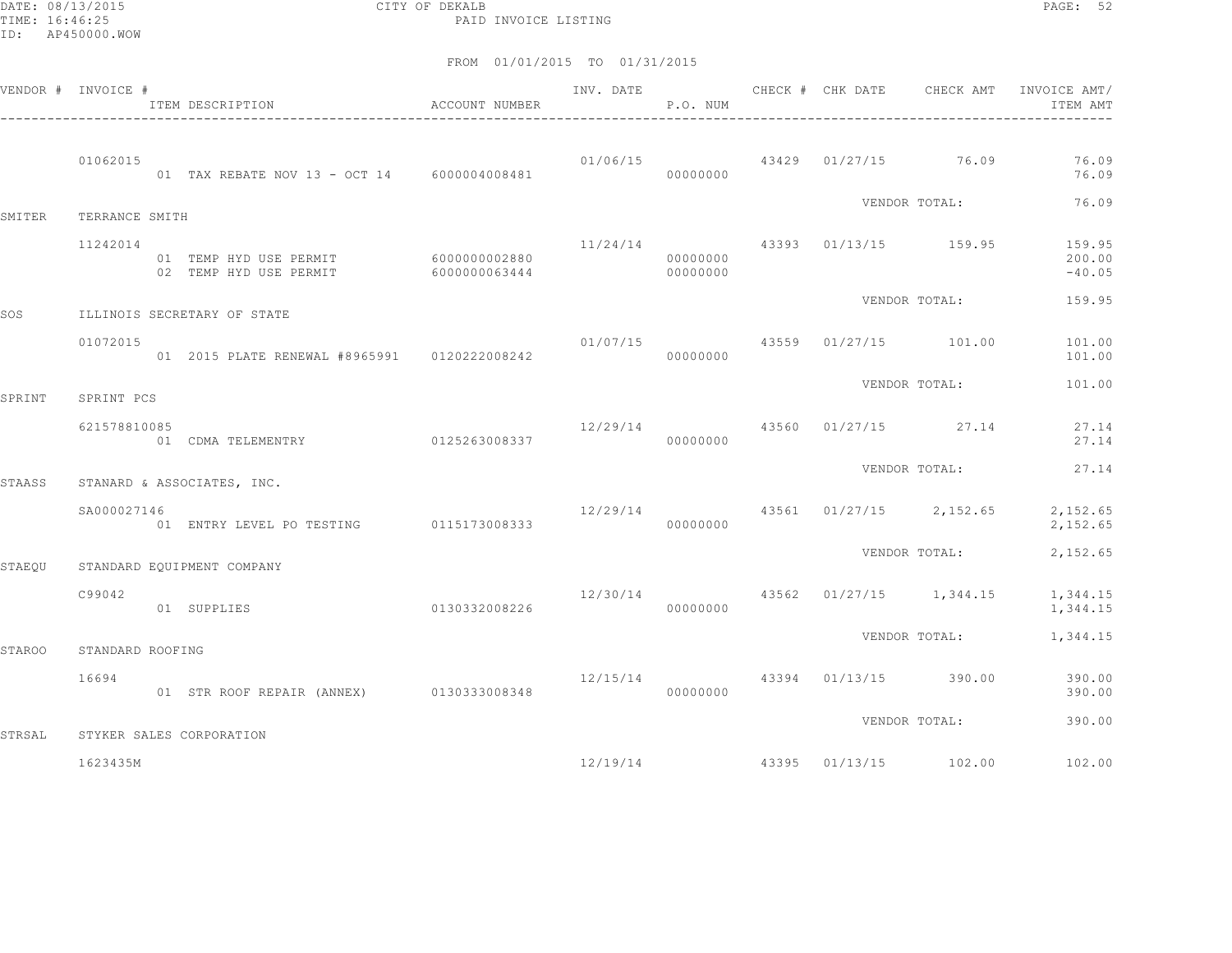DATE: 08/13/2015 CITY OF DEKALB PAGE: 53 PAID INVOICE LISTING

|         | VENDOR # INVOICE #    | ACCOUNT NUMBER<br>ITEM DESCRIPTION                       |               | INV. DATE                           | P.O. NUM             |  |                                        | CHECK # CHK DATE 6 CHECK AMT INVOICE AMT<br>ITEM AMT |
|---------|-----------------------|----------------------------------------------------------|---------------|-------------------------------------|----------------------|--|----------------------------------------|------------------------------------------------------|
|         | 1623435M              | 01 FD RESTRAINT STRAPS 0125272008241                     |               |                                     | 00000000             |  |                                        | $12/19/14$ 43395 01/13/15 102.00 102.00<br>102.00    |
| STRVAL  |                       |                                                          |               |                                     |                      |  | VENDOR TOTAL:                          | 102.00                                               |
|         | STRATEGIC VALUE MEDIA |                                                          |               |                                     |                      |  |                                        |                                                      |
|         | 4085877               | 01 '15 BYRS GUIDE ED AVTN JRNL 6500003008373             |               |                                     | 00000000             |  | 12/02/14 43396 01/13/15 595.00         | 595.00<br>595.00                                     |
| SUBLAB  |                       | SUBURBAN LABORATORIES, INC.                              |               |                                     |                      |  | VENDOR TOTAL:                          | 595.00                                               |
|         |                       |                                                          |               |                                     |                      |  |                                        |                                                      |
|         | 119105                | 01 WTR (5) FLUORIDE TSTS 6000003008356                   |               | $12/31/14$ $43563$ $01/27/15$ 75.00 | 00000000             |  |                                        | 75.00<br>75.00                                       |
|         |                       |                                                          |               |                                     |                      |  | VENDOR TOTAL:                          | 75.00                                                |
| SUMENV  | SUMMIT ENVIRONMENTAL  |                                                          |               |                                     |                      |  |                                        |                                                      |
|         | 85819                 | 01 WTR RADIUM SAMPLES - CORP DR 6000003008356            |               | 12/19/14 43397 01/13/15 310.00      | 00000000             |  |                                        | 155.00<br>155.00                                     |
|         | 85820                 | 01 WTR RADIUM SAMPLES - 7TH ST 6000003008356             |               |                                     | 00000000             |  | $12/19/14$ 43397 01/13/15 310.00       | 155.00<br>155.00                                     |
| SUPBUS  |                       | SUPERIOR BUSINESS FORMS INC                              |               |                                     |                      |  | VENDOR TOTAL:                          | 310.00                                               |
|         |                       |                                                          |               |                                     |                      |  |                                        |                                                      |
|         | 1541267               | 01 (500) CRIME FREE - SNOW VIOLAT 0120263008373          |               | 000000000                           |                      |  | 12/31/14 43564 01/27/15 357.51         | 357.51<br>357.51                                     |
| SUPDIE  | SUPERIOR DIESEL, INC. |                                                          |               |                                     |                      |  | VENDOR TOTAL:                          | 357.51                                               |
|         |                       |                                                          |               |                                     |                      |  |                                        |                                                      |
|         | W13271                | 01 VEHICLE RPRS P23 0130332008226<br>02 VEHICLE RPRS P23 | 0130333008315 |                                     | 00000000<br>00000000 |  | $12/12/14$ $43565$ $01/27/15$ $474.24$ | 474.24<br>18.24<br>456.00                            |
|         | W13349                |                                                          |               | 12/11/14                            |                      |  | 43398 01/13/15 447.90                  | 447.90                                               |
|         |                       | 01 FD RPR PARKING BRAKES 0125273008315                   |               |                                     | 00000000             |  |                                        | 447.90                                               |
| TALLANN | ANN TALLEY            |                                                          |               |                                     |                      |  | VENDOR TOTAL:                          | 922.14                                               |
|         |                       |                                                          |               |                                     |                      |  |                                        |                                                      |
|         | 01062015              |                                                          |               |                                     | 01/06/15             |  | 43430 01/27/15 114.50                  | 114.50                                               |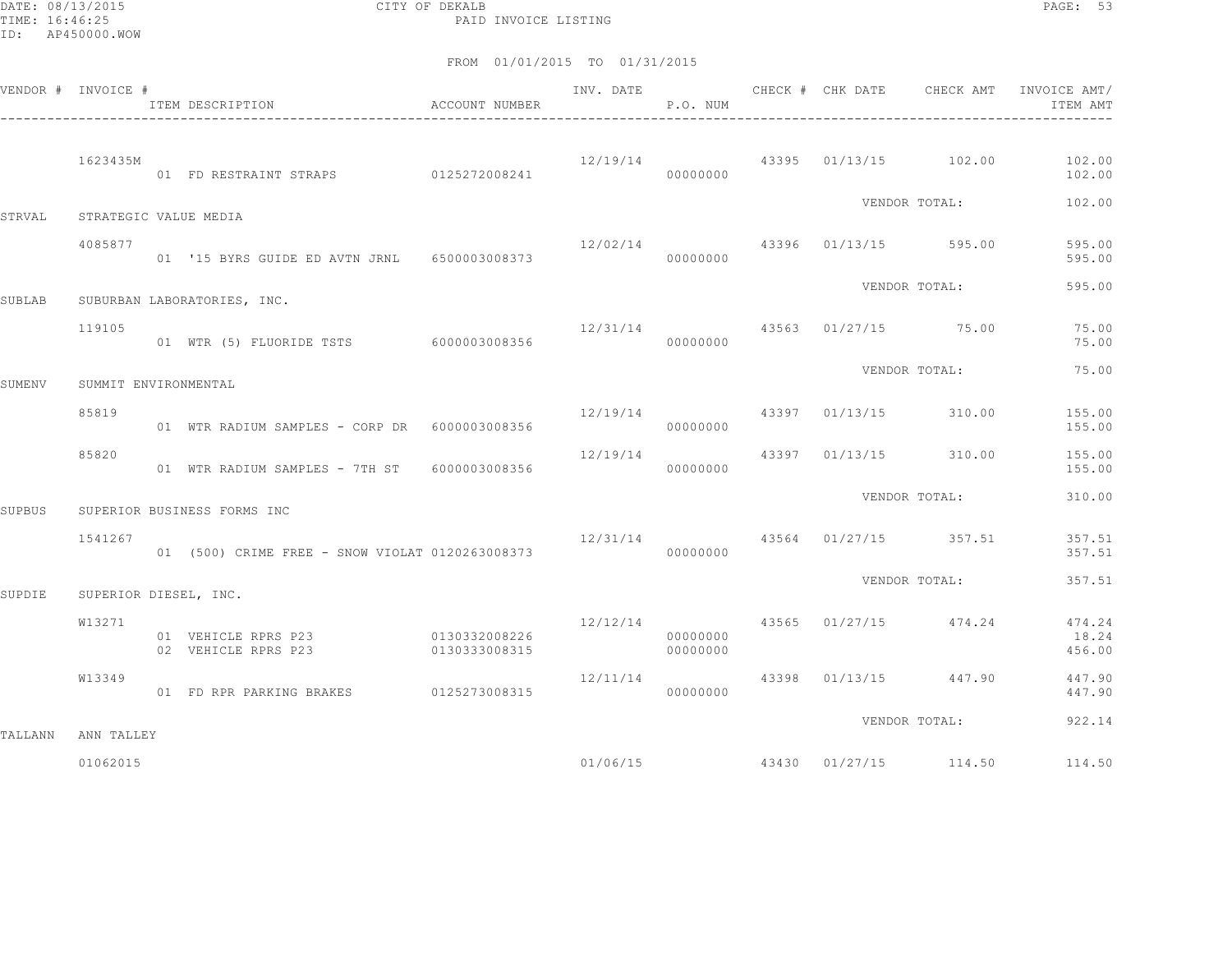DATE: 08/13/2015 CITY OF DEKALB PAGE: 54 PAID INVOICE LISTING

|        | VENDOR # INVOICE #   | ACCOUNT NUMBER<br>ITEM DESCRIPTION                                          |               | INV. DATE                           | P.O. NUM             | CHECK # CHK DATE CHECK AMT |                                           | INVOICE AMT/<br>ITEM AMT                       |
|--------|----------------------|-----------------------------------------------------------------------------|---------------|-------------------------------------|----------------------|----------------------------|-------------------------------------------|------------------------------------------------|
|        | 01062015             | 01 TAX REBATE NOV 13 - OCT 14 6000004008481                                 |               | 01/06/15                            | 00000000             |                            |                                           | 43430 01/27/15 114.50 114.50<br>114.50         |
| TENFIR |                      | TEN-8 FIRE EQUIPMENT, INC                                                   |               |                                     |                      |                            |                                           | VENDOR TOTAL: 114.50                           |
|        | WO09272821           | 01 2008 100' LADDER TRUCK 5250006008521                                     |               | 00000000                            |                      |                            | $01/13/15$ $43414$ $01/13/15$ $42,000.00$ | 42,000.00<br>42,000.00                         |
| TOPAUT |                      | TOPLINE AUTO UPHOLSTERY                                                     |               |                                     |                      |                            | VENDOR TOTAL:                             | 42,000.00                                      |
|        | 1249                 | 01 VINYL & ARMREST COVER 0130333008315<br>02 VINYL & ARMREST COVER          | 0130332008226 | 12/29/14                            | 00000000<br>00000000 |                            |                                           | 43566 01/27/15 104.95 104.95<br>75.00<br>29.95 |
|        | TRAFFIC CONTROL CORP |                                                                             |               |                                     |                      |                            | VENDOR TOTAL:                             | 104.95                                         |
| TRACON | 81280                | 01 STR LED STREET LIGHTS 0130332008229                                      |               | 00000000                            |                      |                            | 12/05/14 43399 01/13/15 350.00            | 350.00<br>350.00                               |
|        |                      |                                                                             |               |                                     |                      |                            | VENDOR TOTAL:                             | 350.00                                         |
| TRARIS | 12012014A            | TRANSUNION RISK & RISK ALTERNA<br>01 PD #198499 12/1-12/31/14 0120242008243 |               | $12/01/14$ $43567$ $01/27/15$ 86.75 | 00000000             |                            |                                           | 86.75<br>86.75                                 |
| UΙ     | UL, LLC              |                                                                             |               |                                     |                      |                            | VENDOR TOTAL:                             | 86.75                                          |
|        | 72020045266          |                                                                             |               |                                     |                      |                            | 09/18/14 43400 01/13/15 1,125.00          | 1,125.00<br>1,125.00                           |
| UNIDEN |                      | UNIFORM DEN EAST, INC.                                                      |               |                                     |                      |                            | VENDOR TOTAL:                             | 1,125.00                                       |
|        | 3707402              | 01 NEW OFFICER UNIFORM - STREIT 0120222008270                               |               |                                     | 00000000             |                            | $01/02/15$ 43568 01/27/15 436.63          | 176.63<br>176.63                               |
|        | 37539                | 01 (52) GOLD BDGS (52) SVLR BDGS 0120222008270                              |               | 12/22/14                            | 00000000             |                            | 43568 01/27/15 436.63                     | 260.00<br>260.00                               |
|        |                      |                                                                             |               |                                     |                      |                            | VENDOR TOTAL:                             | 436.63                                         |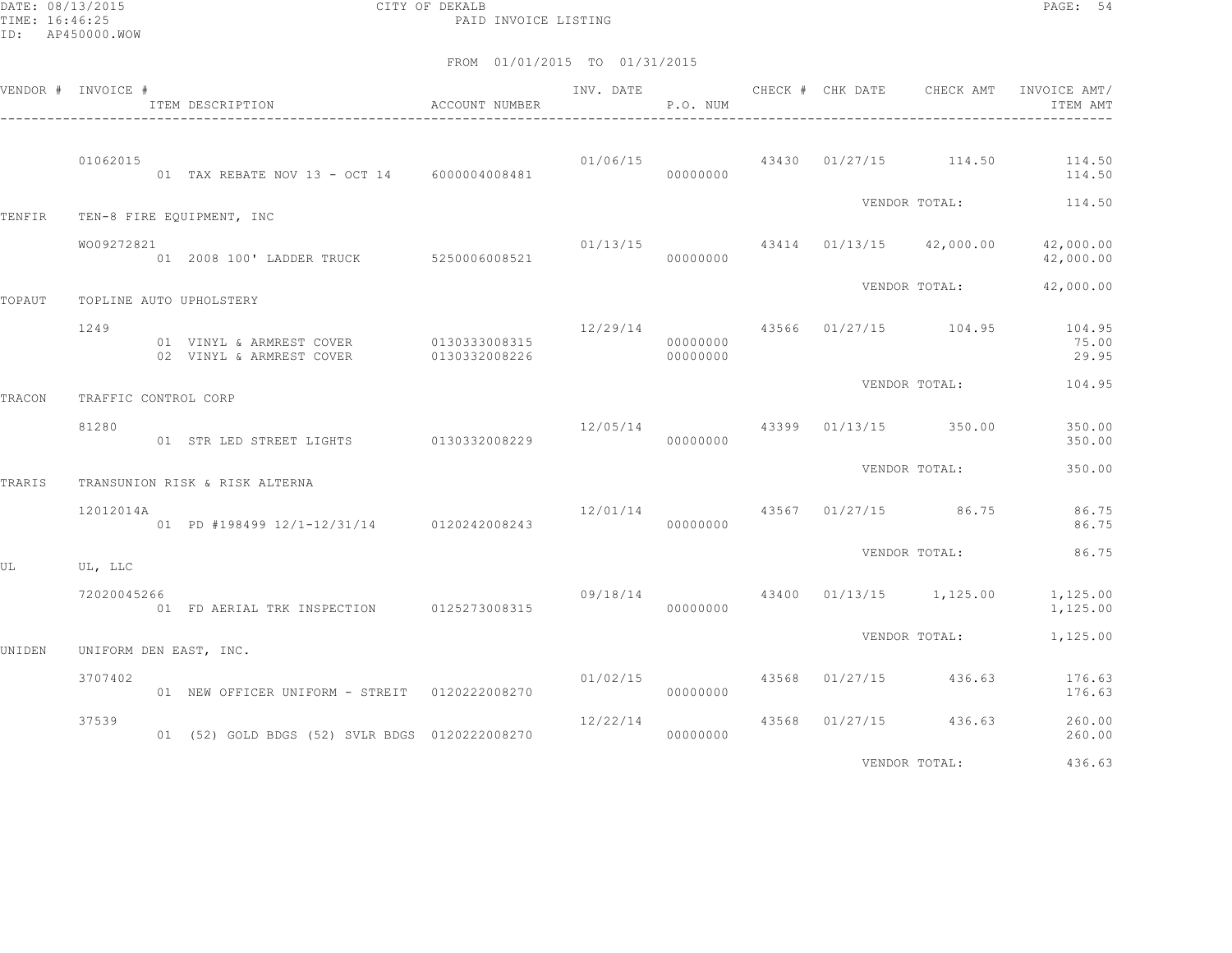DATE: 08/13/2015 CITY OF DEKALB PAGE: 55 PAID INVOICE LISTING

|        | VENDOR # INVOICE #              | ITEM DESCRIPTION                    | ACCOUNT NUMBER                 | INV. DATE | P.O. NUM             | CHECK # CHK DATE | CHECK AMT                              | INVOICE AMT/<br>ITEM AMT |
|--------|---------------------------------|-------------------------------------|--------------------------------|-----------|----------------------|------------------|----------------------------------------|--------------------------|
| UNIREN | UNITED RENTALS                  |                                     |                                |           |                      |                  |                                        |                          |
|        | 124798232001                    | 01 WTR SAFETY GLASSES 6000002008270 |                                |           | 00000000             |                  | $12/05/14$ $43401$ $01/13/15$ $243.37$ | 20.15<br>20.15           |
|        | 125172273001                    | 01 WTR CARBIDE ROCK 6000002008295   |                                | 12/22/14  | 00000000             |                  | 43401 01/13/15 243.37                  | 223.22<br>223.22         |
| UNISHE | UNIVERSITY SHELL, INC.          |                                     |                                |           |                      |                  | VENDOR TOTAL:                          | 243.37                   |
|        | 50107                           | 01 PD FUEL                          | 0120212008245                  |           | 00000000             |                  | $12/12/14$ 43569 01/27/15 171.90       | 30.30<br>30.30           |
|        | 50991                           | 01 PD FUEL                          | 0120212008245                  | 12/01/14  | 00000000             |                  | 43569 01/27/15 171.90                  | 47.50<br>47.50           |
|        | 51005                           | 01 PD FUEL                          | 0120212008245                  | 12/03/14  | 00000000             |                  | 43569 01/27/15 171.90                  | 26.40<br>26.40           |
|        | 51033                           | 01 PD FUEL                          | 0120212008245                  | 12/08/14  | 00000000             |                  | 43569 01/27/15 171.90                  | 38.25<br>38.25           |
|        | 51043                           | 01 PD FUEL                          | 0120212008245                  |           | 00000000             |                  | $12/10/14$ $43569$ $01/27/15$ $171.90$ | 29.45<br>29.45           |
|        | UOFILLSP UNIVERSITY OF ILLINOIS |                                     |                                |           |                      |                  | VENDOR TOTAL:                          | 171.90                   |
|        | UFINR489                        |                                     |                                |           |                      |                  | $12/18/14$ $43402$ $01/13/15$ $300.00$ | 300.00<br>300.00         |
| UPS    | UNITED PARCEL SERVICE           |                                     |                                |           |                      |                  | VENDOR TOTAL:                          | 300.00                   |
|        | 00007WX103494                   | 01 FD FREIGHT<br>02 WTR FREIGHT     | 0125263008305<br>6000003008305 |           | 00000000<br>00000000 |                  | 12/06/14 43403 01/13/15 36.66          | 36.66<br>25.88<br>10.78  |
|        | 00007WX103514                   | 01 WTR FREIGHT                      | 6000003008305                  | 12/20/14  | 00000000             | 43570 01/27/15   | 21.90                                  | 11.75<br>11.75           |
|        | 00007WX103524                   | 01 WTR FREIGHT                      | 60000003008305                 | 12/27/14  | 00000000             |                  | 43570 01/27/15 21.90                   | 10.15<br>10.15           |
|        |                                 |                                     |                                |           |                      |                  | VENDOR TOTAL:                          | 58.56                    |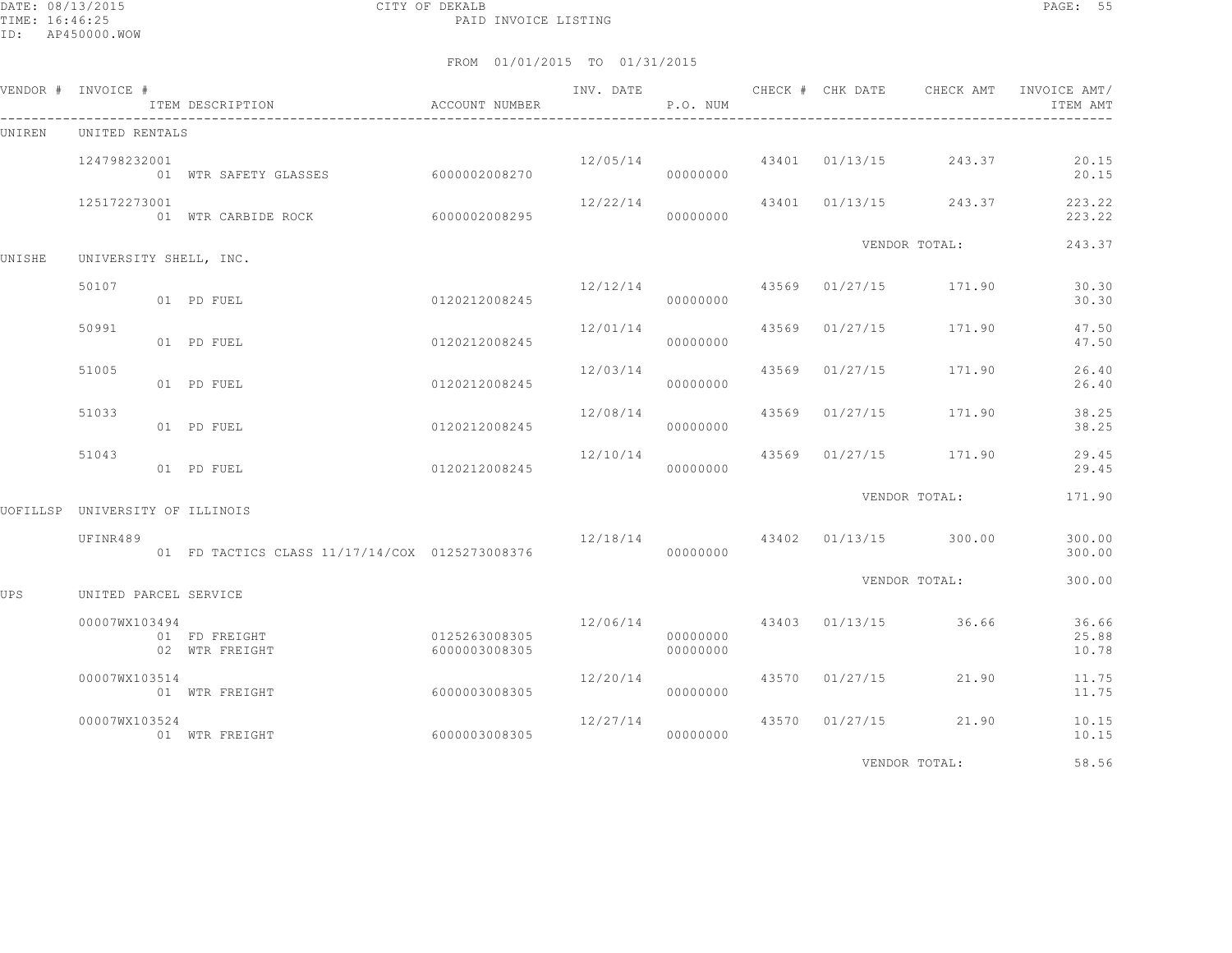DATE: 08/13/2015 CITY OF DEKALB PAGE: 56 PAID INVOICE LISTING

ID: AP450000.WOW

|        | VENDOR # INVOICE # | ITEM DESCRIPTION                                                                         | ACCOUNT NUMBER                 | INV. DATE | P.O. NUM                         | CHECK # CHK DATE | CHECK AMT                              | INVOICE AMT/<br>ITEM AMT             |
|--------|--------------------|------------------------------------------------------------------------------------------|--------------------------------|-----------|----------------------------------|------------------|----------------------------------------|--------------------------------------|
| USBANK |                    | U.S. BANK NATIONAL ASSOCIATION                                                           |                                |           |                                  |                  |                                        |                                      |
|        | 267632180          | 01 5000332993 11/29-12/29/14 0135003008310                                               |                                |           | 00000000                         |                  | $12/29/14$ 43404 01/13/15 1,992.95     | 113.76<br>113.76                     |
|        | 267759900          | 01 5000326508000 11/30-12/30/14 0135003008310                                            |                                | 12/06/14  | 00000000                         |                  | 43571 01/27/15 501.03                  | 501.03<br>501.03                     |
|        | 268659273          | 01 5000366740 12/14/14 0135003008310<br>02 5000384441 12/14/14<br>03 5000384441 12/14/14 | 0120222008242<br>0125263008330 | 12/21/14  | 00000000<br>00000000<br>00000000 |                  | 43404 01/13/15 1,992.95                | 514.89<br>209.94<br>203.30<br>101.65 |
|        | 268659612          | 01 5000394969 01/14/14 0120222008242                                                     |                                | 12/21/14  | 00000000                         |                  | 43404 01/13/15 1,992.95                | 147.75<br>147.75                     |
|        | 268659851          | 01 5000366745 01/14/14 0135003008310<br>02 5000376431 01/14/14                           | 6500006008597                  | 12/21/14  | 00000000<br>00000000             |                  | 43404 01/13/15 1,992.95                | 387.05<br>253.68<br>133.37           |
|        | 268660172          | 01 5000338939 01/14/14 0135003008310                                                     |                                | 12/21/14  | 00000000                         |                  | 43404 01/13/15 1,992.95                | 629.70<br>629.70                     |
|        | 268660354          | 01 5000389757 1/14/14 0125263008330                                                      |                                | 12/21/14  | 00000000                         |                  | 43404 01/13/15 1,992.95                | 199.80<br>199.80                     |
| USPO   |                    | UNITED STATES POST OFFICE                                                                |                                |           |                                  |                  | VENDOR TOTAL:                          | 2,493.98                             |
|        | 12202014           | 01 PERMIT #166 RNWL FEB '15-'16 6000003008305                                            |                                |           | 00000000                         |                  | $12/20/14$ $43572$ $01/27/15$ $440.00$ | 440.00<br>440.00                     |
|        | 12302014           | 01 RMB PERMIT #166                                                                       | 6000003008305                  | 12/30/14  | 00000000                         |                  | 43405 01/13/15 5,000.00                | 5,000.00<br>5,000.00                 |
| VAC    |                    | VOLUNTARY ACTION CENTER                                                                  |                                |           |                                  |                  | VENDOR TOTAL:                          | 5,440.00                             |
|        | 01202015           | 01 3RD OTR GRANT REO. TRANS PROG 1900003008307                                           |                                | 01/20/15  | 00000000                         |                  | 43421 01/27/15 4,000.00                | 4,000.00<br>4,000.00                 |
|        | 140963A            | 01 DOAP MNTHLY RDRSHP OCT 14 0900003008399                                               |                                | 09/25/14  | 00000000                         |                  | 43406 01/13/15 239,462.93              | 5,882.02<br>5,882.02                 |
|        | 141241             | 01 DOAP MNTHLY RDRSHP NOV 14 0900003008399                                               |                                | 12/22/14  | 00000000                         |                  | 43406 01/13/15 239,462.93 233,580.91   | 65,000.00                            |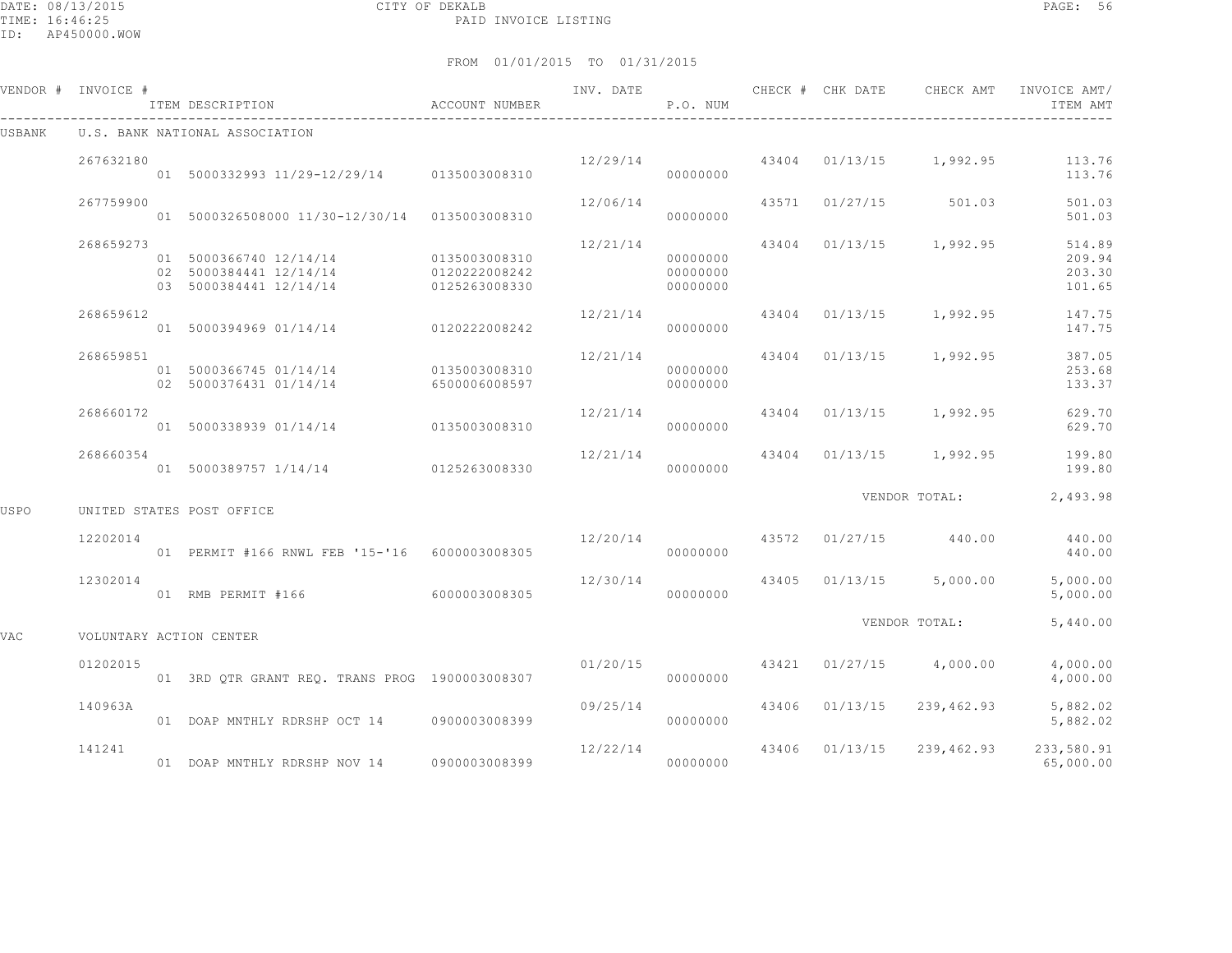|        | VENDOR # INVOICE #    |                                                                                                                                                                                                                                                                                                                                             |               |          |  |                                                                                                                                                                                                                   |
|--------|-----------------------|---------------------------------------------------------------------------------------------------------------------------------------------------------------------------------------------------------------------------------------------------------------------------------------------------------------------------------------------|---------------|----------|--|-------------------------------------------------------------------------------------------------------------------------------------------------------------------------------------------------------------------|
|        | 141241                | 41241 12/22/14 43406 01/13/15 239,462.93 233,580.91<br>168,580.91 168,580.91 000000000 00000000 00000000 168,580.91                                                                                                                                                                                                                         |               |          |  |                                                                                                                                                                                                                   |
| VALHYD |                       | VALLEY HYDRAULIC SERVICE INC.                                                                                                                                                                                                                                                                                                               |               |          |  | VENDOR TOTAL: 243,462.93                                                                                                                                                                                          |
|        | 188506                |                                                                                                                                                                                                                                                                                                                                             |               |          |  |                                                                                                                                                                                                                   |
|        | 202529                | $12/10/14$ 43407 01/13/15 97.68 97.68<br>97.68 97.68 97.68                                                                                                                                                                                                                                                                                  |               |          |  |                                                                                                                                                                                                                   |
|        |                       |                                                                                                                                                                                                                                                                                                                                             |               |          |  | VENDOR TOTAL: 195.36                                                                                                                                                                                              |
| VERLON | VERIZON LONG DISTANCE |                                                                                                                                                                                                                                                                                                                                             |               |          |  |                                                                                                                                                                                                                   |
|        | 01012015              | $\begin{tabular}{cccccccc} 01 & LONG DIST PHONE DEC & 2014 & 0135003008337 & 01/01/15 & 43574 & 01/27/15 & 413.46 & 413.46 \\ 02 & LONG DIST PHONE DEC & 2014 & 0135003008337 & 000000000 & 10.34 \\ 03 & LONG DIST PHONE DEC & 2014 & 0135003008337 & 000000000 & 3.18 \\ 04 & LONG DIST PHONE DEC & 2014 & 6500003008337 & 0000$          |               |          |  |                                                                                                                                                                                                                   |
| VERWIR | VERIZON WIRELESS      |                                                                                                                                                                                                                                                                                                                                             |               |          |  | VENDOR TOTAL: 413.46                                                                                                                                                                                              |
|        | 01012015              | $\begin{tabular}{cccccccc} 01 & WIRELES & \texttt{PRONE} & \texttt{REUESS} & \texttt{PRONE} & \texttt{SVEVSE} & 01/01/15 & 00000000 & 43575 & 01/27/15 & 5,961.06 & 5,961.06 & 5,961.06 & 5,961.06 & 5,961.06 & 5,961.06 & 5,961.06 & 5,961.06 & 5,961.06 & 5,961.06 & 5,961.06 & 5,961.06 & 5,961.06 & $<br>18 WIRELESS PHONE SRVCS DEC 14 | 0117126008580 | 00000000 |  | $\begin{array}{r} 120.14 \\ 78.09 \\ 2.88 \\ 60.07 \\ 38.01 \\ 120.54 \\ 60.07 \\ 1,037.27 \\ 60.07 \\ 238.22 \\ 60.07 \\ 3,181.84 \\ 130.14 \\ 60.07 \\ 7.29 \\ 7.29 \\ 482.33 \\ 187.47 \\ -400.00 \end{array}$ |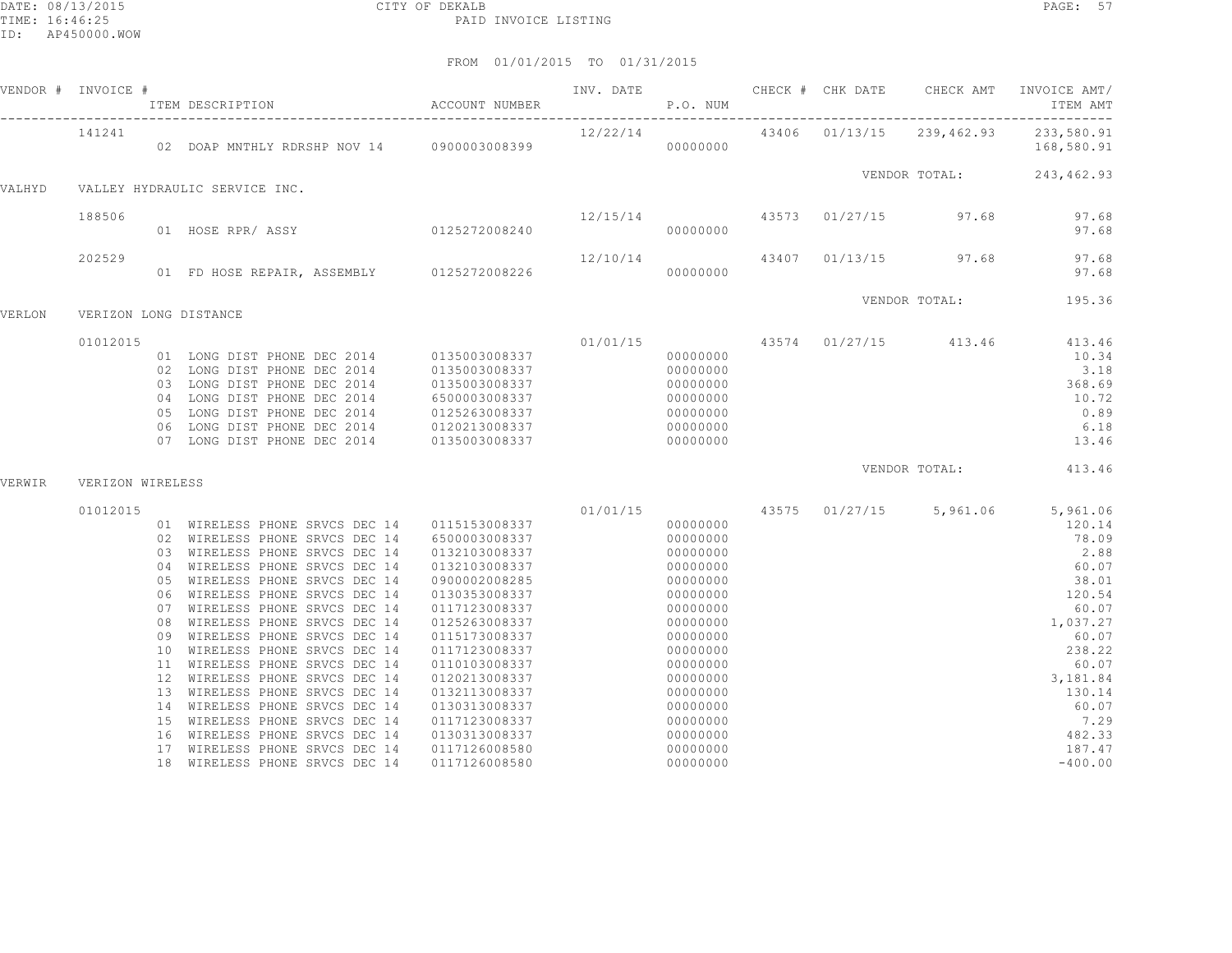|        | VENDOR # INVOICE #   | ITEM DESCRIPTION                             | ACCOUNT NUMBER |          | P.O. NUM |                         |                                          | INV. DATE 6 CHECK # CHK DATE CHECK AMT INVOICE AMT/<br>ITEM AMT |
|--------|----------------------|----------------------------------------------|----------------|----------|----------|-------------------------|------------------------------------------|-----------------------------------------------------------------|
|        | 01012015             | 19 WIRELESS PHONE SRVCS DEC 14 6000003008337 |                | 01/01/15 | 00000000 |                         |                                          | 43575 01/27/15 5,961.06 5,961.06<br>436.49                      |
| VIDANG | DANG VI              |                                              |                |          |          |                         |                                          | VENDOR TOTAL: 5,961.06                                          |
|        | 12232014             | 01 WTR REFUND 0601033700-01 6000000063444    |                |          | 00000000 |                         | $12/23/14$ $43408$ $01/13/15$ $54.32$    | 54.32<br>54.32                                                  |
| VIKCHE |                      | VIKING CHEMICAL COMPANY                      |                |          |          |                         | VENDOR TOTAL:                            | 54.32                                                           |
|        | 266237               | 01 WTR CHLORINE                              | 6000002008250  | 00000000 |          |                         | $12/11/14$ $43409$ $01/13/15$ $3,362.95$ | 3,362.95<br>3,362.95                                            |
| VIRCOO |                      | VIRGIL COOK & SON, INC.                      |                |          |          |                         | VENDOR TOTAL:                            | 3,362.95                                                        |
|        | 0002496              | 01 STR STOCK SIGNALS 0130332008230           |                |          | 00000000 |                         | $12/10/14$ 43410 01/13/15 450.00         | 450.00<br>450.00                                                |
| WADRAY | RAY WADDELL          |                                              |                |          |          |                         | VENDOR TOTAL:                            | 450.00                                                          |
|        | 01062015             | 01 TAX REBATE NOV 13 - OCT 14 6000004008481  |                | 00000000 |          |                         | $01/06/15$ 43431 01/27/15 107.36         | 107.36<br>107.36                                                |
| WALJAM | <b>JAMES WALTER</b>  |                                              |                |          |          |                         | VENDOR TOTAL:                            | 107.36                                                          |
|        | 01122015             | 01 WATER REFUND 3303155370-01 6000000063444  |                |          | 00000000 |                         | $01/12/15$ $43576$ $01/27/15$ $32.48$    | 32.48<br>32.48                                                  |
| WARDIR | WAREHOUSE DIRECT INC |                                              |                |          |          |                         | VENDOR TOTAL:                            | 32.48                                                           |
|        | 25583830             | 01 OFFICE SUPPLIES 0117112008204             |                |          | 00000000 | 12/31/14 43577 01/27/15 | 222.04                                   | 56.20<br>56.20                                                  |
|        | 25605190             | 01 FIN OFFICE SUPPLIES 0117112008204         |                | 01/05/15 | 00000000 | 43577 01/27/15          | 222.04                                   | 62.86<br>62.86                                                  |
|        | 25623150             | 01 FIN OFFICE SUPPLIES 0117112008204         |                | 01/06/15 | 00000000 | 43577 01/27/15          | 222.04                                   | 102.98<br>102.98                                                |
|        |                      |                                              |                |          |          |                         | VENDOR TOTAL:                            | 222.04                                                          |